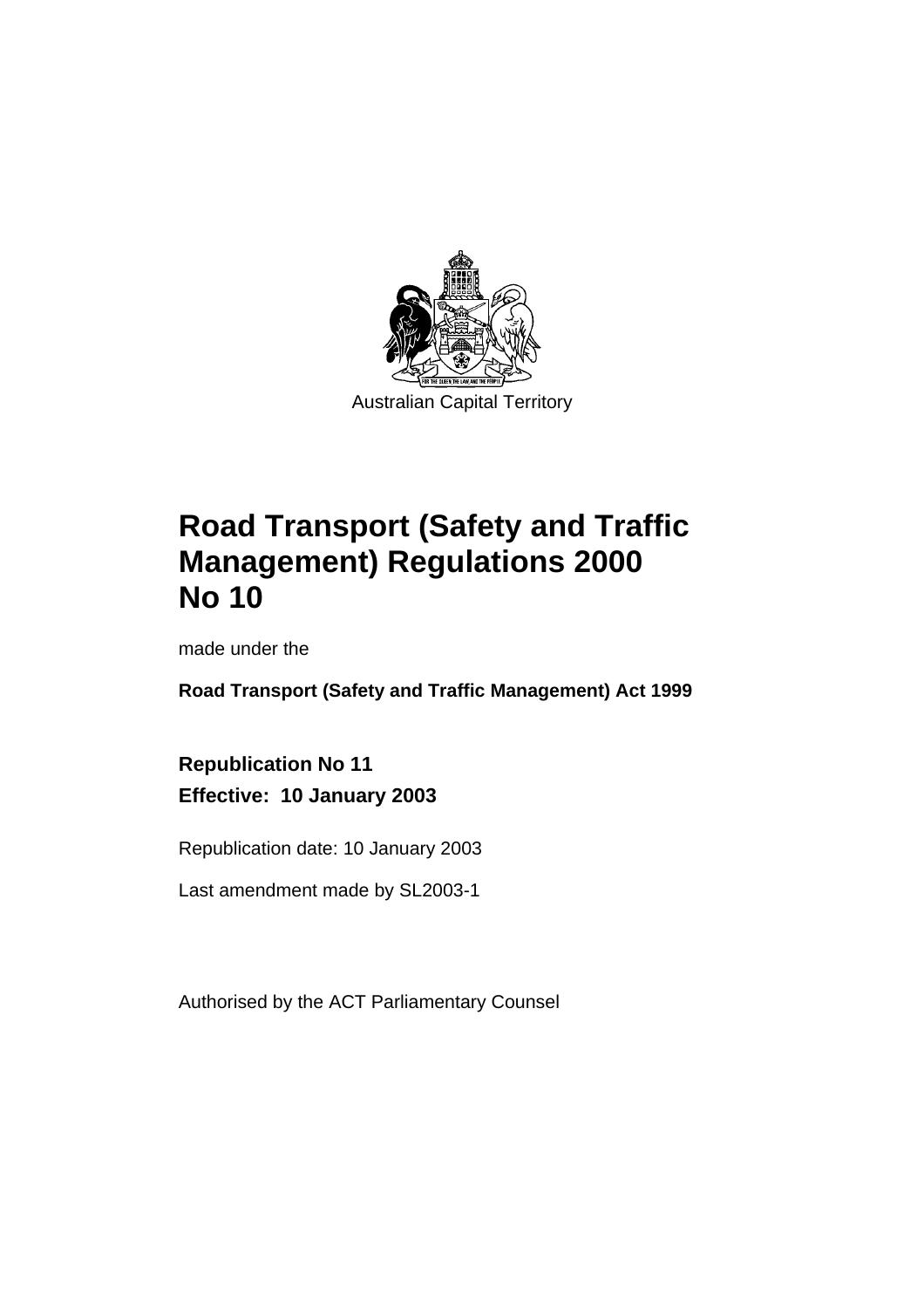#### **About this republication**

#### **The republished law**

This is a republication of the *Road Transport (Safety and Traffic Management) Regulations 2000,* made under the *Road Transport (Safety and Traffic Management) Act 1999* (including any amendment made under the *Legislation Act 2001*, part 11.3 (Editorial changes)) as in force on 10 January 2003*.* It also includes any amendment, repeal or expiry affecting the republished law to 10 January 2003.

The legislation history and amendment history of the republished law are set out in endnotes 3 and 4.

#### **Kinds of republications**

The Parliamentary Counsel's Office prepares 2 kinds of republications of ACT laws (see the ACT legislation register at www.legislation.act.gov.au):

- authorised republications to which the *Legislation Act 2001* applies
- unauthorised republications.

The status of this republication appears on the bottom of each page.

#### **Editorial changes**

The *Legislation Act 2001*, part 11.3 authorises the Parliamentary Counsel to make editorial amendments and other changes of a formal nature when preparing a law for republication. Editorial changes do not change the effect of the law, but have effect as if they had been made by an Act commencing on the republication date (see *Legislation Act 2001*, s 115 and s 117). The changes are made if the Parliamentary Counsel considers they are desirable to bring the law into line, or more closely into line, with current legislative drafting practice.

This republication does not include amendments made under part 11.3 (see endnote 1).

#### **Uncommenced provisions and amendments**

If a provision of the republished law has not commenced or is affected by an uncommenced amendment, the symbol  $|\mathbf{U}|$  appears immediately before the provision heading. The text of the uncommenced provision or amendment appears only in the last endnote.

#### **Modifications**

If a provision of the republished law is affected by a current modification, the symbol  $\mathbf{M}$ appears immediately before the provision heading. The text of the modifying provision appears in the endnotes. For the legal status of modifications, see *Legislation Act 2001*, section 95.

#### **Penalties**

The value of a penalty unit for an offence against this republished law at the republication date is—

- (a) if the person charged is an individual—\$100; or
- (b) if the person charged is a corporation—\$500.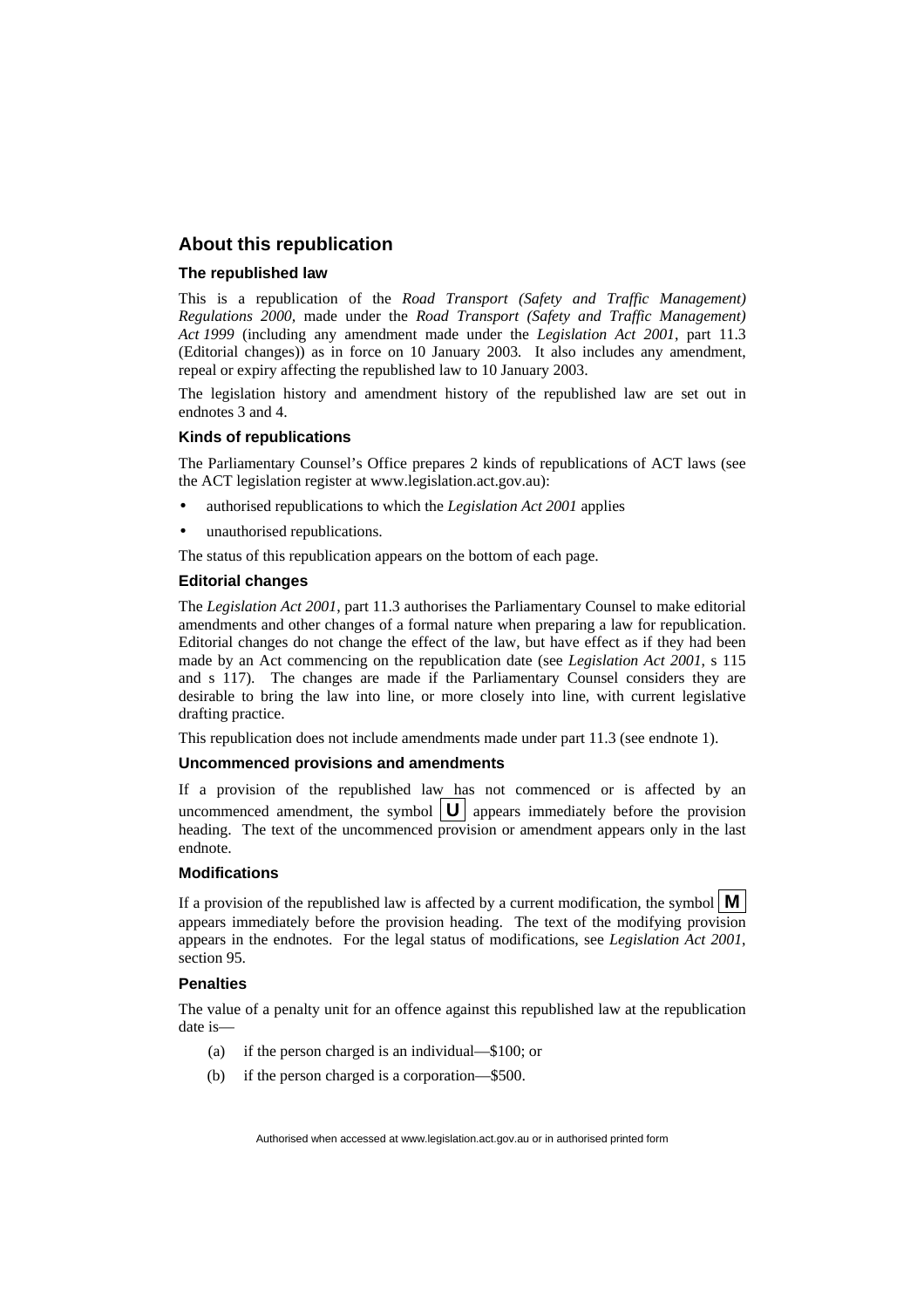

# **Road Transport (Safety and Traffic Management) Regulations 2000**

made under the

**Road Transport (Safety and Traffic Management) Act 1999** 

# **Contents**

Page

# **Chapter 1 Preliminary**

|    | Name of regulations                                           |  |
|----|---------------------------------------------------------------|--|
| 3  | Definitions-the dictionary                                    |  |
| 4  | <b>Notes</b>                                                  |  |
| 4A | Offences against regulations—application of Criminal Code etc |  |
| 4B | Offences against regulations are strict liability offences    |  |
| 4C | General defence of accident or reasonable effort              |  |
|    |                                                               |  |

| R11      | Road Transport (Safety and Traffic Management) | contents 1 |
|----------|------------------------------------------------|------------|
| 10/01/03 | Regulations 2000                               |            |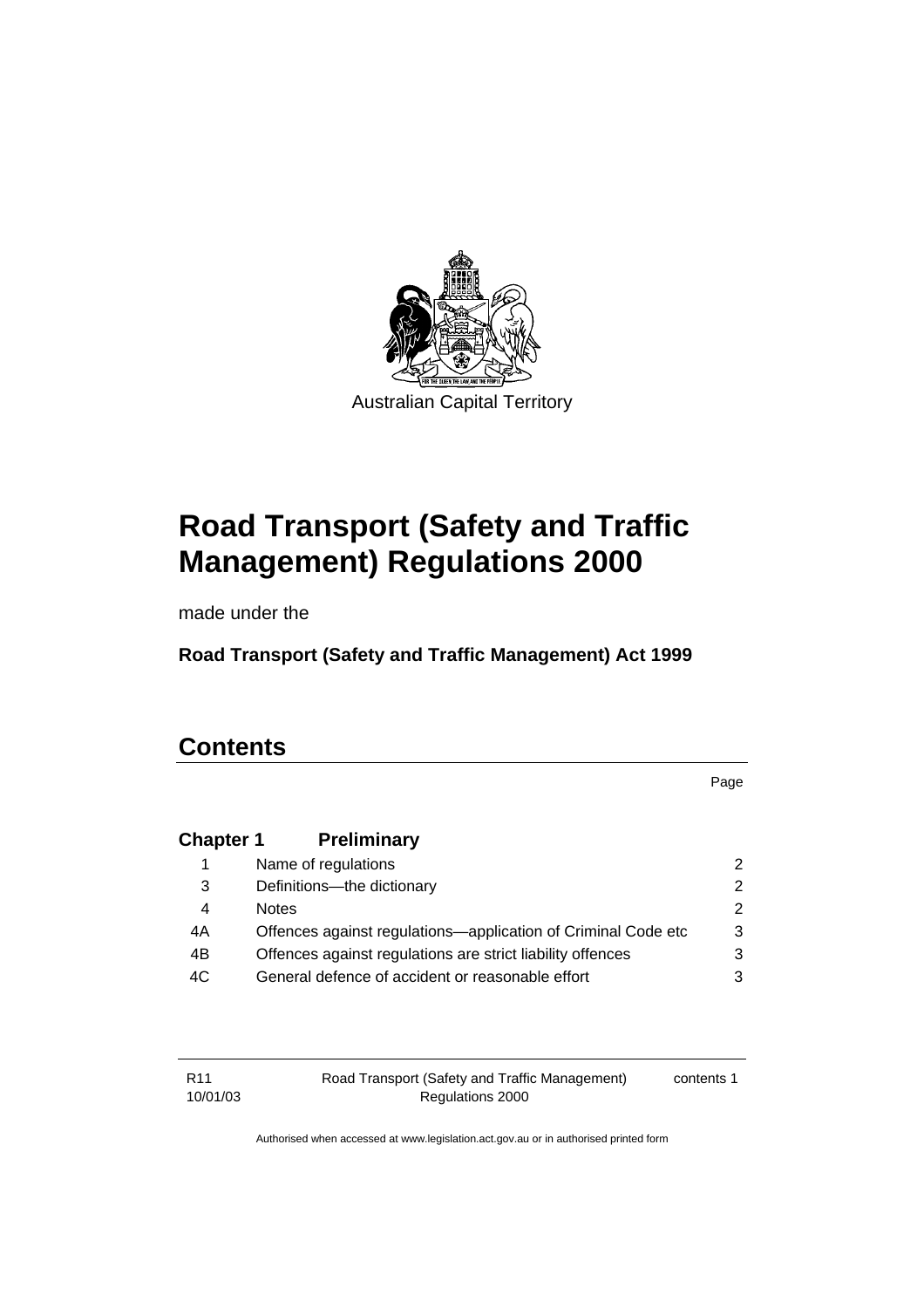| <b>Chapter 2</b> | <b>Australian Road Rules</b>                                                           | Page           |
|------------------|----------------------------------------------------------------------------------------|----------------|
| <b>Part 2.1</b>  | <b>Incorporation into ACT law</b>                                                      |                |
| 5                | What are the Australian Road Rules                                                     | 4              |
| 6                | Incorporation of Australian Road Rules into ACT law                                    | 4              |
| <b>Part 2.2</b>  | <b>How the Australian Road Rules are</b><br>incorporated                               |                |
| Division 2.2.1   | General                                                                                |                |
| 7                | References to another law of this jurisdiction etc                                     | 7              |
| Division 2.2.2   | Other provisions for the Australian Road Rules                                         |                |
| 8                | ARR r 10 (2)-penalties for offences                                                    | 7              |
| 9                | ARR r 95—emergency stopping lane only signs                                            | $\overline{7}$ |
| 10               | ARR r 104-no truck signs                                                               | 7              |
| 11               | ARR r 151 (3) (b)-riding a motorbike or bicycle alongside more<br>than 1 other rider   | 8              |
| 12               | ARR r 158 (2) (c)-other vehicles permitted to travel in bus<br>lanes                   | 8              |
| 13               | ARR r 179 (1) (c)—stopping in a loading zone                                           | 8              |
| 14               | ARR r 199 (2)-stopping near a postbox                                                  | 9              |
| 15               | ARR r 206 (2) (b), (c)-parking by people with disabilities permit<br>holders           | 9              |
| 16               | ARR r 207 (2) (a)—fees for parking in pay parking spaces                               | 9              |
| 16A              | ARR r 213-non-application in ACT                                                       | 10             |
| 17               | ARR r 215 (4)-lights required to be fitted to a vehicle                                | 10             |
| 18               | ARR r 216 (3)—towing a vehicle at night or in hazardous<br>weather conditions          | 10             |
| 19               | ARR r 220 (3)—using lights on vehicles that are stopped                                | 10             |
| 20               | ARR r 221 (f)—using hazard warning lights on buses carrying<br>children                | 10             |
| 21               | ARR r 222—using warning lights on buses carrying children                              | 11             |
| 22               | ARR r 225—use of radar detectors                                                       | 11             |
| 23               | ARR r 240 (2)—wheeled recreational devices and toys not to be<br>used on certain roads | 11             |

| contents 2 | Road Transport (Safety and Traffic Management) | R11      |
|------------|------------------------------------------------|----------|
|            | Regulations 2000                               | 10/01/03 |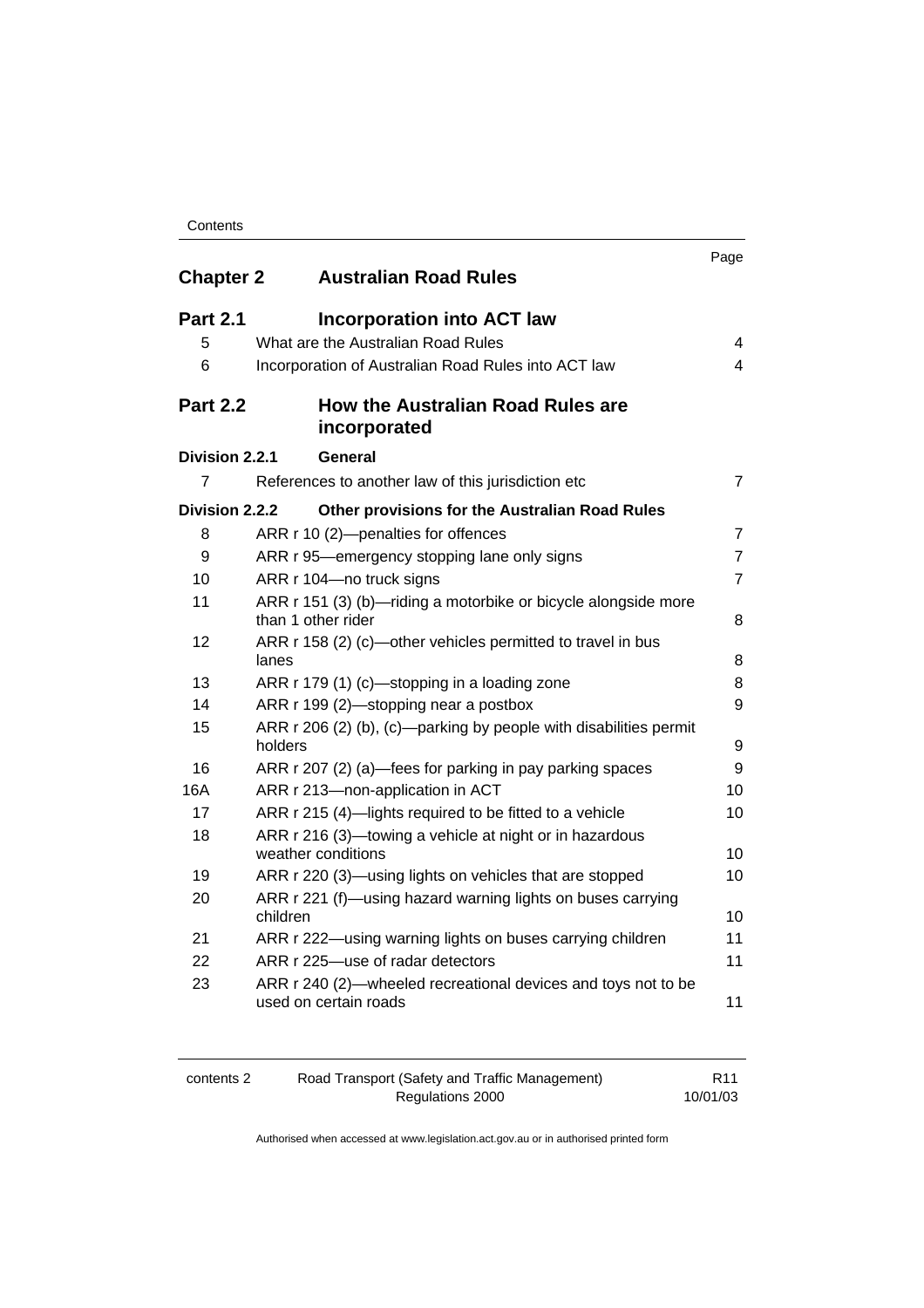| Contents |
|----------|
|          |

|                             |                                                                               | Page       |
|-----------------------------|-------------------------------------------------------------------------------|------------|
| 23A                         | ARR r 248-bicycle rider may ride across marked foot crossing<br>if authorised | 11         |
| 23B                         | ARR r 266 (3) (b)—wearing of seatbelts by passengers under<br>16 years old    | 12         |
| 24                          | ARR r 266 (7)—wearing of seatbelts by passengers under 16<br>years old        | 13         |
| 25                          | ARR r 267 (3)—certificates of exemption from wearing seatbelts                | 13         |
| 26                          | ARR r 270 (3)-wearing motorbike helmets                                       | 14         |
| 27                          | ARR r 271 (6)-riding on motorbikes                                            | 14         |
| 27A                         | ARR r 280 (2) (a)—other vehicles to which B light rules apply                 | 14         |
| 28                          | ARR r 287 (3) (e), (4)—duties of participants in crashes                      | 15         |
| 29                          | ARR r 289 (1) (g)—driving on a nature strip                                   | 15         |
| 30                          | ARR r 298-driving with a person in or on a trailer                            | 16         |
| 31                          | ARR r 310 (3), (4)—exemption for road workers etc                             | 17         |
| 32                          | ARR r 313-postal workers                                                      | 17         |
| 33                          | ARR dict-definitions for dictionary                                           | 17         |
| <b>Part 2.3</b>             | <b>Additional ACT road rules</b>                                              |            |
| Division 2.3.1              | Noise and other nuisances                                                     |            |
| 37                          | Making unnecessary engine noise                                               | 21         |
| 38                          | Emission of waste oil or grease                                               | 21         |
| Division 2.3.2              | Driver and passenger safety                                                   |            |
| 39                          | Safety of persons on trailers                                                 | 22         |
| 40                          | Passengers in sidecars to be seated                                           | 23         |
| Division 2.3.3              | <b>Trailers and towing</b>                                                    |            |
| 41                          | Number of vehicles that may be drawn                                          | 23         |
| 42                          | Towing by vehicles under 4.5t                                                 | 25         |
| Division 2.3.4              | <b>Lights on vehicles</b>                                                     |            |
| 43                          | Lights on motor vehicles generally                                            | 26         |
| Division 2.3.5              | <b>Stopping and parking</b>                                                   |            |
| 44                          | Use of meters in metered parking areas                                        | 28         |
| 45                          | Parking in metered parking spaces                                             | 29         |
| 46                          | Temporary closure of metered parking spaces                                   | 29         |
| R <sub>11</sub><br>10/01/03 | Road Transport (Safety and Traffic Management)<br>Regulations 2000            | contents 3 |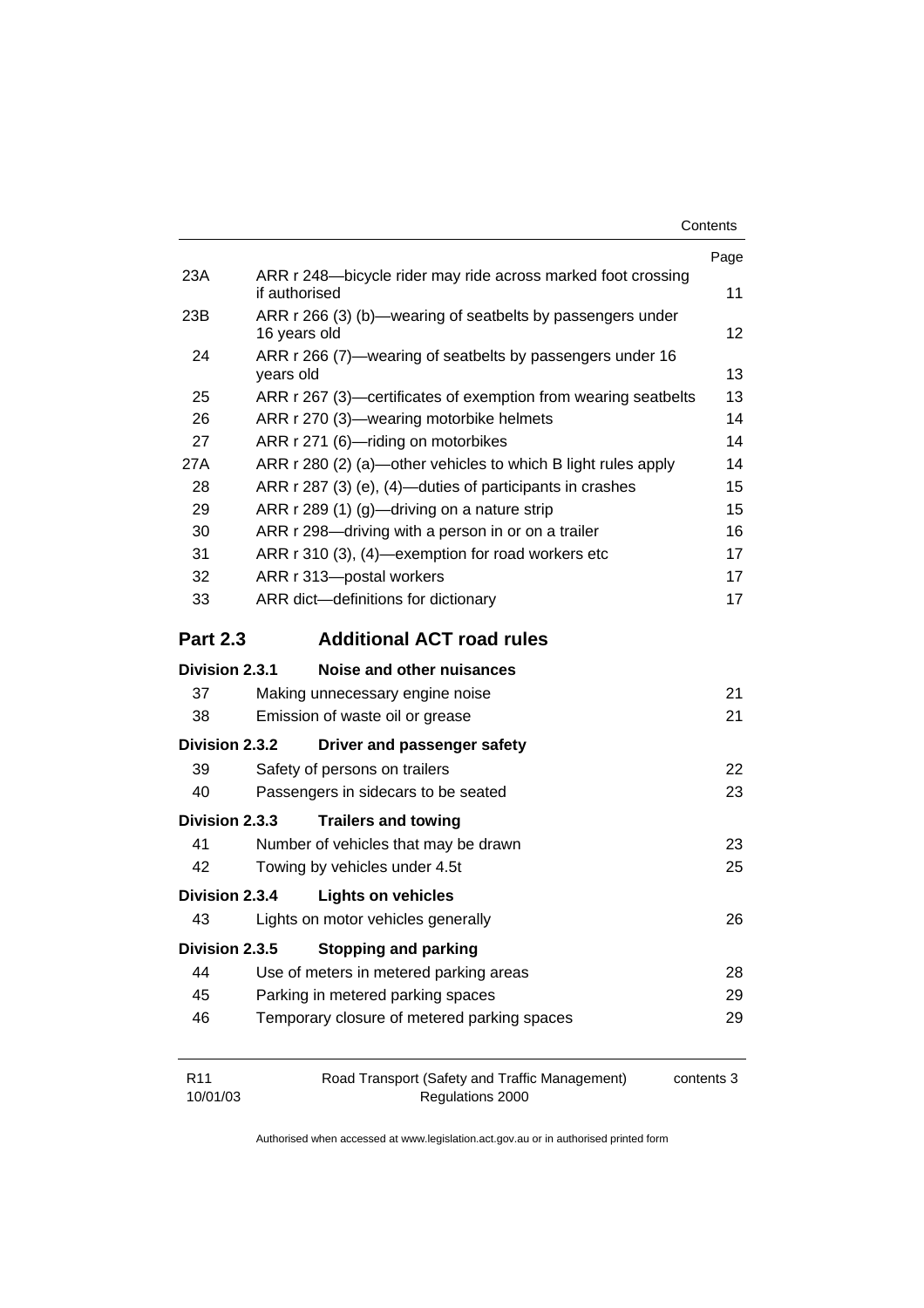|                 |                                                                                           | Page |
|-----------------|-------------------------------------------------------------------------------------------|------|
| 47              | Misuse of parking meters                                                                  | 30   |
| 48              | Interfering with parking meters etc                                                       | 30   |
| 49              | Use of tickets in ticket parking areas                                                    | 31   |
| 50              | Parking in ticket parking spaces                                                          | 33   |
| 51              | Temporary closure of ticket parking spaces                                                | 33   |
| 52              | Use of false or damaged parking tickets etc                                               | 34   |
| 53              | Misuse of ticket machines                                                                 | 34   |
| 54              | Interfering with parking ticket machines etc                                              | 34   |
| 55              | Removing parking tickets etc                                                              | 35   |
| 56              | Unauthorised use and revocation of mobility parking scheme<br>authorities                 | 35   |
| 57A             | Stopping public buses in bus zones and at bus stops                                       | 36   |
| 58              | Stopping in an emergency etc or to comply with another law                                | 37   |
|                 | <b>Division 2.3.6</b><br>Miscellaneous other road rules                                   |      |
| 59              | Carriage of dangerous goods                                                               | 38   |
| 60              | Interrupting funeral processions etc                                                      | 38   |
| 61              | Driving on roads closed to traffic                                                        | 39   |
| 62              | Use of wheeled recreational devices and wheeled toys on roads                             | 39   |
| <b>Part 2.4</b> | <b>Other provisions</b>                                                                   |      |
| 63              | Devices that are prescribed traffic control devices                                       | 40   |
| 64              | Preventing prescribed traffic control devices being clearly visible                       | 40   |
| 65              | Use of do not overtake turning vehicle sign                                               | 41   |
| 66              | Approvals etc by road transport authority                                                 | 41   |
| 67              | Exemption from requirement about riding on motorbikes                                     | 42   |
| 68              | Defence of complying with direction of police officer or<br>authorised person             | 42   |
| 69              | Exemption for driver of police vehicles                                                   | 42   |
| 70              | Exemption for driver of emergency vehicles                                                | 43   |
| 71              | Stopping and parking exemption for police and emergency<br>vehicles and authorised people | 43   |

contents 4 Road Transport (Safety and Traffic Management) Regulations 2000

R11 10/01/03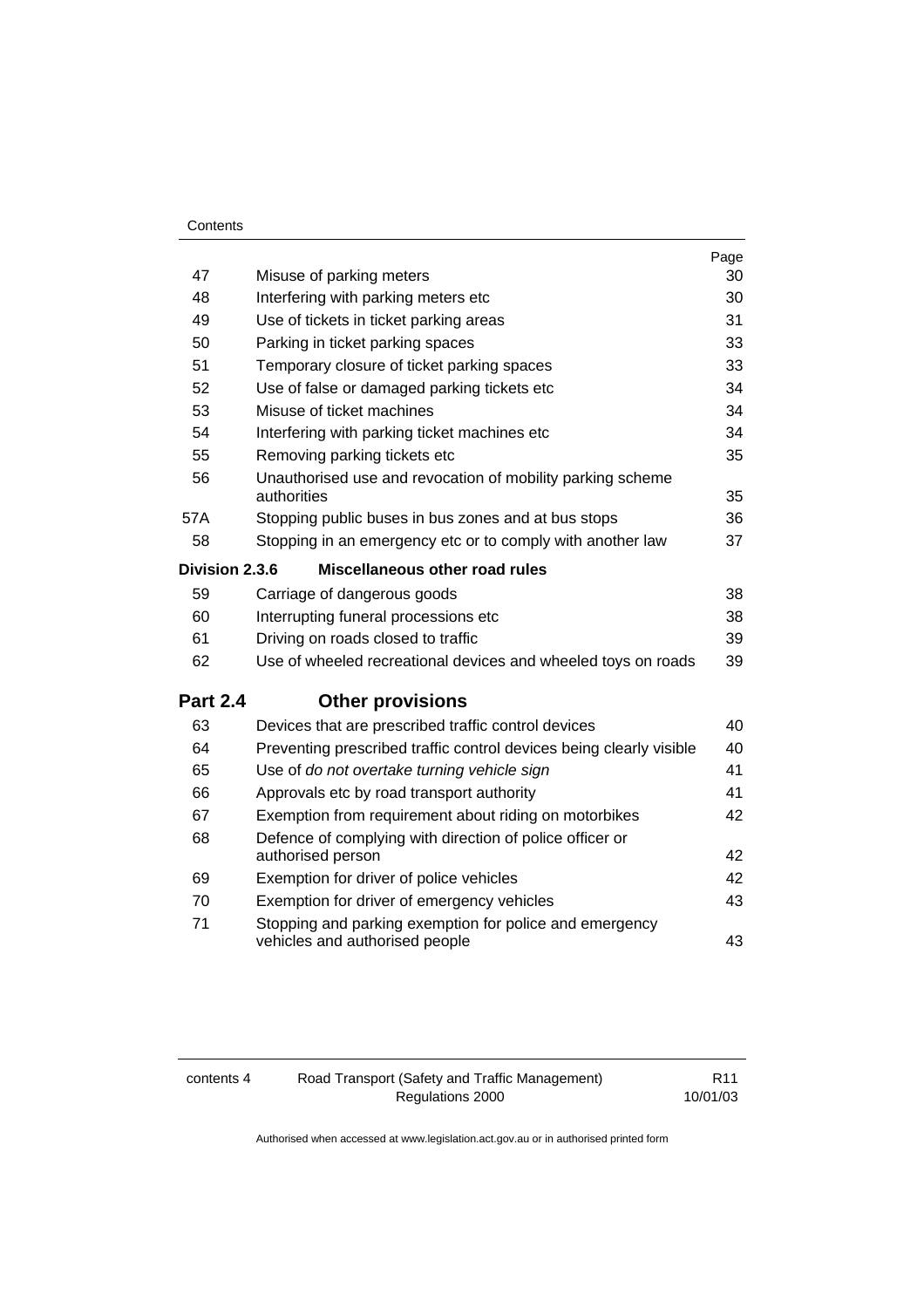|                             |                                                                              | Contents   |
|-----------------------------|------------------------------------------------------------------------------|------------|
| <b>Chapter 3</b>            | <b>Parking</b>                                                               | Page       |
| <b>Part 3.1</b>             | <b>Parking schemes</b>                                                       |            |
|                             |                                                                              |            |
| Division 3.1.1              | <b>Metered parking schemes</b>                                               |            |
| 72                          | Metered parking schemes                                                      | 44         |
| 73                          | Metered parking areas                                                        | 44         |
| 74                          | Parking meters                                                               | 44         |
| 75                          | Metered parking spaces                                                       | 45         |
| Division 3.1.2              | <b>Ticket parking schemes</b>                                                |            |
| 75A                         | Parking authorities                                                          | 45         |
| 75B                         | Parking authority guidelines                                                 | 45         |
| 76                          | Ticket parking schemes-road transport authority                              | 46         |
| 76A                         | Ticket parking schemes-parking authority                                     | 46         |
| 77                          | Ticket parking areas                                                         | 47         |
| 78                          | <b>Ticket parking spaces</b>                                                 | 47         |
| 79                          | <b>Ticket machines</b>                                                       | 47         |
| 80                          | Parking tickets                                                              | 47         |
| 81                          | Duration of parking tickets                                                  | 48         |
| Division 3.1.3              | <b>Heavy vehicle parking</b>                                                 |            |
| 82                          | Definitions for div 3.1.3                                                    | 48         |
| 83                          | References in div to land adjoining residential land                         | 49         |
| 84                          | Vehicle parked partly on residential land                                    | 49         |
| 85                          | Parking of certain vehicles on residential land prohibited                   | 49         |
| 86                          | Parking of certain vehicles on land adjoining residential land<br>prohibited | 50         |
| 87                          | Parking of certain commercial vehicles on land with multi-unit               |            |
|                             | developments                                                                 | 51         |
| 88                          | Daily infringement                                                           | 52         |
| 89                          | Codes of practice                                                            | 52         |
| 90                          | Notice of codes of practice etc                                              | 52         |
| 91                          | Application for exemption                                                    | 53         |
| 92                          | Decision on application for exemption                                        | 53         |
| 93                          | <b>Endorsement of certificates</b>                                           | 55         |
| 94                          | Variation of conditions of exemptions                                        | 56         |
| R <sub>11</sub><br>10/01/03 | Road Transport (Safety and Traffic Management)<br>Regulations 2000           | contents 5 |

Regulations 2000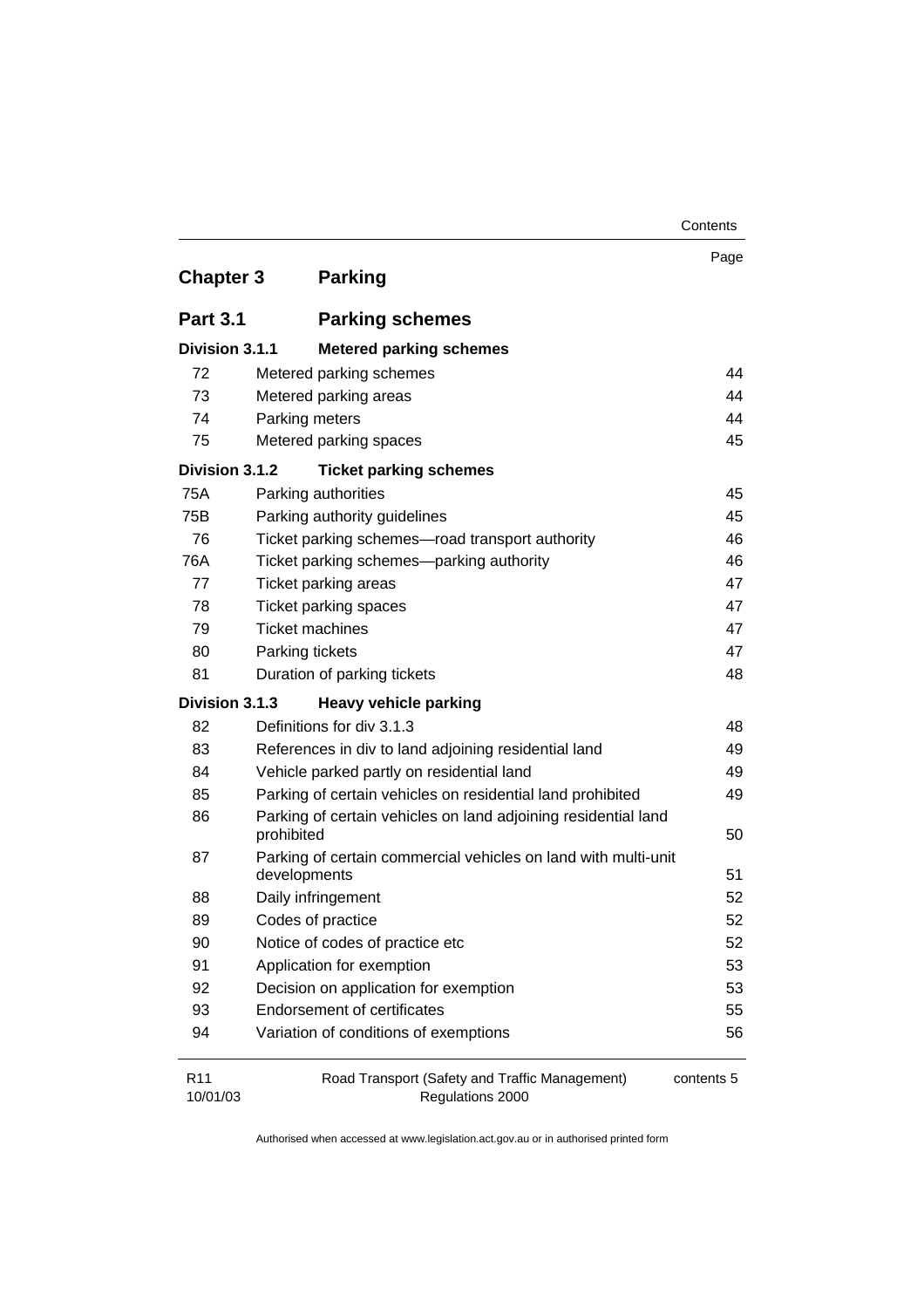| 95               | Additional information by applicant                                                           | Page<br>56 |
|------------------|-----------------------------------------------------------------------------------------------|------------|
| 96               | Loss etc of existing operator's certificate                                                   | 56         |
| 97               | Cancellation of existing operator's certificate etc                                           | 57         |
| Division 3.1.4   | <b>Miscellaneous</b>                                                                          |            |
|                  |                                                                                               |            |
| 97A<br>98        | Other powers to provide pay parking                                                           | 58<br>59   |
| 98A              | Overlapping schemes                                                                           |            |
| 98B              | Income from ticket parking scheme                                                             | 59<br>59   |
| 99               | Costs of ticket parking scheme                                                                | 59         |
|                  | Trailers not separately chargeable                                                            |            |
| <b>Part 3.2</b>  | Parking permits and mobility parking                                                          |            |
|                  | scheme authorities                                                                            |            |
| 100              | Parking permits                                                                               | 60         |
| 101              | Mobility parking scheme authorities                                                           | 61         |
| <b>Chapter 4</b> | <b>Traffic offence detection devices</b>                                                      |            |
| 102              | Definitions for ch 4                                                                          | 62         |
| 103              | Approved traffic offence detection devices                                                    | 64         |
| 103A             | Approval of police vehicle speedometers                                                       | 64         |
| 104              | Major testing of traffic offence detection devices                                            | 64         |
| 105              | Use of digital camera detection devices                                                       | 66         |
| 105A             | Use of laser speed measuring devices                                                          | 67         |
| 105B             | Use of radar speed measuring devices                                                          | 68         |
| 106              | Approved people-testing and sealing                                                           | 68         |
| 107              | Approved people-use                                                                           | 69         |
| 107A             | Recording of digital camera detection device image files-Act, s<br>23 (2) (c) (ii)            | 69         |
| 107B             | Recording of traffic lights camera detection device image files-<br>Act, s 23 (2) (c) (ii)    | 69         |
| 107C             | Verification of traffic lights camera detection device image<br>files-Act, s 23 (2) (c) (iii) | 70         |
| 108              | Meaning of vehicle image codes                                                                | 71         |

| contents 6 | Road Transport (Safety and Traffic Management) | R <sub>11</sub> |
|------------|------------------------------------------------|-----------------|
|            | Regulations 2000                               | 10/01/03        |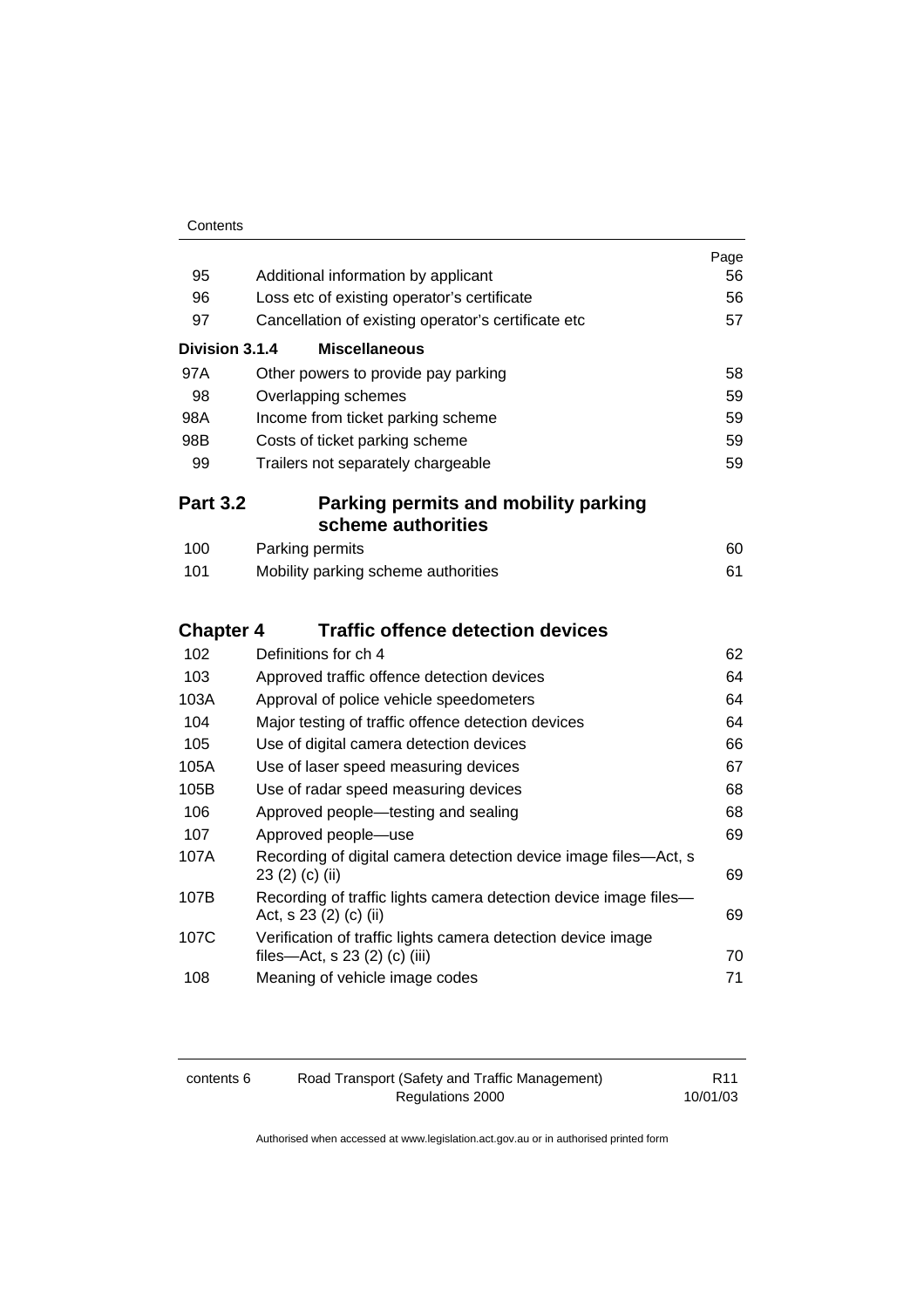|                   |                                                    | Contents |
|-------------------|----------------------------------------------------|----------|
|                   |                                                    | Page     |
| <b>Chapter 5</b>  | <b>Miscellaneous</b>                               |          |
| 109               | Additional powers of police                        | 75       |
| 110               | Prohibition on car minding                         | 75       |
| 111               | Removal of unattended vehicles from certain places | 76       |
| 112               | Disposal of impounded vehicles-Act, s 10J          | 76       |
| 112A              | Disposal of forfeited vehicles-Act, s 10J          | 78       |
| 113               | Responsible person to inspect driver licence       | 78       |
| 114               | Responsible person's consent                       | 78       |
| <b>Schedule 1</b> | <b>Meaning of location codes on images</b>         | 79       |
| <b>Part 1.1</b>   | <b>Digital camera detection devices</b>            | 79       |
| <b>Part 1.2</b>   | <b>Traffic lights camera detection devices</b>     | 82       |
| <b>Dictionary</b> |                                                    | 83       |
| <b>Endnotes</b>   |                                                    |          |
| 1                 | About the endnotes                                 | 93       |
| $\overline{2}$    | Abbreviation key                                   | 93       |
| 3                 | Legislation history                                | 94       |
| 4                 | Amendment history                                  | 96       |
| 5                 | Earlier republications                             | 107      |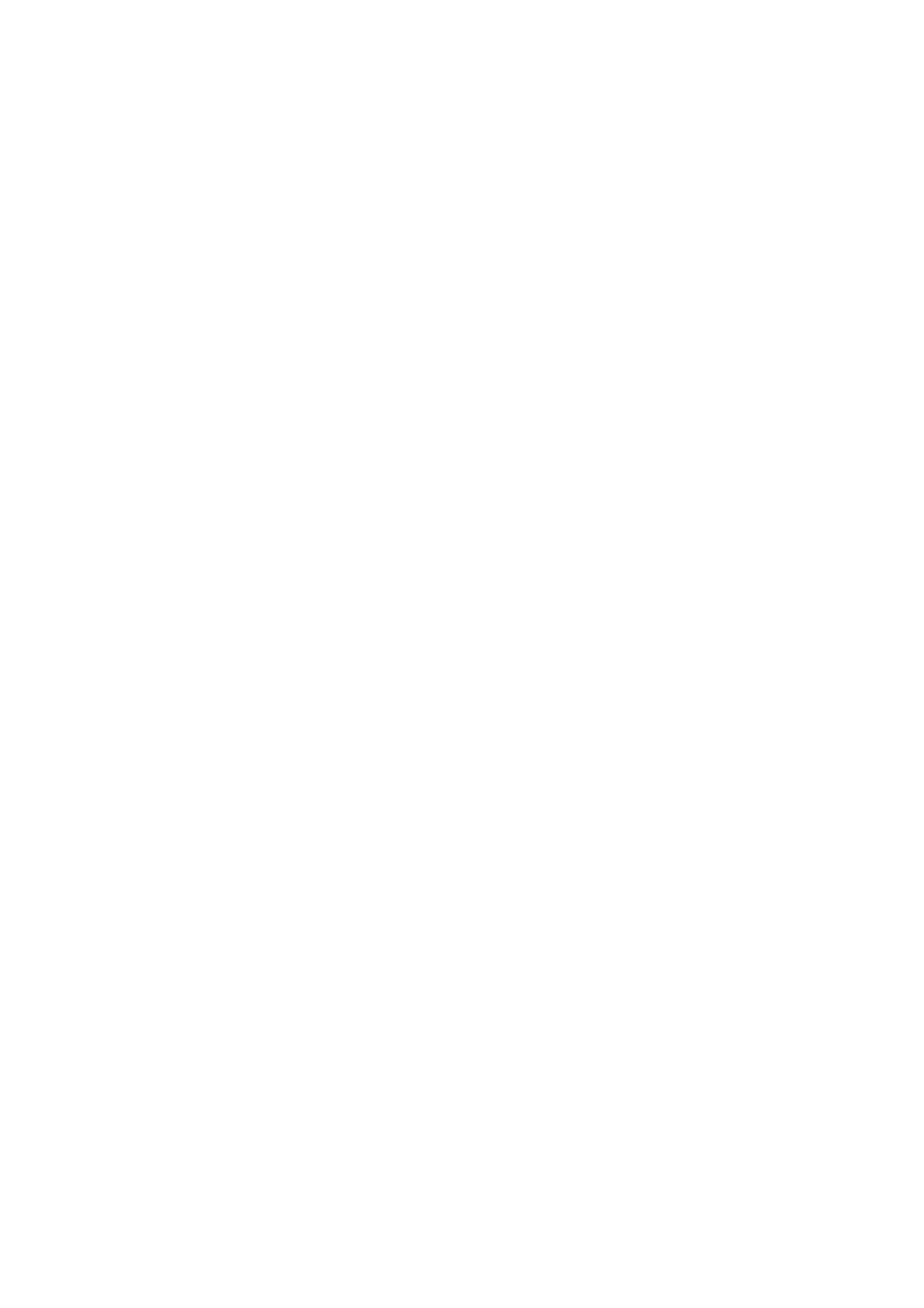

# **Road Transport (Safety and Traffic Management) Regulations 2000**

made under the

**Road Transport (Safety and Traffic Management) Act 1999** 

R11 10/01/03 Road Transport (Safety and Traffic Management) Regulations 2000

page 1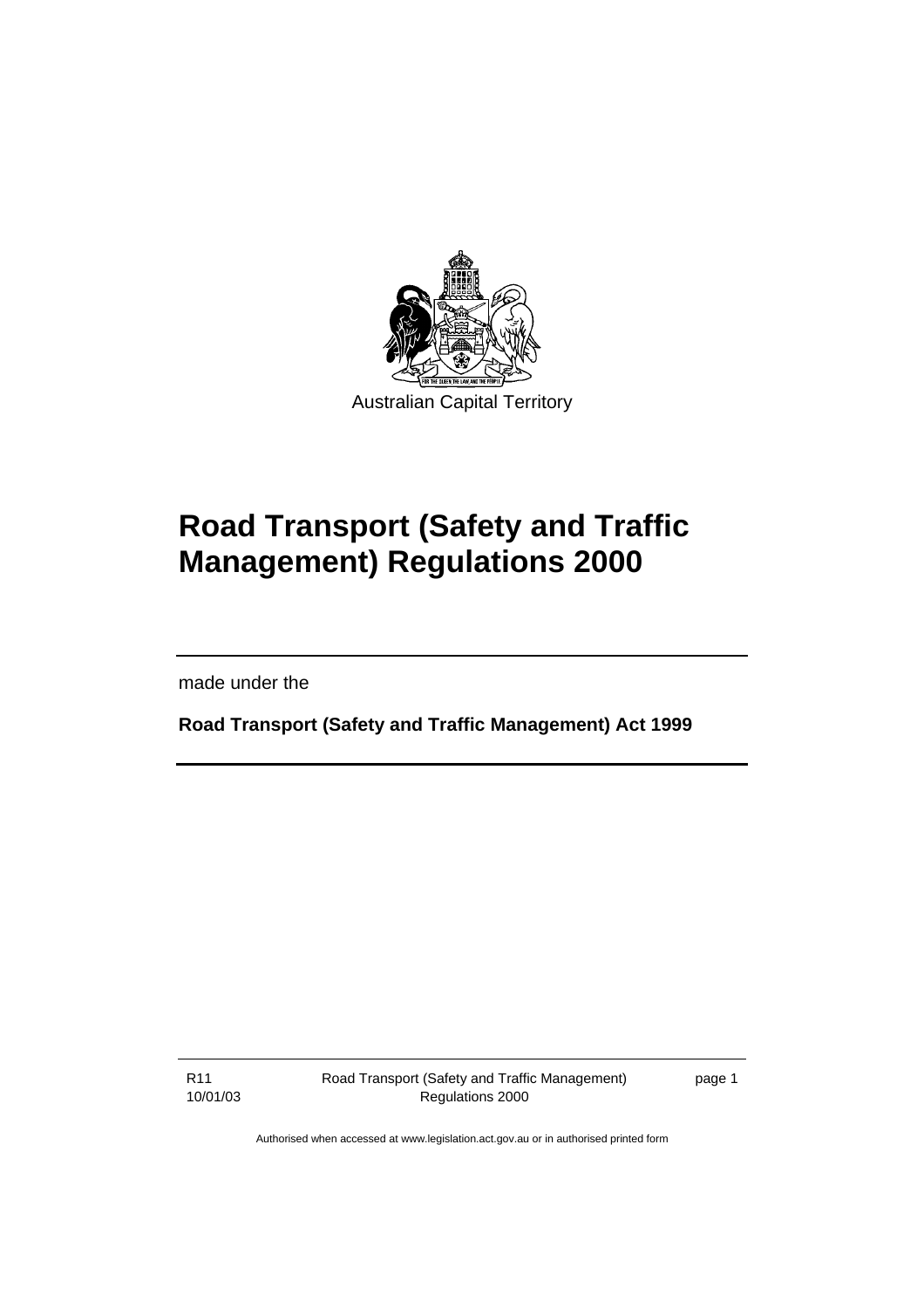#### **Chapter 1** Preliminary

Regulation 1

# **Chapter 1** Preliminary

#### **1 Name of regulations**

These regulations are the *Road Transport (Safety and Traffic Management) Regulations 2000*.

#### **3 Definitions—the dictionary**

- (1) The dictionary at the end of these regulations is part of these regulations.
	- *Note 1* The dictionary defines certain words and expressions used in these regulations, and includes references (*signpost definitions*) to other words and expressions defined elsewhere in these regulations or elsewhere in the road transport legislation.

 For example, the signpost definition '*semitrailer*—see the *Road Transport (Vehicle Registration) Regulations 2000*, dictionary.' means the word 'semitrailer' is defined in the dictionary to those regulations and the definition applies to these regulations.

- *Note 2* A definition in the dictionary (including a signpost definition) applies to the entire Act unless the definition, or another provision of the Act, provides otherwise or the contrary intention otherwise appears (see *Legislation Act 2001*, s 155 and s 156 (1)).
- (2) The definitions in the dictionary do not apply to the Australian Road Rules unless these regulations provide otherwise.

#### **4 Notes**

A note in these regulations is explanatory and is not part of these regulations.

*Note* See *Legislation Act 2001*, s 127 (1), (4) and (5) for the legal status of notes.

| page 2 | Road Transport (Safety and Traffic Management) | R <sub>11</sub> |
|--------|------------------------------------------------|-----------------|
|        | Regulations 2000                               | 10/01/03        |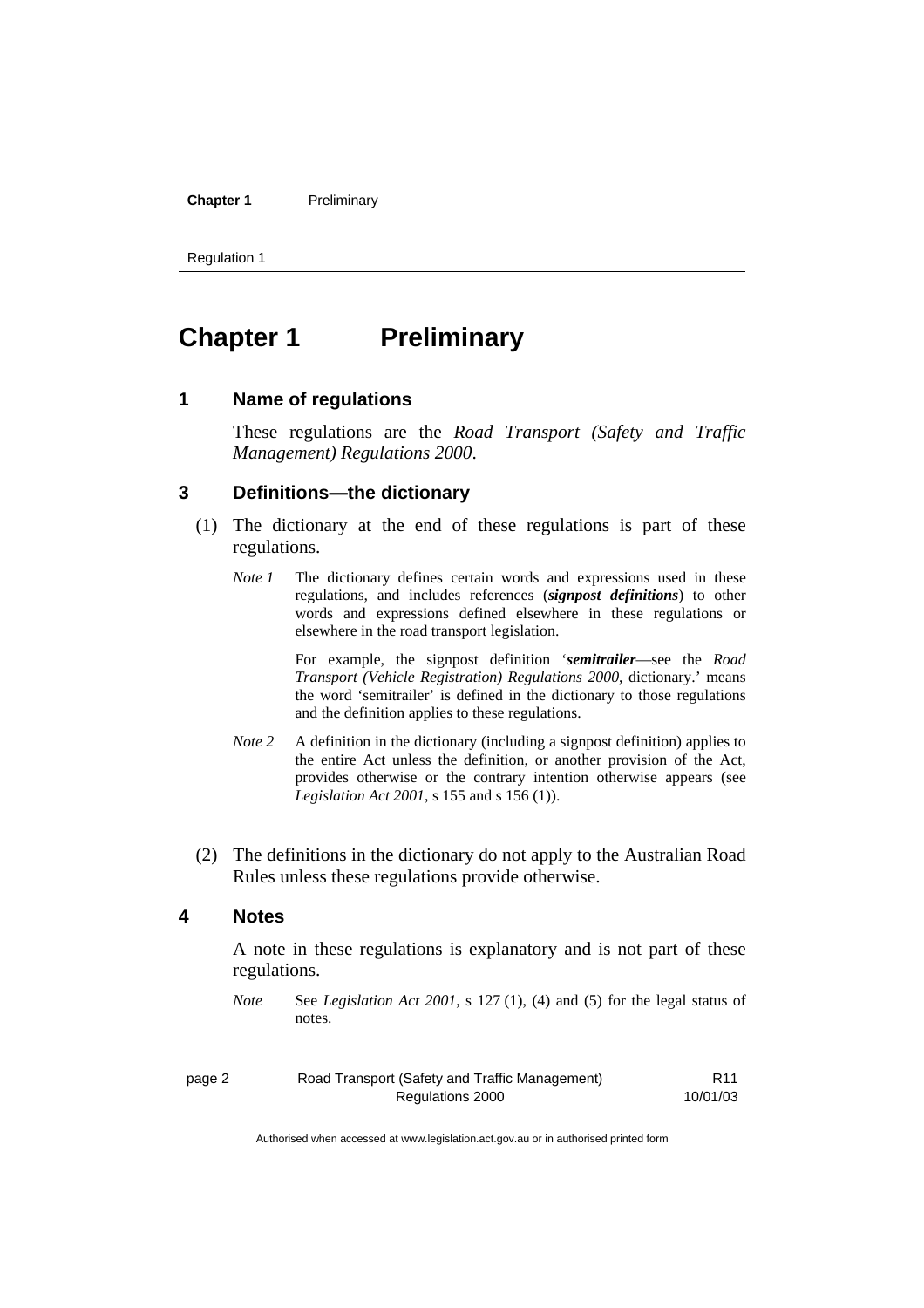Regulation 4A

#### **4A Offences against regulations—application of Criminal Code etc**

Other legislation applies in relation to offences against these regulations (including the Australian Road Rules).

*Note 1 Criminal Code*

The Criminal Code, ch 2 applies to an offence against these regulations (see Code, pt 2.1).

The chapter sets out the general principles of criminal responsibility (including burdens of proof and general defences), and defines terms used for offences to which the Code applies (eg *conduct*, *intention*, *recklessness* and *strict liability*).

*Note 2 Penalty units* 

The Legislation Act, s 133 deals with the meaning of offence penalties that are expressed in penalty units.

*Note 3* The Australian Road Rules are to be read with, and as if they formed part of, these regulations (see reg 6).

#### **4B Offences against regulations are strict liability offences**

An offence against these regulations (including the Australian Road Rules) is a strict liability offence.

### **4C General defence of accident or reasonable effort**

Without limiting any other defence, it is a defence to an offence against these regulations (including the Australian Road Rules) if the defendant proves that the offence—

- (a) was the result of an accident; or
- (b) could not have been avoided by any reasonable efforts by the defendant.

page 3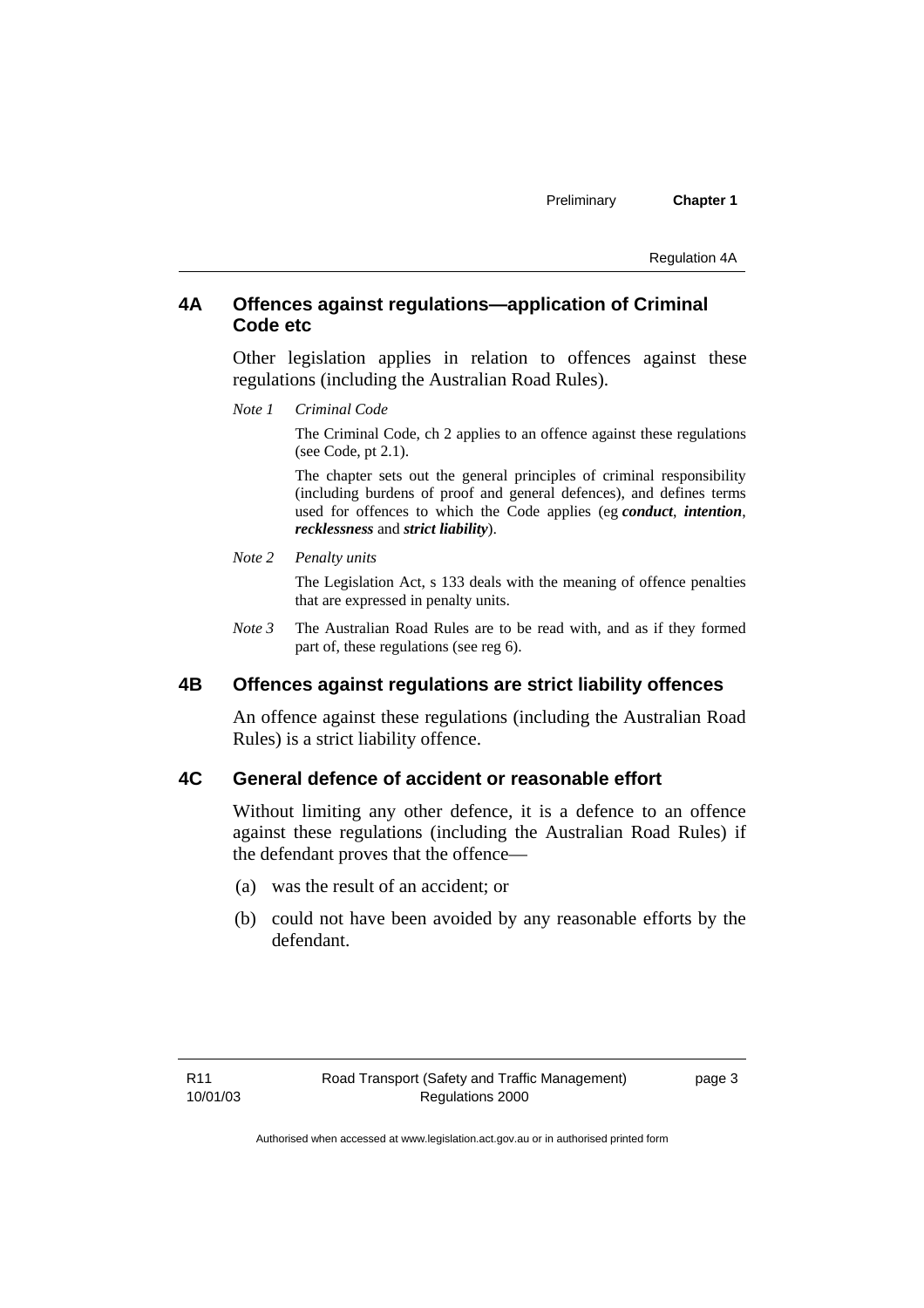**Chapter 2 Australian Road Rules**<br>**Part 2.1 Incorporation into ACT Incorporation into ACT law** 

Regulation 5

# **Chapter 2 Australian Road Rules**

# **Part 2.1 Incorporation into ACT law**

#### **5 What are the Australian Road Rules**

In these regulations, the *Australian Road Rules* are that part of the publication known as the Australian Road Rules, ISBN 0 7240 8874 1, published by the National Road Transport Commission on 19 October 1999 that consists of the rules approved by the Australian Transport Council under the *National Road Transport Commission Act 1991* (Cwlth) on 29 January 1999 (together with the amendments of the rules approved by the Australian Transport Council on 30 June 1999 and 11 October 1999).

*Note* The Australian Road Rules are available on the ACT legislation register (www.legislation.act.gov.au).

#### **6 Incorporation of Australian Road Rules into ACT law**

- (1) The Australian Road Rules (other than rule 2) are to be read with, and as if they formed part of, these regulations.
- (2) Subregulation (1) has effect subject to these regulations.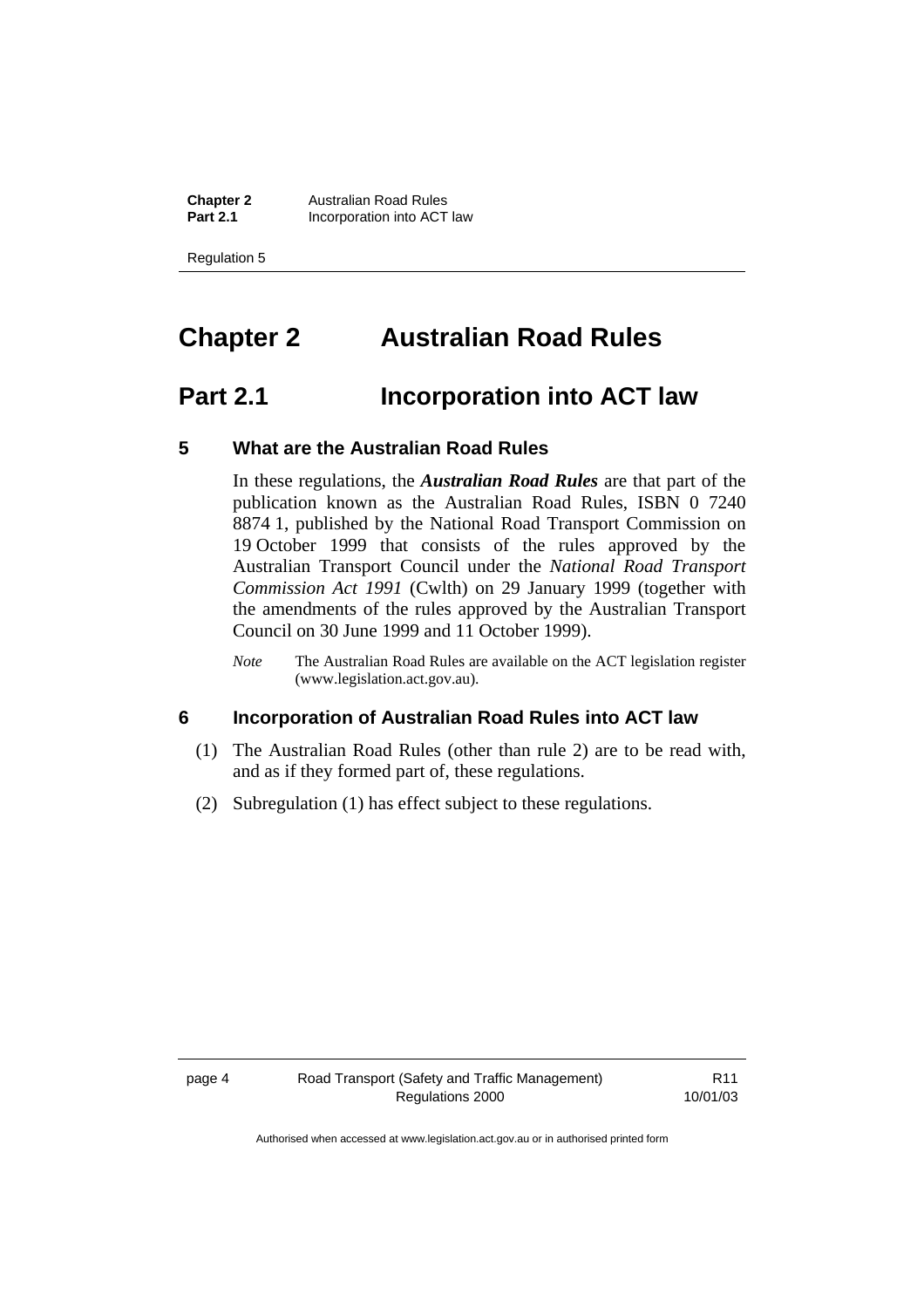Regulation 6

# **Part 2.2 How the Australian Road Rules are incorporated**

## **Division 2.2.1 General**

*Note 1* The Australian Road Rules are not completely self-contained and need to be read with associated laws of each jurisdiction. Many of the rules provide for 'another law of this jurisdiction' to define terms used in the Australian Road Rules for application of the Australian Road Rules in the ACT, to permit things to be done in the ACT otherwise prohibited by the Australian Road Rules or to exempt persons in the ACT from complying with the Australian Road Rules.

| <b>ARR</b><br>provision | provision of<br>these<br>regulations | <b>ARR</b> provision                        | provision of<br>these<br>regulations |
|-------------------------|--------------------------------------|---------------------------------------------|--------------------------------------|
| 10(2)                   | 8                                    | 271 (6)                                     | 27                                   |
| 95                      | 9                                    | 280(2)(a)                                   | 27A                                  |
| 104                     | 10                                   | $287(3)$ (e) and (4)                        | 28                                   |
| 151(3)(b)               | 11                                   | 289(1)(g)                                   | 29                                   |
| 158 $(2)$ $(c)$         | 12                                   | 298                                         | 30                                   |
| 179(1)(c)               | 13                                   | $310(3)$ and $(4)$                          | 31                                   |
| 199(2)                  | 14                                   | 313                                         | 32                                   |
| $206(2)$ (b) and<br>(c) | 15                                   | dict, def <i>approved</i><br>bicycle helmet | 33(1)                                |
| 207(2)(a)               | 16                                   | dict, def <i>authorised</i><br>person       | 33(1)                                |
| 213                     | 16A                                  | dict, def <i>emergency</i><br>worker        | 33(1)                                |
| 215(3)                  | 17                                   | dict, def $GVM$                             | 33(2)                                |
| 216(3)                  | 18                                   | dict, def <i>hazard</i><br>warning lights   | 33(3)                                |

*Note 2* The following table sets out the provisions of the Australian Road Rules for which provision is made by this part:

R11 10/01/03 Road Transport (Safety and Traffic Management) Regulations 2000

page 5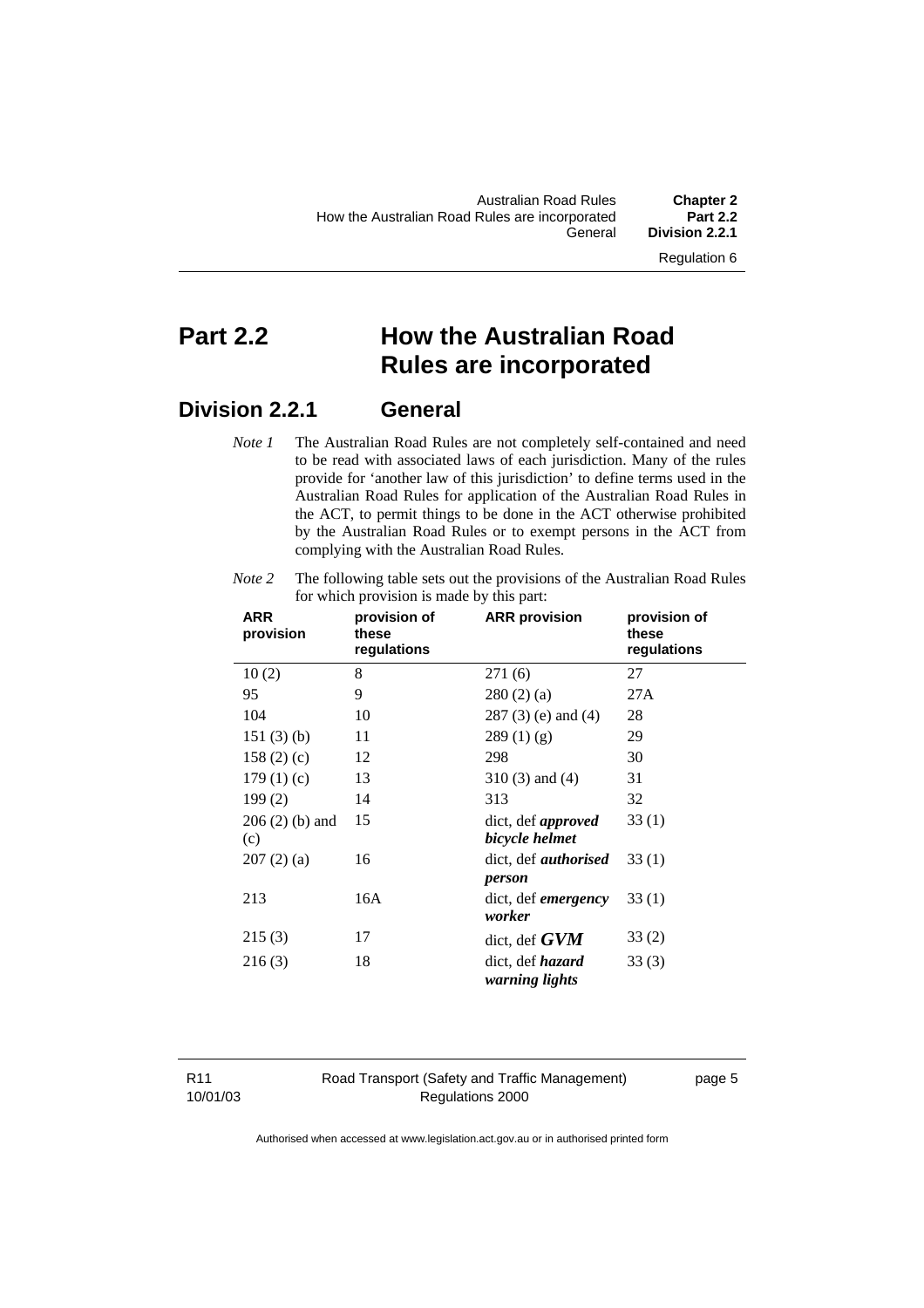| <b>Chapter 2</b> | Australian Road Rules                          |
|------------------|------------------------------------------------|
| <b>Part 2.2</b>  | How the Australian Road Rules are incorporated |
| Division 2.2.1   | General                                        |

Regulation 6

| <b>ARR</b><br>provision | provision of<br>these<br>regulations | <b>ARR</b> provision                         | provision of<br>these<br>regulations |
|-------------------------|--------------------------------------|----------------------------------------------|--------------------------------------|
| 220(3)                  | 19                                   | dict, def<br>mechanical<br>signalling device | 33(1)                                |
| 221(f)                  | 20                                   | dict, def <i>oversize</i><br>vehicle         | 33 (1)                               |
| 222                     | 21                                   | dict, def <i>police</i><br>officer           | 33(1)                                |
| 225                     | 22                                   | dict, def <i>portable</i><br>warning device  | 33(4)                                |
| 240(2)                  | 23                                   | dict, def <i>postal</i><br>worker            | 33(1)                                |
| 248                     | 23A                                  | dict, def <i>public bus</i>                  | 33 (1)                               |
| 266(3)(b)               | 23B                                  | dict, def <i>taxi</i>                        | 33(1)                                |
| 266(7)                  | 24                                   |                                              |                                      |
| 267(3)                  | 25                                   |                                              |                                      |
| 270(3)                  | 26                                   |                                              |                                      |

*Note 3* The following table sets out other provisions of the Australian Road Rules for which provision is made by other Territory laws (including provisions in other parts of these regulations):

| <b>ARR</b> provision                          | other law                                          |
|-----------------------------------------------|----------------------------------------------------|
| 12(2)                                         | Road Transport (General) Act 1999, s 12            |
| 13(2)                                         | Road Transport (General) Act 1999, s 12            |
| $28(2)$ , n 3                                 | these regulations, reg 65                          |
| $32(2)$ , n 3                                 | these regulations, reg 65                          |
| 185(1)                                        | these regulations, reg 100                         |
| $287(1)$ , n 2                                | Road Transport (Safety and Traffic Management) Act |
|                                               | 1999. s 16                                         |
| 311(1)(c)                                     | Road Transport (Dimensions and Mass) Act 1990      |
| 312(3)(c)                                     | Road Transport (Safety and Traffic Management) Act |
|                                               | 1999, ss 31-32                                     |
| dict, def <i>parking</i>                      | these regulations, reg 101                         |
| <i>permit for people</i><br>with disabilities |                                                    |

#### page 6 Road Transport (Safety and Traffic Management) Regulations 2000

R11 10/01/03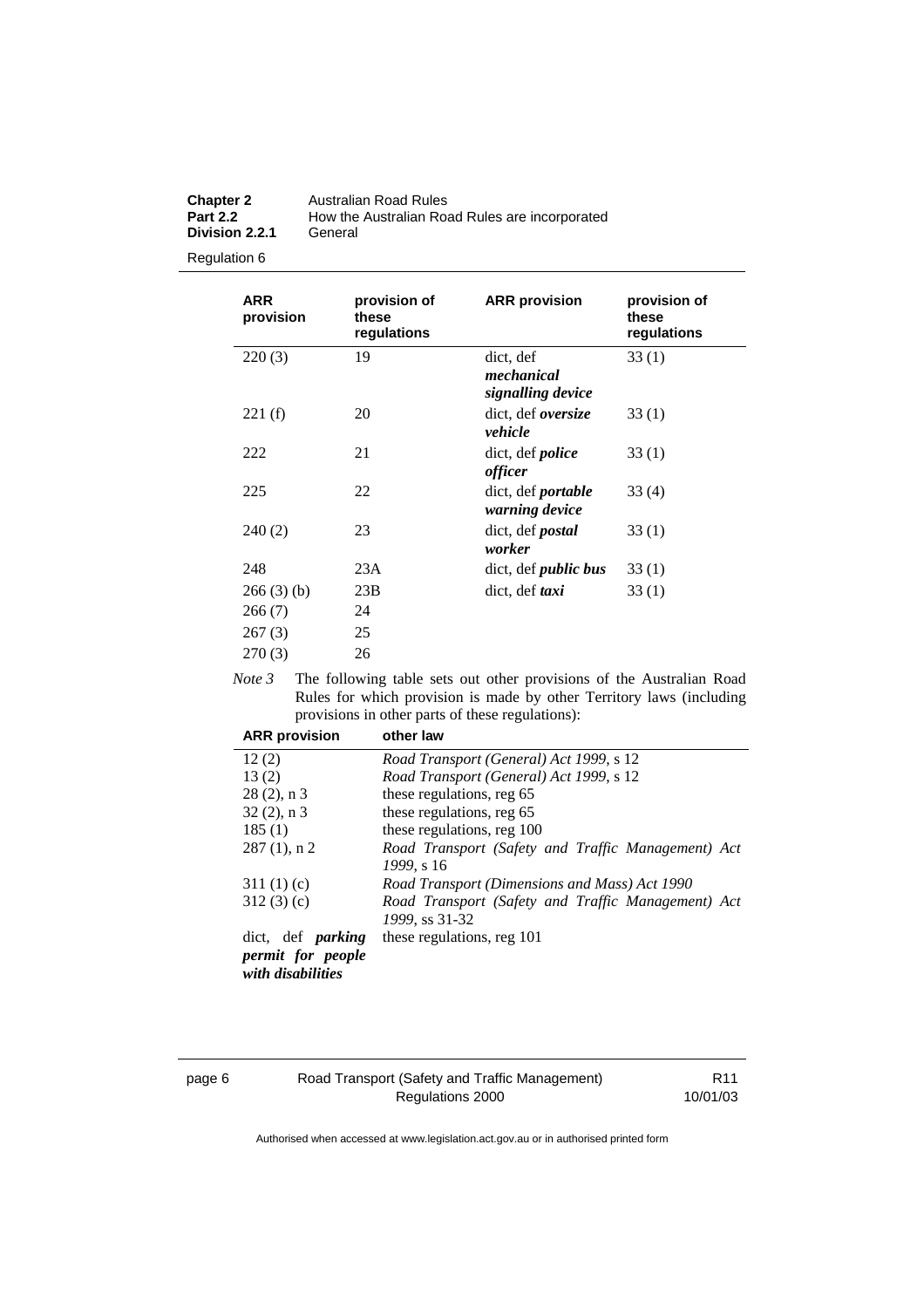Regulation 7

#### **7 References to another law of this jurisdiction etc**

- (1) In the Australian Road Rules, a reference to *another law of this jurisdiction* includes a reference to the Act.
	- *Note* A reference to an Act includes a reference to the statutory instruments made or in force under the Act, including regulations (see *Legislation Act 2001*, s 104).
- (2) In the Australian Road Rules:

*law of this jurisdiction* means a Territory law or a law applying as a Territory law.

*this jurisdiction* means the Australian Capital Territory.

## **Division 2.2.2 Other provisions for the Australian Road Rules**

#### **8 ARR r 10 (2)—penalties for offences**

For the Australian Road Rules, rule 10 (2), the penalty for an offence against the Australian Road Rules is a maximum penalty of 20 penalty units.

#### **9 ARR r 95—emergency stopping lane only signs**

For the Australian Road Rules, rule 95, the driver of a police or emergency vehicle is permitted to drive in an emergency stopping lane.

#### **10 ARR r 104—no truck signs**

For the Australian Road Rules, rule 104, a driver is permitted to drive a vehicle on a road (or a bridge, causeway, ramp or similar structure forming part of a road) past a *no trucks sign* mentioned in rule 104 (1), (2) or (3) if the destination of the driver's vehicle is a

page 7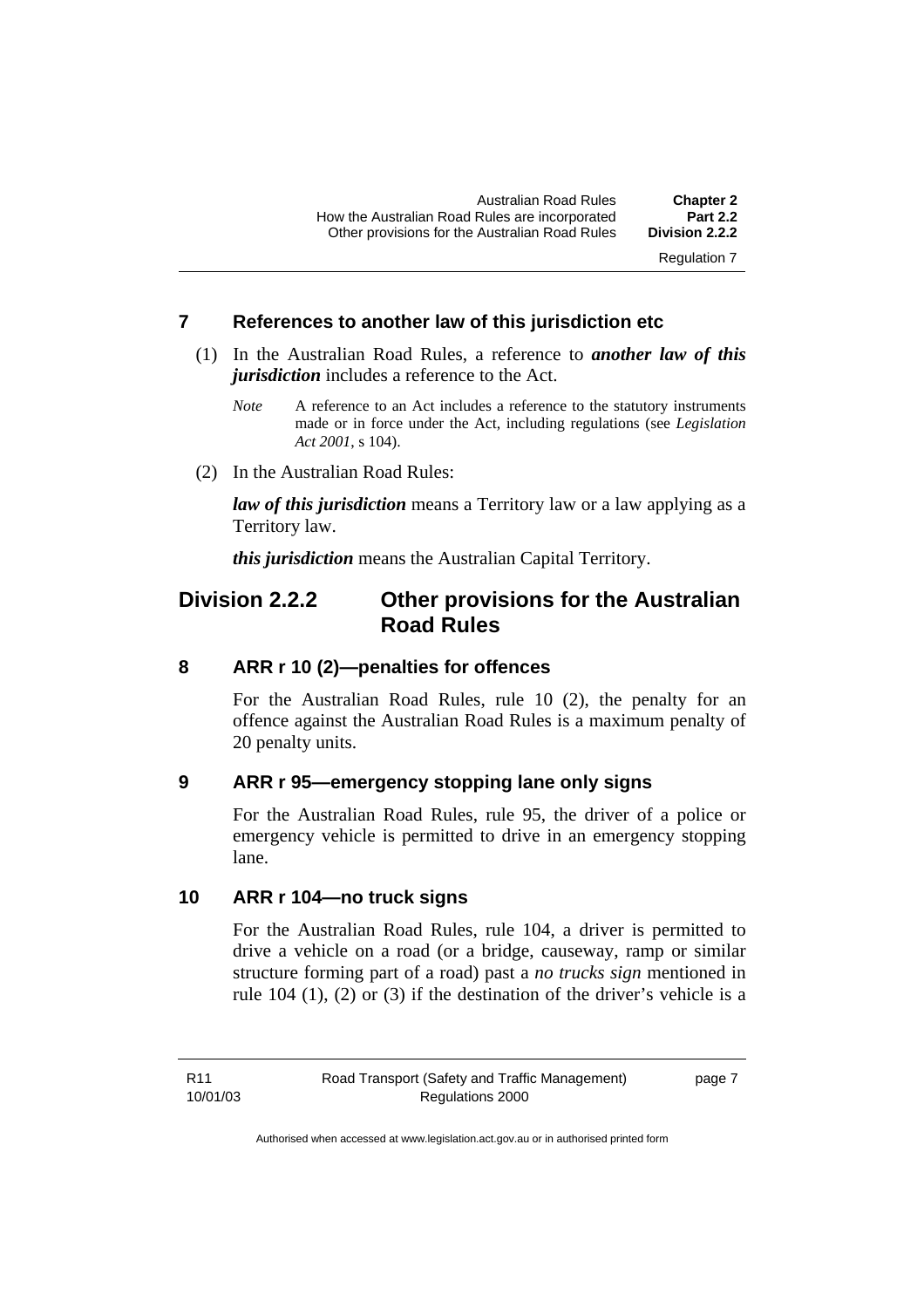| <b>Chapter 2</b><br><b>Part 2.2</b> | Australian Road Rules<br>How the Australian Road Rules are incorporated |
|-------------------------------------|-------------------------------------------------------------------------|
| Division 2.2.2                      | Other provisions for the Australian Road Rules                          |
| <b>Regulation 11</b>                |                                                                         |

place on or reached from the road (or structure) and there is no alternative route by which to reach the destination.

## **11 ARR r 151 (3) (b)—riding a motorbike or bicycle alongside more than 1 other rider**

For the Australian Road Rules, rule 151 (3) (b), the rider of a motorbike or bicycle is permitted to ride alongside more than 1 rider if each of the riders is taking part in an event approved by the road transport authority for this regulation.

### **12 ARR r 158 (2) (c)—other vehicles permitted to travel in bus lanes**

- (1) The drivers of the following vehicles are permitted to drive in a bus lane:
	- (a) taxis;
	- (b) motorbikes.

*Note* Reg 27A applies the B light rules to drivers of taxis and motorbikes.

(2) In this regulation:

*taxi* includes a private hire car and a restricted hire vehicle.

## **13 ARR r 179 (1) (c)—stopping in a loading zone**

For the Australian Road Rules, rule 179 (1) (c)—

- (a) the driver of a motor vehicle that is built mainly for the transport of goods and is dropping off, or picking up, goods is permitted to stop in a loading zone; and
- (b) the driver of a vehicle displaying a current loading zone permit is permitted to stop in a loading zone in accordance with the conditions of the permit.

R11 10/01/03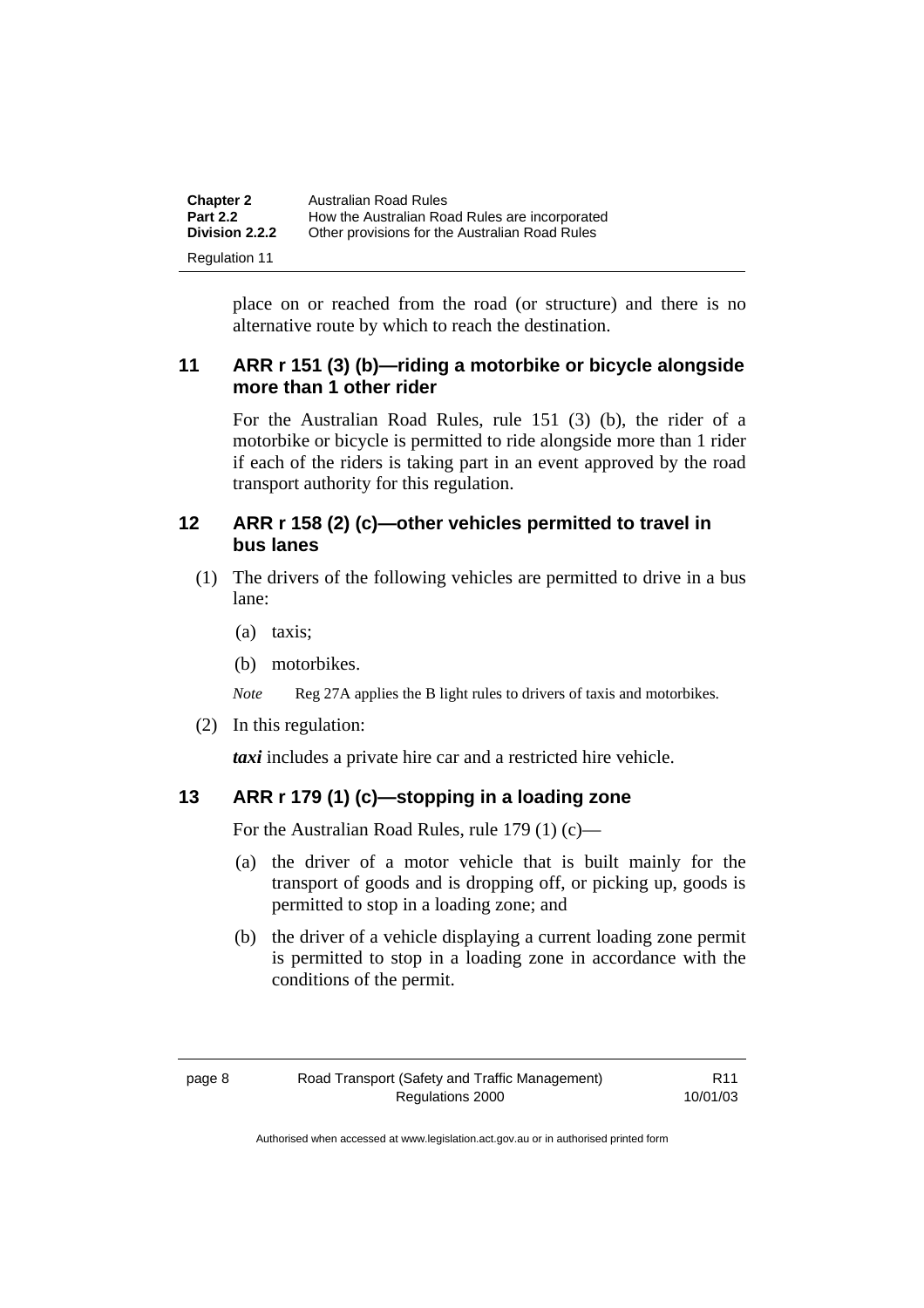#### **14 ARR r 199 (2)—stopping near a postbox**

For the Australian Road Rules, rule 199 (2):

*public postbox* means a postbox erected, maintained or used by Australia Post.

#### **15 ARR r 206 (2) (b), (c)—parking by people with disabilities permit holders**

- (1) For the Australian Road Rules, rule 206 (2) (b), a driver to whom the Australian Road Rules, rule 206 applies may park for not longer than 2 hours on a length of road, or in an area, to which a *permissive parking sign* applies if the maximum period of parking allowed by the sign is not longer than 30 minutes.
- (2) For the Australian Road Rules, rule 206 (2) (c), a driver to whom the Australian Road Rules, rule 206 applies may park for an unlimited period on a length of road, or in an area, to which a *permissive parking sign* applies if the maximum period of parking allowed by the sign is longer than 30 minutes.

#### **16 ARR r 207 (2) (a)—fees for parking in pay parking spaces**

- (1) For the Australian Road Rules, rule 207 (2) (a), if a *permissive parking sign* applies to a length of road or area that is (or is part of) a pay parking area, the relevant parking fee is payable for parking in a pay parking space on the road or in the area.
- (2) For this regulation, the relevant parking fee does not become payable under subregulation (1) until immediately after a vehicle is parked in the pay parking space concerned.
	- *Note* Pt 3.1 of these regulations makes provision for the administration of pay parking schemes (including the designation of pay parking areas by the erection of permissive parking signs and the fixing of fees).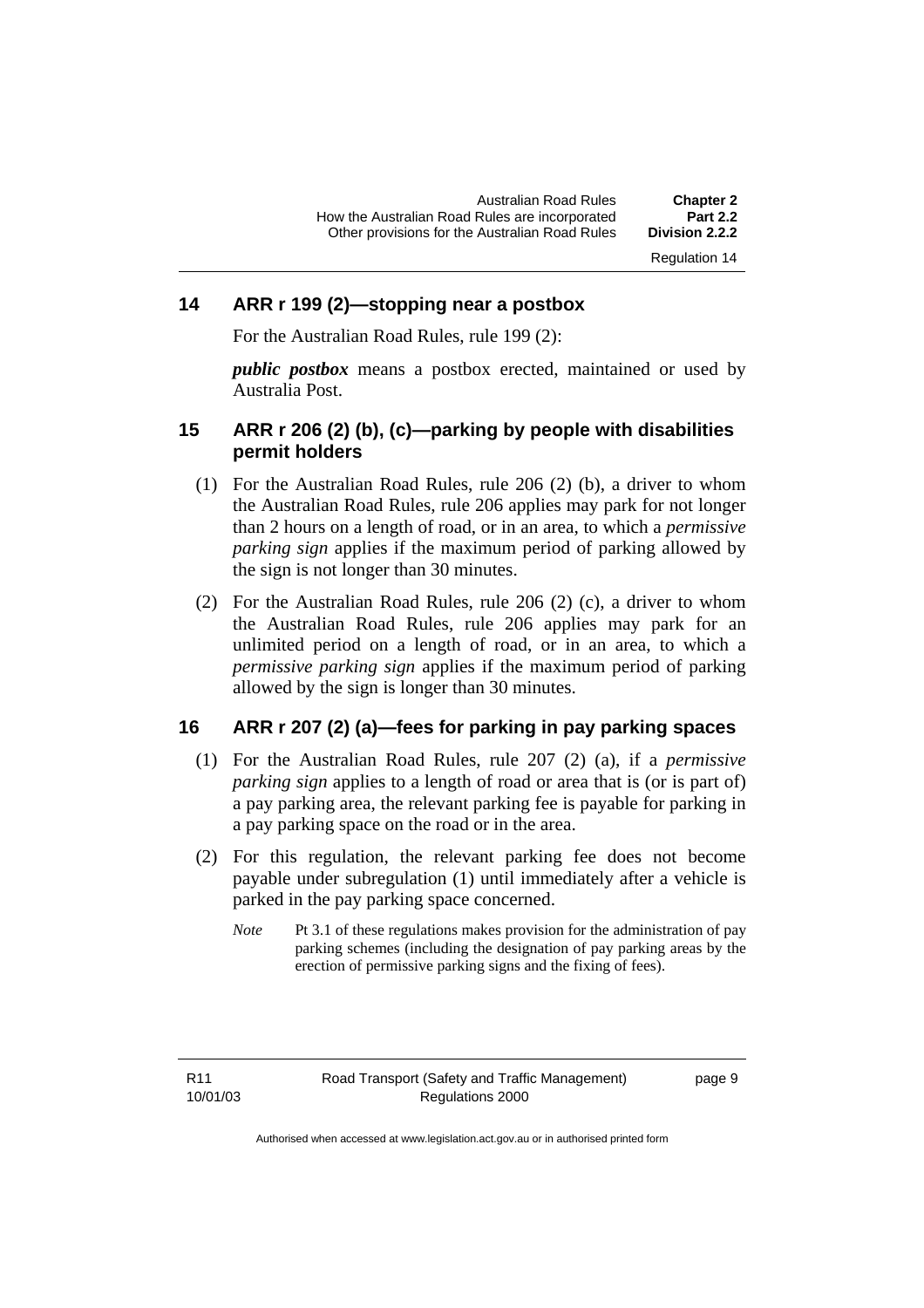| <b>Chapter 2</b>      | Australian Road Rules                          |
|-----------------------|------------------------------------------------|
| <b>Part 2.2</b>       | How the Australian Road Rules are incorporated |
| Division 2.2.2        | Other provisions for the Australian Road Rules |
| <b>Regulation 16A</b> |                                                |

### **16A ARR r 213—non-application in ACT**

Every driver is exempt from the Australian Road Rules, rule 213 (4) (b).

*Note* The Australian Road Rules, r 213 deals with making a vehicle secure.

#### **17 ARR r 215 (4)—lights required to be fitted to a vehicle**

For the Australian Road Rules, rule 215 (4), the lights required to be fitted to a vehicle are the lights required to be fitted to the vehicle under the *Road Transport (Vehicle Registration) Regulations 2000,*  schedule 1.

#### **18 ARR r 216 (3)—towing a vehicle at night or in hazardous weather conditions**

For the Australian Road Rules, rule 216 (3):

*dangerous goods*—see the *Road Transport Reform (Dangerous Goods) Regulations 1997* (Cwlth), regulation 2.2.

*placard load*—see the *Road Transport Reform (Dangerous Goods) Regulations 1997* (Cwlth), regulation 2.13.

#### **19 ARR r 220 (3)—using lights on vehicles that are stopped**

For of the Australian Road Rules, rule 220 (3), a light of a kind required to be fitted to a vehicle is a light of that kind required to be fitted to the vehicle under the *Road Transport (Vehicle Registration) Regulations 2000*, schedule 1.

#### **20 ARR r 221 (f)—using hazard warning lights on buses carrying children**

 (1) This regulation applies to a bus that is carrying children and is fitted with hazard warning lights in accordance with the *Road Transport (Vehicle Registration) Regulations 2000*, schedule 1, but is not fitted with any other warning lights in accordance with that schedule.

| page 10 | Road Transport (Safety and Traffic Management) | R11      |
|---------|------------------------------------------------|----------|
|         | Regulations 2000                               | 10/01/03 |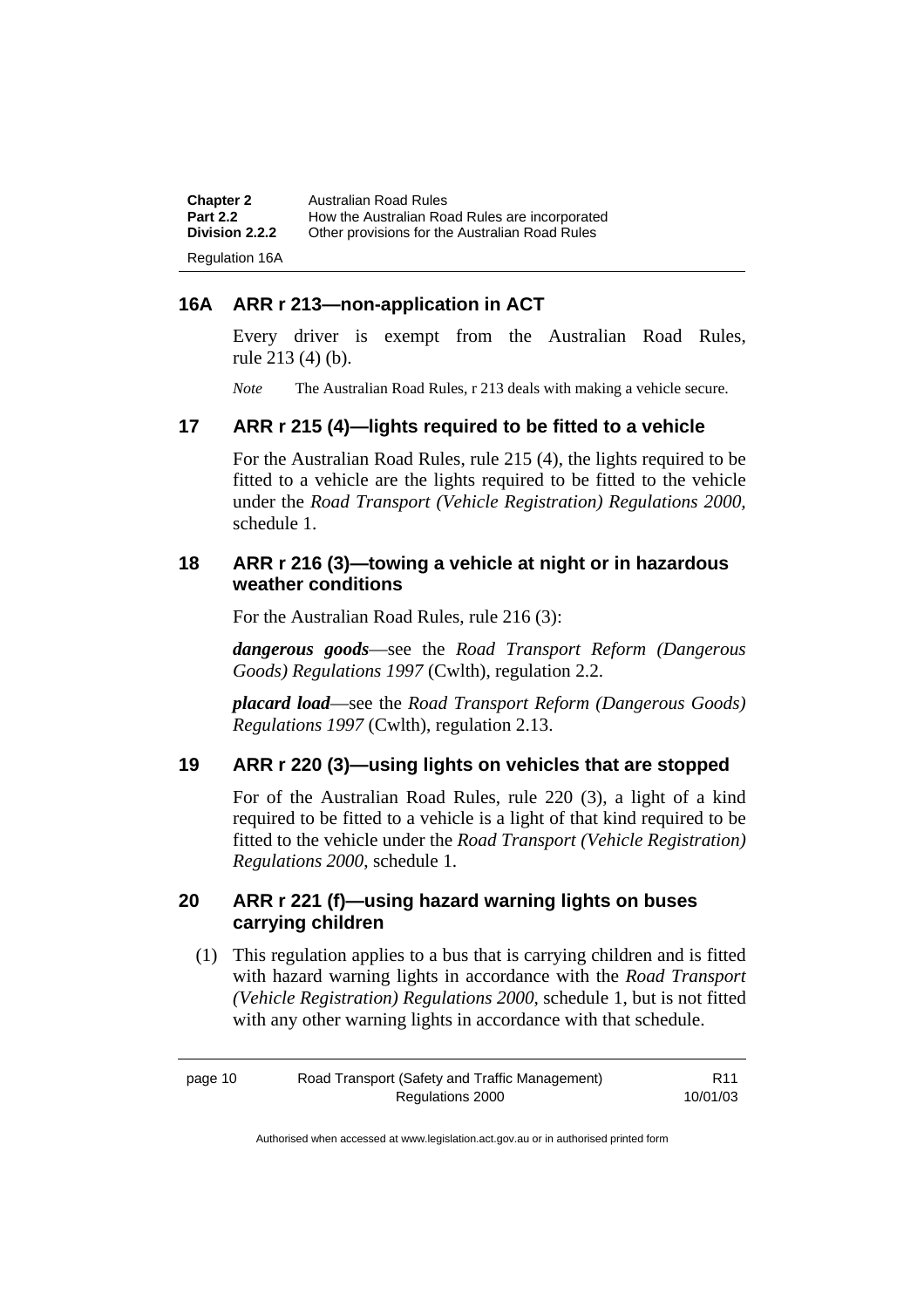| <b>Chapter 2</b>     | Australian Road Rules                          |
|----------------------|------------------------------------------------|
| <b>Part 2.2</b>      | How the Australian Road Rules are incorporated |
| Division 2.2.2       | Other provisions for the Australian Road Rules |
| <b>Regulation 21</b> |                                                |

 (2) For the Australian Road Rules, rule 221 (f), if the driver of the bus stops the bus to drop off or pick up a child, the driver is permitted to operate the hazard warning lights.

#### **21 ARR r 222—using warning lights on buses carrying children**

- (1) This regulation applies to a bus that is carrying children and is fitted with warning lights (other than hazard warning lights) in accordance with the *Road Transport (Vehicle Registration) Regulations 2000*, schedule 1.
- (2) For the Australian Road Rules, rule 222, the driver of the bus must operate the warning lights by activating them.

## **22 ARR r 225—use of radar detectors**

Every driver is exempt from rule 225 of the Australian Road Rules.

*Note* The Australian Road Rules, r 225 is superfluous in the ACT because the Act, s 9 (2) makes it an offence for a person to drive or park a motor vehicle on a road or road related area if a traffic offence evasion device is fitted to, applied to, or carried in the vehicle.

### **23 ARR r 240 (2)—wheeled recreational devices and toys not to be used on certain roads**

For the Australian Road Rules, rule 240 (2), a person must not travel in or on a wheeled recreational device on any road at night.

### **23A ARR r 248—bicycle rider may ride across marked foot crossing if authorised**

- (1) Despite the Australian Road Rules, rule 248, the rider of a bicycle may ride across a marked foot crossing if authorised to do so by a traffic control device.
	- *Note 1* The Australian Road Rules, r 248 provides that the rider of a bicycle must not ride across a road, or a part of a road, on a children's crossing, marked foot crossing or pedestrian crossing.

| R11      | Road Transport (Safety and Traffic Management) | page 11 |
|----------|------------------------------------------------|---------|
| 10/01/03 | Regulations 2000                               |         |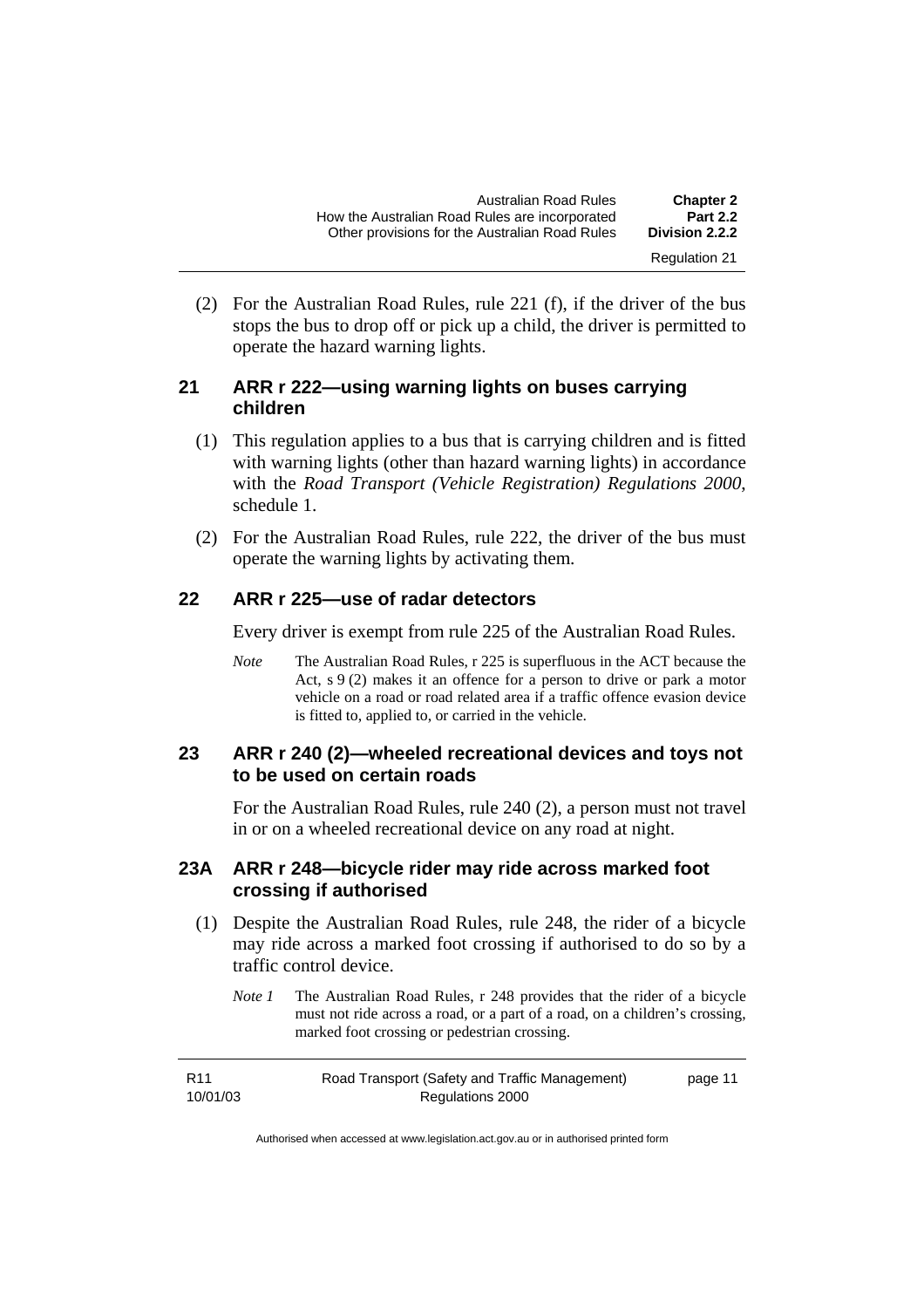| <b>Chapter 2</b>      | Australian Road Rules                          |
|-----------------------|------------------------------------------------|
| <b>Part 2.2</b>       | How the Australian Road Rules are incorporated |
| <b>Division 2.2.2</b> | Other provisions for the Australian Road Rules |
| <b>Regulation 23B</b> |                                                |

- *Note 2 Marked foot crossing* is defined in the Australian Road Rules, dict.
- *Note 3* A traffic control device (including pedestrian lights) generally only applies to a person if the device faces the person—see the Australian Road Rules, pt 20, div 3, especially r 340.
- (2) The rider must give way to any pedestrian on the marked foot crossing.
	- *Note Give way* means the rider must slow down and, if necessary, stop to avoid a collision—see the definition in the Australian Road Rules, dict.

Maximum penalty: 20 penalty units.

#### **23B ARR r 266 (3) (b)—wearing of seatbelts by passengers under 16 years old**

- (1) For the Australian Road Rules, rule 266 (3) (b), all passengers in or on a motor vehicle (other than a bus or motor bike) who are at least 1 year old, but under 16 years old, must be restrained in an approved child restraint or wear a seatbelt unless they are exempt from wearing a seatbelt under a Territory law.
	- *Note* For the circumstances in which a person is exempt from wearing a seatbelt, see the Australian Road Roads, r 267 and reg (2) below.
- (2) A passenger mentioned in subregulation (1) is exempt from wearing a seatbelt if—
	- (a) the motor vehicle is not required to be fitted with child restraint anchorages or seatbelts under the 2nd or 3rd edition ADR and the vehicle has not been fitted with a child restraint anchorage point or a seatbelt for a seating position that is available for the passenger; or
	- (b) the motor vehicle is registered in a State that does not have a law that substantially corresponds to subregulation (1); or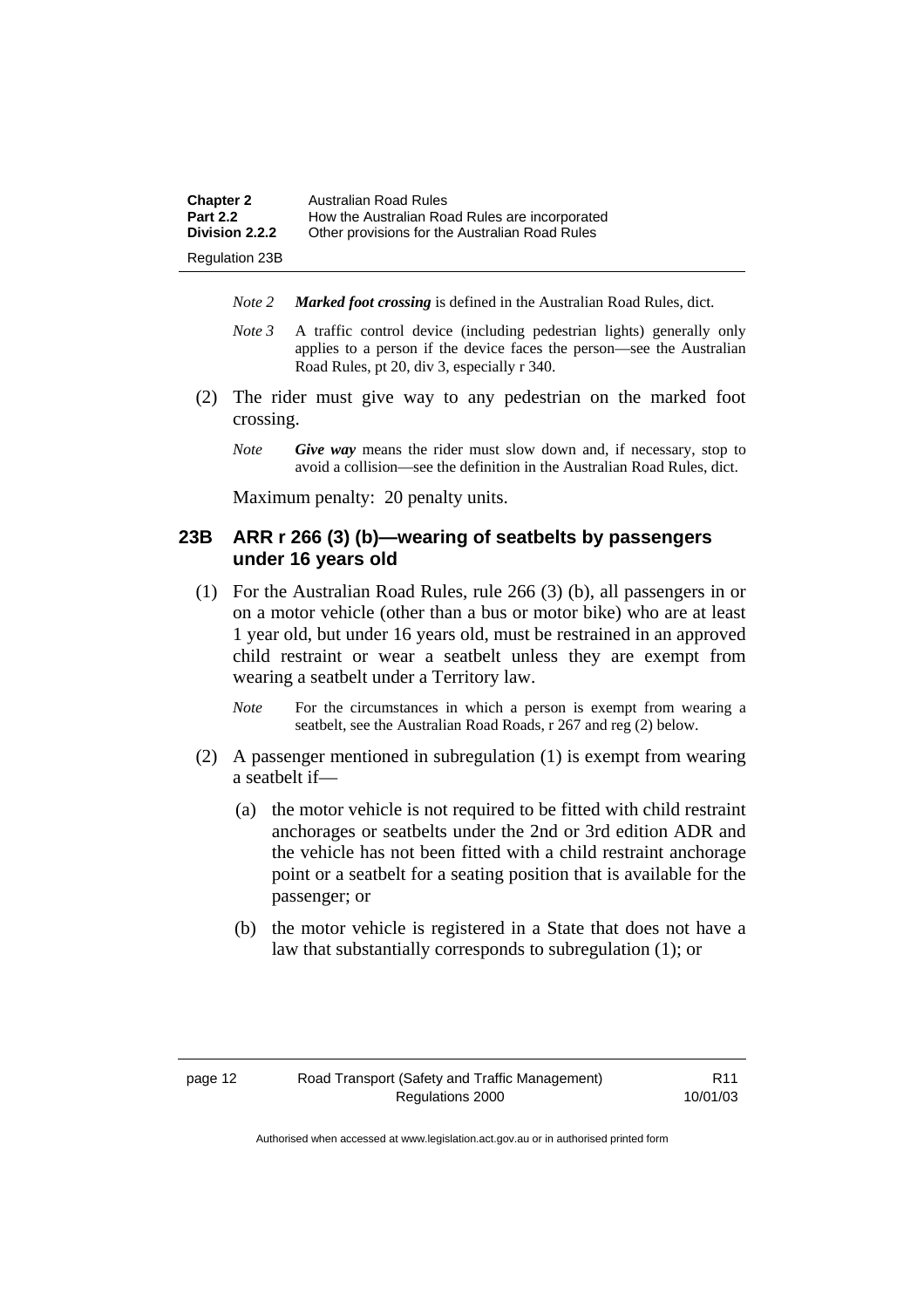| <b>Chapter 2</b><br><b>Part 2.2</b> | Australian Road Rules<br>How the Australian Road Rules are incorporated |
|-------------------------------------|-------------------------------------------------------------------------|
| Division 2.2.2                      | Other provisions for the Australian Road Rules                          |
| <b>Regulation 24</b>                |                                                                         |

- (c) the motor vehicle is a taxi and a seating position (other than a front passenger seat) fitted with a suitable approved child restraint or seatbelt is not available for the passenger.
- *Note 1* The exemption applies to a passenger in a vehicle that has 2 or more rows of seats only if the passenger sits in the rear seats, see the ARR, r 267 (1).
- *Note 2 Taxi* includes a private hire car and a restricted hire vehicle, see reg 33 (1), def of *taxi*.
- *Note 3* The defence of sudden or extraordinary emergency is also available, see the Criminal Code, s 41.
- (3) In this regulation:

*2nd edition ADR*—see the *Road Transport (Vehicle Registration) Regulations 2000*, schedule 1, clause 14.

*3rd edition ADR*—see the *Road Transport (Vehicle Registration) Regulations 2000*, schedule 1, clause 15.

## **24 ARR r 266 (7)—wearing of seatbelts by passengers under 16 years old**

For the Australian Road Rules, rule 266 (7:

*approved child restraint* means a child restraint that is approved by the road transport authority under regulation 66 (1) (b) (Approvals etc by road transport authority).

### **25 ARR r 267 (3)—certificates of exemption from wearing seatbelts**

For the Australian Road Rules, rule 267 (3) a certificate is issued under a law of this jurisdiction for a person if—

(a) the certificate is signed by a doctor; and

page 13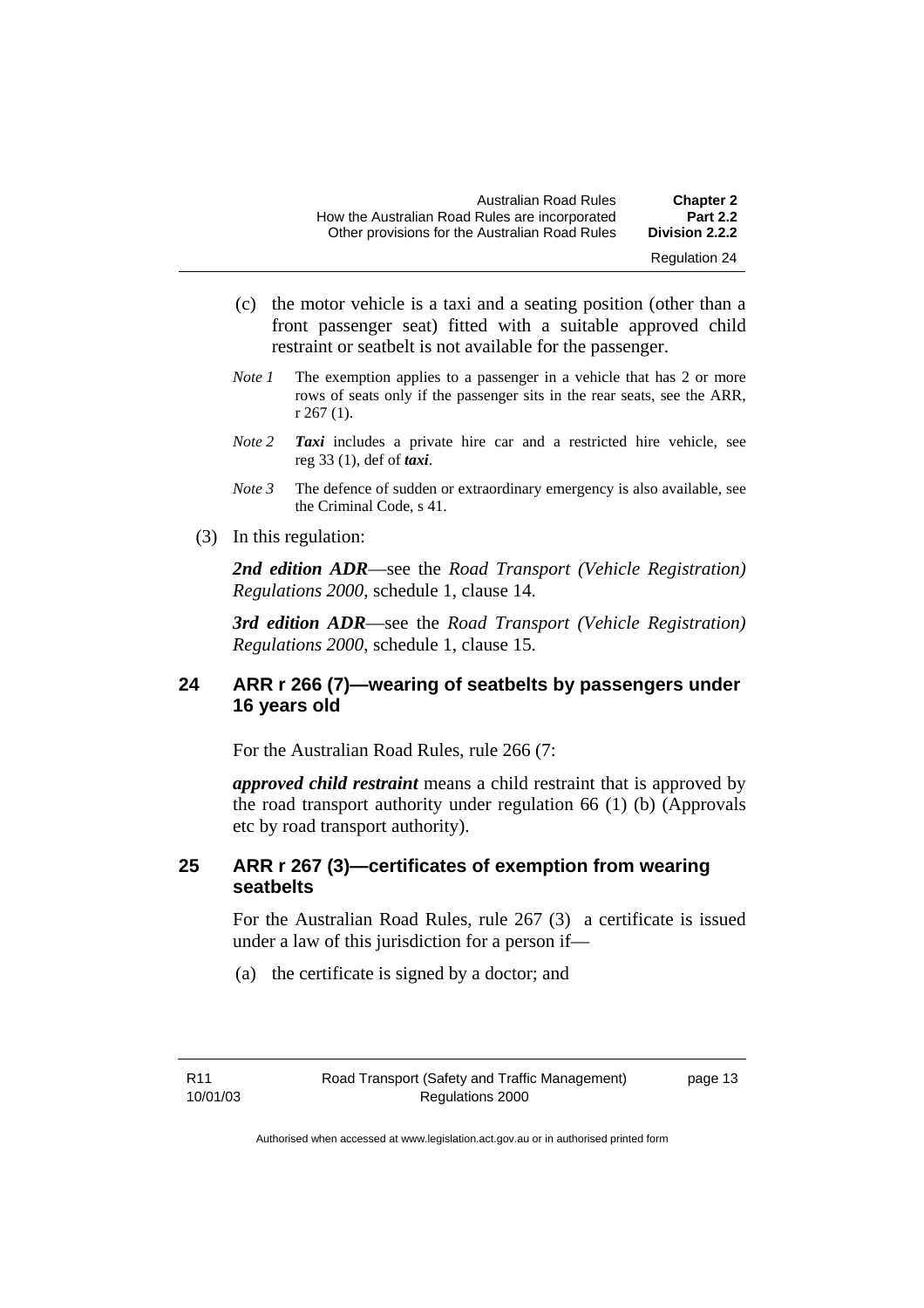| <b>Chapter 2</b>     | Australian Road Rules                          |
|----------------------|------------------------------------------------|
| <b>Part 2.2</b>      | How the Australian Road Rules are incorporated |
| Division 2.2.2       | Other provisions for the Australian Road Rules |
| <b>Regulation 26</b> |                                                |

- (b) it certifies that—
	- (i) the person cannot wear a seatbelt for medical reasons; or
	- (ii) the person cannot, because of that person's size, build or any other physical characteristic, safely drive a vehicle while wearing a seatbelt.

#### **26 ARR r 270 (3)—wearing motorbike helmets**

For the Australian Road Rules, rule 270 (3):

*approved motor bike helmet* means a protective helmet for motor bike riders that is approved by the road transport authority under regulation 66 (1) (c) (Approvals etc by road transport authority).

#### **27 ARR r 271 (6)—riding on motorbikes**

For the Australian Road Rules, rule 271 (6):

- (a) the Australian Road Rules, rule 271 (2) does not apply to a passenger on a motorbike to the extent that the passenger is exempt from the subrule under regulation 67 (Exemption from requirement about riding on motorbikes); and
- (b) the Australian Road Rules, rule 271 (3) does not apply to the rider of a motorbike in relation to a passenger to the extent that, under paragraph (a), rule 217 (2) does not apply to the passenger.

## **27A ARR r 280 (2) (a)—other vehicles to which B light rules apply**

- (1) The following classes of vehicles are specified:
	- (a) taxis;
	- (b) motorbikes.
	- *Note* This regulation applies the B light rules to taxi drivers and riders of motorbikes who, under reg 12, are allowed to drive in bus lanes.

| page 14 | Road Transport (Safety and Traffic Management) | R <sub>11</sub> |
|---------|------------------------------------------------|-----------------|
|         | Regulations 2000                               | 10/01/03        |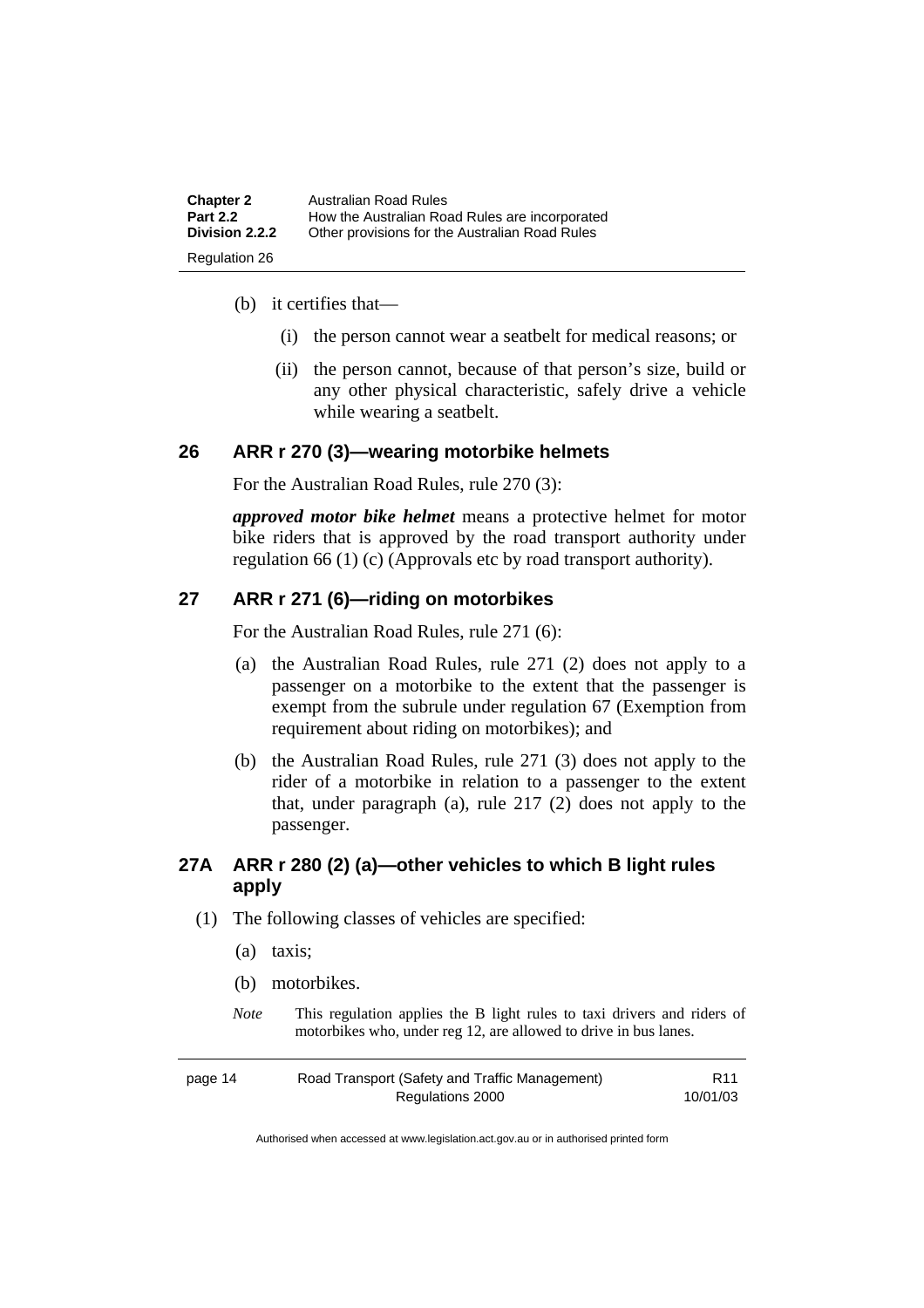(2) In this regulation:

*taxi* includes a private hire car and a restricted hire vehicle.

#### **28 ARR r 287 (3) (e), (4)—duties of participants in crashes**

- (1) For the Australian Road Rules, rule 287 (3) (e), every crash not mentioned in the Australian Road Rules, rule 287 (3) (a) to (d) must be reported to a police officer.
	- *Note* The Australian Road Rules, r 287 (3) (e) requires the driver (or the driver's representative) to give the driver's required particulars, within the required time, about a crash to a police officer if the crash is required to be reported to a police officer under another law of this jurisdiction.
- (2) For the Australian Road Rules, rule 287 (4), definition of *required particulars*, information required to be given to a police officer about a crash includes an explanation of the circumstances of the crash.

#### **29 ARR r 289 (1) (g)—driving on a nature strip**

For the Australian Road Rules, rule 289 (1) (g), a driver may drive a vehicle on a nature strip adjacent to a length of road in a built-up area if the vehicle—

- (a) is a motor vehicle (other than a ride-on lawnmower) that is built and used solely for cutting grass, or for purposes incidental to cutting grass; or
- (b) is a motor vehicle that is designed for cleaning footpaths and is being driven on the nature strip for the purpose of cleaning a footpath and is displaying an amber flashing light; or
- (c) is being used to transport goods or materials for use in (or for the purposes of) the construction or maintenance of roads by or on behalf of the Territory; or

page 15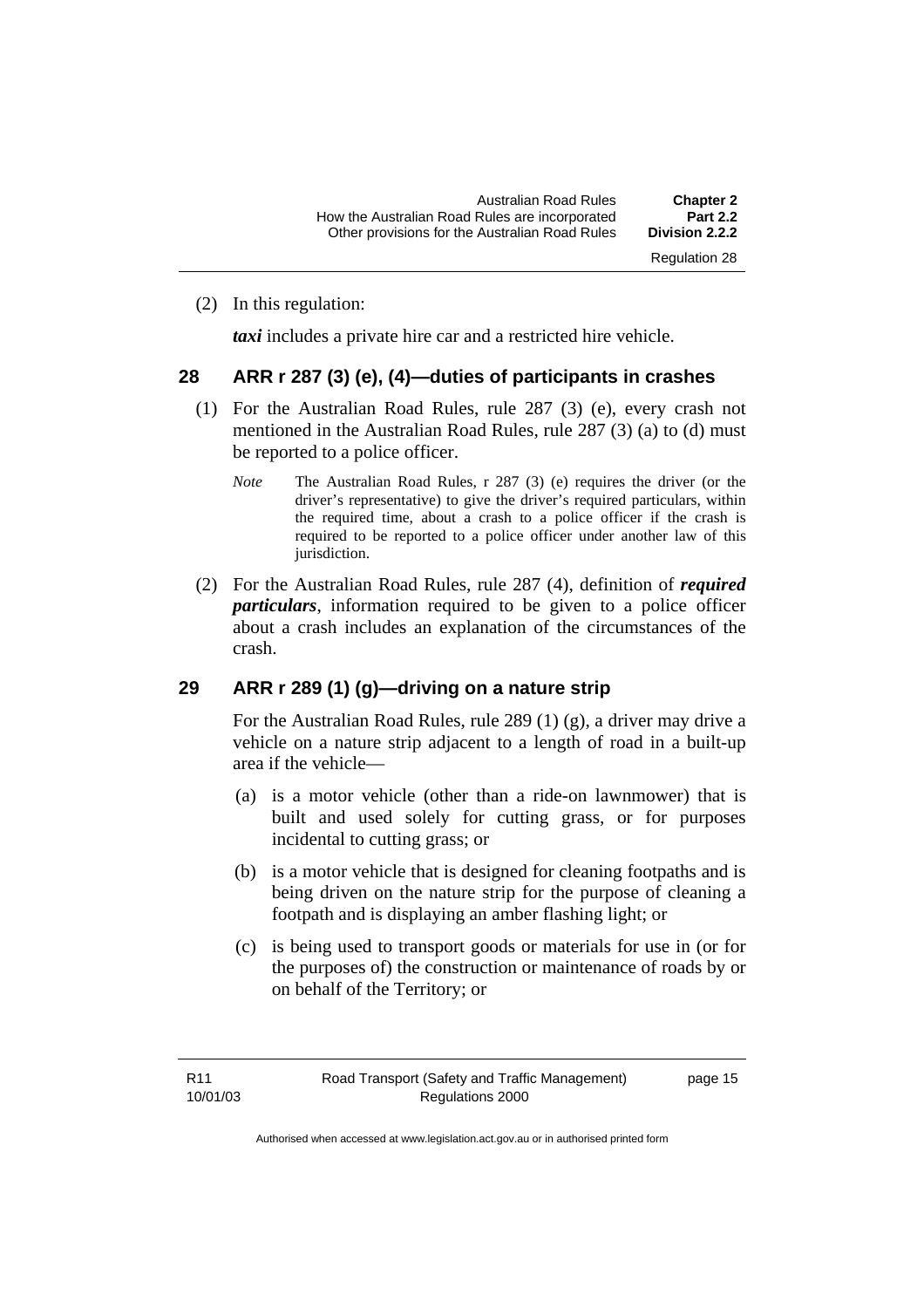| <b>Chapter 2</b><br><b>Part 2.2</b> | Australian Road Rules<br>How the Australian Road Rules are incorporated |
|-------------------------------------|-------------------------------------------------------------------------|
| Division 2.2.2                      | Other provisions for the Australian Road Rules                          |
| Regulation 30                       |                                                                         |

 (d) is being used by a person in the course of his or her duties as a person authorised under these regulations to use a traffic offence detection device.

#### **30 ARR r 298—driving with a person in or on a trailer**

- (1) For the Australian Road Rules, rule 298, a trailer is exempt if—
	- (a) the trailer is being towed by a police or emergency vehicle; or
	- (b) the carriage of passengers is permitted in a part of the trailer and anyone in the trailer is in that part; or
	- (c) anyone who is in the trailer is engaged in the door-to-door delivery or collection of goods, or in the collection of waste or garbage, and the trailer is not travelling faster than 25 km/h; or
	- (d) in all the circumstances, there is no reasonable danger of anyone in the trailer falling from the trailer or being injured.
- (2) For this regulation, the carriage of passengers is permitted in a part of a trailer if the part is designed primarily for—
	- (a) the carriage of passengers; or
	- (b) the carriage of goods, but is enclosed.
- (3) In this regulation:

*enclosed*, for a part of a trailer, means enclosed by—

- (a) the structure of the trailer; or
- (b) a canopy, cage or other device fitted to the trailer that is of a kind approved by the road transport authority under regulation 66 (1) (d) (Approvals etc by road transport authority).

*in* includes on.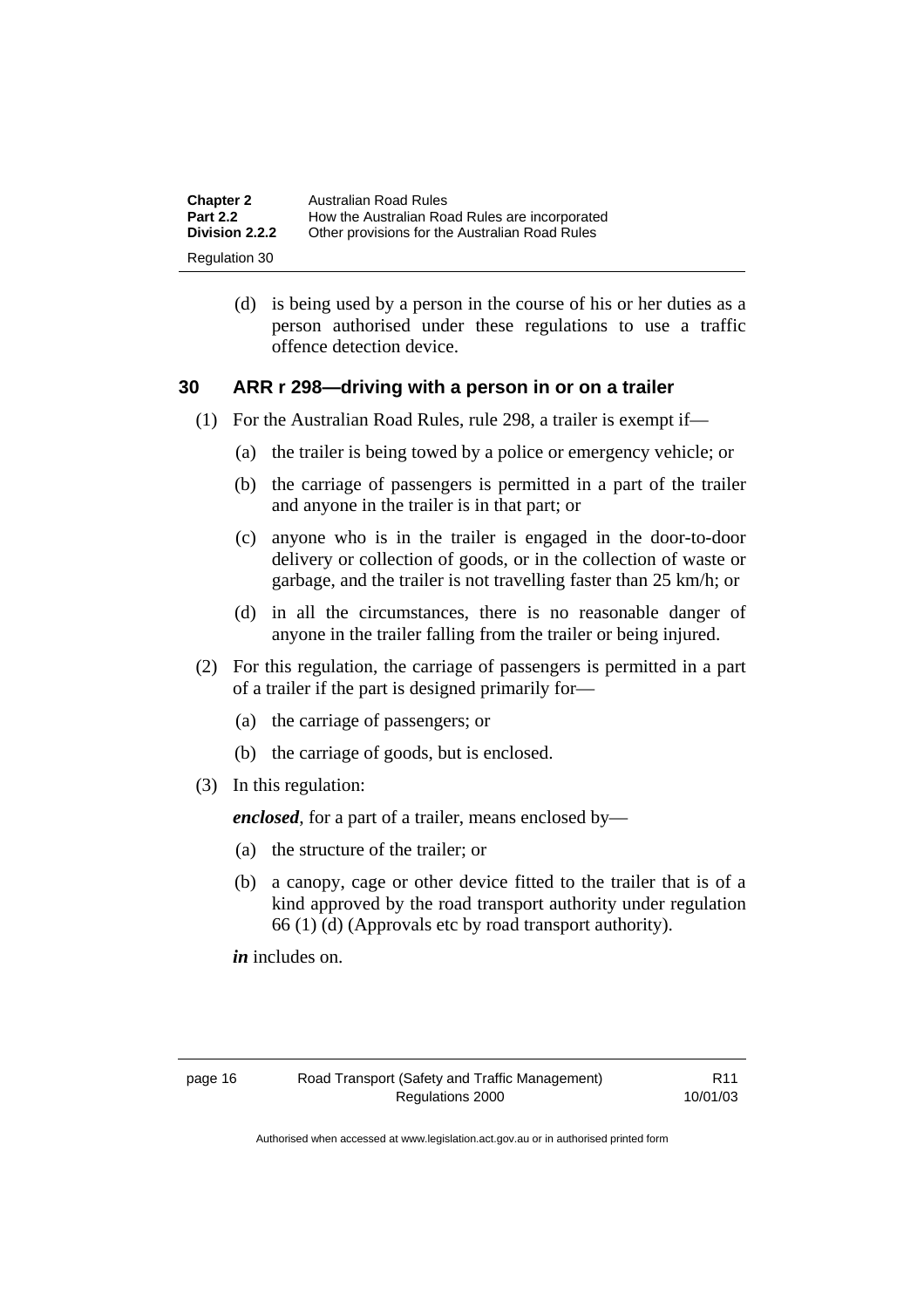### **31 ARR r 310 (3), (4)—exemption for road workers etc**

- (1) For the Australian Road Rules, rule 310 (3) (b), the road transport authority may authorise a person to engage in speed zoning tests.
- (2) For the Australian Road Rules, rule 310 (4), definition of *road work*, the road transport authority may authorise—
	- (a) installation or maintenance work on, above or below a road; or
	- (b) installation or maintenance of a traffic control device; or
	- (c) a traffic survey.
- (3) This regulation is additional to, and does not limit, any other power of the road transport authority or anyone else under a Territory law to authorise something mentioned in this regulation.
	- *Note* Under the Act, the road transport authority can authorise a person to install or display (or to interfere with, change or remove) a prescribed traffic control device.

#### **32 ARR r 313—postal workers**

For the Australian Road Rules, rule 313 —

- (a) the Australian Road Rules, rule 186 (Stopping in a mail zone) does not apply to the driver of a postal vehicle; and
- (b) the Australian Road Rules, rule 288 (Driving on a path) does not apply to the driver of a postal vehicle if—
	- (i) the vehicle is a motorbike with an engine capacity of not more that 110mL; and
	- (ii) the vehicle is being driven at a speed of not more than 10km/h.

#### **33 ARR dict—definitions for dictionary**

(1) For the Australian Road Rules, dictionary:

| R <sub>11</sub> |  |
|-----------------|--|
| 10/01/03        |  |

page 17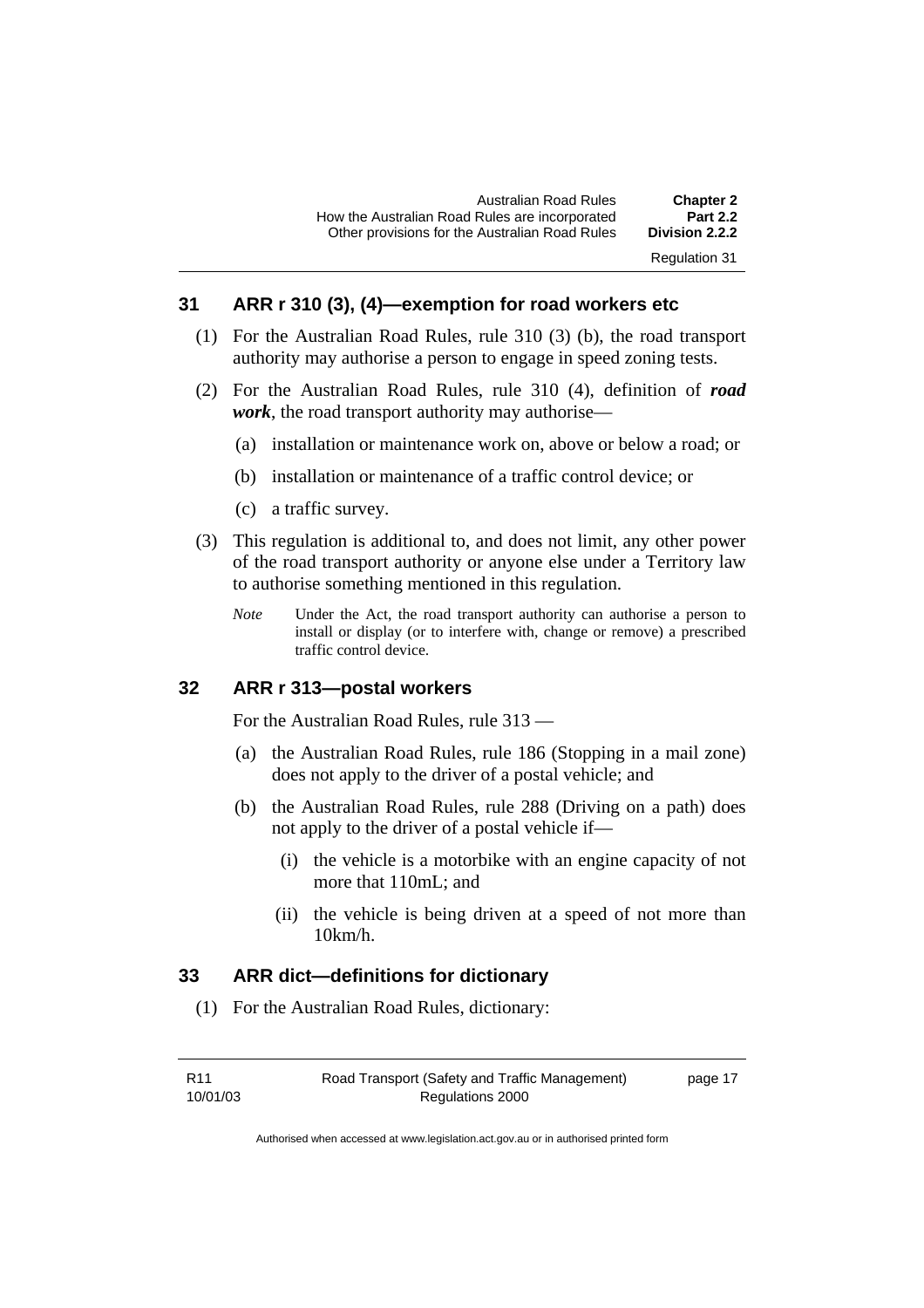| <b>Chapter 2</b>     | Australian Road Rules                          |
|----------------------|------------------------------------------------|
| <b>Part 2.2</b>      | How the Australian Road Rules are incorporated |
| Division 2.2.2       | Other provisions for the Australian Road Rules |
| <b>Regulation 33</b> |                                                |

*approved bicycle helmet* means a protective helmet for bicycle riders that is approved by the road transport authority under regulation 66 (1) (a) (Approvals etc by road transport authority).

*authorised person,* for a provision of the Australian Road Rules, means a person who is appointed as an authorised officer under the *Road Transport (General) Act 1999* for the Australian Road Rules or the provision.

*emergency worker* means—

- (a) a member of the ambulance service rendering or providing transport for sick or injured people; or
- (b) a member of the fire brigade, the rural fire fighting service or the emergency service providing transport in an emergency; or
- (c) a person who is declared by the road transport authority under regulation  $66 (1) (e)$  (Approvals etc by road transport authority) to be an emergency worker.

*mechanical signalling device*, in relation to a vehicle, means a device that—

- (a) is fitted to the vehicle; and
- (b) is a mechanical signalling device or turn signal that complies with the *Road Transport (Vehicle Registration) Regulations 2000*, schedule 1.

*oversize vehicle* means a vehicle that has a dimension that, including the dimension of any load, exceeds a relevant dimension limit under the *Road Transport (Dimensions and Mass) Act 1990*, the *Road Transport (Vehicle Registration) Regulations 2000*, or this regulation.

*police officer*—see *Legislation Act 2001*, dictionary, part 1.

*postal worker* means an employee of Australia Post or anyone else engaged by Australia Post to deliver post.

| page 18 | Road Transport (Safety and Traffic Management) | R <sub>11</sub> |
|---------|------------------------------------------------|-----------------|
|         | Regulations 2000                               | 10/01/03        |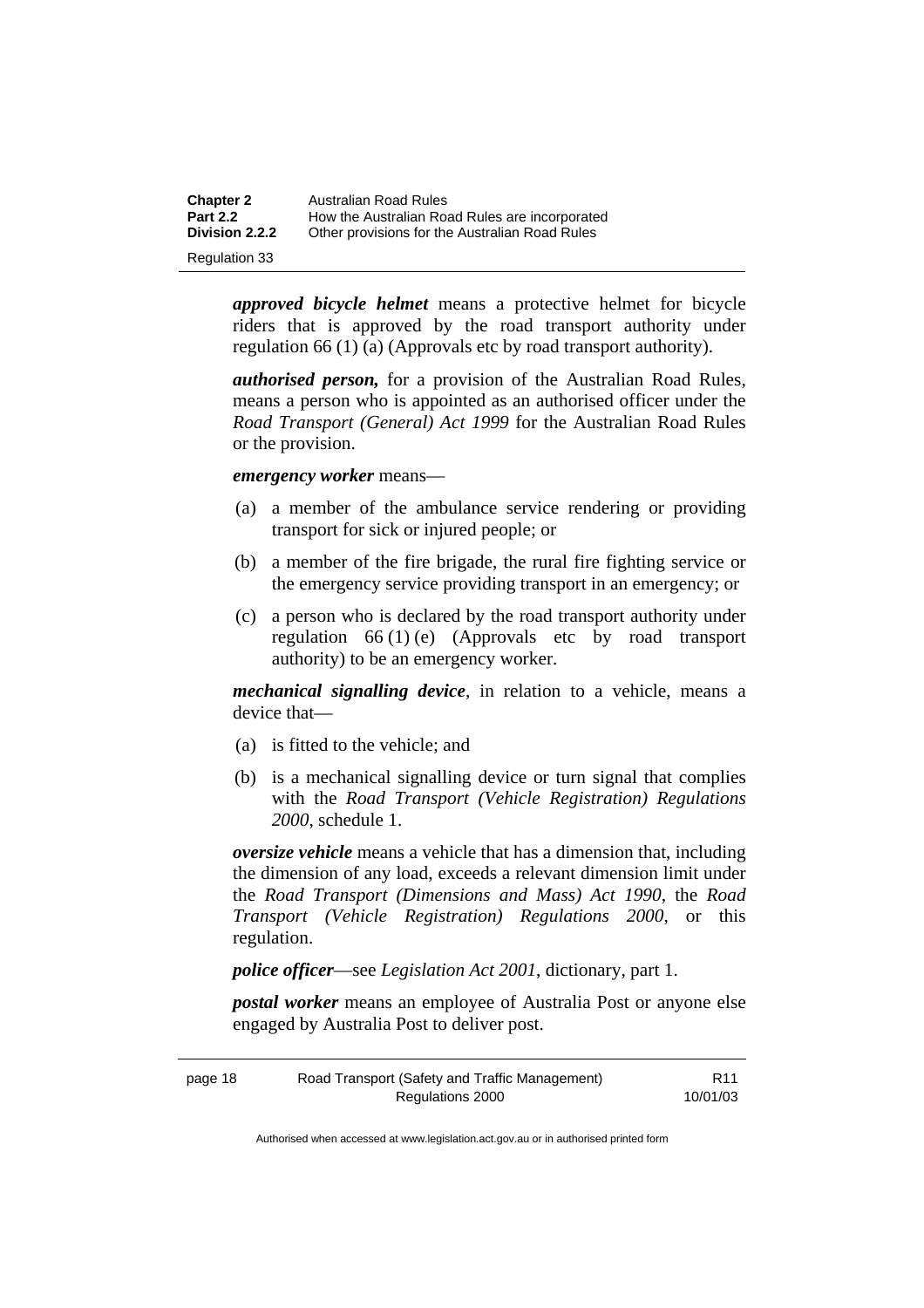| Australian Road Rules                          | <b>Chapter 2</b>                       |
|------------------------------------------------|----------------------------------------|
| How the Australian Road Rules are incorporated | <b>Part 2.2</b>                        |
| Other provisions for the Australian Road Rules | Division 2.2.2<br><b>Regulation 33</b> |

*public bus*—see the *Road Transport (Public Passenger Services) Act 2001*, dictionary.

*taxi*—

- (a) see the *Road Transport (Public Passenger Services) Act 2001*, section 45 (Meaning of *taxi*); and
- (b) except in the Australian Road Rules, rule 182 (which is about stopping in taxi zones), includes a private hire car and a restricted hire vehicle.
- (2) For the Australian Road Rules, dictionary, definition of *GVM*, paragraph (b):

*vehicle registration authority* means:

- (a) the road transport authority; or
- (b) the corresponding authority of another jurisdiction.
- (3) For the Australian Road Rules, dictionary, definition of *hazard warning lights*:

*another law of this jurisdiction* means the *Road Transport (Vehicle Registration) Regulations 2000*, schedule 1.

- (4) For the Australian Road Rules, dictionary, definition of *portable warning triangle*, a portable warning triangle is approved if it—
	- (a) is in the form of an equilateral triangle; and
	- (b) has a minimum height of 300mm; and
	- (c) has, on the front and back, red reflecting sheeting or material, or 9 red reflectors arranged in a triangular shape, causing a red reflection that would be clearly visible to the driver of a vehicle at night when the upper beam of light from any headlight on the vehicle (complying with the relevant provisions to the *Road Transport (Vehicle Registration) Regulations 2000*),

| R11      | Road Transport (Safety and Traffic Management) | page 19 |
|----------|------------------------------------------------|---------|
| 10/01/03 | Regulations 2000                               |         |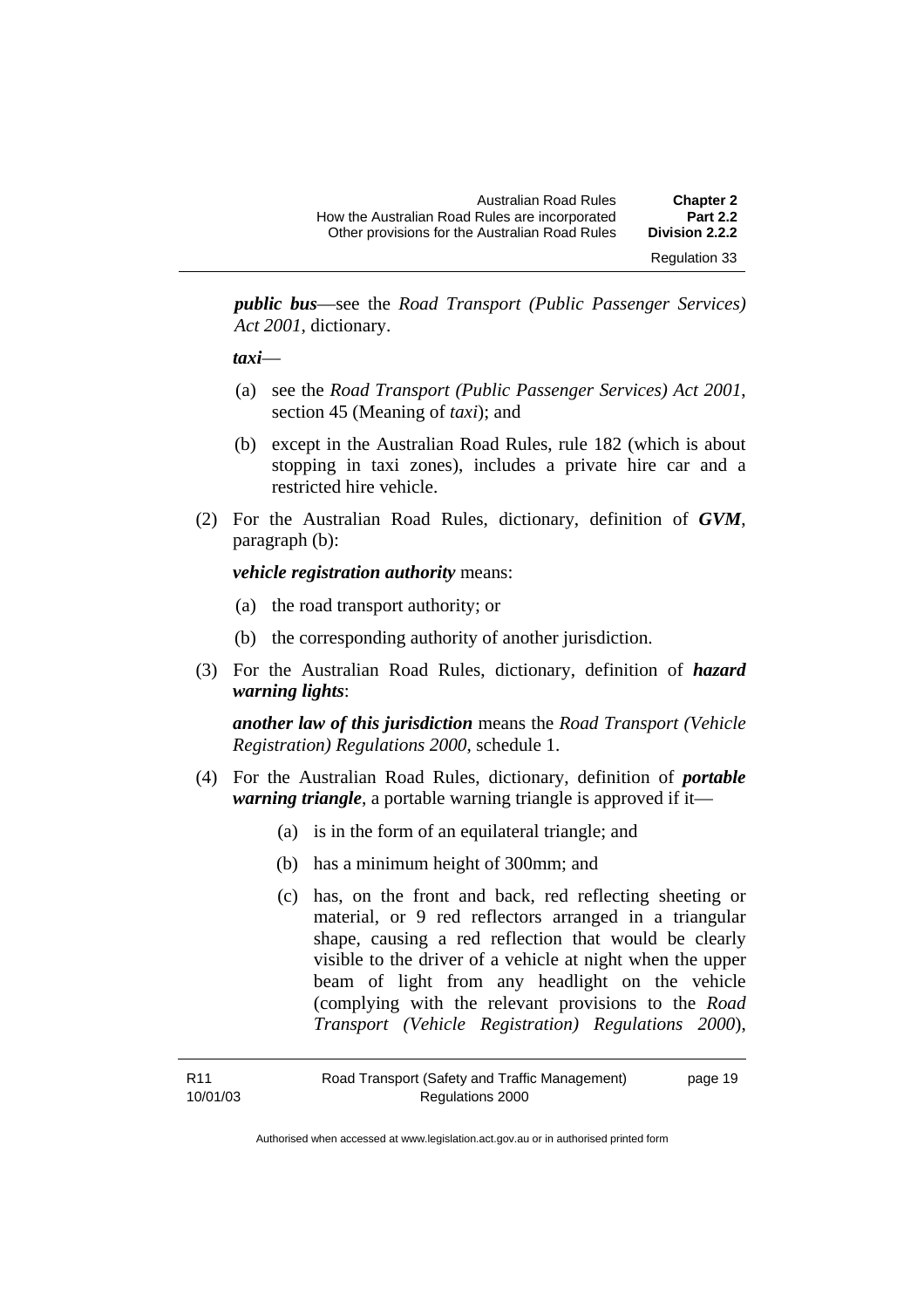| <b>Chapter 2</b>      | Australian Road Rules                          |
|-----------------------|------------------------------------------------|
| <b>Part 2.2</b>       | How the Australian Road Rules are incorporated |
| <b>Division 2.2.2</b> | Other provisions for the Australian Road Rules |
| <b>Regulation 33</b>  |                                                |

schedule 1 is projected directly onto the sign from a distance of 200m; and

 (d) is of a robust and durable construction, capable of being readily erected to stand in an upright position and capable of remaining unaffected (to any material degree) by any reasonable force of wind or variation in weather conditions.

page 20 Road Transport (Safety and Traffic Management) Regulations 2000

R11 10/01/03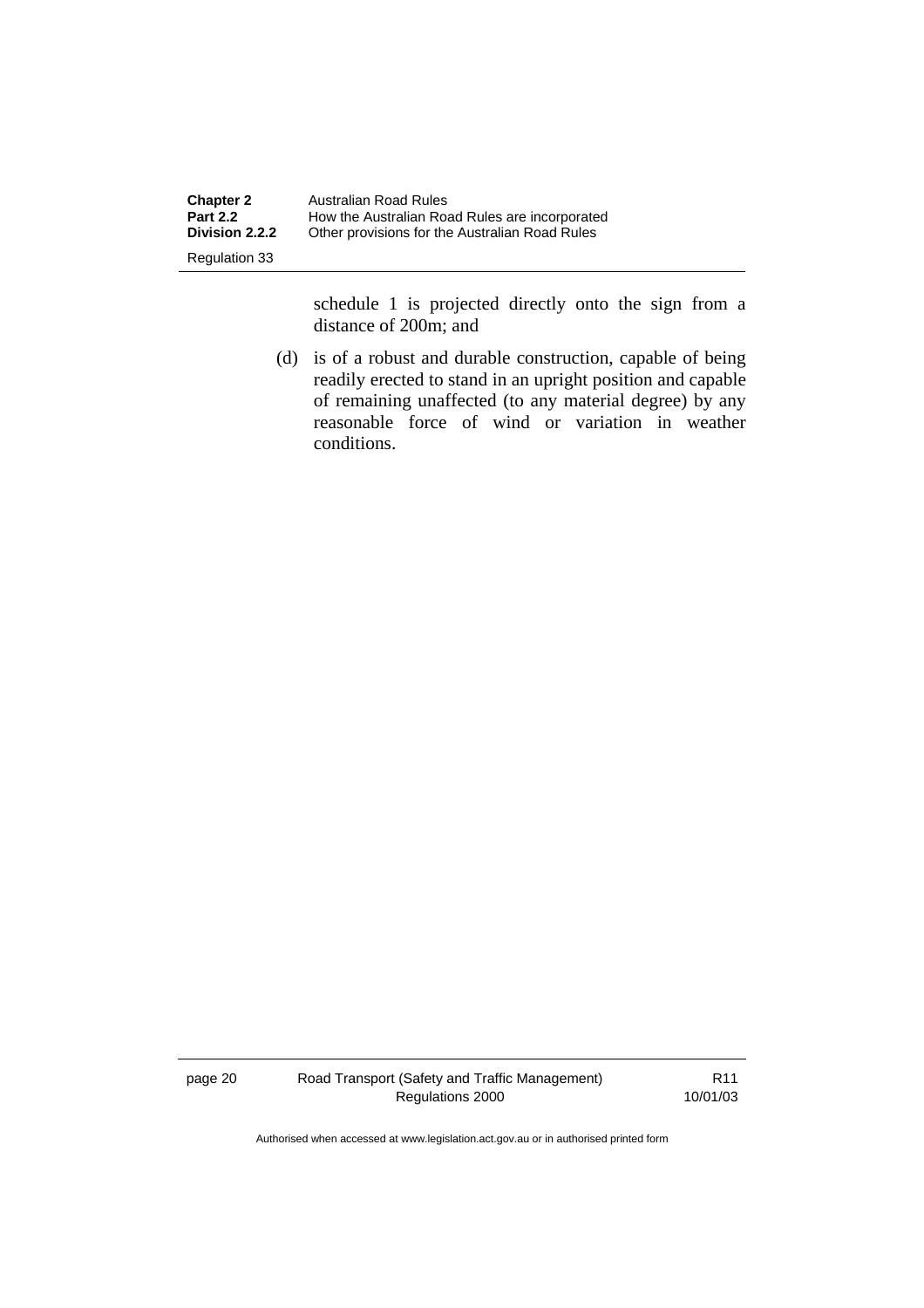Australian Road Rules **Chapter 2**  Additional ACT road rules **Part 2.3**  Noise and other nuisances

Regulation 37

# **Part 2.3 Additional ACT road rules**

*Note* The Australian Road Rules are not completely self-contained and need to be read with associated laws of each jurisdiction. This part sets out some of the associated laws that are particular to the ACT. Provisions of Acts and other regulations included in the road transport legislation contain other provisions that are particular to the ACT.

## **Division 2.3.1 Noise and other nuisances**

## **37 Making unnecessary engine noise**

The driver of a motor vehicle on a road must not make unnecessary noise by turning on, running or failing to turn off the vehicle's engine.

Maximum penalty: 20 penalty units.

*Note* Under the Australian Road Rules, r 291 it is an offence to start or drive a vehicle in a way that makes unnecessary noise or smoke.

#### **38 Emission of waste oil or grease**

 (1) A person must not use a motor vehicle or trailer on a road unless adequate precautions have been taken to prevent waste oil or grease from the machinery or from any other part of the vehicle from dropping onto the roadway.

Maximum penalty: 20 penalty units.

- *Note* The Australian Road Rules, r 293 requires the driver of a vehicle to remove oil or grease that falls from the vehicle in certain circumstances.
- (2) Without limiting the liability of anyone else, the responsible person for a motor vehicle or trailer must take reasonable steps to prevent a contravention of subregulation (1) in relation to the vehicle.

Maximum penalty: 20 penalty units.

R11 10/01/03 page 21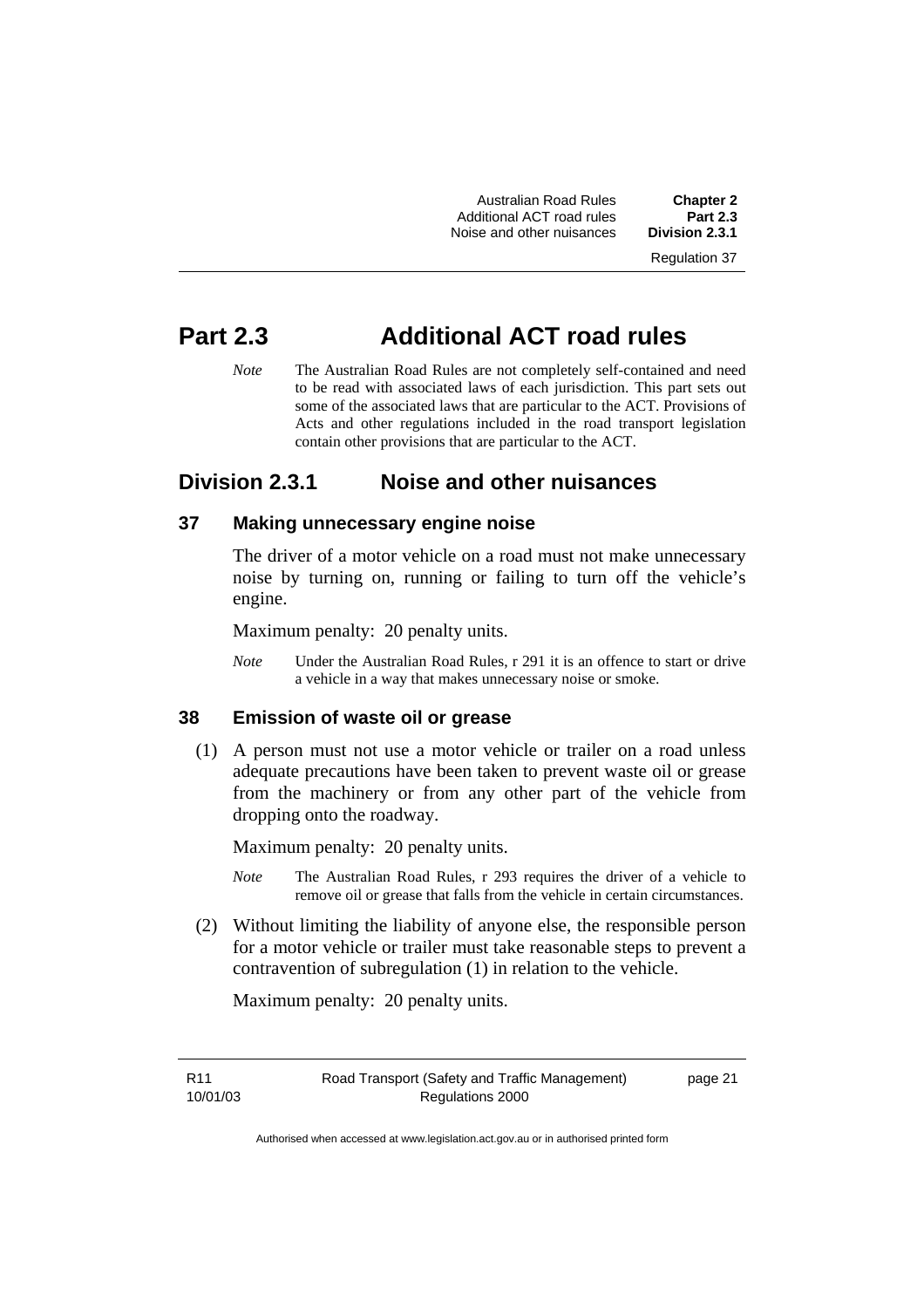**Chapter 2 Australian Road Rules**<br>**Part 2.3 Additional ACT road rules Part 2.3** Additional ACT road rules<br>**Division 2.3.2** Driver and passenger safe **Division 2.3.2** Driver and passenger safety Regulation 39

## **Division 2.3.2 Driver and passenger safety**

#### **39 Safety of persons on trailers**

 (1) A person must not travel on a road in or on any part of a trailer that is not a part designed primarily for the carriage of passengers or goods.

Maximum penalty: 20 penalty units.

 (2) A person must not travel on a road in or on any part of a trailer that is a part designed primarily for the carriage of goods if the part is not enclosed.

Maximum penalty: 20 penalty units.

- (3) Subregulations (1) and (2) do not apply to a person—
	- (a) who is in or on a police or emergency vehicle; or
	- (b) engaged in the door-to-door delivery or collection of goods, or in the collection of waste or garbage, in or on a trailer that is not travelling faster than 25km/h; or
	- (c) if in all the circumstances, there is a no reasonable danger of the person falling or being thrown from the trailer, or being injured, because the person is travelling in a way prohibited by this regulation.
- (4) In this regulation:

*enclosed*, for a part of a trailer, means enclosed by—

- (a) the structure of the trailer; or
- (b) a canopy, cage or other device fitted to the trailer that is of a kind approved by the road transport authority under regulation 66 (1) (d) (Approvals etc by road transport authority).
- *Note* The Australian Road Rules, r 298 prohibits a driver from driving a motor vehicle towing a trailer with a person in or on the trailer, unless

| page 22 | Road Transport (Safety and Traffic Management) | R <sub>11</sub> |
|---------|------------------------------------------------|-----------------|
|         | Regulations 2000                               | 10/01/03        |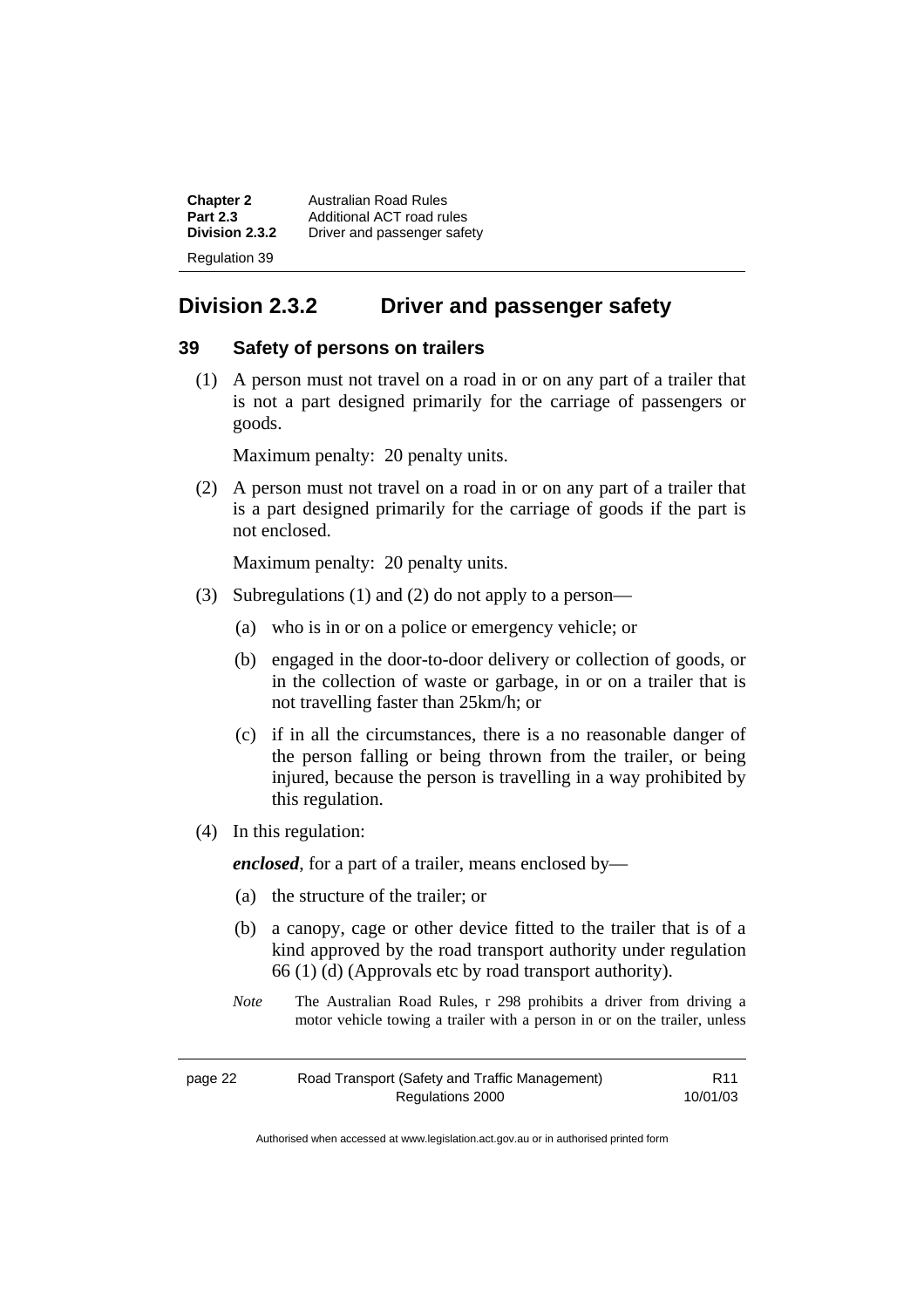| <b>Chapter 2</b>     | Australian Road Rules     |
|----------------------|---------------------------|
| <b>Part 2.3</b>      | Additional ACT road rules |
| Division 2.3.3       | Trailers and towing       |
| <b>Regulation 40</b> |                           |

the trailer is exempt from the rule under another law of this jurisdiction. Reg 30 provides the exemption from the rule.

#### **40 Passengers in sidecars to be seated**

 (1) A passenger in a sidecar attached to a motorbike that is moving, or is stationary but not parked, on a road must sit in a place in the sidecar designed for use by a passenger.

Maximum penalty: 20 penalty units.

 (2) The rider of a motorbike must not ride with a passenger in a sidecar unless the passenger complies with subregulation (1).

Maximum penalty: 20 penalty units.

## **Division 2.3.3 Trailers and towing**

- *Note* The following rules of the Australian Road Rules apply to the towing of vehicles:
	- r 216 (which is about the lights that must be used when towing a vehicle at night or in hazardous weather conditions)
	- r 254 (which is about the towing of bicycles)
	- r 257 (which is about riding with a person on a bicycle trailer)
	- r 292 (which is about towing a vehicle with an insecure or overhanging load)
	- r 294 (which is about keeping control of a motor vehicle or trailer being towed)
	- r 295 (which is about towing another vehicle with a towline)
	- r 298 (which is about driving with a person in a trailer)
	- r 312 (which provides certain exemptions for tow truck drivers).

#### **41 Number of vehicles that may be drawn**

 (1) The driver of an articulated vehicle must not tow any other vehicle on a road.

Maximum penalty: 20 penalty units.

R11 10/01/03 Road Transport (Safety and Traffic Management) Regulations 2000

page 23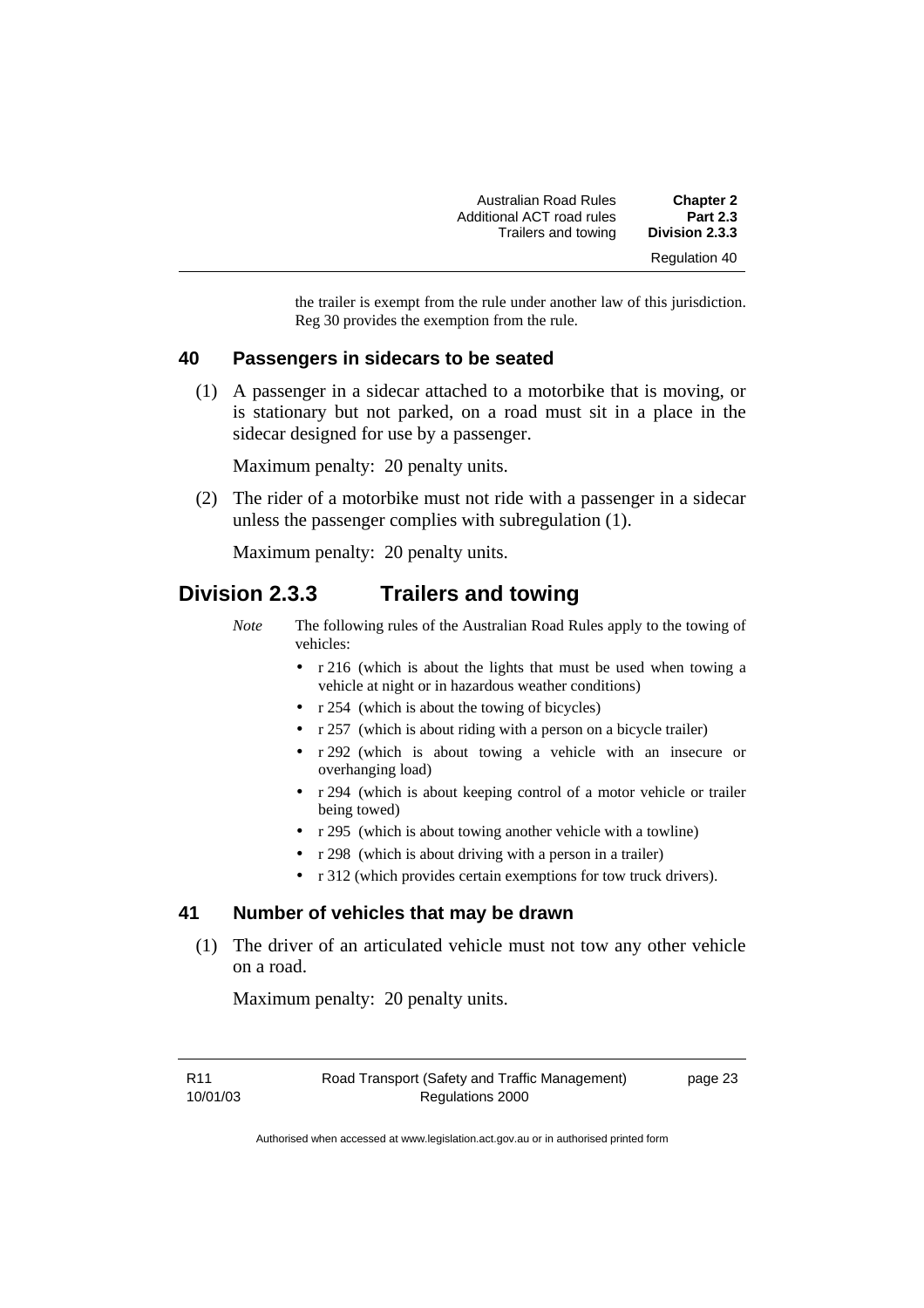| <b>Chapter 2</b>     | Australian Road Rules     |
|----------------------|---------------------------|
| <b>Part 2.3</b>      | Additional ACT road rules |
| Division 2.3.3       | Trailers and towing       |
| <b>Regulation 41</b> |                           |

 (2) The driver of a motor vehicle must not tow more than 1 other vehicle on a road.

Maximum penalty: 20 penalty units.

- (3) The road transport authority may exempt a vehicle or person from subregulation (1) or (2).
- (4) Subregulation (2) does not apply in relation to a tow truck that is towing an articulated vehicle (other than a B-double or road train) if—
	- (a) the articulated vehicle has broken down on a road and it is necessary for it to be towed away; or
	- (b) the articulated vehicle has been involved in a crash on a road and it is necessary for it to be towed away.
- (5) Subregulation (2) does not apply to a motor vehicle that is towing another vehicle using a lift and tow trailer if—
	- (a) the other vehicle is partly supported by the lift and tow trailer; and
	- (b) the vehicle is not towed at faster than 60 km/h; and
	- (c) the combined weight of the towed vehicle and the lift and tow trailer is not more than the unladen weight of the towing vehicle.
- (6) Subregulation (2) does not apply to—
	- (a) a tractor-harvester-cutting head trailer combination; or
	- (b) a tractor with multiple implements attached, if the implements are normally used as a single unit when performing agricultural operations; or
	- (c) a tractor and implement combination towing a fuel trailer or laser tower; or

| page 24 | Road Transport (Safety and Traffic Management) | R <sub>11</sub> |
|---------|------------------------------------------------|-----------------|
|         | Regulations 2000                               | 10/01/03        |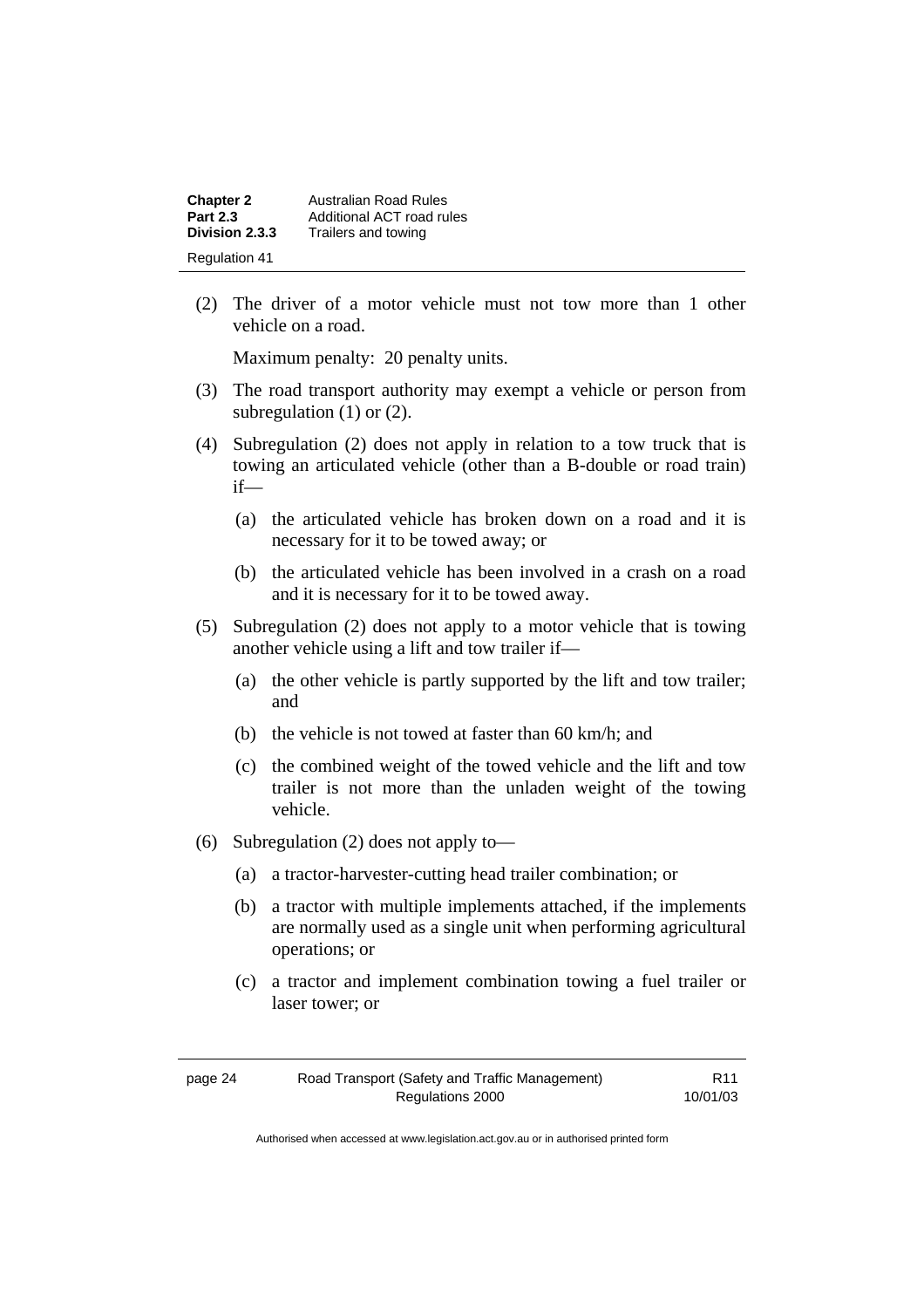| <b>Chapter 2</b>     | <b>Australian Road Rules</b> |
|----------------------|------------------------------|
| <b>Part 2.3</b>      | Additional ACT road rules    |
| Division 2.3.3       | Trailers and towing          |
| <b>Regulation 42</b> |                              |

- (d) an articulated low-loader consisting of a prime mover towing a converter dolly and a semitrailer; or
- (e) a B-double, dog trailer or road train.

#### **42 Towing by vehicles under 4.5t**

- (1) The driver of a motor vehicle (the *towing vehicle*) must not tow another vehicle (the *towed vehicle*) on a road if the laden weight of the towed vehicle is more than—
	- (a) the capacity of the towing attachment fitted to the towing vehicle; or
	- (b) the maximum laden weight for the towed vehicle.

Maximum penalty: 20 penalty units.

- (2) Subregulation (1) does not apply to the driver if the towing vehicle has a GVM over 4.5t.
- (3) The road transport authority may exempt a vehicle or person from subregulation (1).
- (4) In this regulation:

*maximum laden weight*, for the towed vehicle, means—

- (a) the maximum laden weight for a towed vehicle specified by the manufacturer of the towing vehicle in relation to the towing vehicle; or
- (b) if there is no such specification by the manufacturer, the manufacturer of the vehicle cannot be identified or the specification is not appropriate because the towing vehicle has been modified—
	- (i) 1.5 times the unladen weight of the towing vehicle if the towed vehicle is fitted with a braking system that is working properly; or

page 25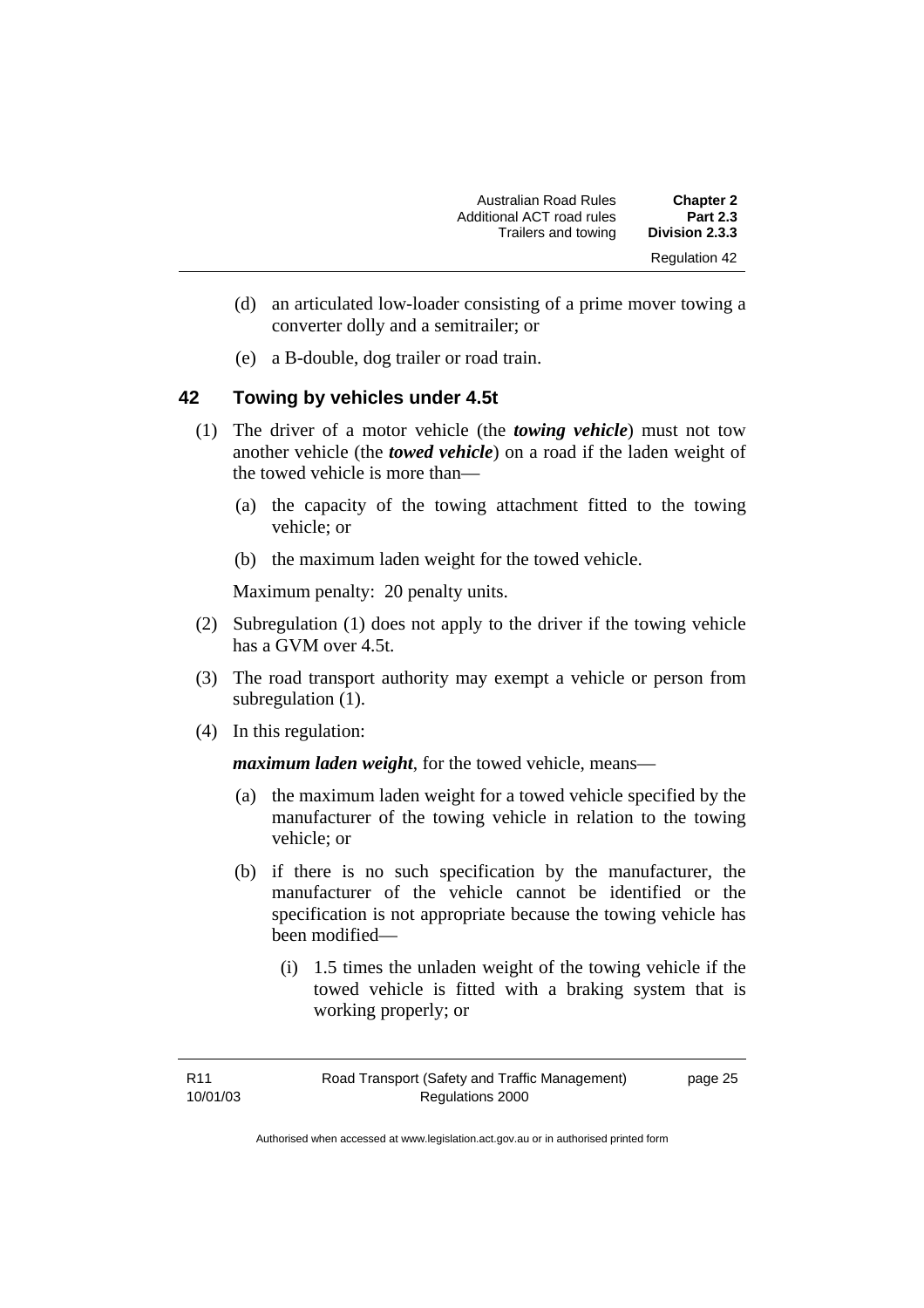**Chapter 2** Australian Road Rules<br>**Part 2.3** Additional ACT road rules **Part 2.3** Additional ACT road rules<br>**Division 2.3.4** Lights on vehicles Lights on vehicles Regulation 43

> (ii) the unladen weight of the towing vehicle in any other case.

## **Division 2.3.4 Lights on vehicles**

- *Note* The following rules of the Australian Road Rules apply to lights on vehicles:
	- r 215 (which is about using lights when driving at night or in hazardous weather conditions)
	- r 216 (which is about the lights that must be used when towing a vehicle at night or in hazardous weather conditions)
	- r 217 (which is about using rear fog lights)
	- r 218 (which is about using headlights on high-beam)
	- r 219 (which is about not using lights to dazzle other road users)
	- r 220 (which is about the use of lights on a vehicle that is stopped)
	- r 221 (which is about using hazard warning lights)
	- r 222 (which is about the use of warning lights on buses carrying children)
	- r 223 (which is about using lights when riding an animal-drawn vehicle at night or in hazardous weather conditions)
	- r 259 (which is about using lights when riding a bicycle at night).

#### **43 Lights on motor vehicles generally**

- (1) The driver of a motor vehicle fitted with a spotlight or searchlight must not operate the light, or allow it to be operated, on a road unless—
	- (a) the vehicle is stationary, the light is operated only for examining or making adjustments or repairs to a vehicle, and light from it is not projected further than 6m; or
	- (b) the light is operated for the temporary purpose of reading or looking for a notice, sign, house number or something similar; or
	- (c) the vehicle is a police vehicle; or

R11 10/01/03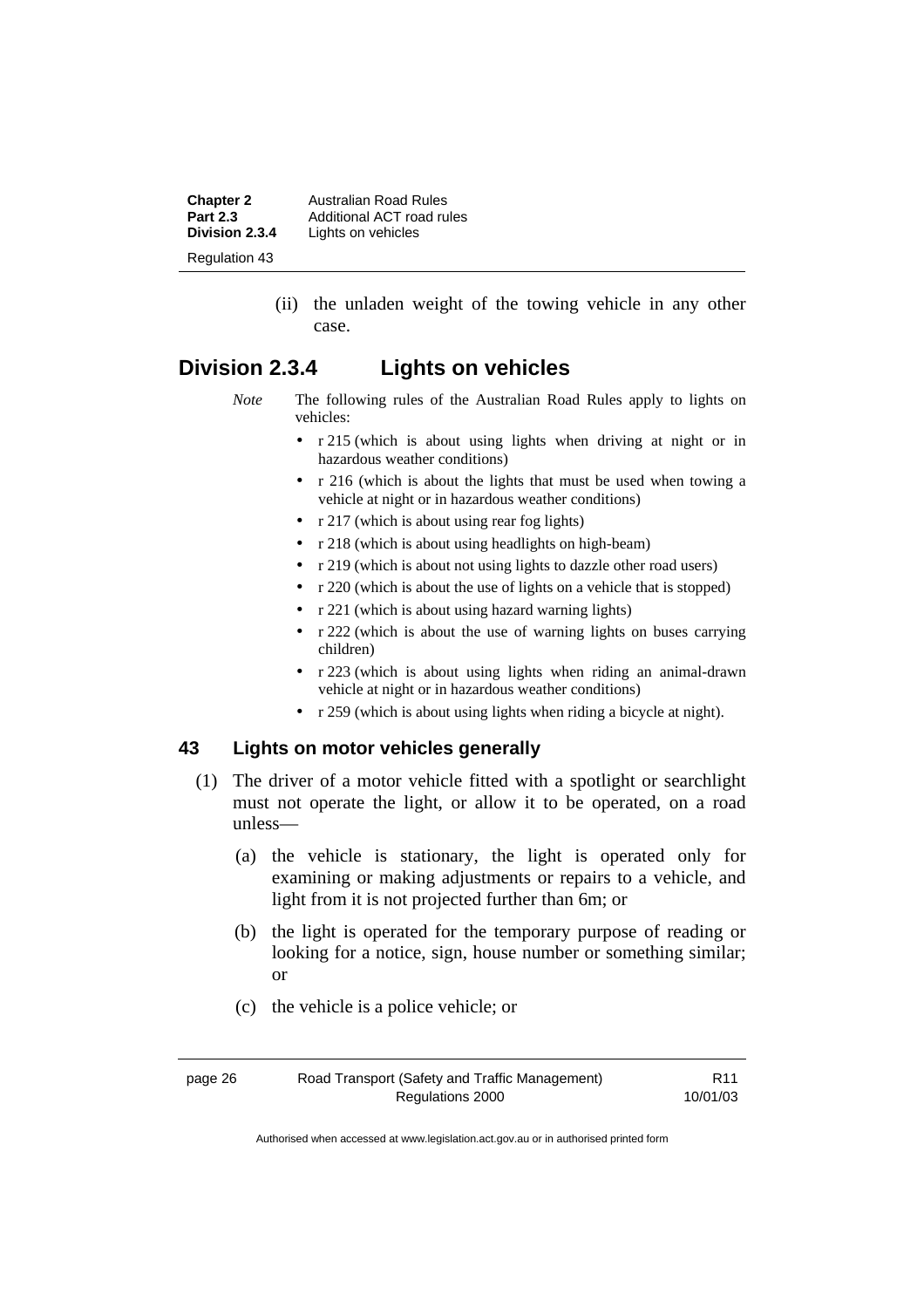| <b>Chapter 2</b>     | <b>Australian Road Rules</b> |
|----------------------|------------------------------|
| <b>Part 2.3</b>      | Additional ACT road rules    |
| Division 2.3.5       | Stopping and parking         |
| <b>Regulation 43</b> |                              |

 (d) the vehicle is being used by the Territory, the Commonwealth or any public authority.

Maximum penalty: 20 penalty units.

- (2) The driver of a motor vehicle fitted with an additional headlight permitted to be fitted under the *Road Transport (Vehicle Registration) Regulations 2000*, schedule 1 must not operate the headlight, or allow it to be operated, if—
	- (a) the vehicle is being driven on a length of road in a built-up area; or
	- (b) the driver is driving less than—
		- (i) 200m behind a vehicle travelling in the same direction as the driver; or
		- (ii) 200m from an oncoming vehicle.

Maximum penalty: 20 penalty units.

## **Division 2.3.5 Stopping and parking**

- *Note* The rules of the Australian Road Rules that apply to the parking of vehicles include the following:
	- r 189 (which is about double parking)
	- r 203 (which is about stopping in a parking area for people with disabilities)
	- r 205 (which is about parking for longer than indicated)
	- r 207 (which is about parking where fees are payable)
	- r 208 (which is about parallel parking on a road, except in a median strip parking area)
	- r 209 (which is about parallel parking in a median strip parking area)
	- r 210 (which is about angle parking)
	- r 211 (which is about parking in parking bays).

R11 10/01/03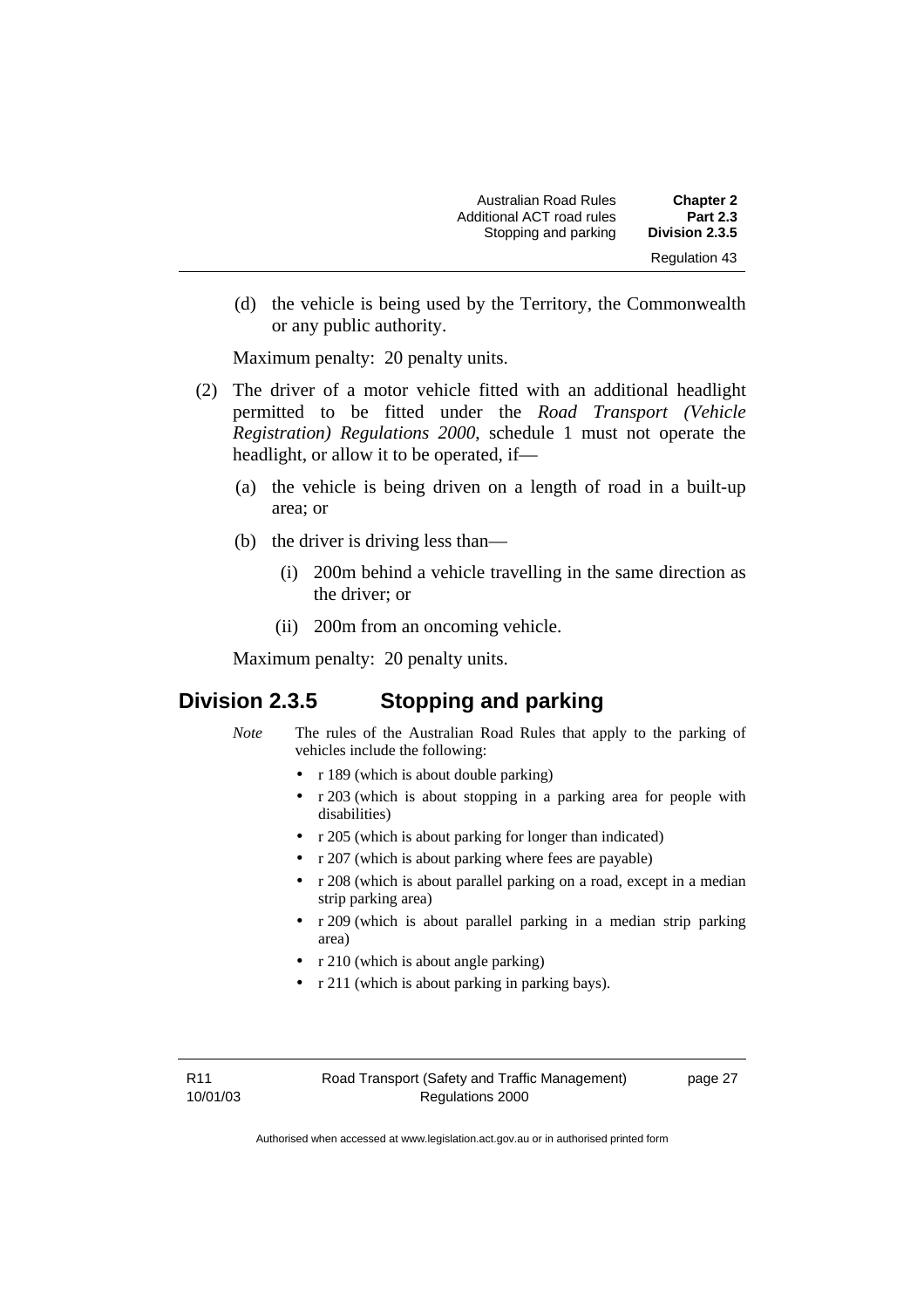| <b>Chapter 2</b>     | Australian Road Rules     |
|----------------------|---------------------------|
| <b>Part 2.3</b>      | Additional ACT road rules |
| Division 2.3.5       | Stopping and parking      |
| <b>Regulation 44</b> |                           |

#### **44 Use of meters in metered parking areas**

 (1) A driver must not park in a metered parking area except in a metered parking space.

Maximum penalty: 20 penalty units.

 (2) A driver must not park in a metered parking space without paying the relevant fee for the space for at least the minimum period for which parking in the space must be paid for.

Maximum penalty: 20 penalty units.

- (3) A person does not commit an offence against subregulation (2) if—
	- (a) the driver parks in a metered parking space before paying the relevant fee; but
	- (b) the driver pays the fee immediately after parking.
- (4) The driver of a vehicle must not allow the vehicle to remain parked in a metered parking space if the parking meter for the space indicates that the period for which parking in the space has been paid for has expired.

Maximum penalty: 20 penalty units.

 (5) The driver of a vehicle must not allow the vehicle to remain parked in a metered parking space for longer than the period (if any) indicated on the metered parking signs applying to the space as the maximum period for which a vehicle may be parked in the space.

Maximum penalty: 20 penalty units.

- (6) A driver does not commit an offence against this regulation if—
	- (a) the driver parks in a metered parking space that is within a ticket parking area; and
	- (b) the driver complies with the provisions of this division in relation to parking in the area.

| page 28 | Road Transport (Safety and Traffic Management) | R <sub>11</sub> |
|---------|------------------------------------------------|-----------------|
|         | Regulations 2000                               | 10/01/03        |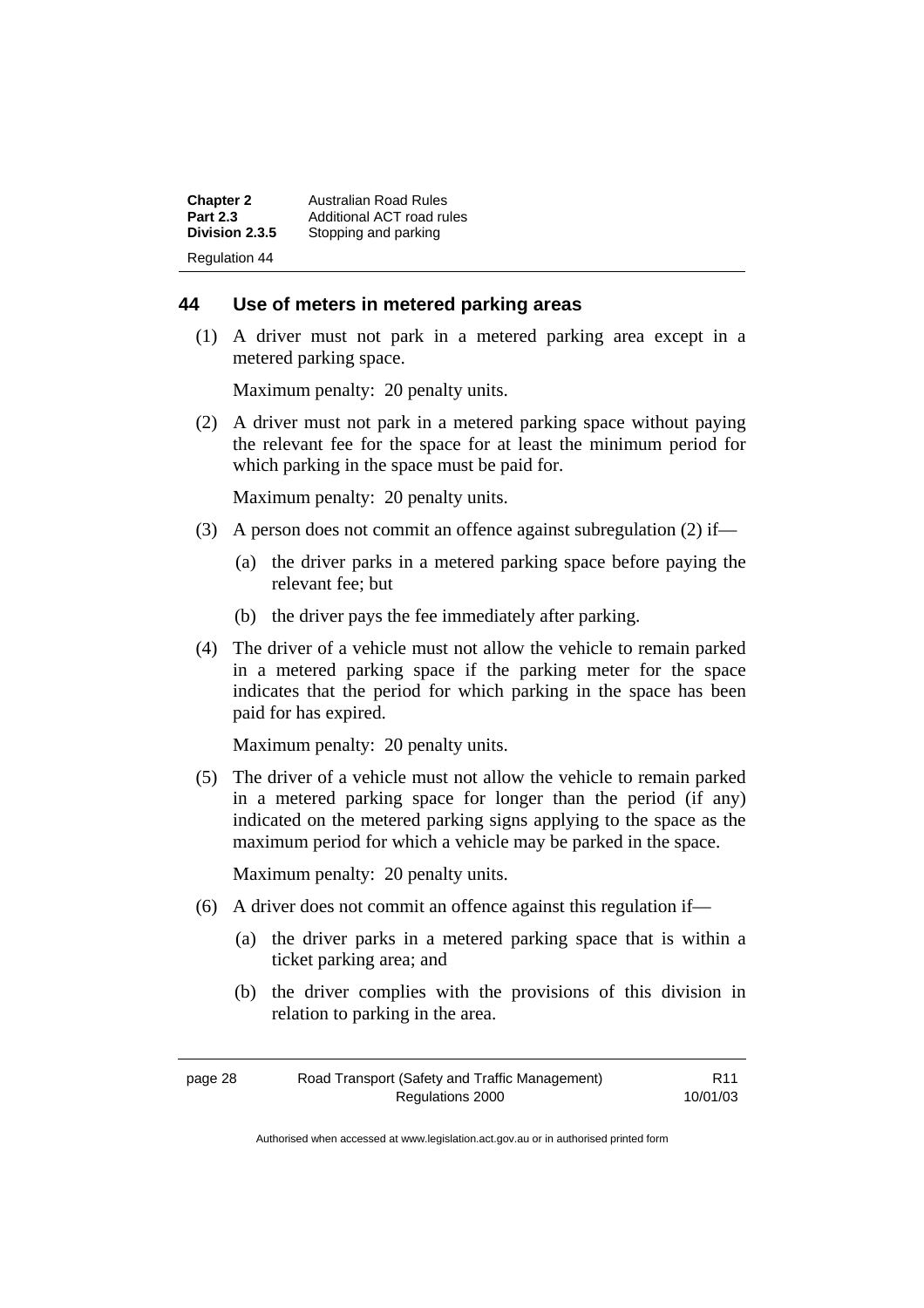| <b>Chapter 2</b>     | <b>Australian Road Rules</b> |
|----------------------|------------------------------|
| <b>Part 2.3</b>      | Additional ACT road rules    |
| Division 2.3.5       | Stopping and parking         |
| <b>Regulation 45</b> |                              |

- (7) A driver does not commit an offence against this regulation (other than subregulation (5)) if the parking meter for the metered parking space is not working.
- (8) Without limiting subregulation (7), a driver does not commit an offence against this regulation (other than subregulation (5)) if the parking meter is covered with a hood bearing the words 'out of order time limit applies'.
- (9) This regulation does not apply to—
	- (a) a metered parking space outside the controlled parking hours for the space; or
	- (b) a vehicle displaying a current mobility parking scheme authority; or
	- (c) a vehicle displaying a current parking permit if it is parked in a metered parking space to which the permit applies and the space is designated for use by the holder of the permit.

## **45 Parking in metered parking spaces**

 (1) The driver of a vehicle must not park in a metered parking space if another vehicle is parked in the space.

Maximum penalty: 20 penalty units.

 (2) The driver of a vehicle who parks in a metered parking space must position the vehicle completely within the space.

Maximum penalty: 20 penalty units.

#### **46 Temporary closure of metered parking spaces**

 (1) If the road transport authority decides that the use of a metered parking space should be temporarily discontinued, the authority may close the space by—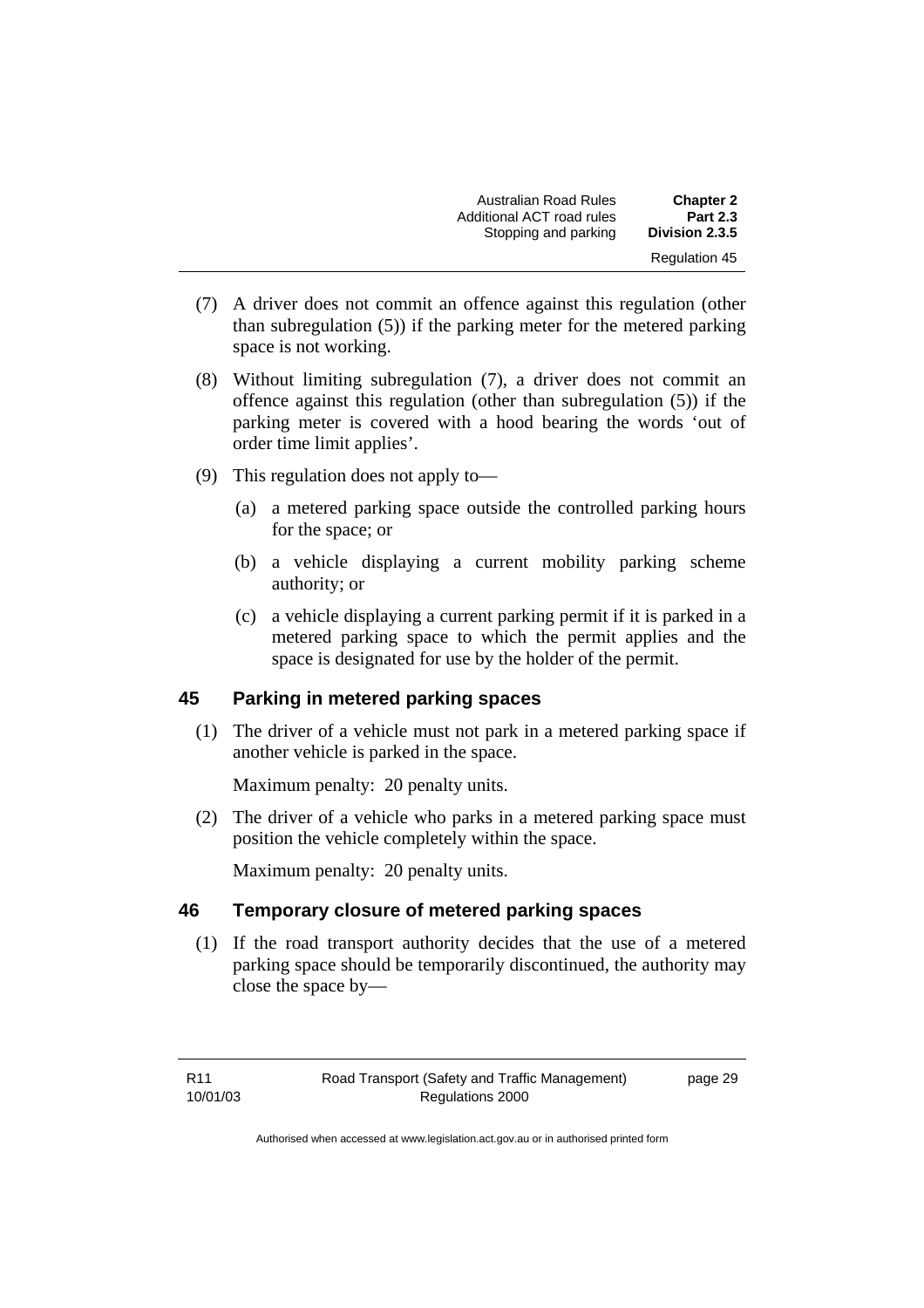**Chapter 2 Australian Road Rules**<br>**Part 2.3 Additional ACT road rules Part 2.3** Additional ACT road rules<br>**Division 2.3.5** Stopping and parking Stopping and parking Regulation 47

- (a) installing a sign, at or near the space, that displays words to the effect that the space is closed; or
- (b) covering the parking meter applying to the space with a parking meter hood bearing the words 'no parking'.
- (2) A driver must not park in a metered parking space that has been closed under subregulation (1).

Maximum penalty: 20 penalty units.

(3) In this regulation:

*sign* includes a board, device, plate, screen, words or anything else, whether or not installed with or on a traffic sign.

#### **47 Misuse of parking meters**

A person must not—

- (a) insert in a parking meter anything other than coins appropriate for the meter; or
- (b) attach anything (for example, advertising material) to a parking meter.

Maximum penalty: 20 penalty units.

#### **48 Interfering with parking meters etc**

A person must not—

- (a) do anything that interferes with (or is likely to interfere with) the proper working of a parking meter; or
- (b) fraudulently operate a parking meter.

Maximum penalty: 20 penalty units.

R11 10/01/03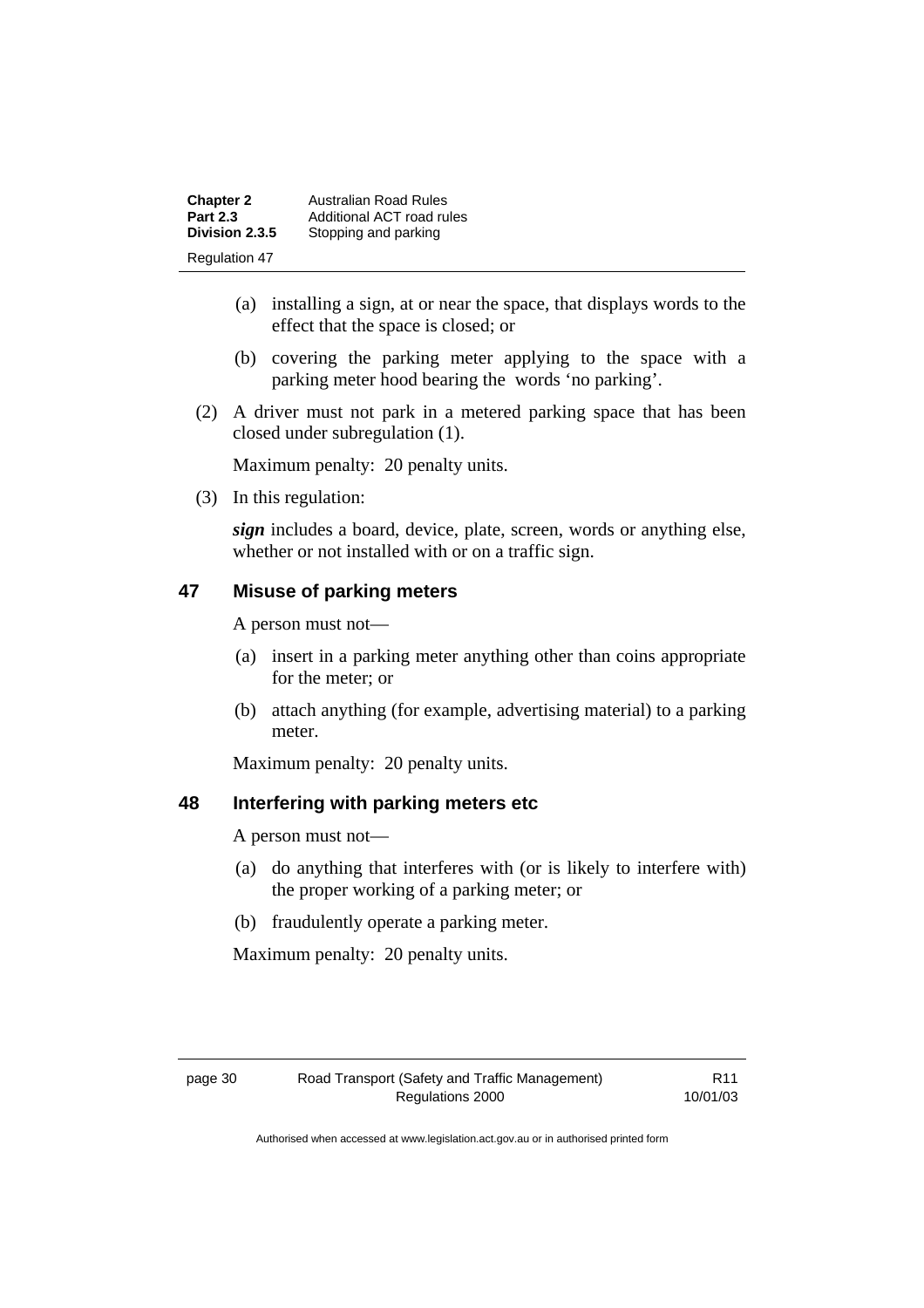#### **49 Use of tickets in ticket parking areas**

 (1) A driver must not park in a ticket parking area except in a ticket parking space.

Maximum penalty: 20 penalty units.

 (2) A driver must not park in a ticket parking area unless a current parking ticket for that ticket parking area is displayed in or on the driver's vehicle in accordance with subregulation (3).

Maximum penalty: 20 penalty units.

- (3) The parking ticket must be displayed—
	- (a) in or on the front left-hand side of the vehicle or, if the ticket requires the driver to display the ticket in or on a part of the vehicle, in or on that part of the vehicle; and
	- (b) in a way that its date and expiry time are clearly visible from outside the vehicle.
- (4) A driver does not commit an offence against subregulation (2) if—
	- (a) the driver parks in a ticket parking area before obtaining a parking ticket for the area; but
	- (b) the driver obtains a parking ticket for the area, and displays the ticket in accordance with subregulation (2), immediately after parking.
- (5) It is a defence to the prosecution of a driver for an offence against subregulation (2) if the driver proves that the driver—
	- (a) displayed a current parking ticket in or on the driver's vehicle in accordance with subregulation (3); and
	- (b) took reasonable steps to ensure that the ticket remained so displayed while the vehicle was parked in the ticket parking area.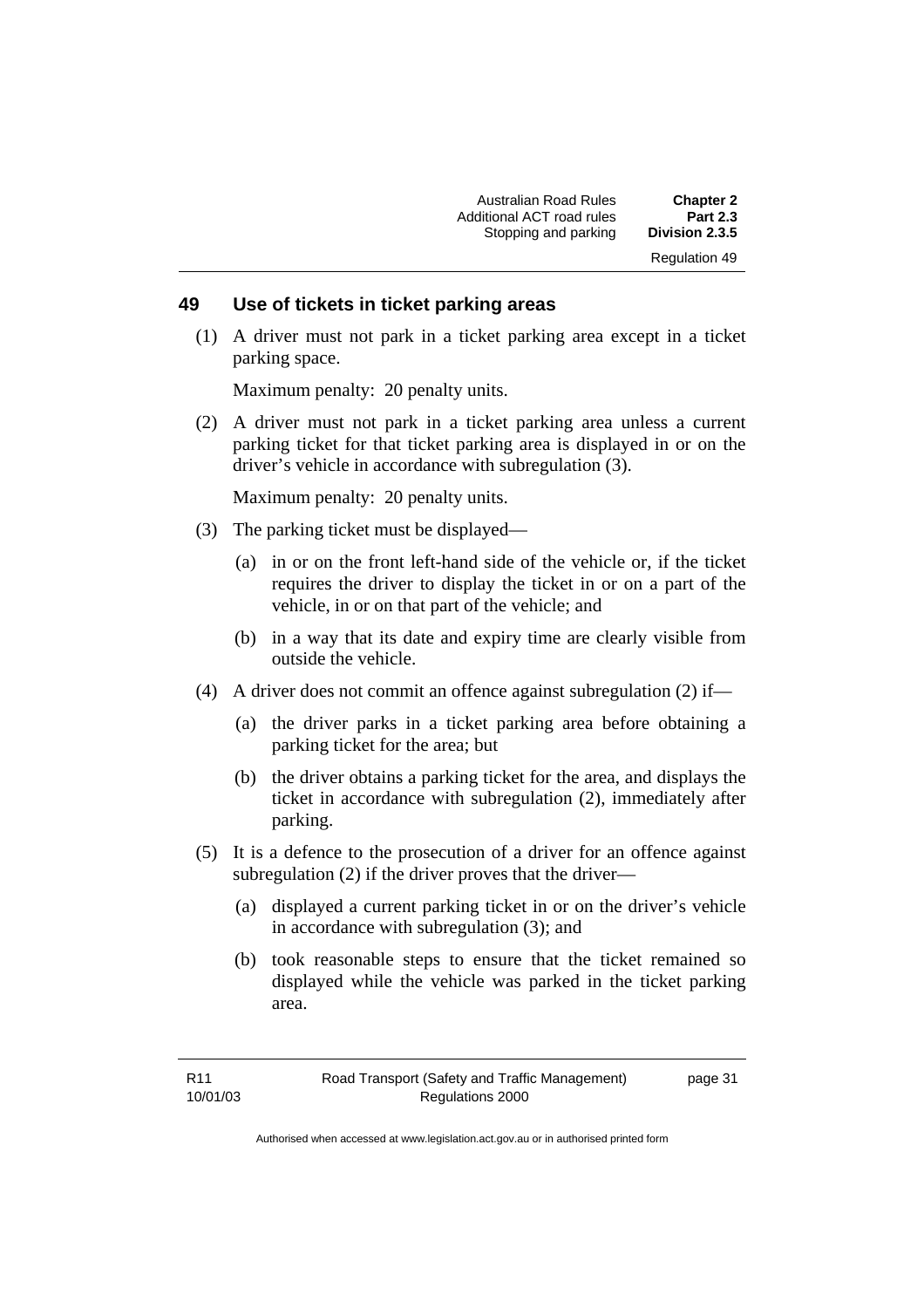| <b>Chapter 2</b>     | Australian Road Rules     |
|----------------------|---------------------------|
| <b>Part 2.3</b>      | Additional ACT road rules |
| Division 2.3.5       | Stopping and parking      |
| <b>Regulation 49</b> |                           |

 (6) The driver of a vehicle must not allow the vehicle to remain parked in a ticket parking area after the expiry of the parking ticket displayed in or on the vehicle.

Maximum penalty: 20 penalty units.

 (7) The driver of a vehicle must not allow the vehicle to remain parked in a ticket parking area for longer than the period (if any) indicated on the ticket parking signs applying to the area as the maximum period for which a vehicle may be parked in the area.

Maximum penalty: 20 penalty units.

- (8) A driver does not commit an offence against this regulation if—
	- (a) the driver parks in a metered parking space within a ticket parking area; and
	- (b) the driver complies with the provisions of this division in relation to parking in the space.
- (9) This regulation does not prevent a driver from parking in a different part of a ticket parking area while displaying the same parking ticket on the driver's vehicle if the fee payable to park in the part is the same as, or less than, the fee payable to park in the part for which the parking ticket was issued.
- (10) This regulation does not apply to—
	- (a) a ticket parking area outside the controlled parking hours for the area; or
	- (b) a vehicle displaying a current mobility parking scheme authority; or
	- (c) a vehicle displaying a current parking permit if it is parked in a ticket parking area to which the permit applies and the area is designated for use by the holder of the permit.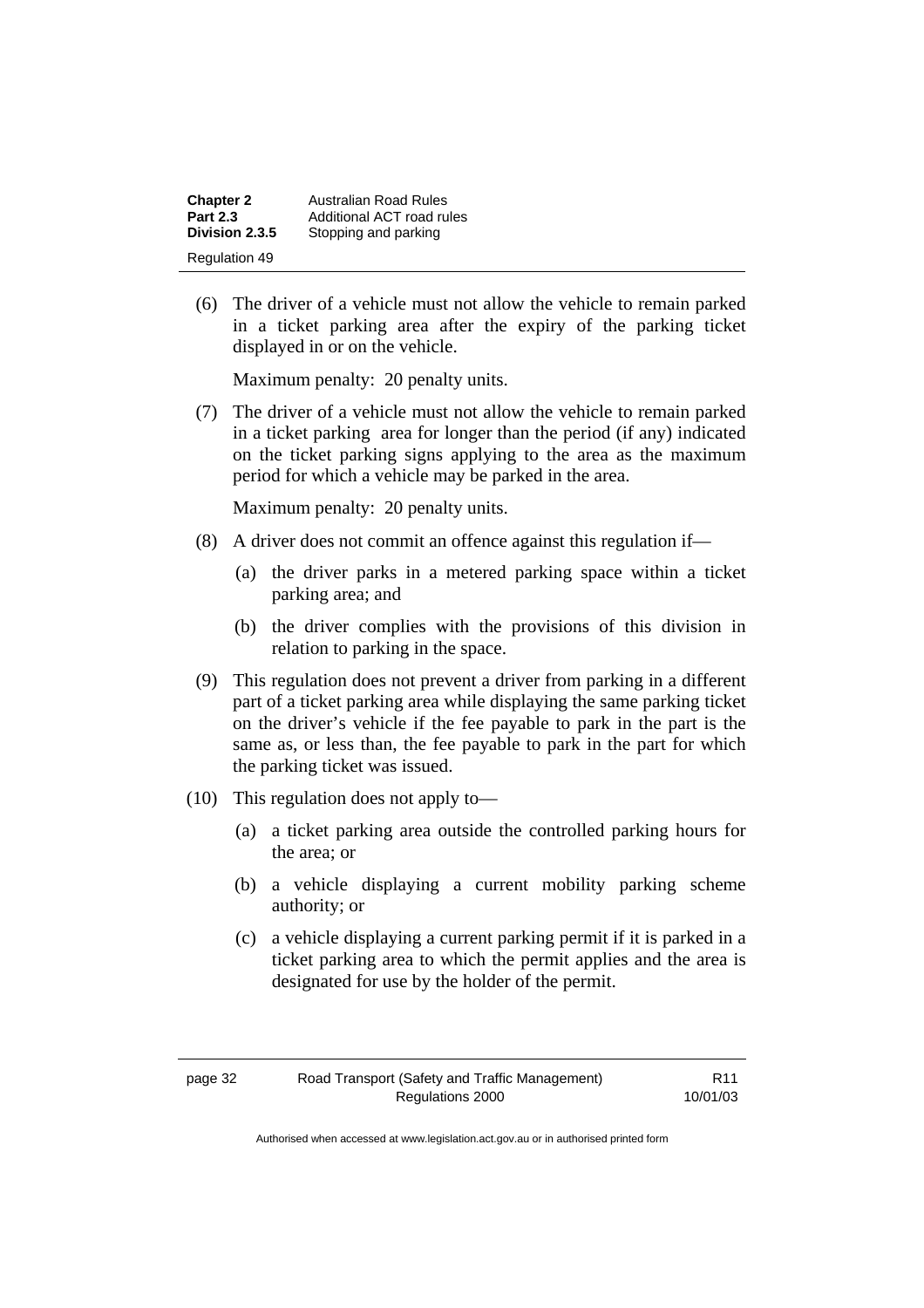| <b>Chapter 2</b>     | <b>Australian Road Rules</b> |
|----------------------|------------------------------|
| <b>Part 2.3</b>      | Additional ACT road rules    |
| Division 2.3.5       | Stopping and parking         |
| <b>Regulation 50</b> |                              |

#### **50 Parking in ticket parking spaces**

 (1) The driver of a vehicle must not park a vehicle in a ticket parking space if another vehicle is parked in the space.

Maximum penalty: 20 penalty units.

 (2) The driver of a vehicle who parks in a ticket parking space must position the vehicle completely in the space.

Maximum penalty: 20 penalty units.

#### **51 Temporary closure of ticket parking spaces**

- (1) If the road transport authority decides that the use of a ticket parking area, or ticket parking space, should be temporarily discontinued, the authority may close the area or space by—
	- (a) for the closure of a ticket parking area—installing a sign, at or near each traffic sign applying to the area, that displays words to the effect that the area is closed; or
	- (b) for the closure of a ticket parking space—installing a sign, at or near the space, that displays words to that effect.
- (2) If a parking authority decides that the use of a ticket parking area, or ticket parking space, within its area of operations should be temporarily discontinued, the authority may close the area or space  $by-$ 
	- (a) for the closure of a ticket parking area—installing a sign, at or near each traffic sign applying to the area, that displays words to the effect that the area is closed; or
	- (b) for the closure of a ticket parking space—installing a sign, at or near the space, that displays words to that effect.
	- *Note* Reg 75A provides for the road transport authority to declare parking authorities and reg 76A provides for the operation of ticket parking schemes by parking authorities.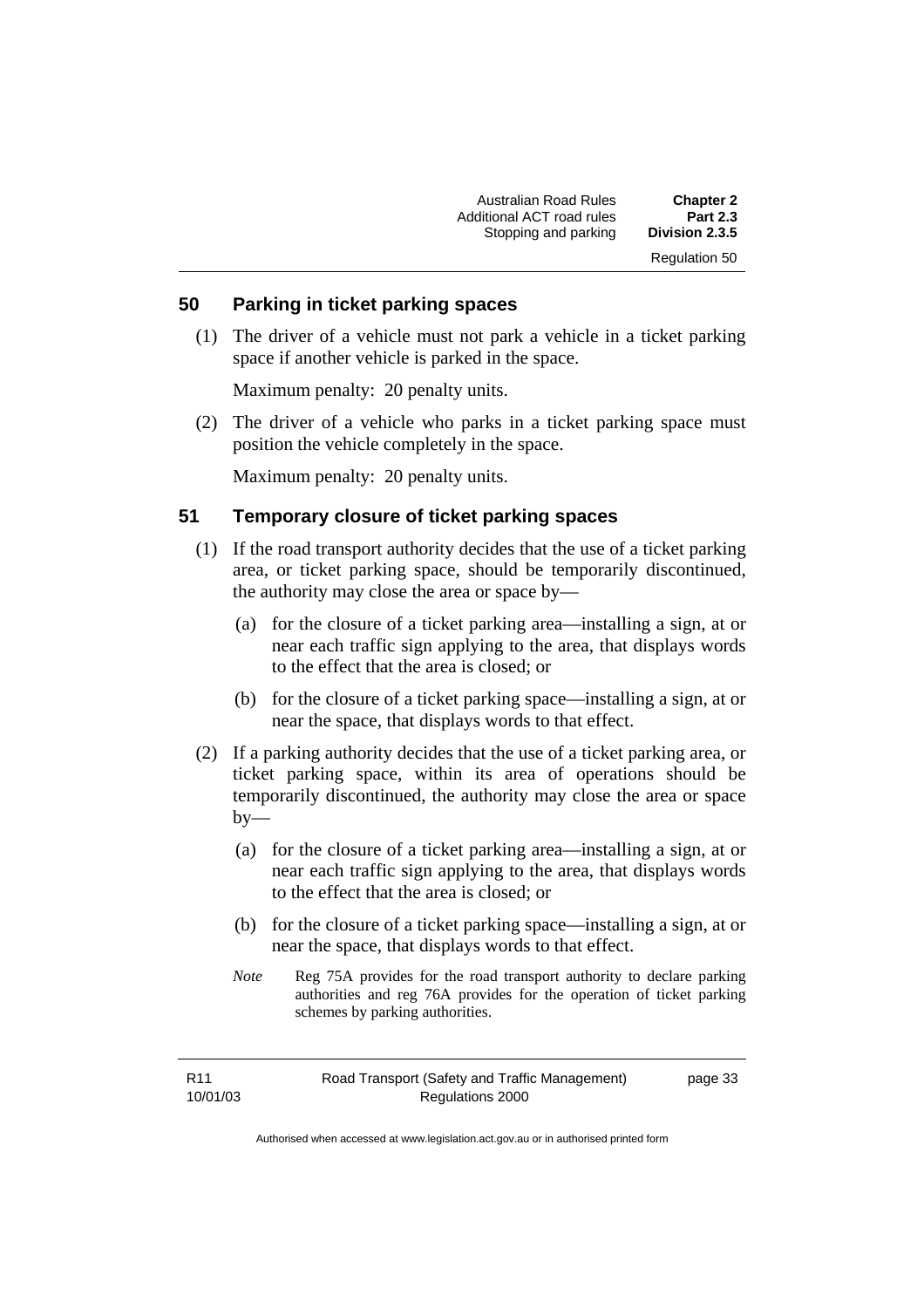| <b>Chapter 2</b>     | <b>Australian Road Rules</b> |
|----------------------|------------------------------|
| <b>Part 2.3</b>      | Additional ACT road rules    |
| Division 2.3.5       | Stopping and parking         |
| <b>Regulation 52</b> |                              |

 (3) A driver must not park in a ticket parking area or ticket parking space that has been closed under subregulation (1) or (2).

Maximum penalty: 20 penalty units.

(4) In this regulation:

*sign* includes a board, device, plate, screen, words or anything else, whether or not installed with or on a traffic sign.

#### **52 Use of false or damaged parking tickets etc**

A person must not display in or on a vehicle that is parked in a ticket parking area—

- (a) anything resembling a parking ticket that falsely suggests that the relevant parking fee has been paid; or
- (b) a parking ticket that is illegible or has been altered, defaced or damaged.

Maximum penalty: 20 penalty units.

#### **53 Misuse of ticket machines**

A person must not—

- (a) insert in a parking ticket machine anything other than coins, or another means of payment, appropriate for the machine; or
- (b) attach anything (for example, advertising material) to a ticket machine.

Maximum penalty: 20 penalty units.

## **54 Interfering with parking ticket machines etc**

A person must not—

 (a) do anything that interferes with (or is likely to interfere with) the proper working of a parking ticket machine; or

| page 34 | Road Transport (Safety and Traffic Management) | <b>R11</b> |
|---------|------------------------------------------------|------------|
|         | Regulations 2000                               | 10/01/03   |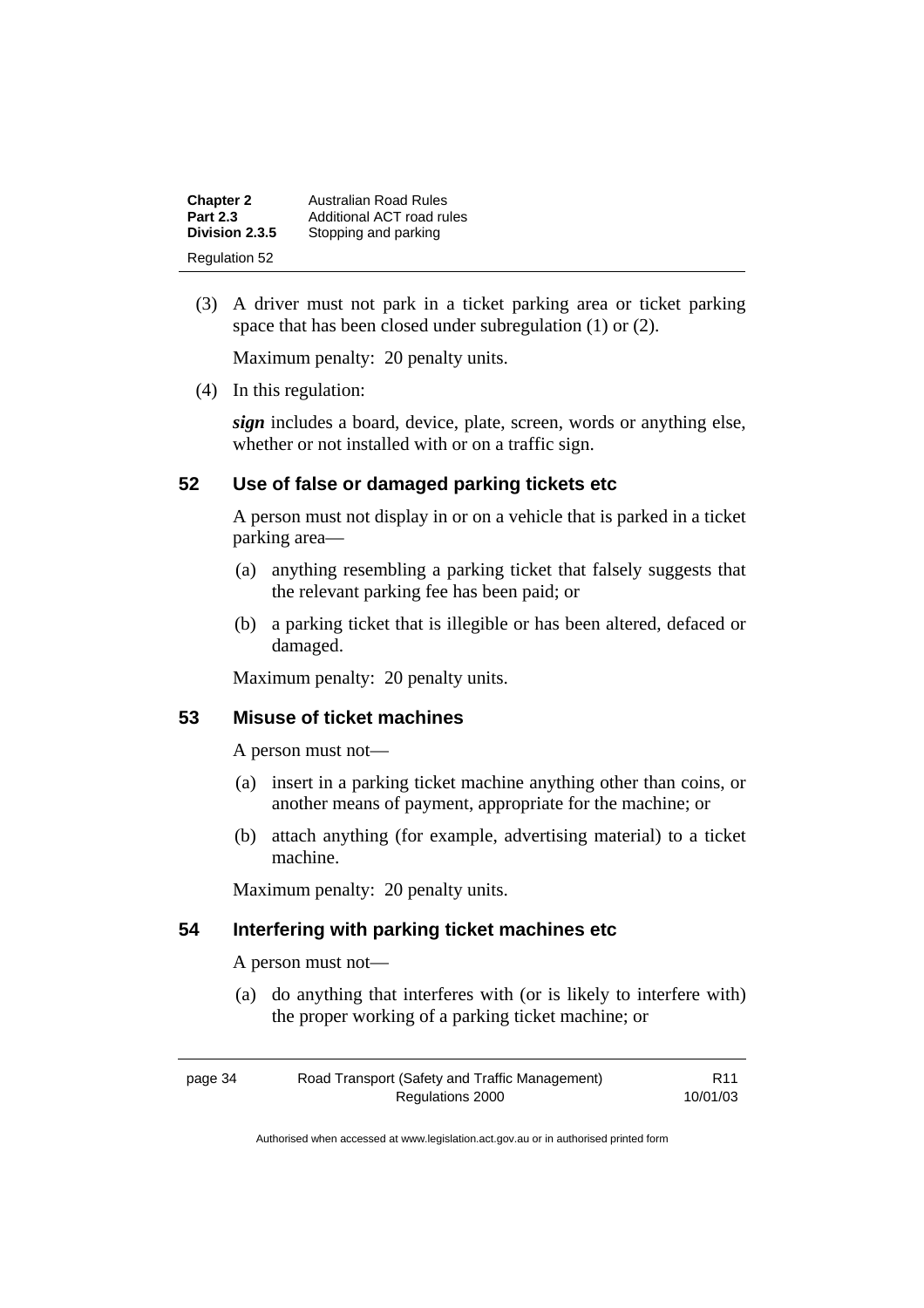(b) fraudulently operate a parking ticket machine.

Maximum penalty: 20 penalty units.

#### **55 Removing parking tickets etc**

A person must not remove, deface, damage or otherwise interfere with a parking ticket, mobility parking scheme authority or parking permit that is in or on, or attached to, a vehicle unless the person is—

- (a) the driver of the vehicle; or
- (b) the responsible person (or a responsible person) for the vehicle; or
- (c) for a mobility parking scheme authority or parking permit—the person to whom the authority or permit was issued.

Maximum penalty: 20 penalty units.

#### **56 Unauthorised use and revocation of mobility parking scheme authorities**

 (1) A driver must not display a mobility parking scheme authority on the driver's vehicle unless the driver is entitled to do so under the conditions of the authority.

Maximum penalty: 20 penalty units.

- (2) The road transport authority may revoke a mobility parking scheme authority by notice given to the person or other entity to which the authority was issued.
	- *Note* For how documents may be given, see *Legislation Act 2001*, pt 19.5.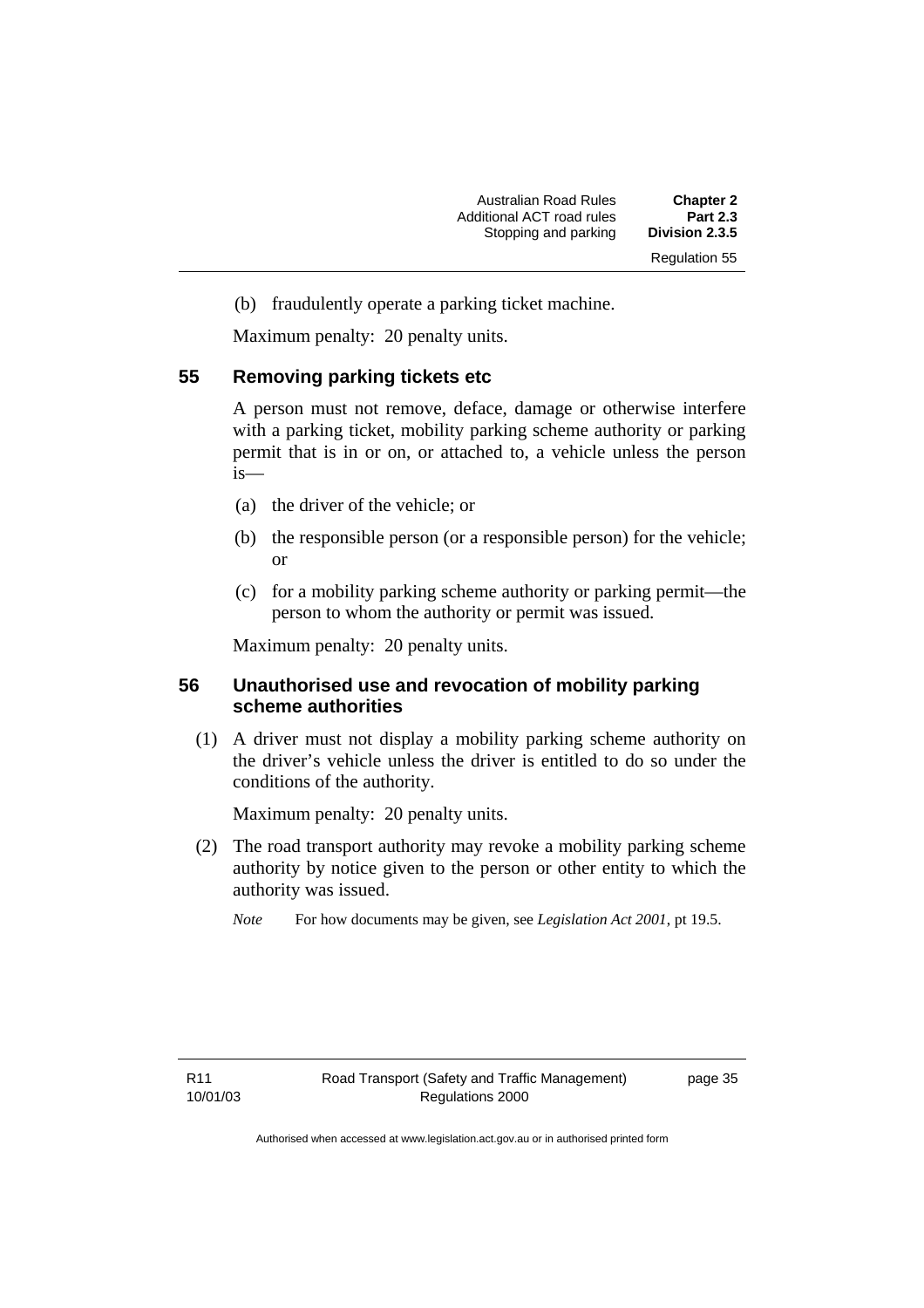| <b>Chapter 2</b>      | Australian Road Rules     |
|-----------------------|---------------------------|
| <b>Part 2.3</b>       | Additional ACT road rules |
| Division 2.3.5        | Stopping and parking      |
| <b>Regulation 57A</b> |                           |

 (3) If an entity receives a notice under subregulation (2), the entity must return the mobility parking scheme authority to the road transport authority as soon as possible (but not later than 21 days) after receiving the notice.

Maximum penalty: 20 penalty units.

#### **57A Stopping public buses in bus zones and at bus stops**

- (1) The driver of a public bus must not stop in a bus zone unless the driver—
	- (a) is dropping off, or picking up, passengers; or
	- (b) is stopping for a regular route service.

Maximum penalty: 20 penalty units.

- (2) Subregulation (1) does not apply to the driver of a public bus that is not permitted to stop in the bus zone by information on or with the *bus zone sign* applying to the bus zone.
	- *Note* The driver would contravene the Australian Road Rules, r 183.
- (3) The driver of a public bus must not stop at a bus stop, or on the road, within 20m before a sign on the road that indicates the bus stop, and 10m after the sign, unless the driver—
	- (a) stops at a place on a length of road, or in an area, to which a parking control sign applies and the driver is permitted to stop at that place under the Australian Road Rules; or
	- (b) is dropping off, or picking up, passengers; or
	- (c) is stopping for a regular route service.

Maximum penalty: 20 penalty units.

(4) In this regulation:

*bus stop*—see the Australian Road Rules, rule 195.

| page 36 | Road Transport (Safety and Traffic Management) | R <sub>11</sub> |
|---------|------------------------------------------------|-----------------|
|         | Regulations 2000                               | 10/01/03        |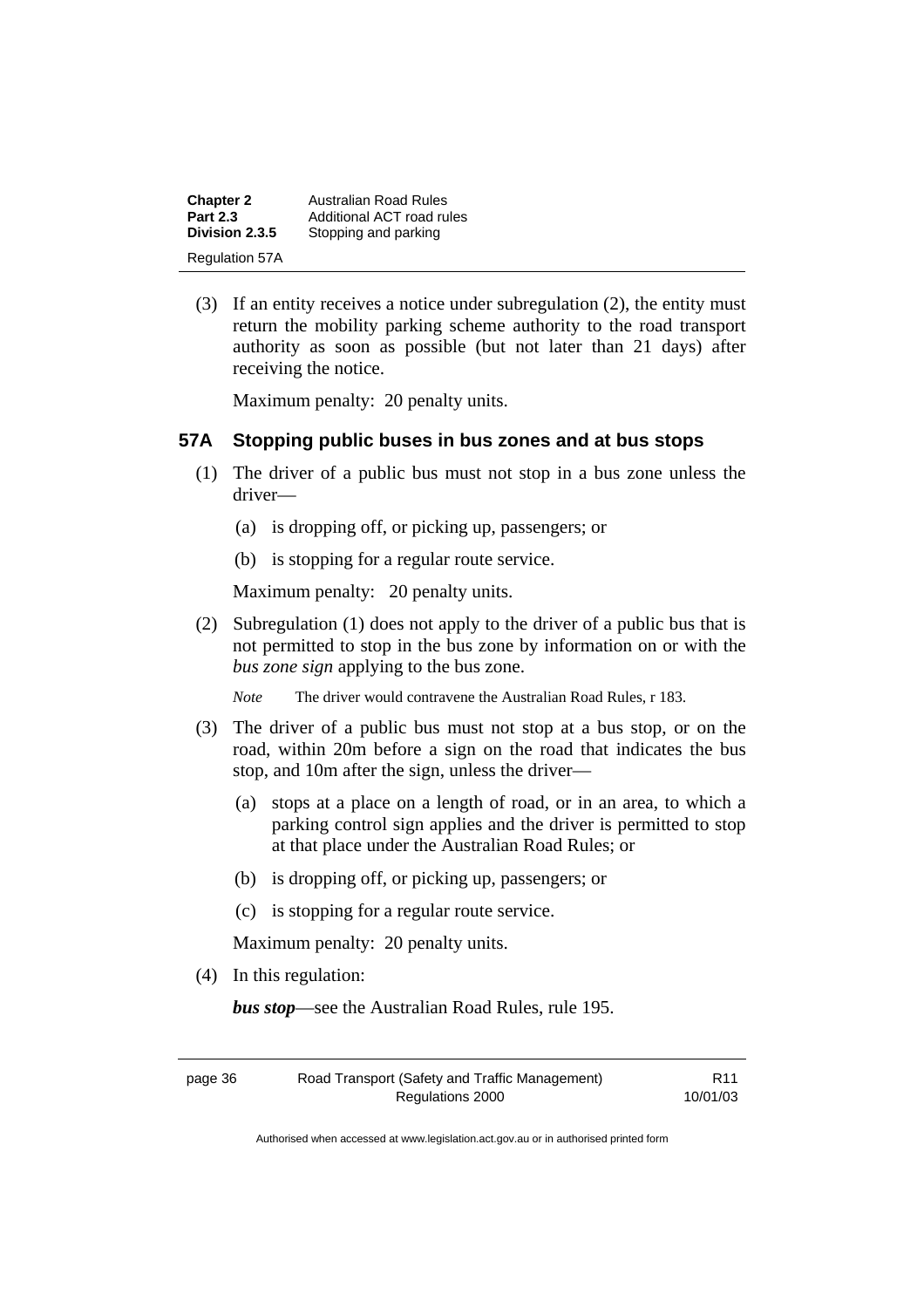| <b>Chapter 2</b>     | <b>Australian Road Rules</b> |
|----------------------|------------------------------|
| <b>Part 2.3</b>      | Additional ACT road rules    |
| Division 2.3.5       | Stopping and parking         |
| <b>Regulation 58</b> |                              |

*bus zone*—see the Australian Road Rules, rule 183.

*bus zone sign*—see the Australian Road Rules, schedules 2 and 3 and rules 314 to 316.

*regular route service*—see the Road Transport (Public Passenger Services) Act 2001, section 9 (What is a regular route service?).

## **58 Stopping in an emergency etc or to comply with another law**

It is a defence to the prosecution of a driver for an offence against a provision of this division if—

- (a) the driver stops at a particular place, or in a particular way, to avoid a collision, and the driver stops for no longer than is necessary to avoid the collision; or
- (b) the driver stops at a particular place, or in a particular way, because the driver's vehicle is disabled, and the driver stops for no longer than is necessary for the vehicle to be moved safely to a place where the driver is permitted to park the vehicle under the Australian Road Rules and this division; or
- (c) the driver stops at a particular place, or in a particular way, to deal with a medical or other emergency, and the driver stops for no longer than is necessary in the circumstances; or
- (d) the driver stops at a particular place, or in a particular way, because the condition of the driver, a passenger, or the driver's vehicle makes it necessary for the driver to stop in the interests of safety, and the driver stops for no longer than is necessary in the circumstances; or
- (e) the driver stops at a particular place, or in a particular way, to comply with a provision of the Australian Road Rules or a provision of another law, and the driver stops for no longer than is necessary to comply with the provision.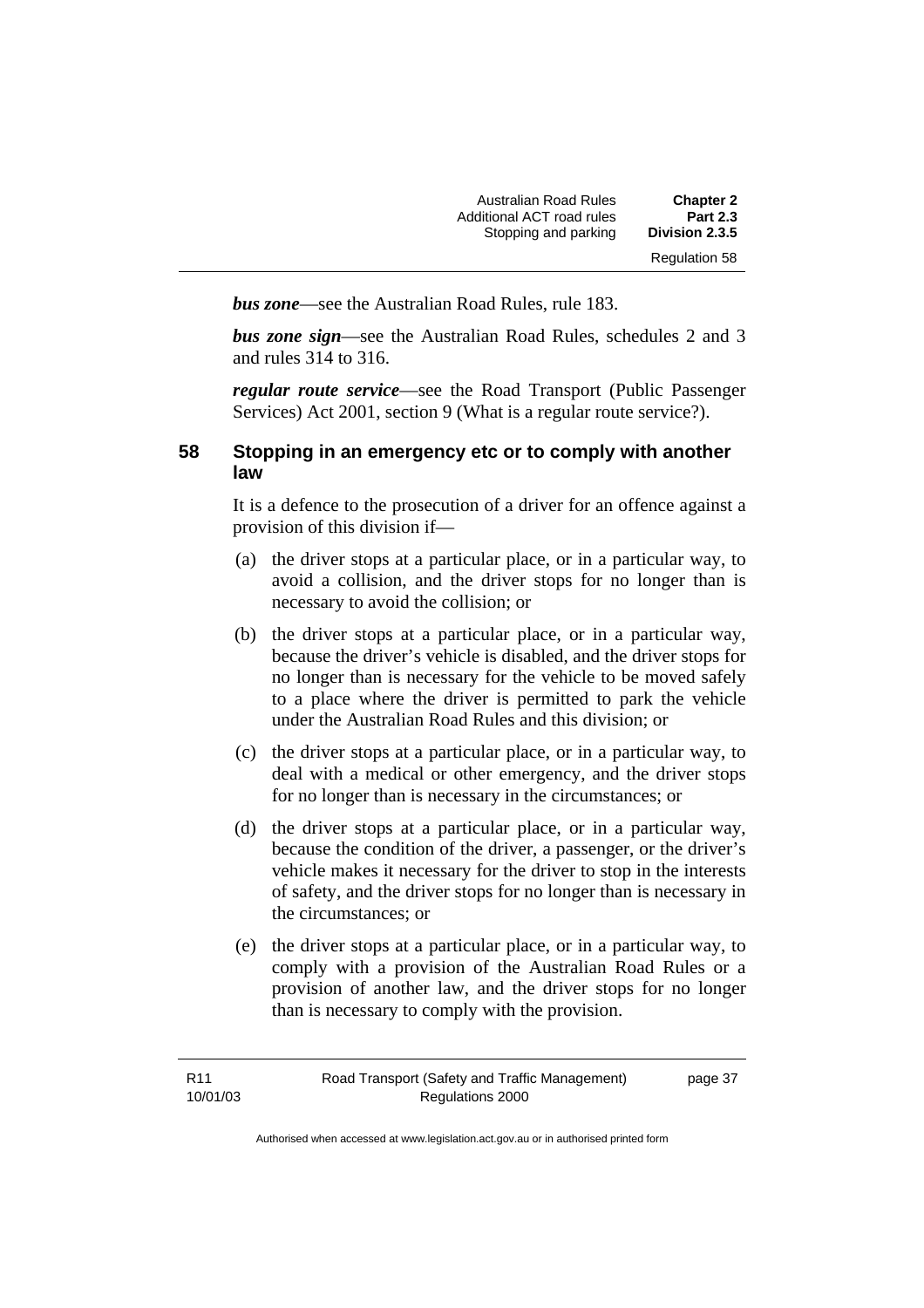| <b>Chapter 2</b> | Australian Road Rules          |
|------------------|--------------------------------|
| <b>Part 2.3</b>  | Additional ACT road rules      |
| Division 2.3.6   | Miscellaneous other road rules |
| Regulation 59    |                                |

# **Division 2.3.6 Miscellaneous other road rules**

#### **59 Carriage of dangerous goods**

 (1) A person must not drive or park a vehicle that is carrying an explosive substance in, directly above, or within 50m of either end of, a major road tunnel.

Maximum penalty: 30 penalty units.

(2) In this regulation:

*dangerous goods* means any substance or article prescribed as dangerous goods for the *Dangerous Goods Act 1975*.

*explosives substance* means any dangerous goods prescribed as an explosive for the *Dangerous Goods Act 1975*, and includes any other dangerous goods that can explode.

*major road tunnel* means—

- (a) the road tunnel on Parkes Way in the Division of Acton, Canberra Central District; or
- (b) the road tunnel on Capital Circle in the Division of Capital Hill, Canberra Central District.

#### **60 Interrupting funeral processions etc**

A driver must not interfere with, or interrupt, the free passage of—

- (a) a funeral procession or any other lawful procession; or
- (b) any vehicle or person forming part of such a procession.

Maximum penalty: 20 penalty units.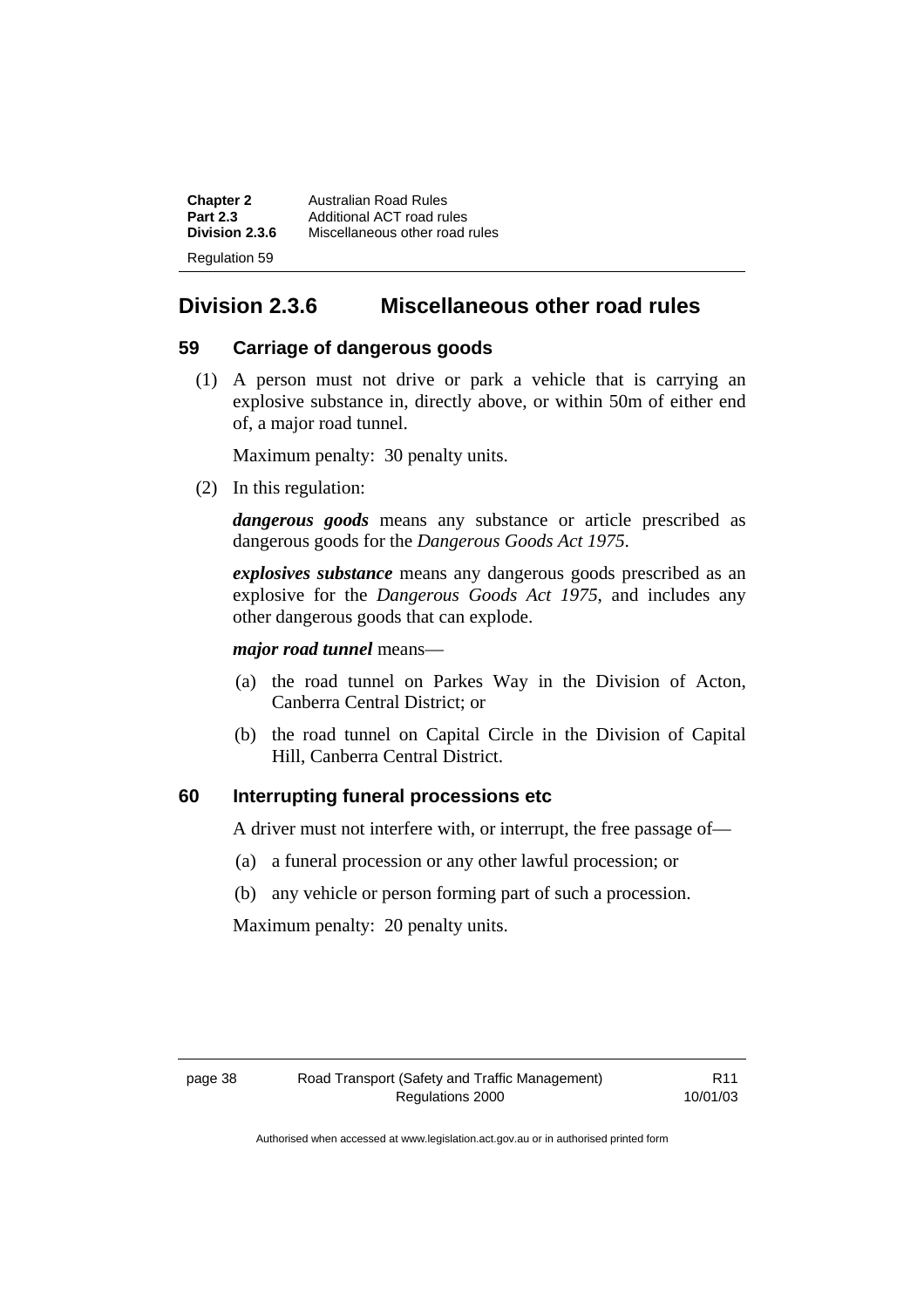Australian Road Rules **Chapter 2**  Additional ACT road rules **Part 2.3 Miscellaneous other road rules** Regulation 61

#### **61 Driving on roads closed to traffic**

A person must not drive a vehicle on a road that is closed to traffic under the Act, section 30.

Maximum penalty: 20 penalty units.

#### **62 Use of wheeled recreational devices and wheeled toys on roads**

 (1) A person must not travel in or on a wheeled recreational device or wheeled toy on a road while it is attached to another vehicle.

Maximum penalty: 20 penalty units.

 (2) A person travelling in or on a wheeled recreational device or wheeled toy on a road must not permit it to be drawn by another vehicle.

Maximum penalty: 20 penalty units.

 (3) A person must not travel in or on a wheeled recreational device or wheeled toy on a road if anyone travelling in or on it is wholly or partly assisted in propelling it by means other than human power or gravity.

Maximum penalty: 20 penalty units.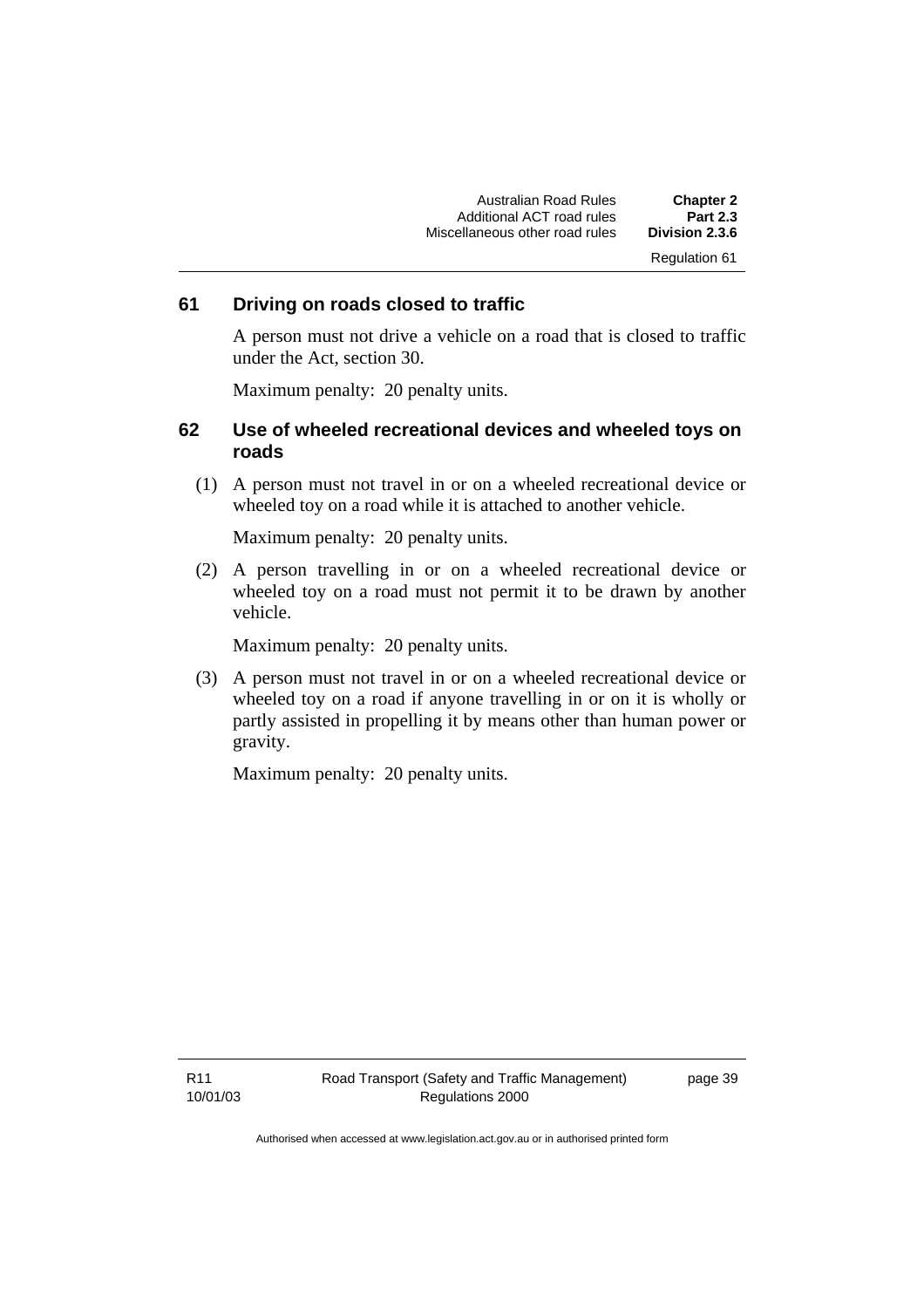**Chapter 2 Australian Road Rules**<br>**Part 2.4 C** Other provisions **Other provisions** 

Regulation 63

# **Part 2.4 Other provisions**

#### **63 Devices that are prescribed traffic control devices**

- (1) For the Act, dictionary, definition of *prescribed traffic control device*, the following things are prescribed:
	- (a) any traffic control device that has effect for the Australian Road Rules under the Australian Road Rules, rule 315;
	- (b) any traffic-related item that has effect for the Australian Road Rules under the Australian Road Rules, rule 319;
	- (c) any pay parking device, parking meter, parking meter hood, parking ticket machine, and any sign installed under division 2.3.6.
- (2) In this regulation:

*sign* includes any device, plate, screen, words or anything else, whether or not installed with or on a traffic sign.

#### **64 Preventing prescribed traffic control devices being clearly visible**

 (1) A person must not (except with the approval of the road transport authority) place anything in a position that prevents, or is likely to prevent, a prescribed traffic control device from being clearly visible to the road users to whom it is intended to apply.

Maximum penalty: 20 penalty units.

*Note* The Act, s 19 (1) also makes it an offence for a person to install or display (or interfere, change or remove) a prescribed traffic control device without appropriate authority.

R11 10/01/03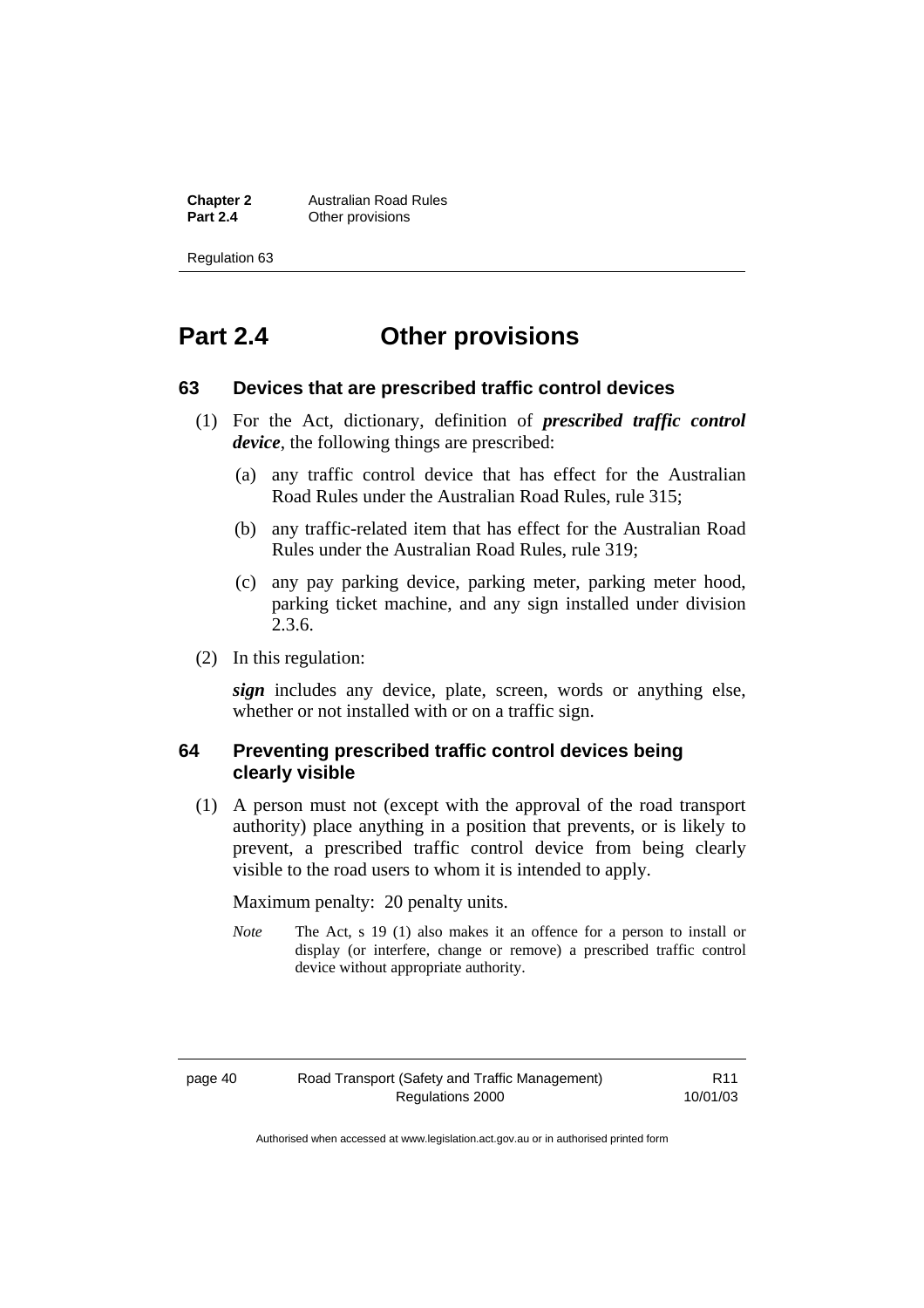- (2) The road transport authority, a police officer or an authorised person—
	- (a) may, orally or in writing, direct a person who has contravened subregulation (1) by placing something to remove the thing within a stated reasonable time; or
	- (b) may remove the thing.
- (3) If a person is given a direction under subregulation (2) (a), the person must comply with the direction.

Maximum penalty: 20 penalty units.

#### **65 Use of** *do not overtake turning vehicle sign*

A person must not drive a motor vehicle or combination displaying a *do not overtake turning vehicle sign* unless the motor vehicle or combination, together with any load or projection, is at least 7.5m long.

Maximum penalty: 20 penalty units.

#### **66 Approvals etc by road transport authority**

- (1) For the Australian Road Rules and these regulations, the road transport authority may, in writing—
	- (a) approve a protective helmet for bicycle riders as an approved bicycle helmet; or
	- (b) approve a child restraint as an approved child restraint; or
	- (c) approve a protective helmet for motorbike riders as an approved motorbike helmet; or
	- (d) approve a canopy, cage or other device fitted to a vehicle; or
	- (e) declare a person to be an emergency worker.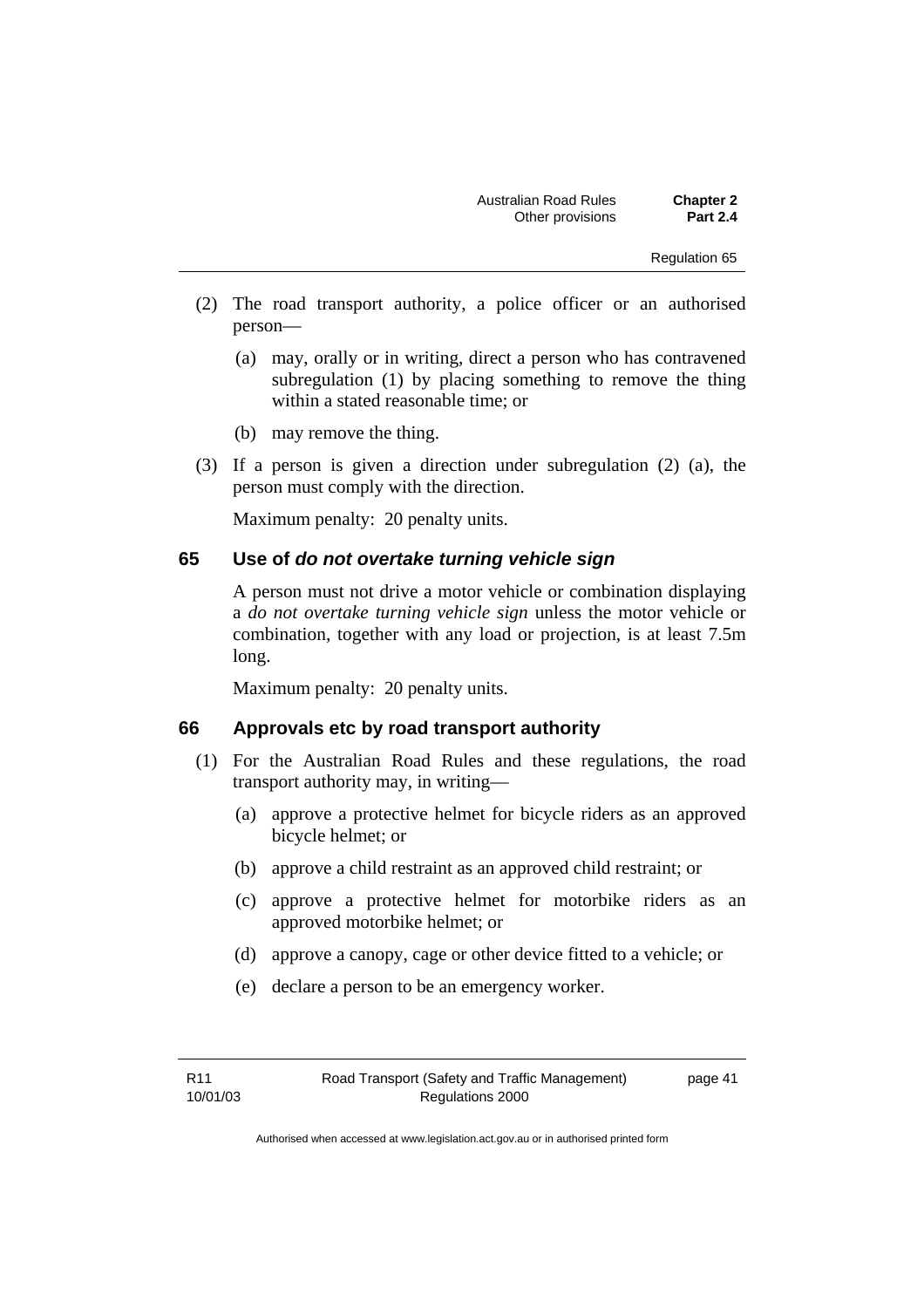| <b>Chapter 2</b> | <b>Australian Road Rules</b> |
|------------------|------------------------------|
| <b>Part 2.4</b>  | Other provisions             |

- (2) An approval or declaration is a disallowable instrument.
	- *Note* A disallowable instrument must be notified, and presented to the Legislative Assembly, under the *Legislation Act 2001*.

#### **67 Exemption from requirement about riding on motorbikes**

The road transport authority may, for the purpose of allowing a sporting or similar event to be filmed, exempt a person from the Australian Road Rules, rule 271 (2) to the extent that it requires the person to face forward while being carried as a passenger on a motorbike.

#### **68 Defence of complying with direction of police officer or authorised person**

- (1) It is a defence to a prosecution of a person for an offence against a provision of this chapter if, at the time of the offence, the person was obeying a direction given to the person under the Australian Road Rules, rule 304 (1).
- (2) To remove any doubt, it is declared that a person must obey a direction given to the person under the Australian Road Rules, rule 304 (1), whether or not the person may contravene a provision of this chapter by obeying the direction.

#### **69 Exemption for driver of police vehicles**

- (1) A provision of this chapter does not apply to the driver of a police vehicle if—
	- (a) in the circumstances—
		- (i) the driver is taking reasonable care; and
		- (ii) it is reasonable that the provision should not apply; and
	- (b) if the vehicle is a motor vehicle that is moving—the vehicle is displaying a blue or red flashing light or sounding an alarm.

| page 42 | Road Transport (Safety and Traffic Management) | R <sub>11</sub> |
|---------|------------------------------------------------|-----------------|
|         | Regulations 2000                               | 10/01/03        |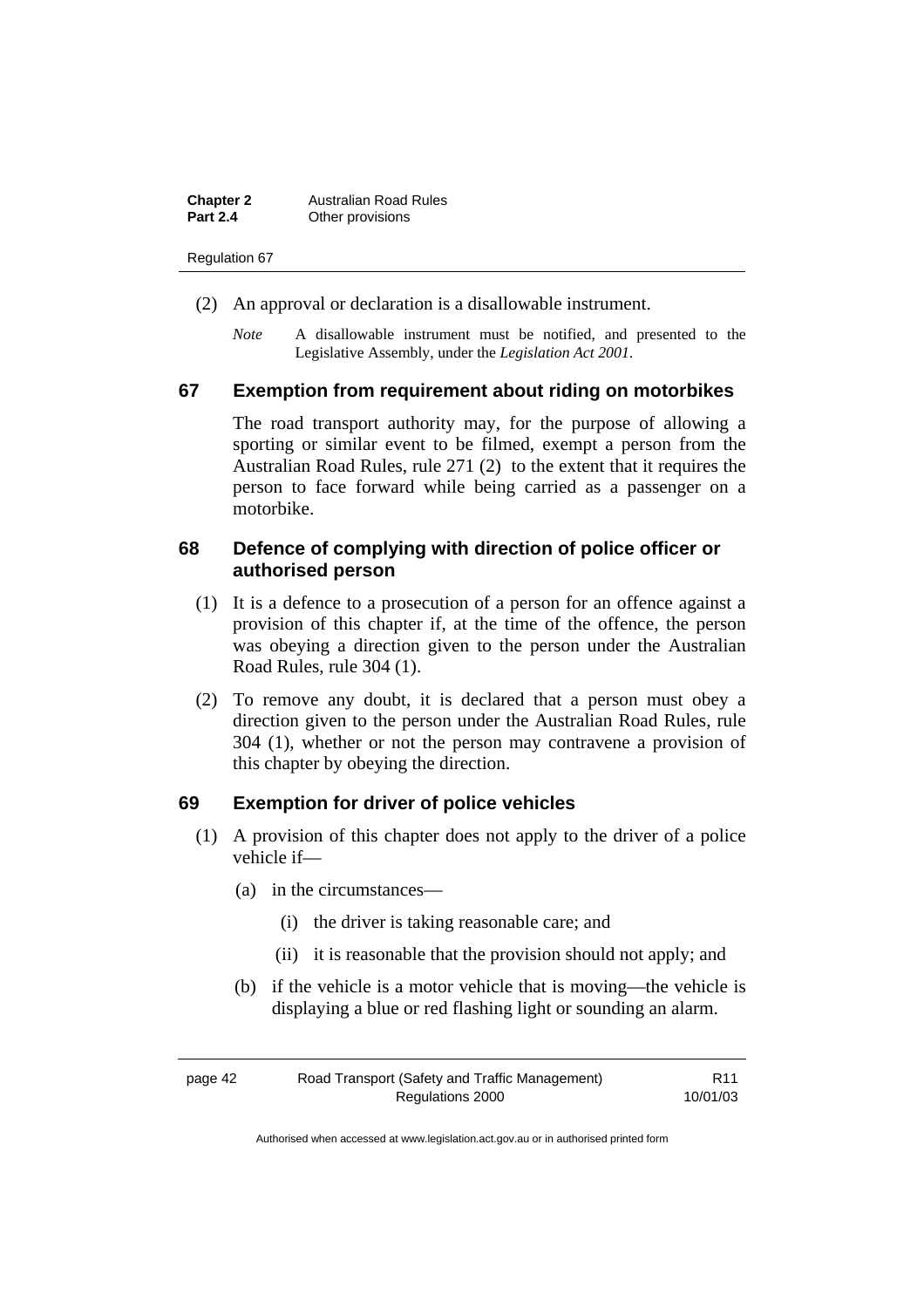- (2) Subregulation (1) (b) does not apply to the driver if, in the circumstances, it is reasonable—
	- (a) not to display the light or sound the alarm; or
	- (b) for the vehicle not to be fitted or equipped with a blue or red flashing light or an alarm.

#### **70 Exemption for driver of emergency vehicles**

A provision of this chapter does not apply to the driver of an emergency vehicle if—

- (a) in the circumstances—
	- (i) the driver is taking reasonable care; and
	- (ii) it is reasonable that the provision should not apply; and
- (b) if the vehicle is a motor vehicle that is moving—the vehicle is displaying a blue or red flashing light or sounding an alarm.

## **71 Stopping and parking exemption for police and emergency vehicles and authorised people**

- (1) A provision of division 2.3.5 (Stopping and parking) does not apply to the driver of a police or emergency vehicle if, in the circumstances—
	- (a) the driver is taking reasonable care; and
	- (b) it is reasonable that the provision should not apply.
- (2) A provision of division 2.3.5 (Stopping and parking) does not apply to a driver who is an authorised person driving a vehicle in the course of his or her duty as an authorised person if, in the circumstances—
	- (a) the driver is taking reasonable care; and
	- (b) it is reasonable that the provision should not apply.

| R <sub>11</sub> | Road Transport (Safety and Traffic Management) | page 43 |
|-----------------|------------------------------------------------|---------|
| 10/01/03        | Regulations 2000                               |         |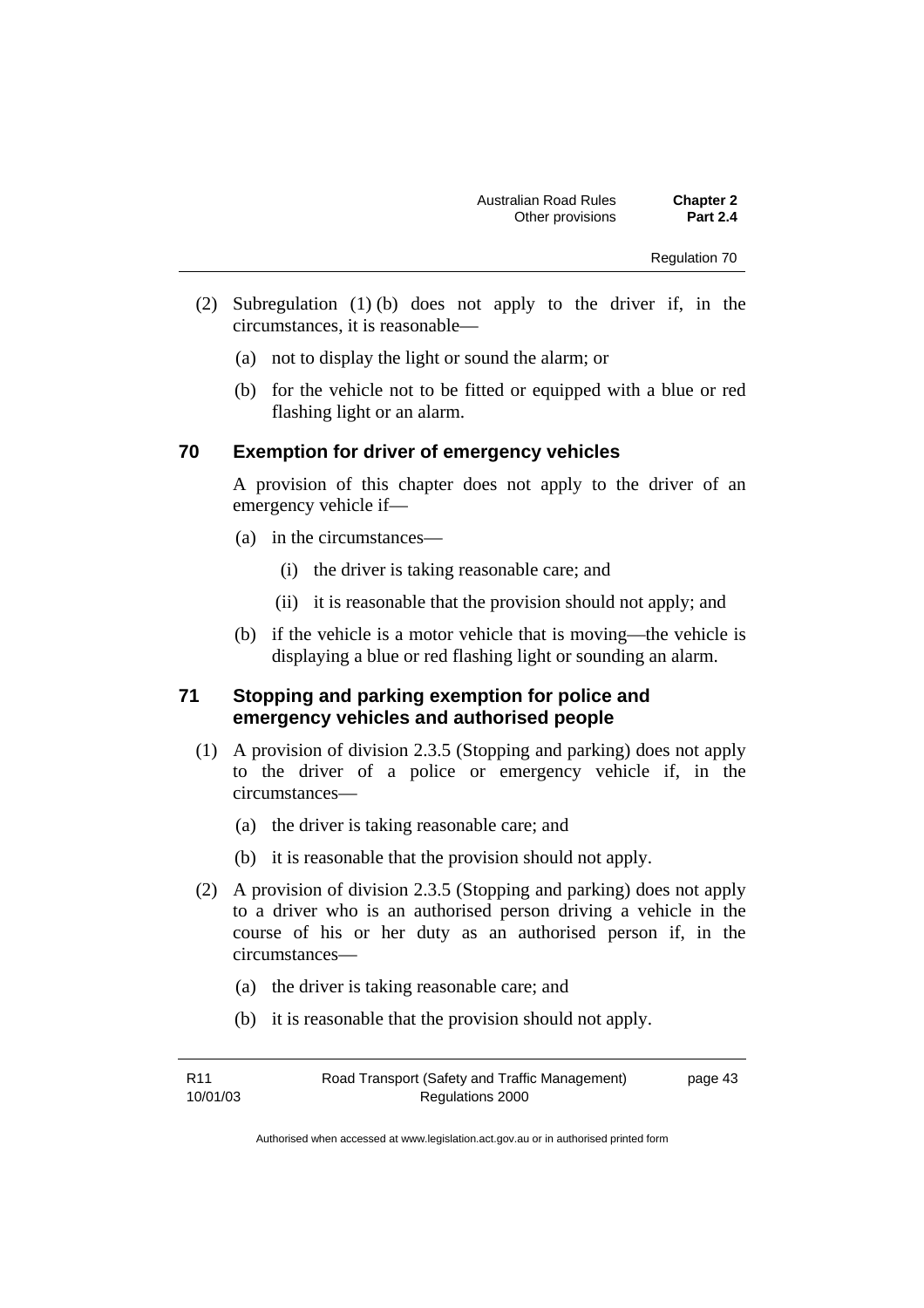**Chapter 3** Parking<br>**Part 3.1** Parking **Part 3.1** Parking schemes<br>**Division 3.1.1** Metered parking s **Division 3.1.1** Metered parking schemes Regulation 72

# **Chapter 3 Parking**

# **Part 3.1 Parking schemes**

# **Division 3.1.1 Metered parking schemes**

## **72 Metered parking schemes**

- (1) The road transport authority may establish and operate metered parking schemes for any length of road or area.
- (2) For a metered parking scheme, the road transport authority—
	- (a) may set aside metered parking spaces; and
	- (b) may install parking meters for the payment of fees for metered parking spaces.

## **73 Metered parking areas**

- (1) The road transport authority may set aside a length of road or area as a metered parking area.
- (2) A metered parking area must be designated by *permissive parking signs* with the word 'meter' on or with the signs.

## **74 Parking meters**

- (1) A parking meter must be installed at the space to which it applies or, if a parking meter applies to 2 or more spaces, close to the spaces.
- (2) The parking meter applying to a metered parking space must show or be capable of showing the fees fixed for the space under this division.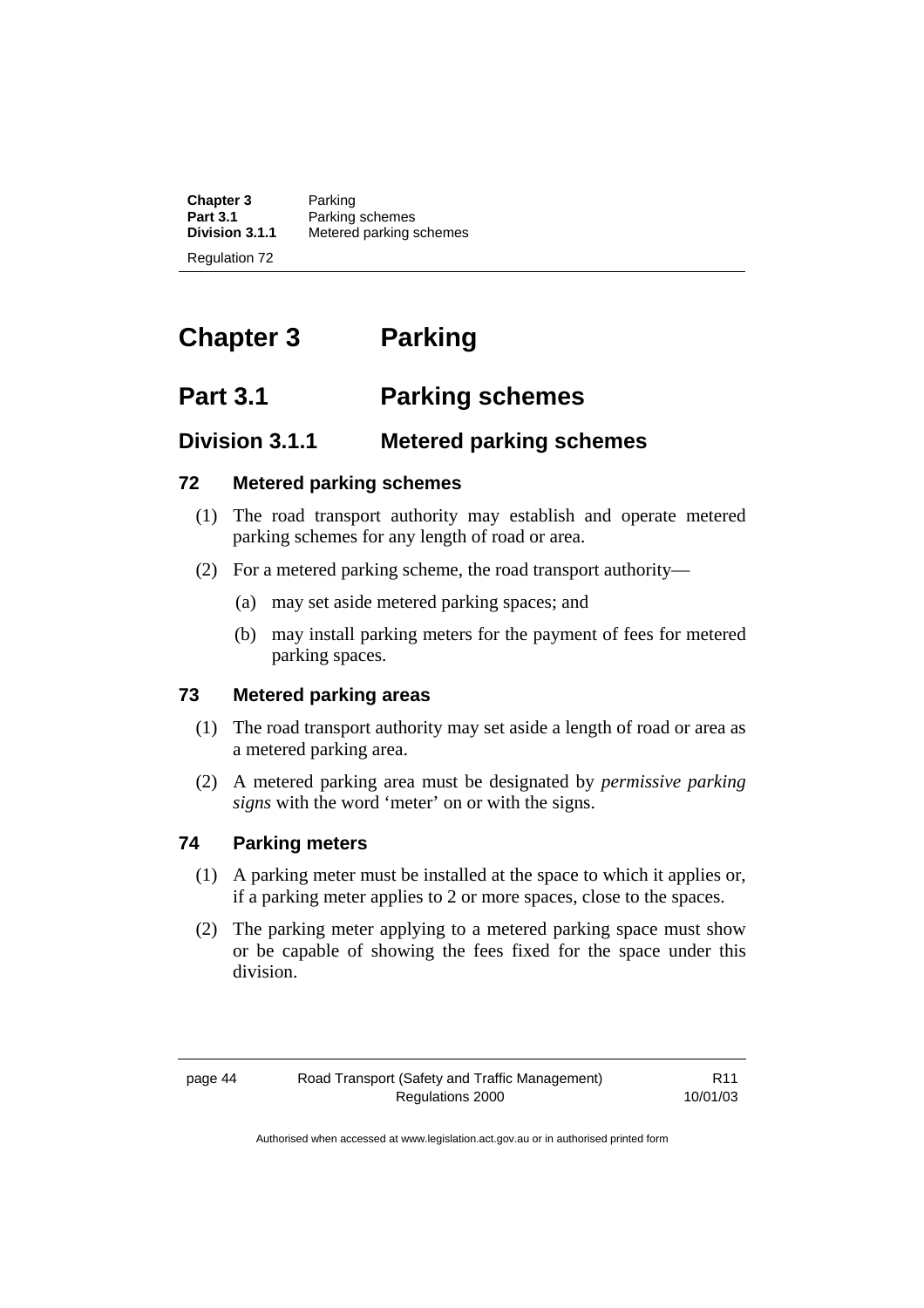| <b>Chapter 3</b>     | Parking                |
|----------------------|------------------------|
| <b>Part 3.1</b>      | Parking schemes        |
| Division 3.1.2       | Ticket parking schemes |
| <b>Regulation 75</b> |                        |

 (3) A parking meter must clearly show, or be capable of clearly showing, the status of the metered parking space or spaces to which it applies and, if the meter is a multi-space parking meter, must identify each metered parking space by its number.

#### **75 Metered parking spaces**

- (1) A metered parking space must be designated by a road marking.
- (2) For a metered parking space to which a multi-space parking meter applies, the number for the space and an arrow indicating the direction of the meter must be marked in or adjacent to the space.

# **Division 3.1.2 Ticket parking schemes**

*Note* The Australian Road Rules, r 207 (2) provides that a driver who parks in a ticket parking area must pay the fee and obey the instructions on the ticket. See also reg 16.

#### **75A Parking authorities**

- (1) A person may apply to the road transport authority to be a parking authority for a stated area.
- (2) The road transport authority may, in writing, declare the person to be a parking authority for a stated area (the *area of operations*).
	- *Note* The power to make the declaration includes the power to amend or repeal it (see the *Legislation Act 2001*, s 46).
- (3) The declaration is a disallowable instrument.
	- *Note* A disallowable instrument must be notified, and presented to the Legislative Assembly, under the *Legislation Act 2001*.

## **75B Parking authority guidelines**

 (1) The road transport authority must establish written guidelines for regulation 76A (the *parking authority guidelines*).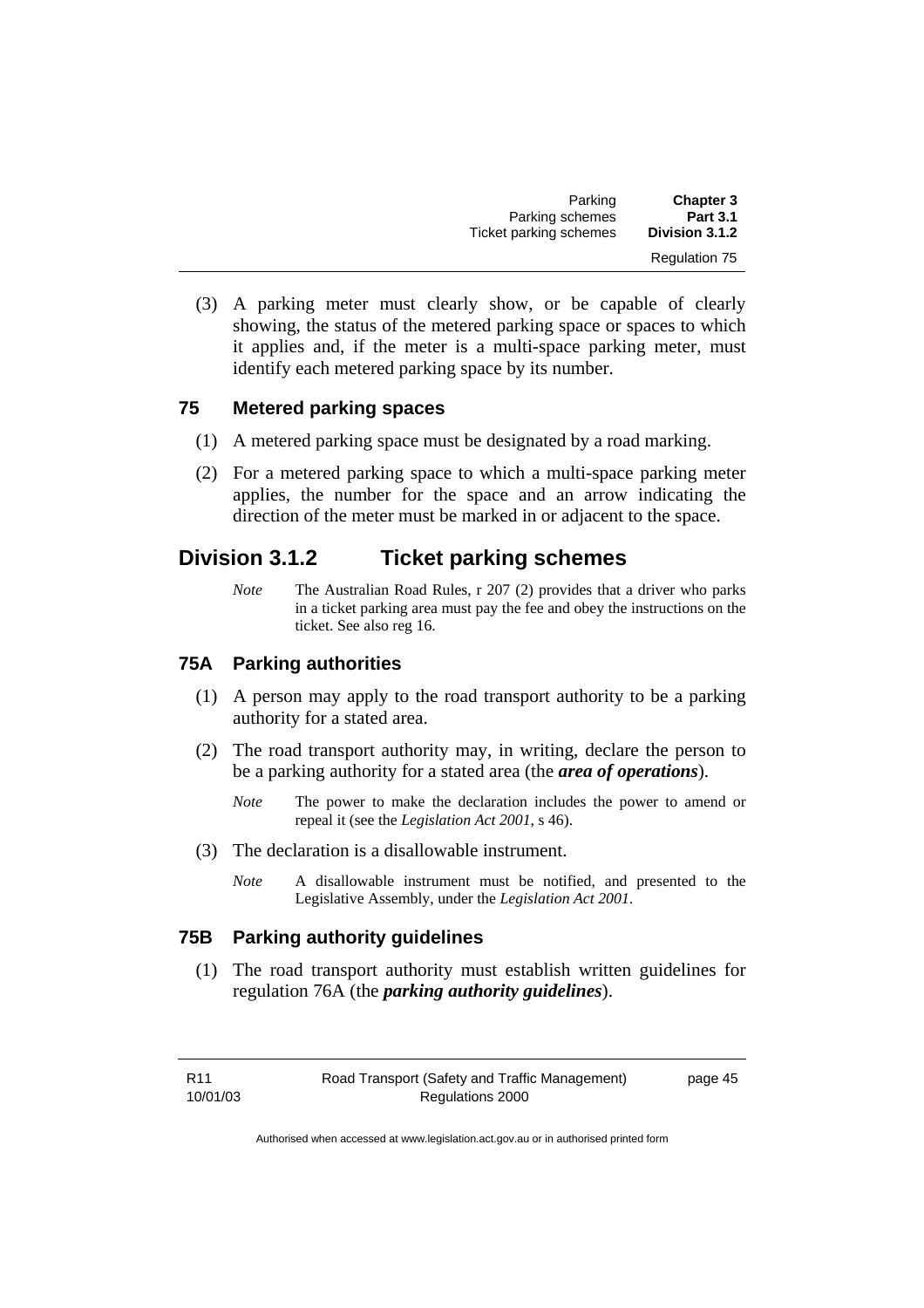| <b>Chapter 3</b><br><b>Part 3.1</b> | Parking<br>Parking schemes |
|-------------------------------------|----------------------------|
| Division 3.1.2                      | Ticket parking schemes     |
| <b>Regulation 76</b>                |                            |

- (2) The parking authority guidelines are a disallowable instrument.
	- *Note* A disallowable instrument must be notified, and presented to the Legislative Assembly, under the *Legislation Act 2001*.
- (3) A parking authority is not entitled to provide, or charge for, parking in a ticket parking area if the parking authority does not comply with the parking authority guidelines.
- (4) A parking authority is taken to comply with the parking authority guidelines until the contrary is proved.

#### **76 Ticket parking schemes—road transport authority**

- (1) The road transport authority may establish and operate a ticket parking scheme for any length of road or area.
- (2) For a ticket parking scheme, the road transport authority—
	- (a) may set aside a length of road or area as a ticket parking area; and
	- (b) may adopt the ways of, and schemes for, payment of the fees the authority considers appropriate; and
	- (c) may install devices for payment of the fees (a *pay parking device*).

## **76A Ticket parking schemes—parking authority**

- (1) A parking authority may, in accordance with the parking authority guidelines, establish and operate a ticket parking scheme for any length of road or area within its area of operations.
- (2) For a ticket parking scheme, the parking authority may, in accordance with the parking authority guidelines—
	- (a) set aside a length of road or area within its area of operations as a ticket parking area; and
	- (b) fix fees for the parking of vehicles in the area; and

| page 46 | Road Transport (Safety and Traffic Management) | R <sub>11</sub> |
|---------|------------------------------------------------|-----------------|
|         | Regulations 2000                               | 10/01/03        |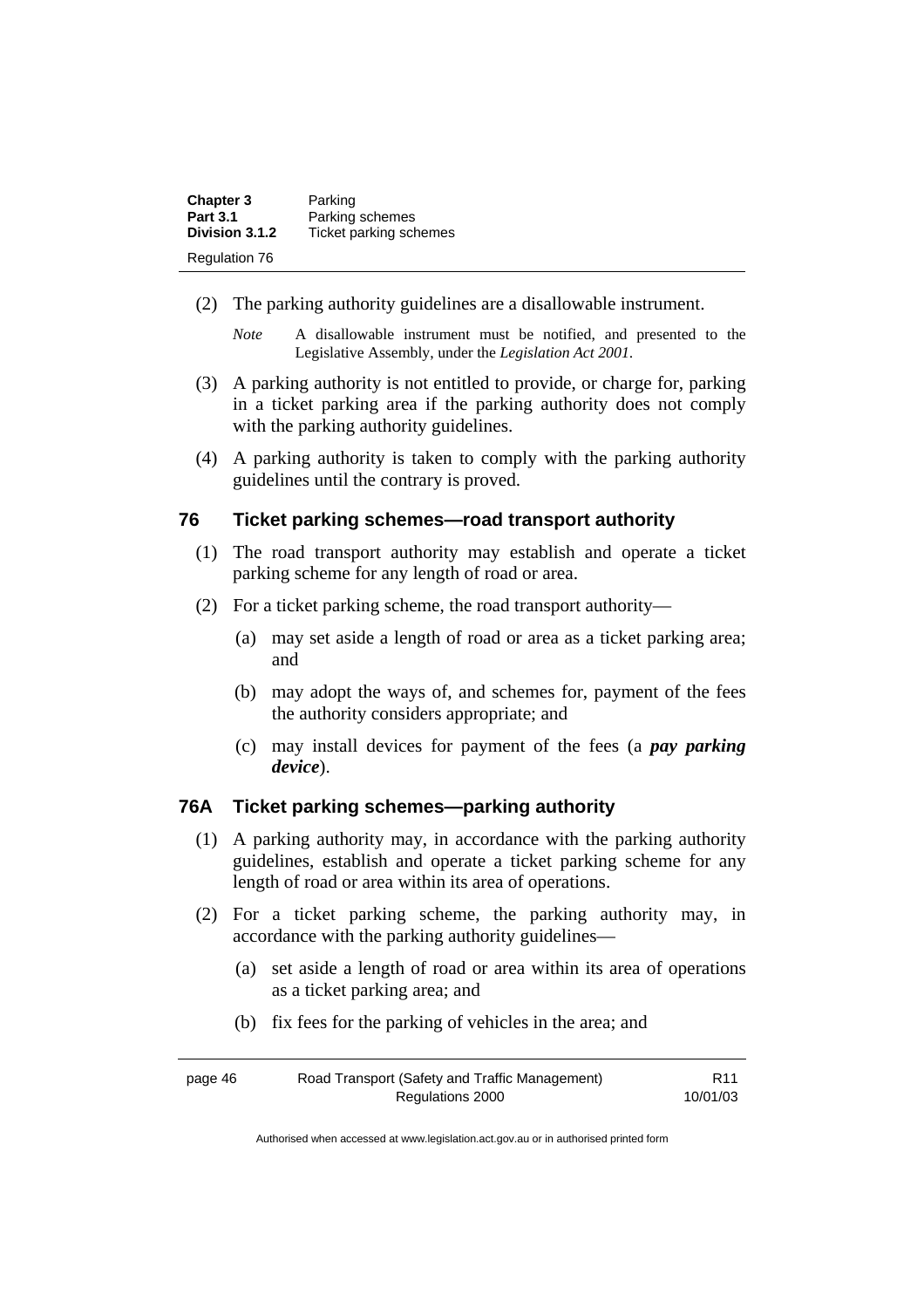| <b>Chapter 3</b>     | Parking                |
|----------------------|------------------------|
| <b>Part 3.1</b>      | Parking schemes        |
| Division 3.1.2       | Ticket parking schemes |
| <b>Regulation 77</b> |                        |

- (c) adopt the ways of, and schemes for, payment of the fees the authority considers appropriate; and
- (d) install pay parking devices.
- *Note* Reg 75A provides for the road transport authority to declare parking authorities and reg 75B provides for parking authority guidelines.

## **77 Ticket parking areas**

- (1) A ticket parking area must be designated by *permissive parking signs* with the word 'ticket' on or with the signs.
- (2) A ticket parking area is taken to include only such lengths of road and areas to which ticket parking signs apply as are lawfully available, apart from this division, for the parking of vehicles.
- (3) A reference in subregulation (1) to *ticket* includes a reference to voucher.
- (4) Subregulation (3) and this subregulation cease to have effect on 1 December 2006.

#### **78 Ticket parking spaces**

A ticket parking area may be divided into ticket parking spaces, of a size suitable for parking a single vehicle, by a road marking.

#### **79 Ticket machines**

The ticket machine for a ticket parking area must show or be capable of showing the fees fixed for the area under this division.

#### **80 Parking tickets**

- (1) The following information must be printed on a parking ticket:
	- (a) the expiry date (expressed as the day of the month, the month and the year);
	- (b) the expiry time (expressed in hours and minutes);

| R11      | Road Transport (Safety and Traffic Management) | page 47 |
|----------|------------------------------------------------|---------|
| 10/01/03 | Regulations 2000                               |         |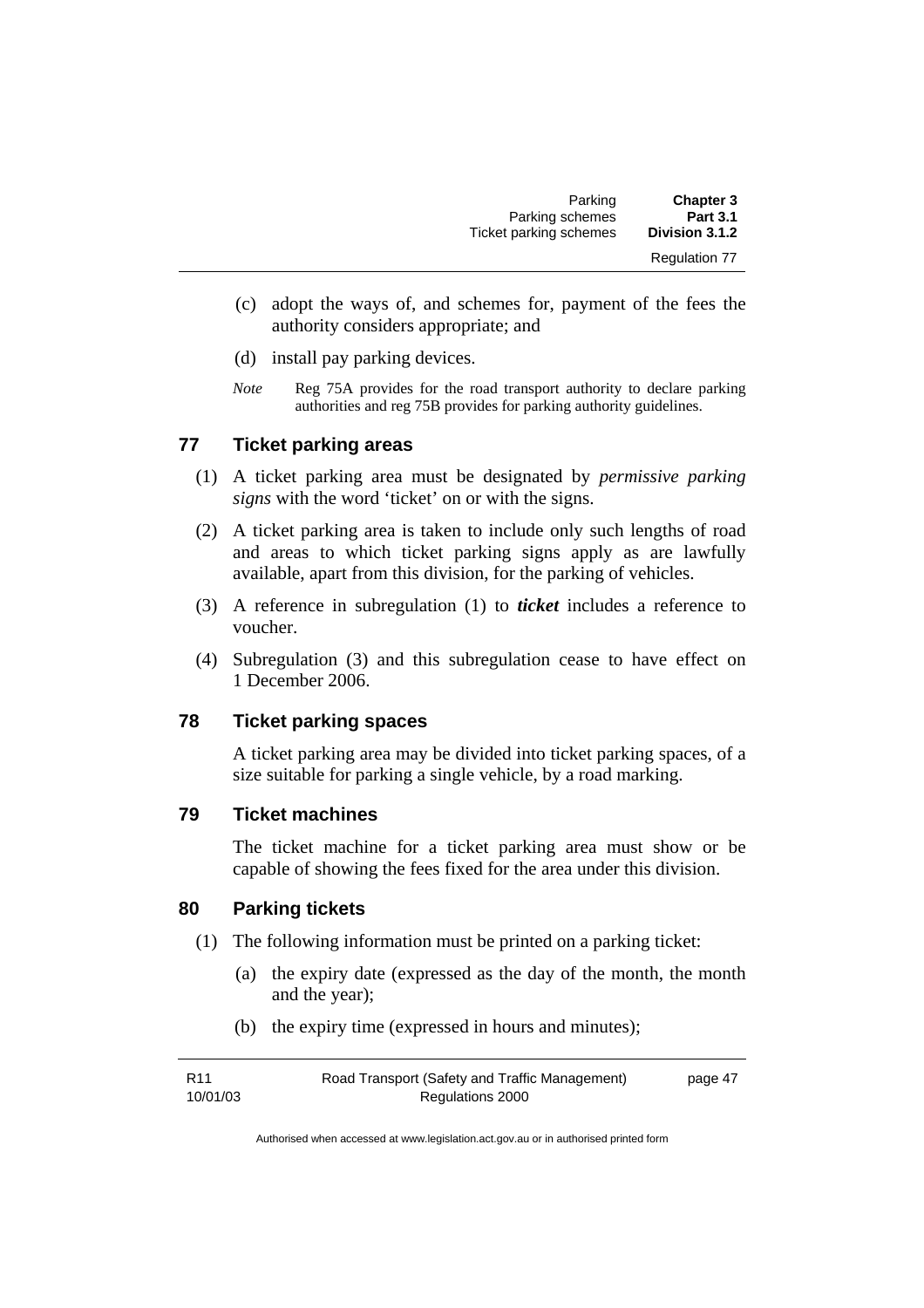| <b>Chapter 3</b>     | Parking               |
|----------------------|-----------------------|
| <b>Part 3.1</b>      | Parking schemes       |
| Division 3.1.3       | Heavy vehicle parking |
| <b>Regulation 81</b> |                       |

- (c) the name of the authority issuing the ticket;
- (d) the ticket parking area code (if applicable);
- (e) a serial number;
- (f) instructions for use of the ticket.
- (2) A parking ticket must be legible and of a size and design that enables it to be easily displayed in or on a vehicle.

#### **81 Duration of parking tickets**

A parking ticket takes effect when it is issued and expires at the expiry time stated on the ticket.

## **Division 3.1.3 Heavy vehicle parking**

#### **82 Definitions for div 3.1.3**

In this division:

*code of practice* means the code of practice approved under regulation 89, as in force from time to time.

*exemption* means an exemption given under regulation 92 (Decision on application for exemption).

*existing operator* means the holder of an existing operator's certificate.

*existing operator's certificate* means an existing operator's certificate issued under the *Motor Traffic Act 1936,* section 150R that was in force immediately before the commencement of this regulation and has not been cancelled under this division.

*heavy vehicle* means a vehicle, whether loaded or unloaded, that is longer than 7.5m, has a GVM over 4.5t, and is used for commercial purposes.

*land adjoining residential land*—see regulation 83.

| page 48 | Road Transport (Safety and Traffic Management) | R <sub>11</sub> |
|---------|------------------------------------------------|-----------------|
|         | Regulations 2000                               | 10/01/03        |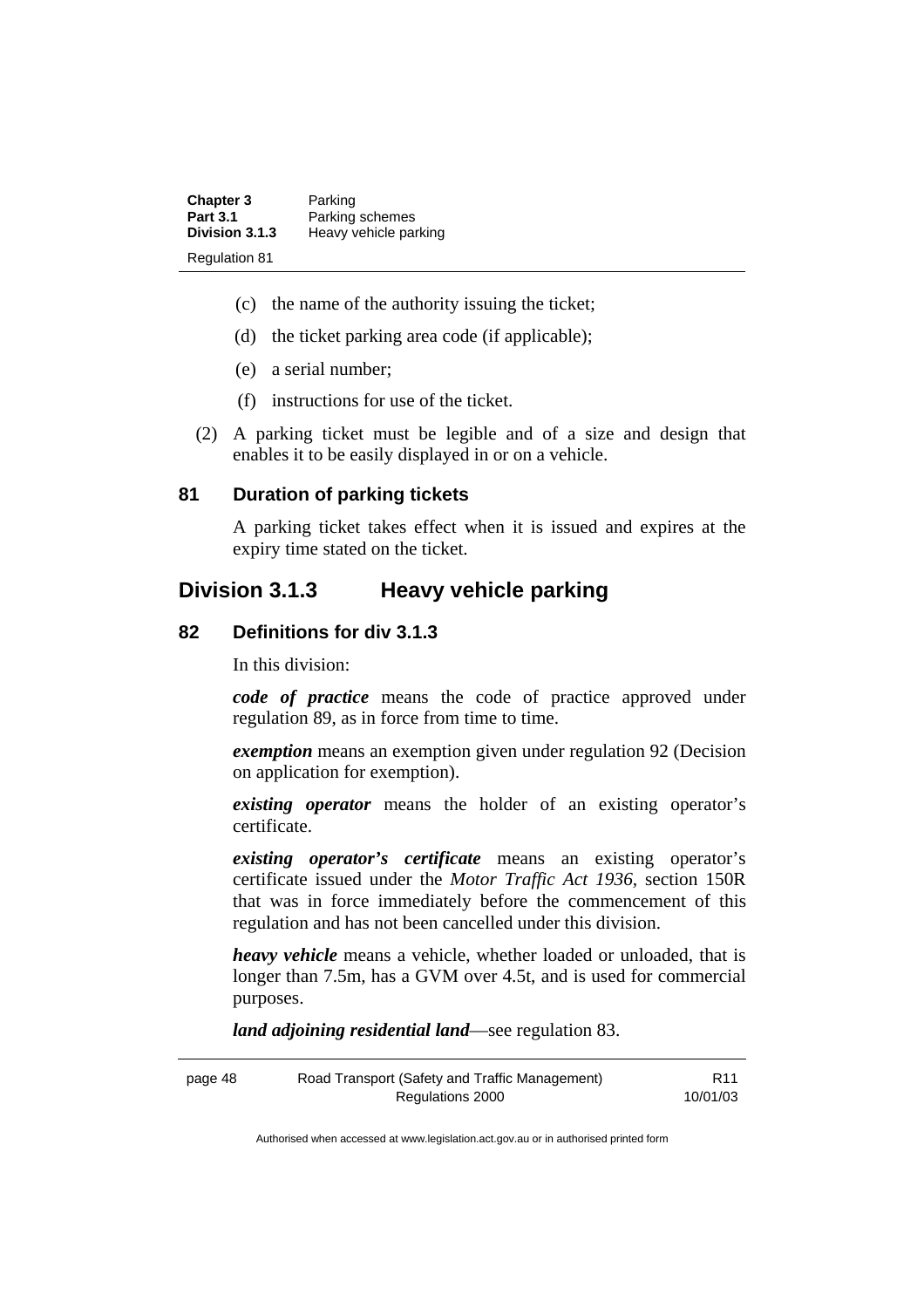| <b>Chapter 3</b>     | Parking               |
|----------------------|-----------------------|
| <b>Part 3.1</b>      | Parking schemes       |
| Division 3.1.3       | Heavy vehicle parking |
| <b>Regulation 83</b> |                       |

*residential land* means land leased for residential purposes.

*stock truck* means a vehicle that has a GVM over 4.5t and is built or used to transport livestock.

## **83 References in div to land adjoining residential land**

A reference in this division to *land adjoining residential land* includes a reference to land that would, but for an intervening road, adioin that land.

## **84 Vehicle parked partly on residential land**

For this division, a vehicle that is parked partly on residential land, and partly on adjoining land that is not residential land, is taken not to be parked on residential land.

## **85 Parking of certain vehicles on residential land prohibited**

- (1) This regulation applies to a vehicle, whether loaded or unloaded, that is—
	- (a) a stock truck; or
	- (b) a semitrailer with the load space permanently enclosed by rigid construction or with sides enclosed by nonrigid material and a rigid roof; or
	- (c) higher than 3.6m and used for commercial purposes.
- (2) A person must not park a vehicle to which this regulation applies on residential land.

Maximum penalty: 20 penalty units.

- (3) Subregulation (2) does not apply to the vehicle—
	- $(a)$  if—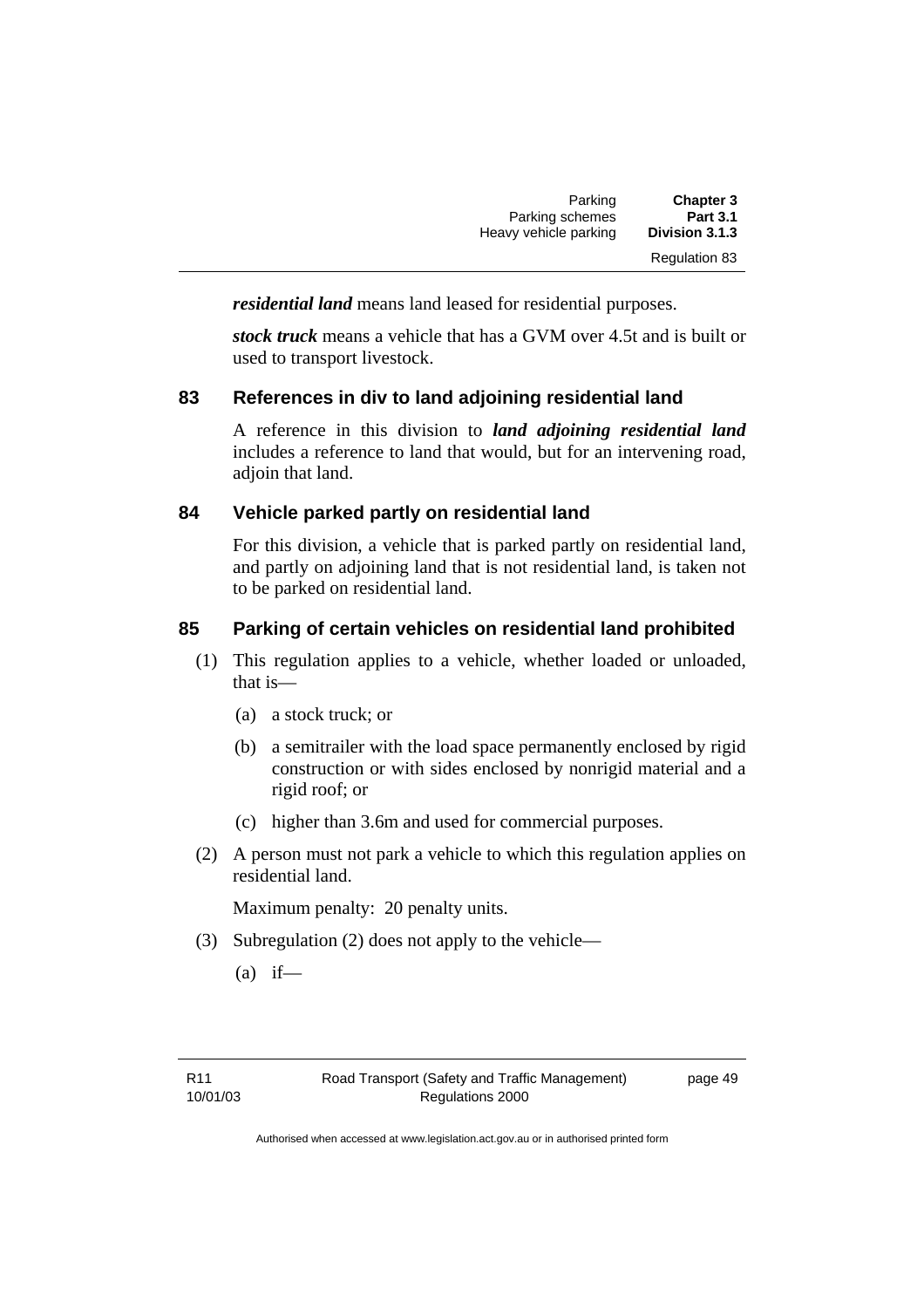| Chapter 3            | Parking               |
|----------------------|-----------------------|
| <b>Part 3.1</b>      | Parking schemes       |
| Division 3.1.3       | Heavy vehicle parking |
| <b>Regulation 86</b> |                       |

- (i) the parking of the vehicle on the land is reasonably necessary to avoid a contravention of another provision of these regulations or another Territory law; or
- (ii) the vehicle is parked on the land to drop off, or pick up, people or goods or in the course of providing services; and
- (b) the vehicle is not parked on the land for longer than is reasonable in all the circumstances.

#### **86 Parking of certain vehicles on land adjoining residential land prohibited**

- (1) This regulation applies to—
	- (a) a vehicle or combination, whether loaded or unloaded, that is longer than 7.5m; and
	- (b) a vehicle, whether loaded or unloaded, with a GVM over 4.5t.
- (2) A person must not park a vehicle or combination to which this regulation applies on land adjoining residential land for more than 1 hour.

Maximum penalty: 20 penalty units.

- (3) Subregulation (2) does not apply to the vehicle or combination—
	- $(a)$  if—
		- (i) the parking of the vehicle on the land is reasonably necessary to avoid a contravention of another provision of these regulations or another Territory law; or
		- (ii) the vehicle is parked on the land to drop off, or pick up, people or goods or in the course of providing services; and
	- (b) the vehicle is not parked on the land for longer than is reasonable in all the circumstances.

| page 50 | Road Transport (Safety and Traffic Management) | R <sub>11</sub> |
|---------|------------------------------------------------|-----------------|
|         | Regulations 2000                               | 10/01/03        |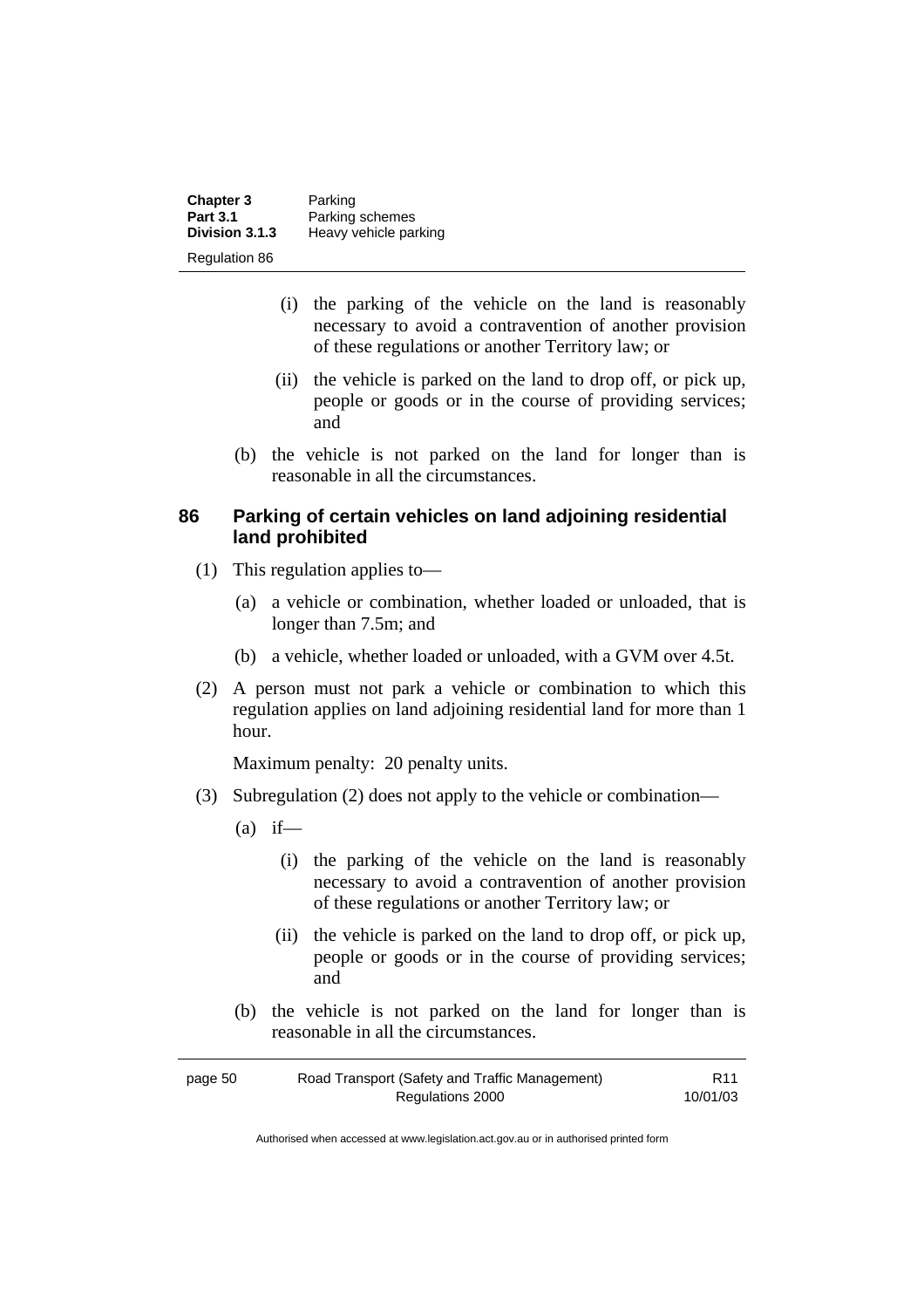| <b>Chapter 3</b> | Parking               |
|------------------|-----------------------|
| <b>Part 3.1</b>  | Parking schemes       |
| Division 3.1.3   | Heavy vehicle parking |
| Regulation 87    |                       |

 (4) Subregulation (2) also does not apply to the vehicle or combination if the land where it is parked is residential land or land leased for commercial purposes.

#### **87 Parking of certain commercial vehicles on land with multi-unit developments**

- (1) This regulation applies to a vehicle, whether loaded or unloaded, that is used for commercial purposes and is longer than 6m, higher than 2.6m or has a GVM over 3.75t.
- (2) A person must not park a vehicle to which this regulation applies on residential land with a multi-unit development.

Maximum penalty: 20 penalty units.

- (3) Subregulation (2) does not apply to the vehicle or combination—
	- $(a)$  if—
		- (i) the parking of the vehicle on the land is reasonably necessary to avoid a contravention of another provision of these regulations or another Territory law; or
		- (ii) the vehicle is parked on the land to drop off, or pick up, people or goods or in the course of providing services; and
	- (b) the vehicle is not parked on the land for longer than is reasonable in all the circumstances.
- (4) In this regulation:

*multi-unit development*—see the Territory plan, appendix 6 in force on 1 January 1997.

*Territory plan*—see the *Land (Planning and Environment) Act 1991*, section 13.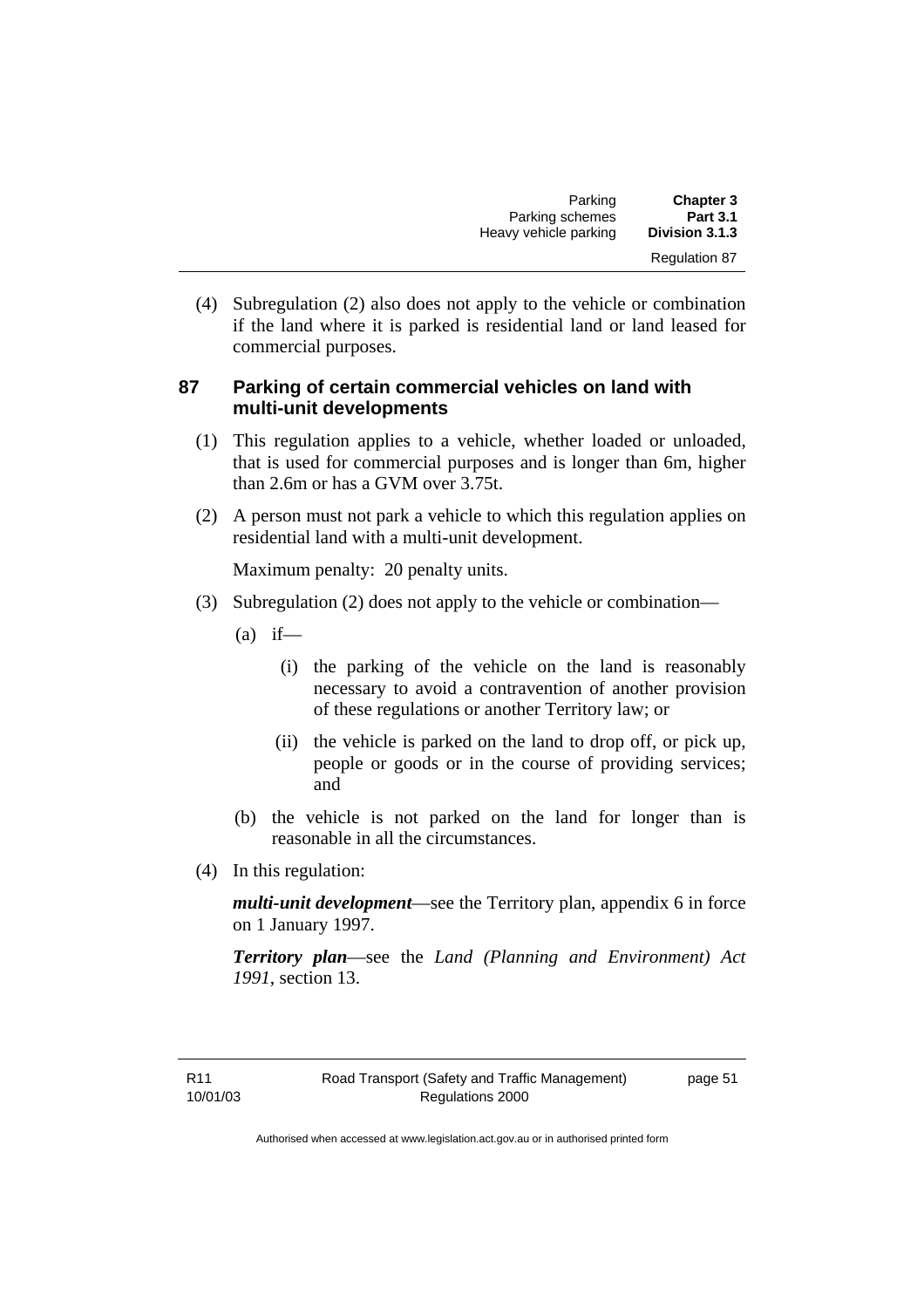| <b>Chapter 3</b>     | Parking               |
|----------------------|-----------------------|
| <b>Part 3.1</b>      | Parking schemes       |
| Division 3.1.3       | Heavy vehicle parking |
| <b>Regulation 88</b> |                       |

#### **88 Daily infringement**

A person commits an offence against regulation 85 (Parking of certain vehicles on residential land prohibited), regulation 86 (Parking of certain vehicles on land adjoining residential land prohibited) or regulation 87 (Parking of certain commercial vehicles on land with multi-unit developments) in relation to each day when the person contravenes that regulation, including the day of a conviction for the contravention or any later day.

## **89 Codes of practice**

- (1) The Minister may, in writing, approve a code of practice about the parking of heavy vehicles on residential land.
- (2) Without limiting subregulation (1), a code of practice may include provisions with respect to—
	- (a) requirements for the parking of heavy vehicles by existing operators; and
	- (b) the number of heavy vehicles that may be parked on residential land at any time; and
	- (c) the operation of heavy vehicles while on residential land.
- (3) A code of practice is a disallowable instrument.
	- *Note* A disallowable instrument must be notified, and presented to the Legislative Assembly, under the *Legislation Act 2001*.

#### **90 Notice of codes of practice etc**

- (1) The road transport authority must publish notice of the approval of each code of practice in a newspaper published and circulating in the ACT.
- (2) The notice must—
	- (a) be published on or before the day when the code of practice commences; and

| page 52 | Road Transport (Safety and Traffic Management) | R <sub>11</sub> |
|---------|------------------------------------------------|-----------------|
|         | Regulations 2000                               | 10/01/03        |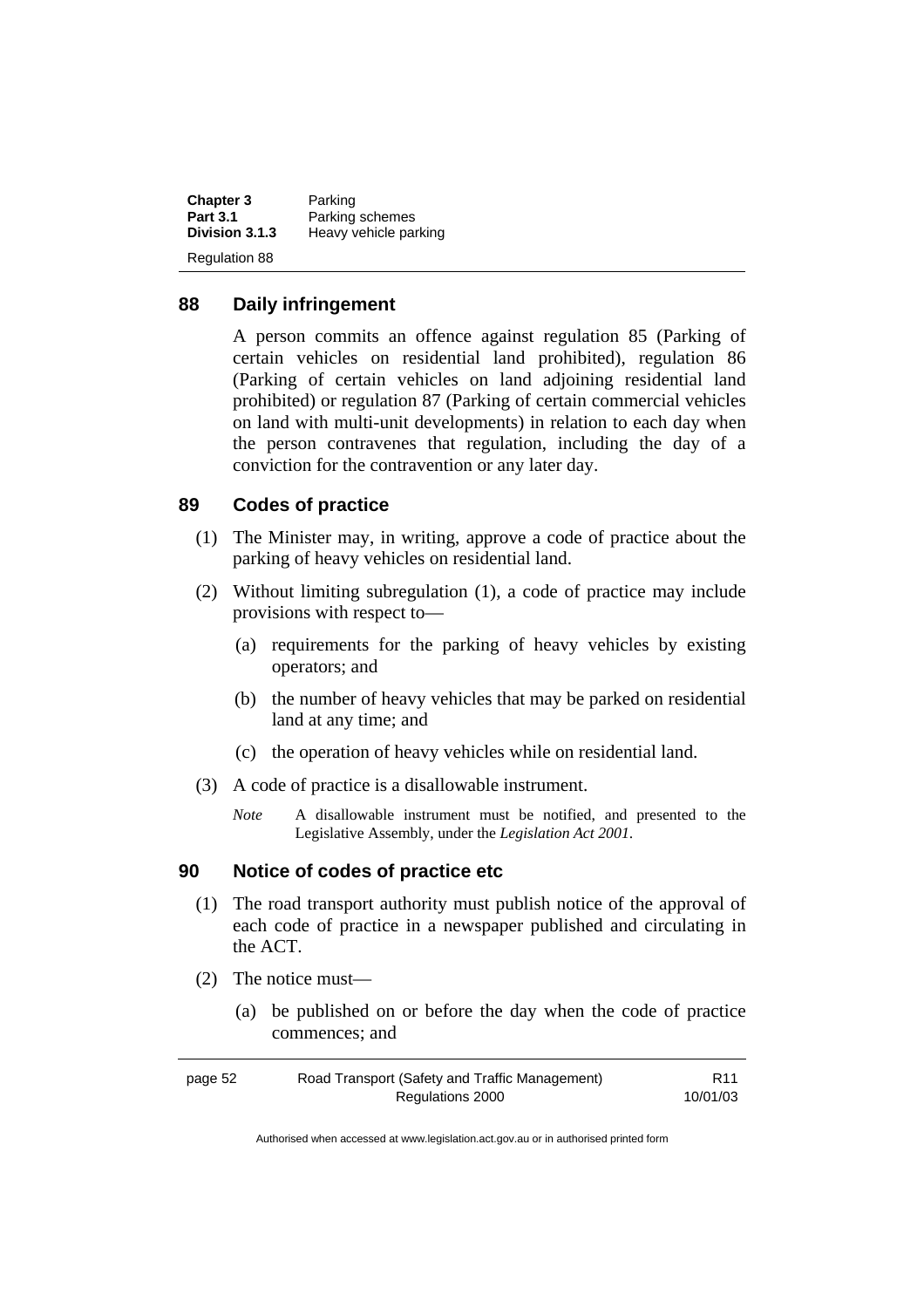| <b>Chapter 3</b>     | Parking               |
|----------------------|-----------------------|
| <b>Part 3.1</b>      | Parking schemes       |
| Division 3.1.3       | Heavy vehicle parking |
| <b>Regulation 91</b> |                       |

- (b) state when the code of practice commences; and
- (c) contain a statement to the effect that—
	- (i) the code of practice can be inspected at a stated office or offices of the road transport authority during office hours; and
	- (ii) the code of practice is subject to disallowance by the Legislative Assembly under the *Legislation Act 2001*.

## **91 Application for exemption**

- (1) A person who is the holder of an existing operator's certificate may apply to the road transport authority for an exemption from all provisions or stated provisions of the code of practice in relation to stated land of which the person is the occupier.
- (2) The applicant must give the applicant's existing operator's certificate to the road transport authority with the application.

## **92 Decision on application for exemption**

- (1) If the road transport authority receives an application for an exemption, the authority must—
	- (a) give the exemption for the period stated in the exemption; or
	- (b) give the exemption for the period, and subject to the conditions, stated in the exemption; or
	- (c) refuse to give the exemption.
- (2) Before making a decision on the application, the road transport authority must give notice of the application to—
	- (a) if land adjoining the land to which the application relates is occupied—the occupier and, if the occupier is not the lessee, the lessee of each parcel of adjoining land that is occupied; or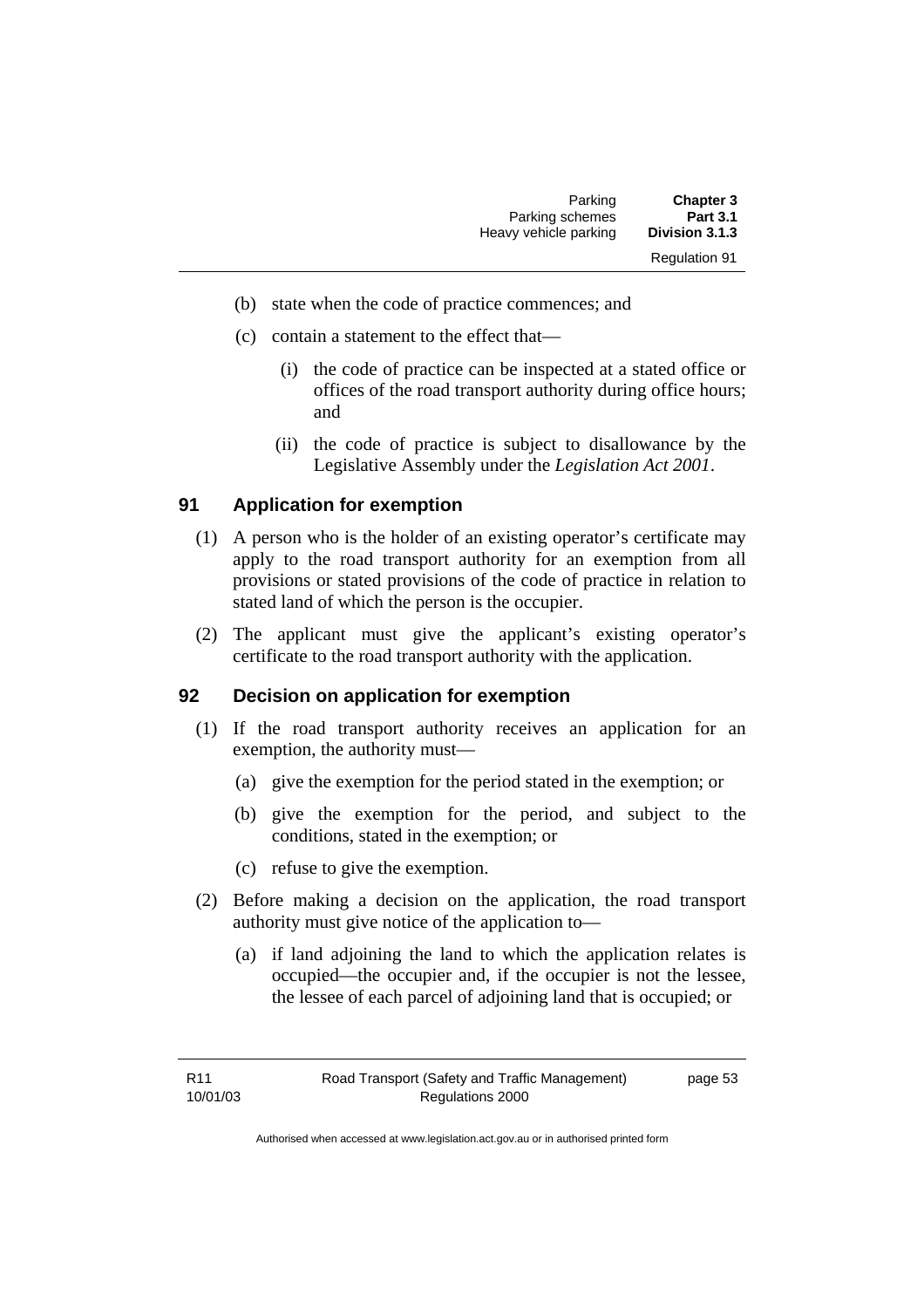| <b>Chapter 3</b>     | Parking               |
|----------------------|-----------------------|
| <b>Part 3.1</b>      | Parking schemes       |
| Division 3.1.3       | Heavy vehicle parking |
| <b>Regulation 92</b> |                       |

- (b) if land adjoining the land to which the application relates is unoccupied—the lessee of each parcel of adjoining land that is unoccupied.
- (3) A notice under subregulation (2) must—
	- (a) contain a description of the provisions of the code of practice from which exemption is sought; and
	- (b) invite the occupier or lessee to make submissions to the road transport authority, within 28 days after receiving the notice, why the exemption sought should not be given; and
	- (c) contain a statement to the effect that, if a submission is not received by the road transport authority within that 28 days, the authority may give the exemption.
- (4) Without limiting the ways in which a notice under subregulation (2) (a) may be given to the occupier or lessee of a parcel of land, the notice may be given by letter addressed to the occupier or lessee and sent by prepaid post to the address of the parcel.
- (5) In deciding whether to give the exemption, what period the exemption should be given for and what conditions the exemption should be subject to, the road transport authority must—
	- (a) take into account any submissions made under subregulation (3); and
	- (b) have regard to whether and, if so, the extent to which, an occupier or lessee of adjoining land would be adversely affected by the decision.
- (6) For subregulation (5) (b), in deciding whether an occupier or lessee of adjoining land would be adversely affected, the road transport authority must take into account—
	- (a) the period for which, and the provisions of the code of practice from which, exemption is sought; and

| page 54 | Road Transport (Safety and Traffic Management) | R <sub>11</sub> |
|---------|------------------------------------------------|-----------------|
|         | Regulations 2000                               | 10/01/03        |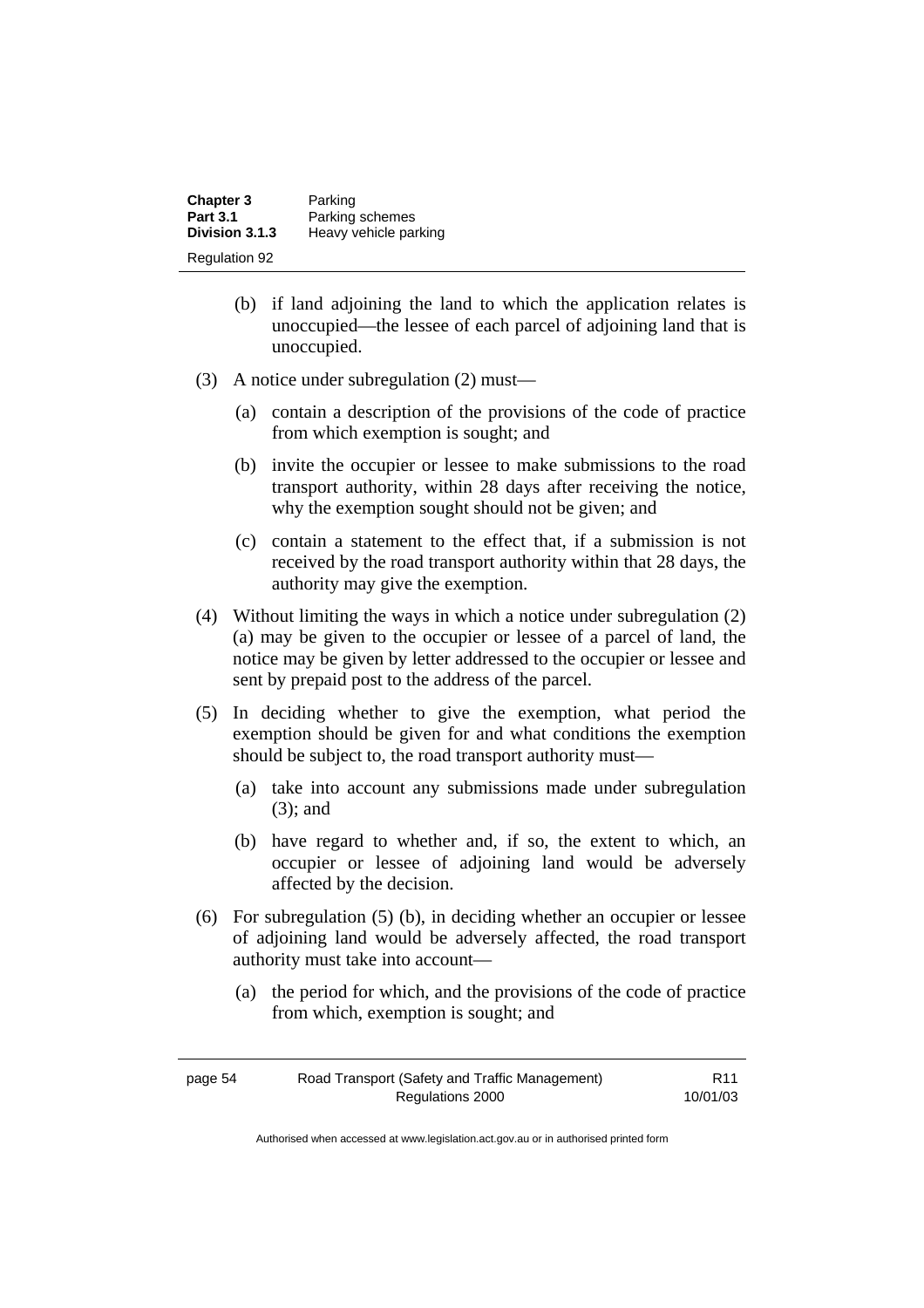| Parking               | <b>Chapter 3</b>     |
|-----------------------|----------------------|
| Parking schemes       | <b>Part 3.1</b>      |
| Heavy vehicle parking | Division 3.1.3       |
|                       | <b>Regulation 93</b> |

- (b) the likely safety, noise and visual consequences of giving the exemption; and
- (c) any action taken by the applicant to reduce the safety, noise or visual impact on occupiers of adjoining land, including, for example, any landscaping, parking bays, fencing, noise barriers and garaging arrangements on land occupied by the applicant.
- (7) The road transport authority must not give the exemption if the authority believes on reasonable grounds that the applicant—
	- (a) has failed to comply with regulation 95 (Additional information by applicant); or
	- (b) made a statement which was false or misleading in a material particular in or in relation to the application.
- (8) If an exemption is given subject to conditions, the exemption applies only if all the conditions of the exemption are being complied with.

#### **93 Endorsement of certificates**

- (1) If the road transport authority gives an exemption to the holder of an existing operator's certificate, the authority must endorse the certificate with the exemption.
- (2) The endorsement—
	- (a) must state—
		- (i) each provision of the code of practice from the holder is exempt; and
		- (ii) whether or not the exemption is subject to conditions; and
		- (iii) the vehicle or vehicles to which the exemption applies; and
		- (iv) the residential land where the vehicle or vehicles may be parked under the exemption; and

| R11      | Road Transport (Safety and Traffic Management) | page 55 |
|----------|------------------------------------------------|---------|
| 10/01/03 | Regulations 2000                               |         |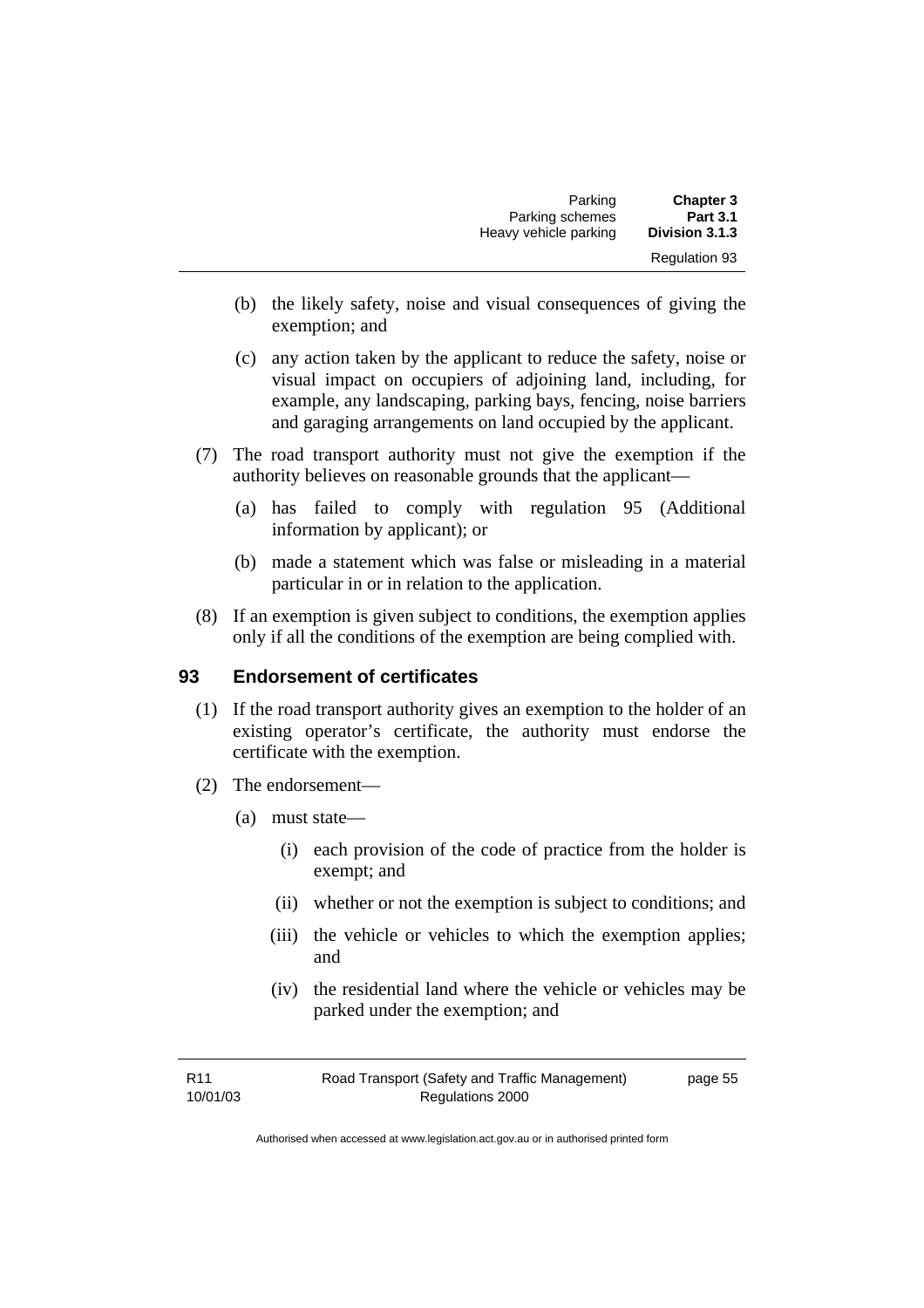| <b>Chapter 3</b>     | Parking               |
|----------------------|-----------------------|
| <b>Part 3.1</b>      | Parking schemes       |
| Division 3.1.3       | Heavy vehicle parking |
| <b>Regulation 94</b> |                       |

- (v) the period for which the exemption is given; and
- (b) may include other information about the exemption the road transport authority considers appropriate.

#### **94 Variation of conditions of exemptions**

- (1) The holder of an exemption may apply to the road transport authority for a stated variation of the conditions to which an exemption is subject.
- (2) If the road transport authority receives an application under subregulation (1), the authority must—
	- (a) vary the conditions in the way sought in the application; or
	- (b) refuse to vary the conditions.
- (3) Regulation 92 (2) to (7) (Decision on application for exemption) applies, with all necessary changes, to an application under this regulation in the same way as it applies to an application for an exemption.

#### **95 Additional information by applicant**

The road transport authority may, by notice given to an applicant for an exemption or variation of conditions to which an exemption is subject, require the applicant to provide any information or documents necessary for the authority to decide the application.

#### **96 Loss etc of existing operator's certificate**

 (1) If an existing operator's certificate is lost, stolen or destroyed the holder of the certificate must tell the road transport authority, in writing, within 14 days after becoming aware of that fact.

Maximum penalty: 5 penalty units.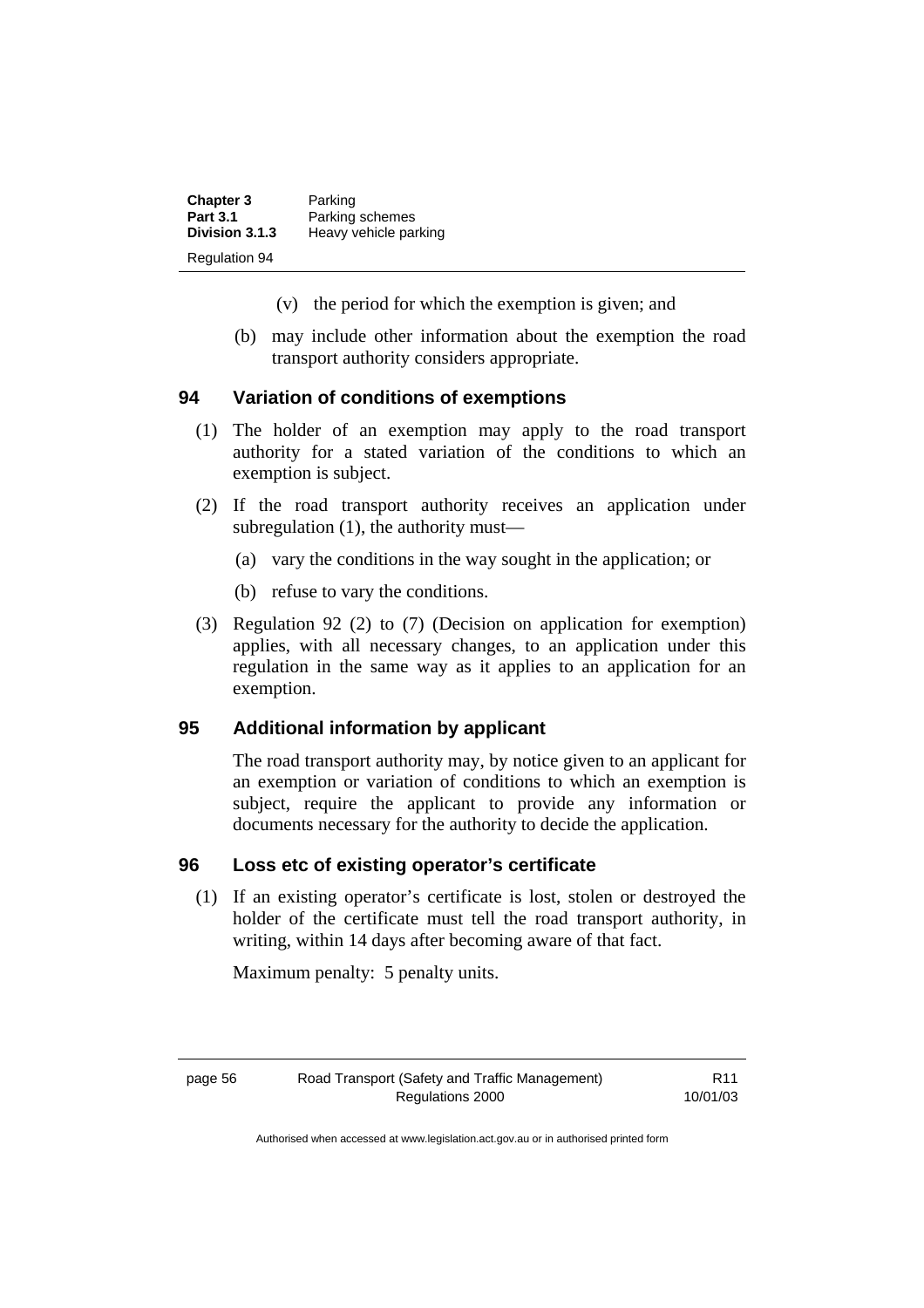| <b>Chapter 3</b>     | Parking               |
|----------------------|-----------------------|
| <b>Part 3.1</b>      | Parking schemes       |
| Division 3.1.3       | Heavy vehicle parking |
| <b>Regulation 97</b> |                       |

 (2) If the road transport authority is satisfied that an existing operator's certificate has been lost, stolen or destroyed, the road transport authority must, on application by the holder of the certificate, give the holder a replacement certificate.

## **97 Cancellation of existing operator's certificate etc**

- (1) If the road transport authority has reasonable grounds for believing that—
	- (a) an existing operator's certificate was issued; or
	- (b) an exemption was given; or
	- (c) the conditions to which an exemption is subject were varied;

because information given by the holder of the certificate or exemption in or in relation to the application for the certificate, exemption or variation was false, misleading or incomplete in a material particular, the road transport authority must give the holder written notice under this subregulation.

*Note* For how documents may be given, see *Legislation Act 2001*, pt 19.5.

- (2) The notice must—
	- (a) tell the holder of the road transport authority's belief; and
	- (b) state the grounds for the belief; and
	- (c) invite the holder to make representations to the authority, within 28 days after the holder receives the notice, why the certificate should not be cancelled, or the exemption or variation revoked.
- (3) If, after considering any representation made by the holder under subregulation (2) (c), the road transport authority is satisfied that the authority's belief was correct, the authority must cancel the certificate or revoke the exemption or variation.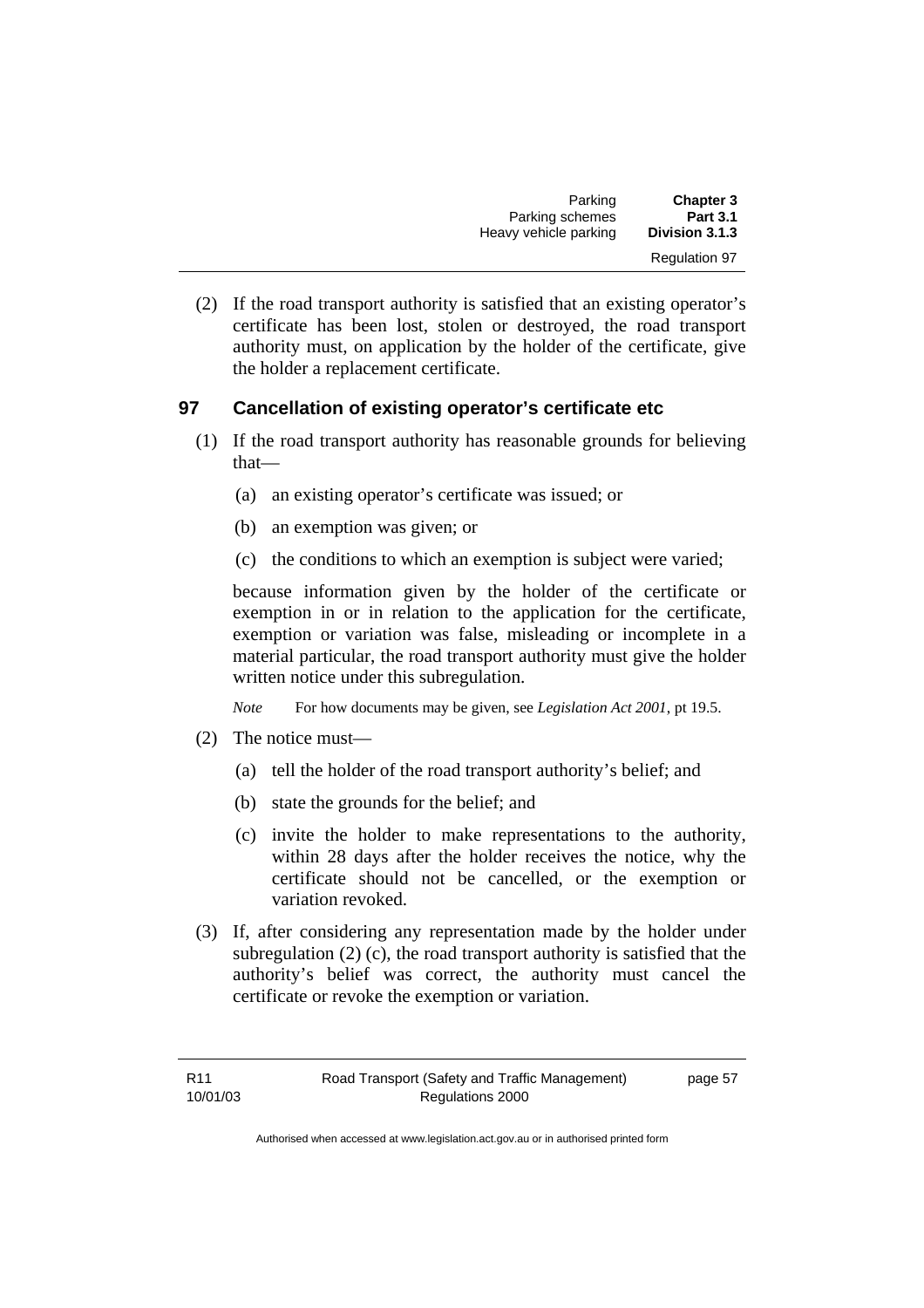| <b>Chapter 3</b>      | Parking         |
|-----------------------|-----------------|
| <b>Part 3.1</b>       | Parking schemes |
| Division 3.1.4        | Miscellaneous   |
| <b>Regulation 97A</b> |                 |

- (4) The road transport authority must also cancel an existing operator's certificate or revoke an exemption if the holder of the certificate or exemption asks the authority, in writing, to do so and gives the existing operator's certificate held by the holder to the authority.
- (5) If the road transport authority cancels an existing operator's certificate, or revokes an exemption, under subregulation (3), the holder of the certificate or exemption must give his or her existing operator's certificate to the authority within 14 days after being told of the cancellation or revocation by the authority.

Maximum penalty: 20 penalty units.

 (6) If the road transport authority receives an existing operator's certificate under subregulation (4) or (5) because an exemption held by the holder of the certificate is to be or is revoked, the authority must return the certificate to the holder after cancelling the endorsement of the exemption on the certificate.

## **Division 3.1.4 Miscellaneous**

#### **97A Other powers to provide pay parking**

- (1) This part does not affect any other power of a parking authority to provide for parking on land within its area of operations.
- (2) A parking authority may exercise a power under this part in relation to land that it does not own only with the consent of the owner of the land.
- (3) Consent may be given subject to conditions, including conditions about the length and withdrawal of the consent.
- (4) Subject to the conditions of the consent, the consent may be withdrawn only after reasonable notice.
- (5) In this regulation:

*owner*, of land, includes lessee of land.

| page 58 | Road Transport (Safety and Traffic Management) | R <sub>11</sub> |
|---------|------------------------------------------------|-----------------|
|         | Regulations 2000                               | 10/01/03        |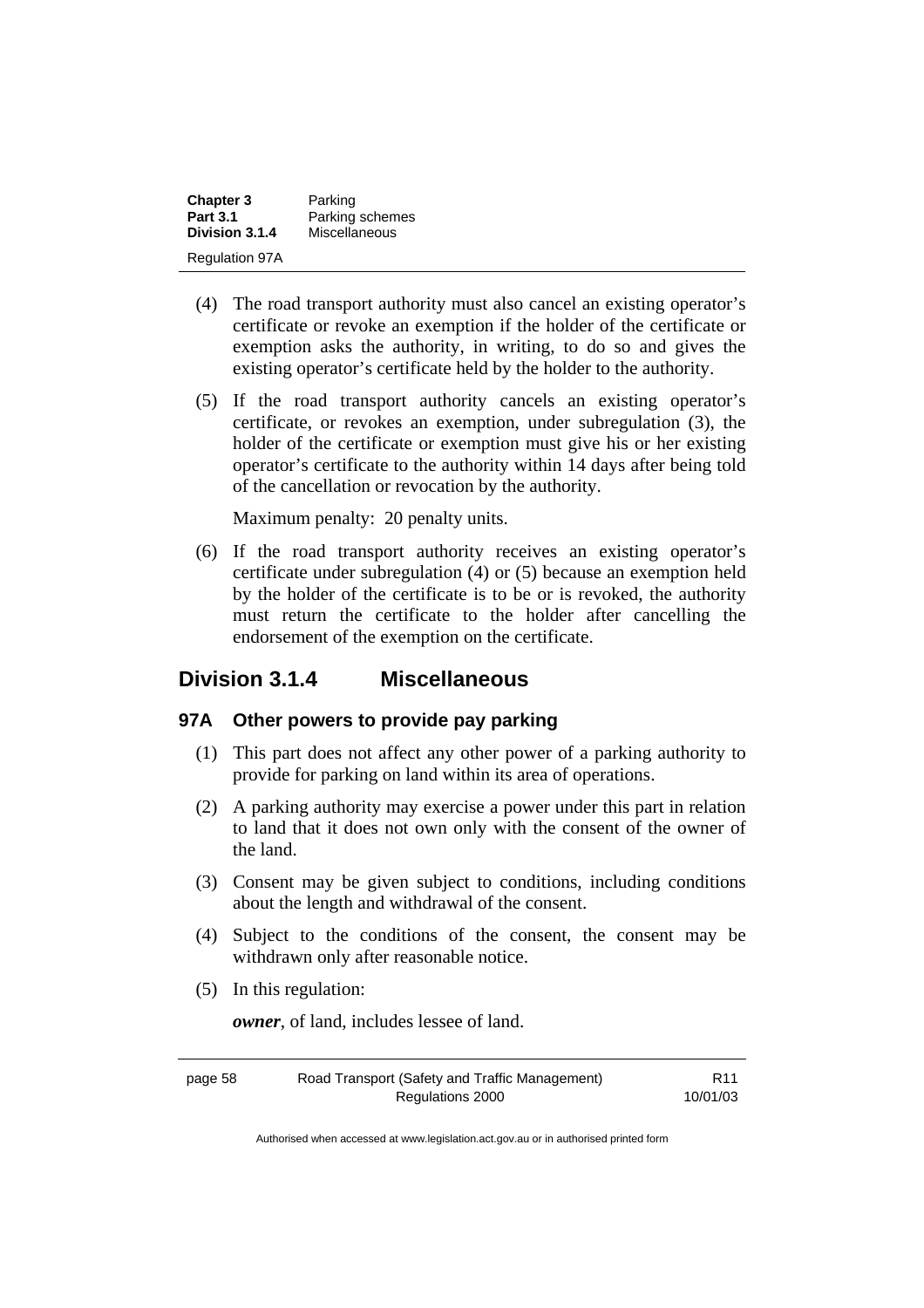| <b>Chapter 3</b>     | Parking              |
|----------------------|----------------------|
| <b>Part 3.1</b>      | Parking schemes      |
| Division 3.1.4       | <b>Miscellaneous</b> |
| <b>Regulation 98</b> |                      |

#### **98 Overlapping schemes**

- (1) This part does not prevent the road transport authority or a parking authority from establishing and operating a pay parking scheme on the same length of road, or in the same area, where it is operating a different pay parking scheme.
- (2) The road transport authority or a parking authority may not recover the fee fixed for the parking of a vehicle in a metered space or ticket parking area if any other applicable parking fee has been paid for parking the vehicle in the space or area.

## **98A Income from ticket parking scheme**

- (1) All fees collected by a parking authority from the operation of a ticket parking scheme belong to the parking authority.
- (2) Any surplus arising from the operation of a ticket parking scheme may be applied at the discretion of the parking authority.

#### **98B Costs of ticket parking scheme**

The costs of administering a ticket parking scheme operated by a parking authority under regulation 76A are to be borne by the parking authority.

## **99 Trailers not separately chargeable**

A separate parking fee is not required to be paid for a trailer towed by another vehicle.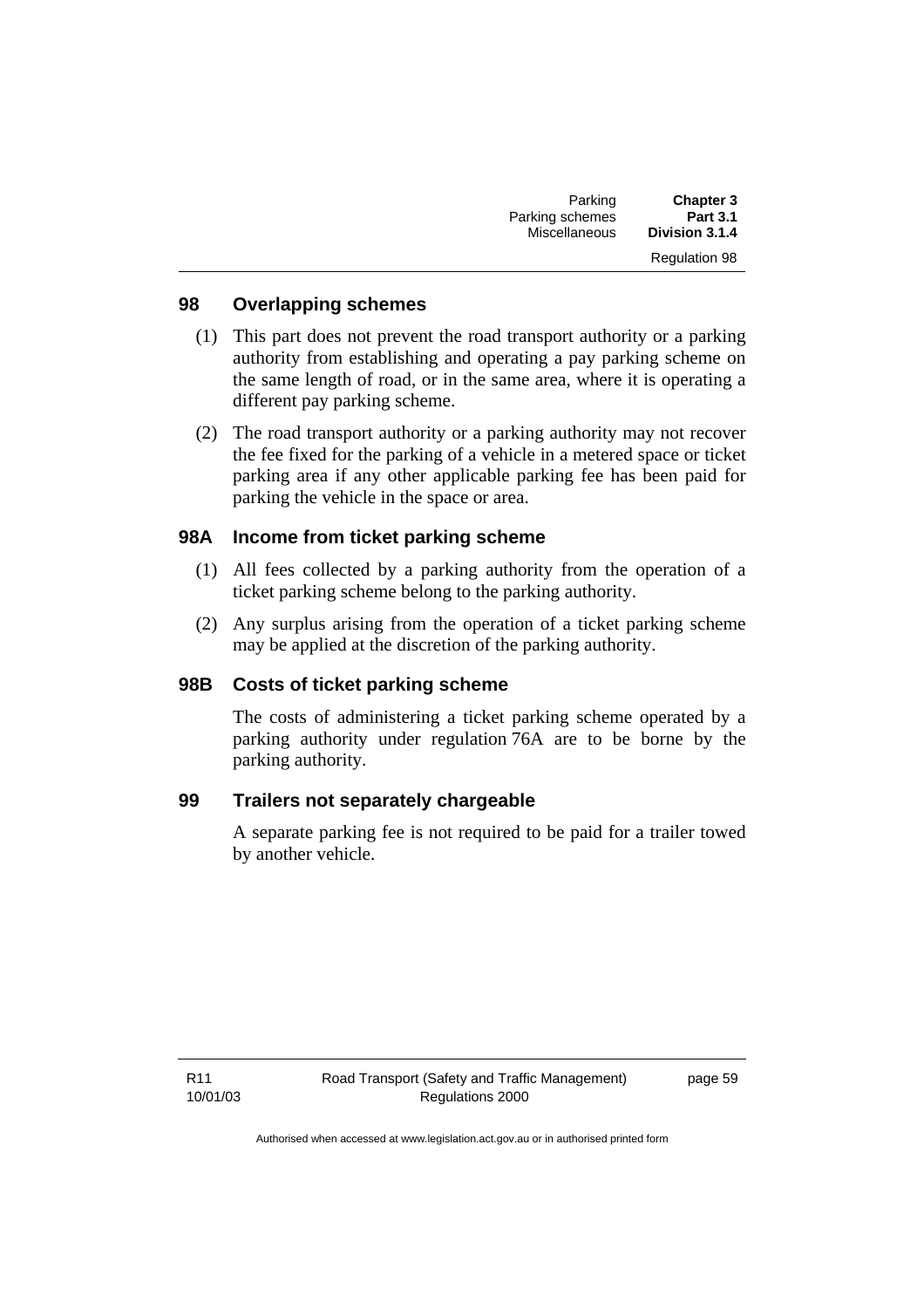# **Part 3.2 Parking permits and mobility parking scheme authorities**

#### **100 Parking permits**

- (1) The road transport authority may issue a permit authorising the parking of a vehicle, without charge or time restrictions, in a parking space designated for use by holders of such a permit.
- (2) The permit may be of 1 or more of the following kinds:
	- (a) a business parking permit;
	- (b) a commuter parking permit;
	- (c) a loading zone permit;
	- (d) a resident parking permit;
	- (e) a residents' visitor parking permit;
	- (f) a special event parking permit;
	- (g) any other kind declared by the road transport authority for this regulation.
- (3) A permit must state the conditions (if any) to which it is subject and, for a resident's visitor parking permit, the address of the person to whom the permit was issued.
- (4) A permit may state the length of road or area to which it applies.
- (5) The holder of a loading zone permit may surrender the permit by returning it to the road transport authority.
- (6) For these regulations, a parking space is designated for use by the holder of a permit if the following words are displayed on or with a traffic sign applying to the parking space under the Australian Road Rules:

| page 60 | Road Transport (Safety and Traffic Management) | R <sub>11</sub> |
|---------|------------------------------------------------|-----------------|
|         | Regulations 2000                               | 10/01/03        |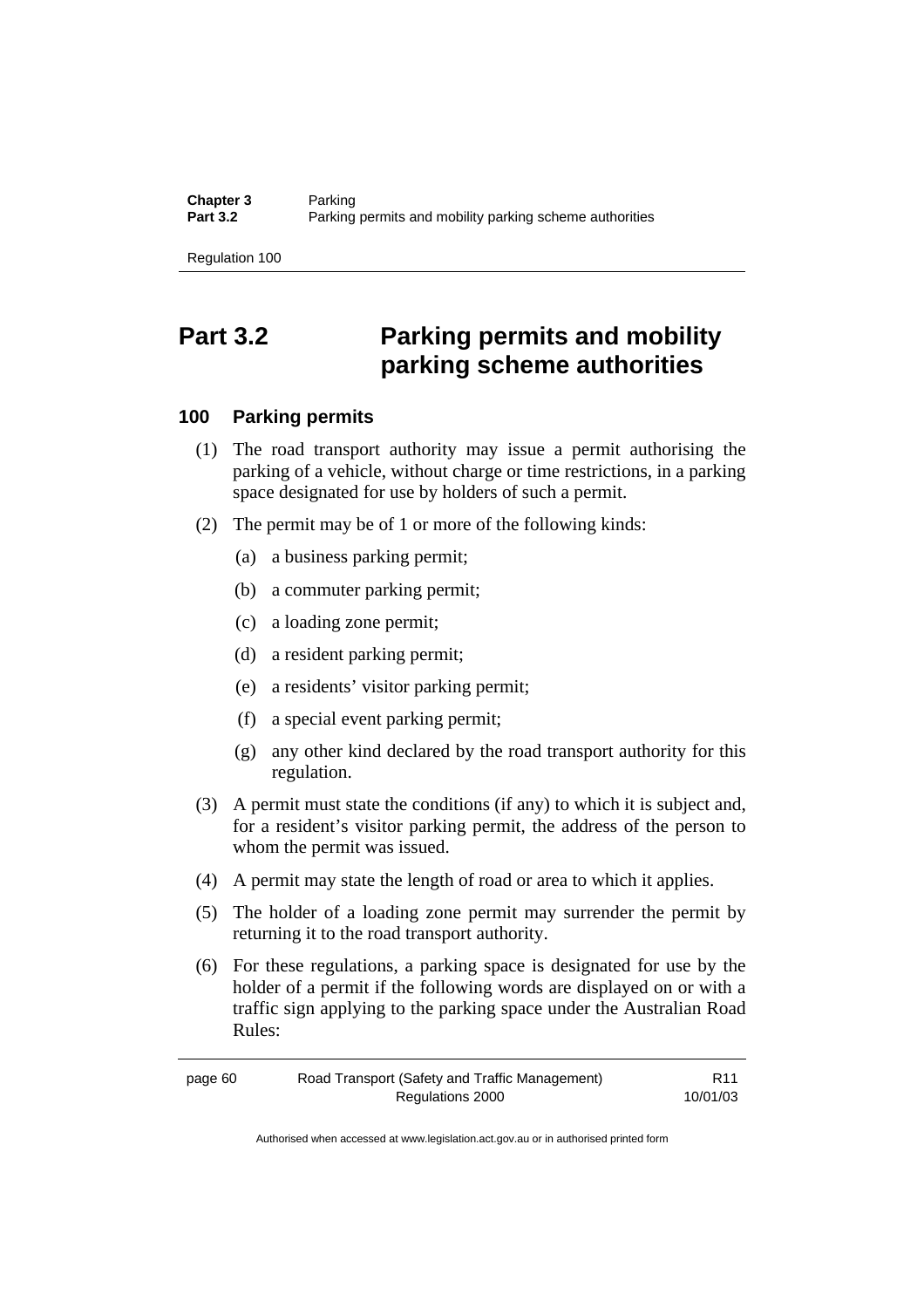- (a) for a resident or resident's visitor parking permit—'permit holders excepted' or 'authorised residents vehicles excepted';
- (b) for any other permit—'permit holders excepted'.

#### **101 Mobility parking scheme authorities**

- (1) The road transport authority may issue a mobility parking scheme authority—
	- (a) for use by a person with a disability; or
	- (b) for use by an entity for the transport of people with disabilities.
- (2) A mobility parking scheme authority is subject to the conditions (if any) stated in the authority and is issued for the period stated in the authority.
- (3) A mobility parking scheme authority must include a people with disabilities symbol.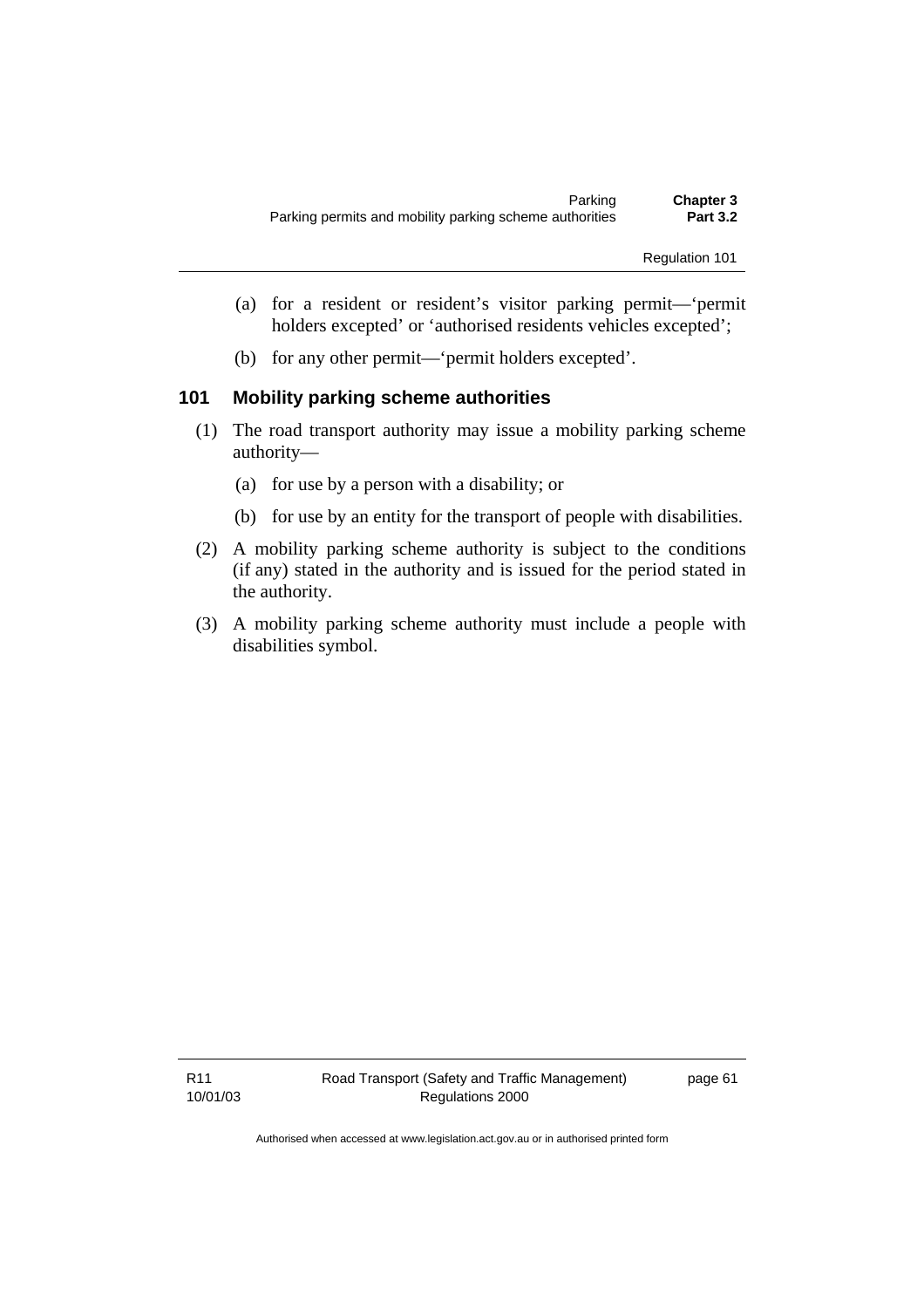#### **Chapter 4** Traffic offence detection devices

Regulation 102

# **Chapter 4 Traffic offence detection devices**

#### **102 Definitions for ch 4**

In this chapter:

*approved police speedometer* means a speedometer approved under regulation 103A (Approval of police vehicle speedometers).

*digital camera detection device* means a camera detection device known as—

- (a) LaserCam 2000, which includes, as a component, a laser speed measuring device; or
- (b) LaserCam NT, which includes, as a component, a laser speed measuring device.

*laser speed measuring device* means a speed measuring device known as—

- (a) Laser Technology Inc. LTI 20-20 Marksman; or
- (b) Laser Technology Inc. LTI 20-20 Ultralyte.

*piezo strip speed measuring device* means a speed measuring device known as—

- (a) Redflex Smartcam SDCM; or
- (b) Truvelo M4 MPC.

*radar speed measuring device* means a speed measuring device known as—

- (a) Applied Concepts Inc. Stalker Dual; or
- (b) AWA Slant Radar Model 449; or

| page 62 | Road Transport (Safety and Traffic Management) | R <sub>11</sub> |
|---------|------------------------------------------------|-----------------|
|         | Regulations 2000                               | 10/01/03        |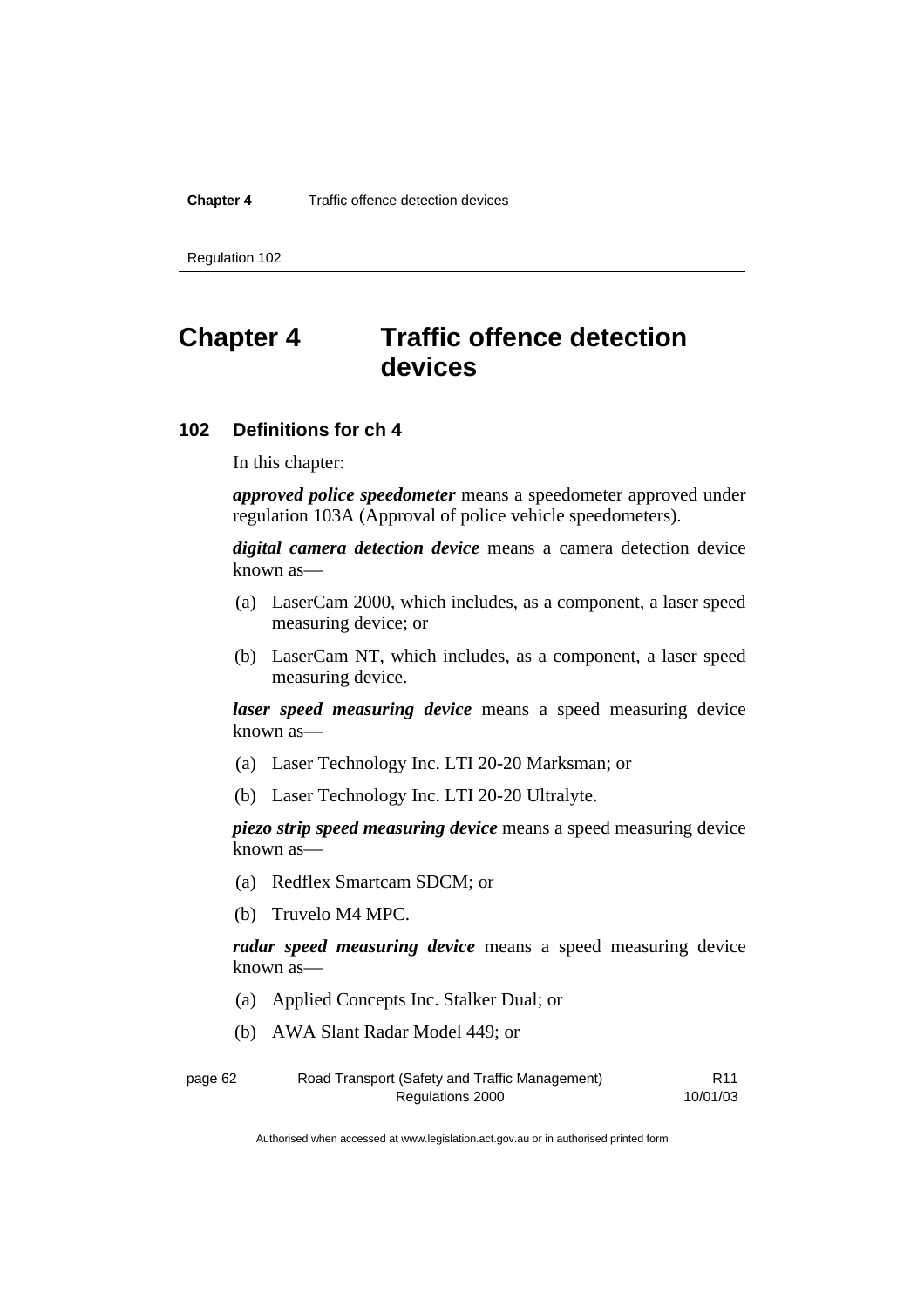Regulation 102

- (c) Kustom Signals KR-10SP; or
- (d) Kustom Signals KR-11; or
- (e) Kustom Signals, Inc. Silver Eagle; or
- (f) Fairey Slant Radar Model 456.

*security checksum*, for an electronic file, means the number (whether numerals or numerals and letters) produced by the application of an algorithm to the contents of an electronic file or a copy of the file.

*testing authority* means—

- (a) a department of electrical or electronic engineering at a university in Australia; or
- (b) the National Measurement Laboratory, Division of Telecommunications and Industrial Physics, Commonwealth Scientific and Industrial Research Organisation; or
- (c) the Deeper Level Maintenance, Support Services Division, British Aerospace Australia Limited; or
- (d) Technical Services, Australian Federal Police, Canberra; or
- (e) for an approved police speedometer—an entity approved in writing by the chief police officer to test approved police speedometers.
- *Note* An entity includes an individual, see *Legislation Act 2001*, dict, pt 1, def of *entity*.

*traffic lights camera detection device* means a camera detection device known as—

- (a) Centaur 2000, which includes, as a component, a piezo strip speed measuring device; or
- (b) Redflex SMARTCAMred, which includes, as a component, a piezo strip speed measuring device.

| R <sub>11</sub> | Road Transport (Safety and Traffic Management) | page 63 |
|-----------------|------------------------------------------------|---------|
| 10/01/03        | Regulations 2000                               |         |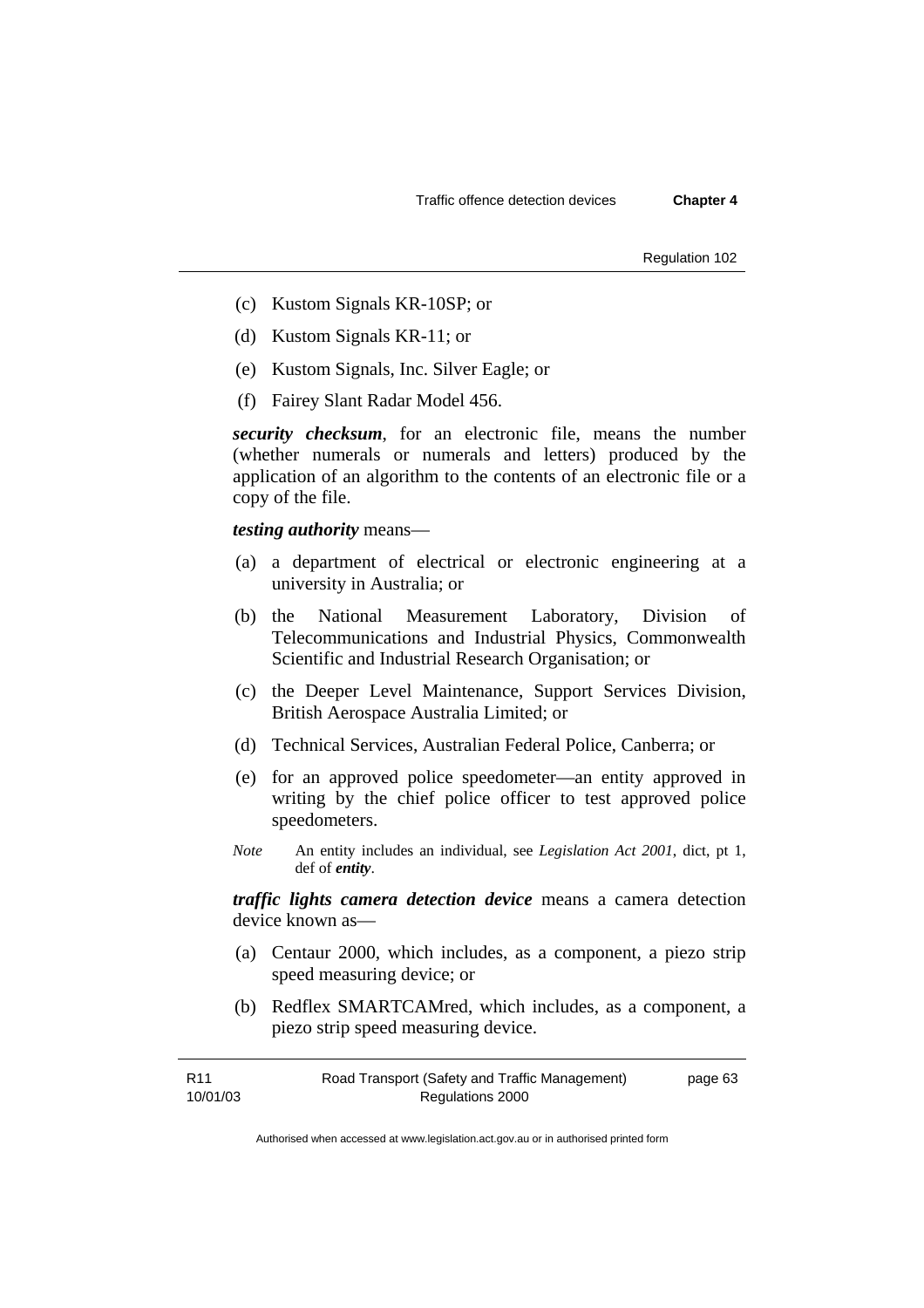**Chapter 4** Traffic offence detection devices

Regulation 103

# **103 Approved traffic offence detection devices**

- (1) For the Act, dictionary, definition of *approved camera detection device*, each digital camera detection device and traffic lights camera detection device is approved.
- (2) For the Act, dictionary, definition of *approved speed measuring device*, each laser speed measuring device, piezo strip speed measuring device, radar speed measuring device and approved police speedometer is approved.

# **103A Approval of police vehicle speedometers**

- (1) For regulation 102, definition of *approved police speedometer*, the chief police officer may, in writing, approve a kind of speedometer that is fitted to a motor vehicle driven by a police officer for measuring the speed at which vehicles are being driven.
- (2) An approval is a notifiable instrument.

*Note* A notifiable instrument must be notified under the *Legislation Act 2001*.

# **104 Major testing of traffic offence detection devices**

- (1) The following devices must be tested in accordance with this regulation at least once in every 12 months:
	- (a) a laser speed measuring device;
	- (b) the laser speed measuring device component of a digital camera detection device;
	- (c) the piezo strip speed measuring device component of a traffic lights camera detection device;
	- (d) a radar speed measuring device;
	- (e) an approved police speedometer.
- (2) The test must be carried out by a person approved under regulation 106 (Approved people—testing and sealing).

| page 64 | Road Transport (Safety and Traffic Management) | R <sub>11</sub> |
|---------|------------------------------------------------|-----------------|
|         | Regulations 2000                               | 10/01/03        |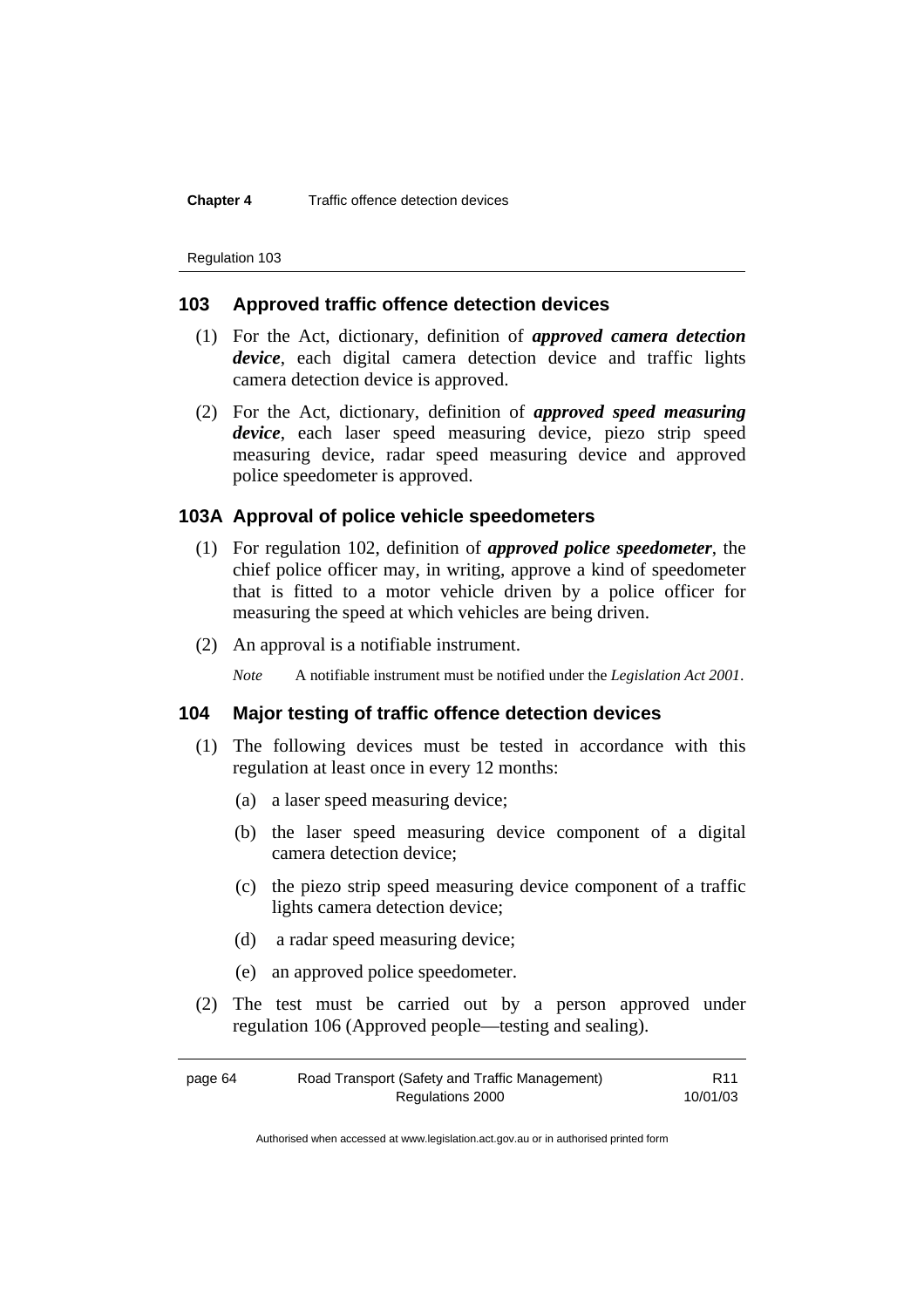Traffic offence detection devices **Chapter 4** 

Regulation 104

- (3) The testing of a laser speed measuring device, the laser speed measuring device component of a digital camera detection device, or the piezo strip speed measuring device component of a traffic lights camera detection device, must find out whether the device—
	- (a) is operating in accordance with the manufacturer's specifications; and
	- (b) is accurate within a tolerance of 2 km/h.
- (4) The testing of a radar speed measuring device must find out whether the device is operating in accordance with Australian Standard 2898.1-2.
- (5) The testing of an approved police speedometer must find out whether the device is accurate within a tolerance of 2%.
- (6) If the test establishes the matters mentioned in subregulation (3) or the matter mentioned in subregulation  $(4)$  or  $(5)$ , the person who carried out the test must—
	- (a) sign a certificate to that effect; and
	- (b) if a seal on the device has been damaged or removed—seal the device.
- (7) For this regulation—
	- (a) it is sufficient for the laser speed measuring device component of a digital camera detection device to be tested separately from the other components of the device, and it is not necessary for the other components to be tested; and
	- (b) it is sufficient for the piezo strip speed measuring device component of a traffic lights camera detection device to be tested separately from the other components of the device, and it is not necessary for the other components to be tested.

page 65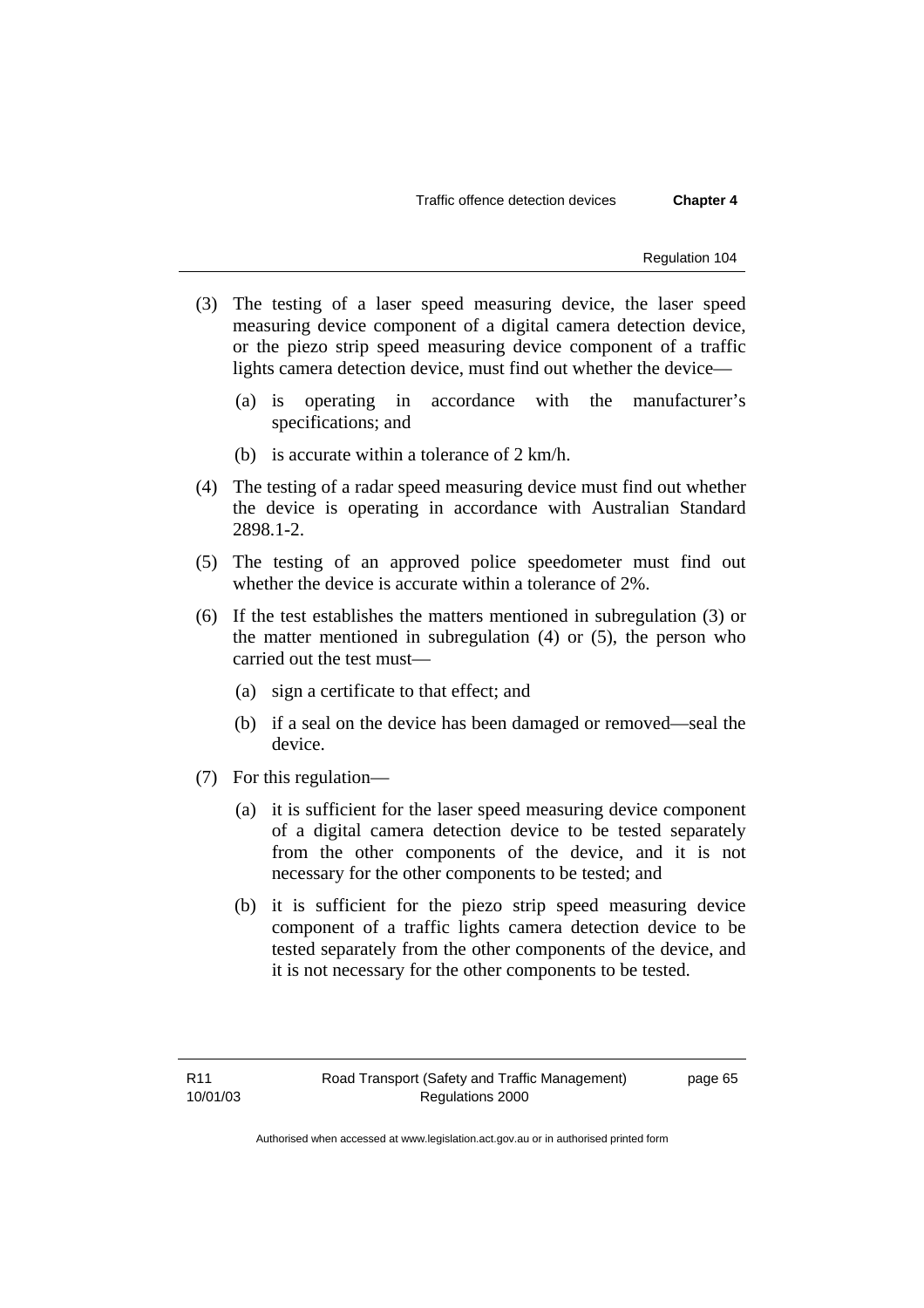# **Chapter 4** Traffic offence detection devices

Regulation 105

# **105 Use of digital camera detection devices**

- (1) A digital camera detection device must be used by an operator by doing the following operations in accordance with the manufacturer's instructions for the device:
	- (a) testing the laser speed measuring component of the device at the beginning of each shift of the operator by carrying out the following checks:
		- (i) an instrument confidence check;
		- (ii) a calibration verification check;
		- (iii) a scope alignment check;
	- (b) activating the device;
	- (c) operating the device;
	- (d) testing the laser speed measuring component of the device at the end of each shift of the operator by carrying out the checks mentioned in paragraph (a).
- (2) However, after the operator of the device has carried out the operations mentioned in subregulation (1) (a) and (b), the device may operate unattended.
- (3) To remove any doubt, if the device is used at more than 1 place during a shift of the operator, the operator is not required to carry out the checks mentioned in subregulation (1) (a) each time the device is activated at a different place.
- (4) If the device is used by 2 or more operators who are working together during the shift, the tests mentioned in subregulation (1) (a) and (d) may be carried out by different operators.
- (5) In this regulation:

*operator* means a person approved to use a traffic offence detection device under regulation 107 (Approved people—use).

| page 66 | Road Transport (Safety and Traffic Management) | R <sub>11</sub> |
|---------|------------------------------------------------|-----------------|
|         | Regulations 2000                               | 10/01/03        |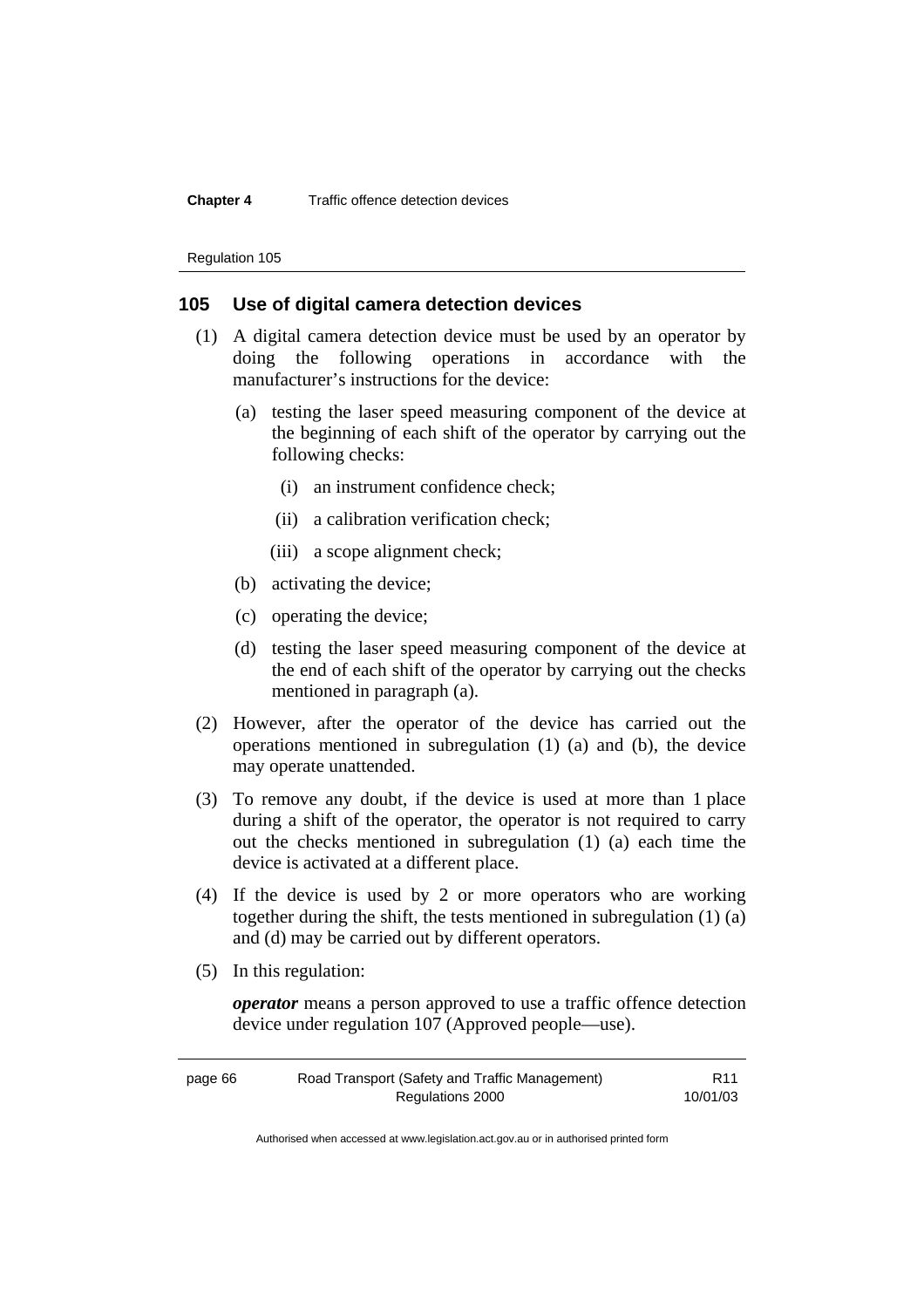Regulation 105A

# **105A Use of laser speed measuring devices**

- (1) A laser speed measuring device must be used by an operator by doing the following operations in accordance with the manufacturer's instructions for the device:
	- (a) testing the device at the beginning of each shift of the operator by carrying out the following checks:
		- (i) an instrument confidence check;
		- (ii) a calibration verification check;
		- (iii) a scope alignment check;
	- (b) activating the device;
	- (c) operating the device;
	- (d) testing the device at the end of each shift of the operator by carrying out the checks mentioned in paragraph (a).
- (2) To remove any doubt, if the device is used at more than 1 place during a shift of the operator, the operator is not required to carry out the checks mentioned in subregulation (1) (a) each time the device is activated at a different place.
- (3) If the device is used by 2 or more operators who are working together during the shift, the tests mentioned in subregulation (1) (a) and (d) may be carried out by different operators.
- (4) In this regulation:

*operator* means a person approved to use a traffic offence detection device under regulation 107 (Approved people—use).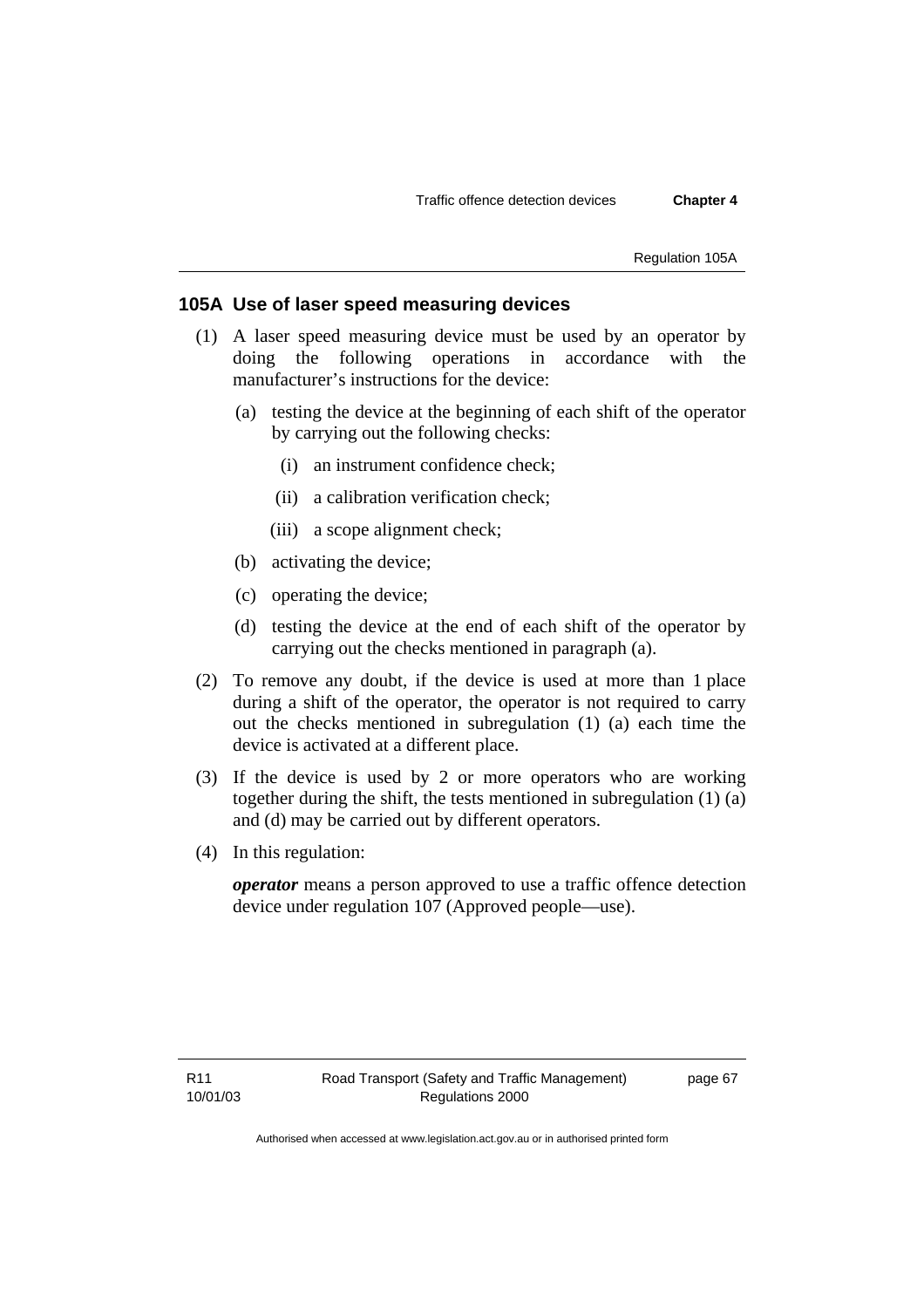# **Chapter 4** Traffic offence detection devices

Regulation 105B

# **105B Use of radar speed measuring devices**

- (1) A radar speed measuring device must be used by an operator in accordance with the manufacturer's instructions for the device.
- (2) The operator must test the device—
	- (a) at the beginning of each shift of the operator against an approved police speedometer; and
	- (b) at the end of each shift of the operator against the speedometer mentioned in paragraph (a); and
	- (c) if the operator's shift is longer than 9 hours—9 hours after the beginning of the shift against the speedometer mentioned in paragraph (a).
- (3) After each test, the device must be found to be accurate within a tolerance of 2 km/h.
- (4) To remove any doubt, if the device is used at more than 1 place during a shift of the operator, the operator is not required to carry out the checks mentioned in subregulation (2) (a) each time the device is activated at a different place.
- (5) If the device is used by 2 or more operators who are working together during the shift, the tests mentioned in subregulation (2) may be carried out by different operators.
- (6) In this regulation:

*operator* means a person approved to use a traffic offence detection device under regulation 107 (Approved people—use).

# **106 Approved people—testing and sealing**

Each person employed by a testing authority to test and seal traffic offence detection devices is approved to test and seal traffic offence detection devices.

page 68 Road Transport (Safety and Traffic Management) Regulations 2000 R11 10/01/03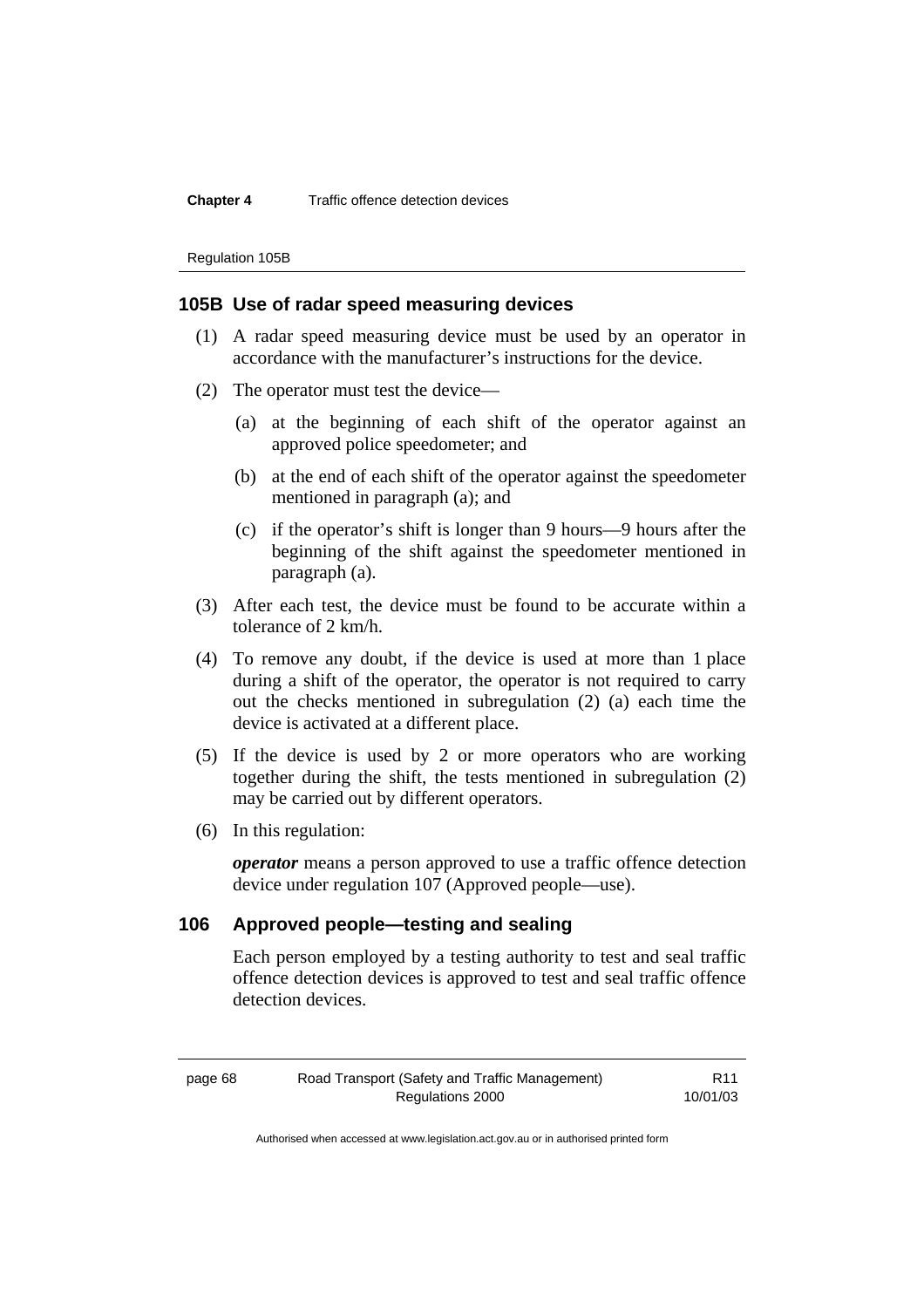Regulation 107

# **107 Approved people—use**

- (1) Each police officer is approved to use any traffic offence detection device (other than a traffic lights camera detection device).
- (2) The road transport authority may approve a person who is not a police officer to use digital camera detection devices.
- (3) The road transport authority may only approve a person under subregulation (2) if the authority is satisfied that the person has appropriate qualifications to operate, or experience in the operation of, digital camera detection devices.

# **107A Recording of digital camera detection device image files—Act, s 23 (2) (c) (ii)**

An electronic file created by a digital camera detection device must be recorded on a magneto-optical write once read many disk (a *WORM disk*) attached directly to, or located with, the device.

# **107B Recording of traffic lights camera detection device image files—Act, s 23 (2) (c) (ii)**

- (1) An electronic file created by a traffic lights camera detection device must be recorded on a WORM disk or another storage medium for electronic data (a *recording medium*).
- (2) The recording medium for a traffic lights camera detection device may be—
	- (a) attached directly to, or located with, the device; or
	- (b) at a place other than the place where the device is located.

# **Example for par (b)**

If a motor vehicle goes through a red traffic light and an image of the vehicle is taken by a traffic lights camera detection device, the electronic file created by the device in relation to the offence is sent along a wire or optical fibre to a recording device in a building in another suburb and is stored at that building on a recording medium.

page 69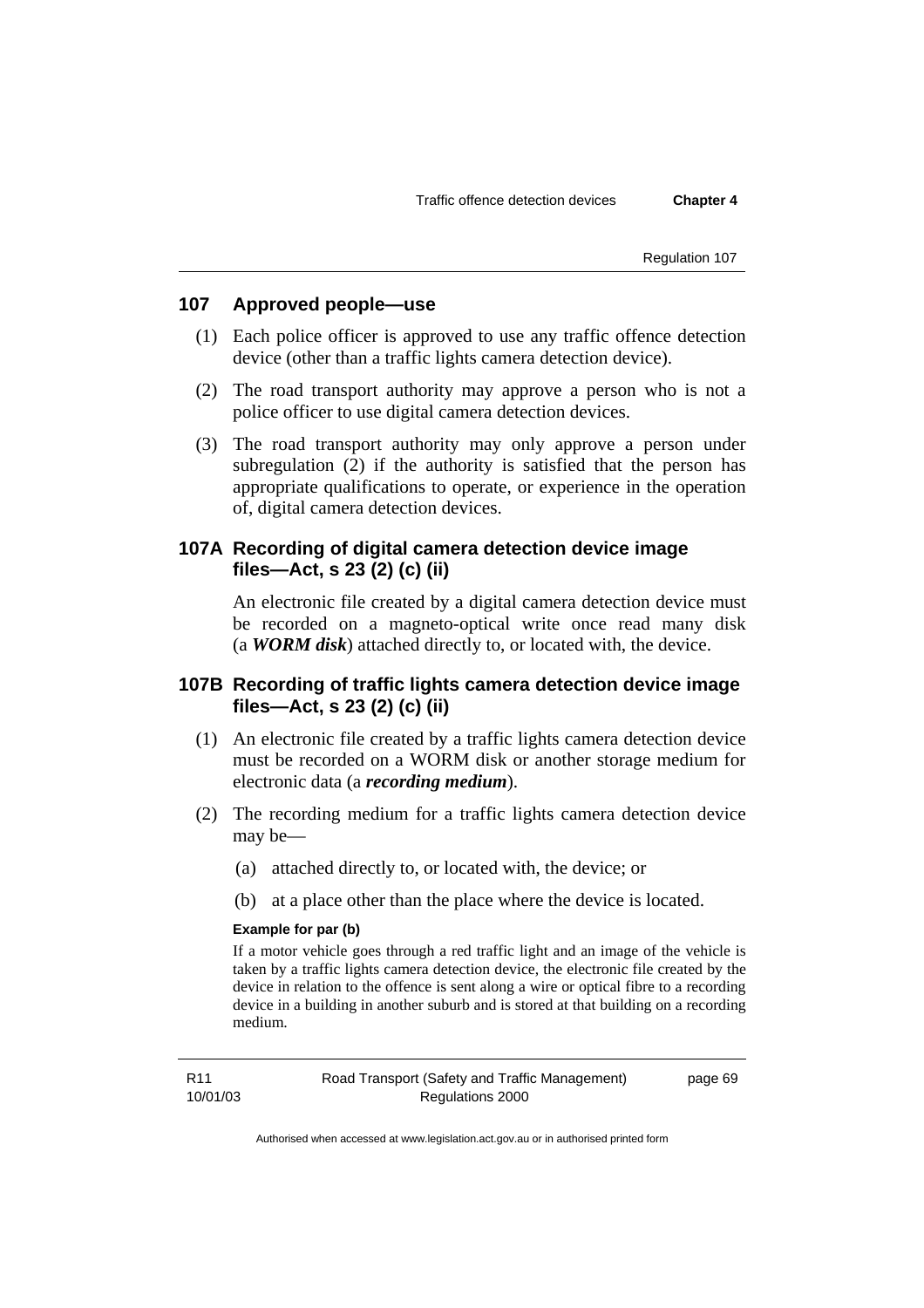## **Chapter 4** Traffic offence detection devices

#### Regulation 107C

- (3) If the recording medium for a traffic lights camera detection device is at a place other than the place where the device is located—
	- (a) the device must produce a security checksum for each electronic file created by the device; and
	- (b) the device must encrypt the security checksum and the file; and
	- (c) the security checksum and the encrypted file must be recorded as soon as practicable on a recording medium.
- (4) However, subregulation (3) does not prevent other security measures being taken in relation to a security checksum or an electronic file before it is recorded on the recording medium.

# **107C Verification of traffic lights camera detection device image files—Act, s 23 (2) (c) (iii)**

- (1) This regulation applies if an electronic file that contains an image of a vehicle taken by a traffic lights camera detection device is recorded on a recording medium that is at a place other than the place where the device is located.
- (2) Before the image of the vehicle is produced from the file, the accuracy of the file must be verified by using a computer to—
	- (a) recalculate the security checksum for the file; and
	- (b) confirm that the security checksum produced by the recalculation is identical to the checksum produced by the device for the file.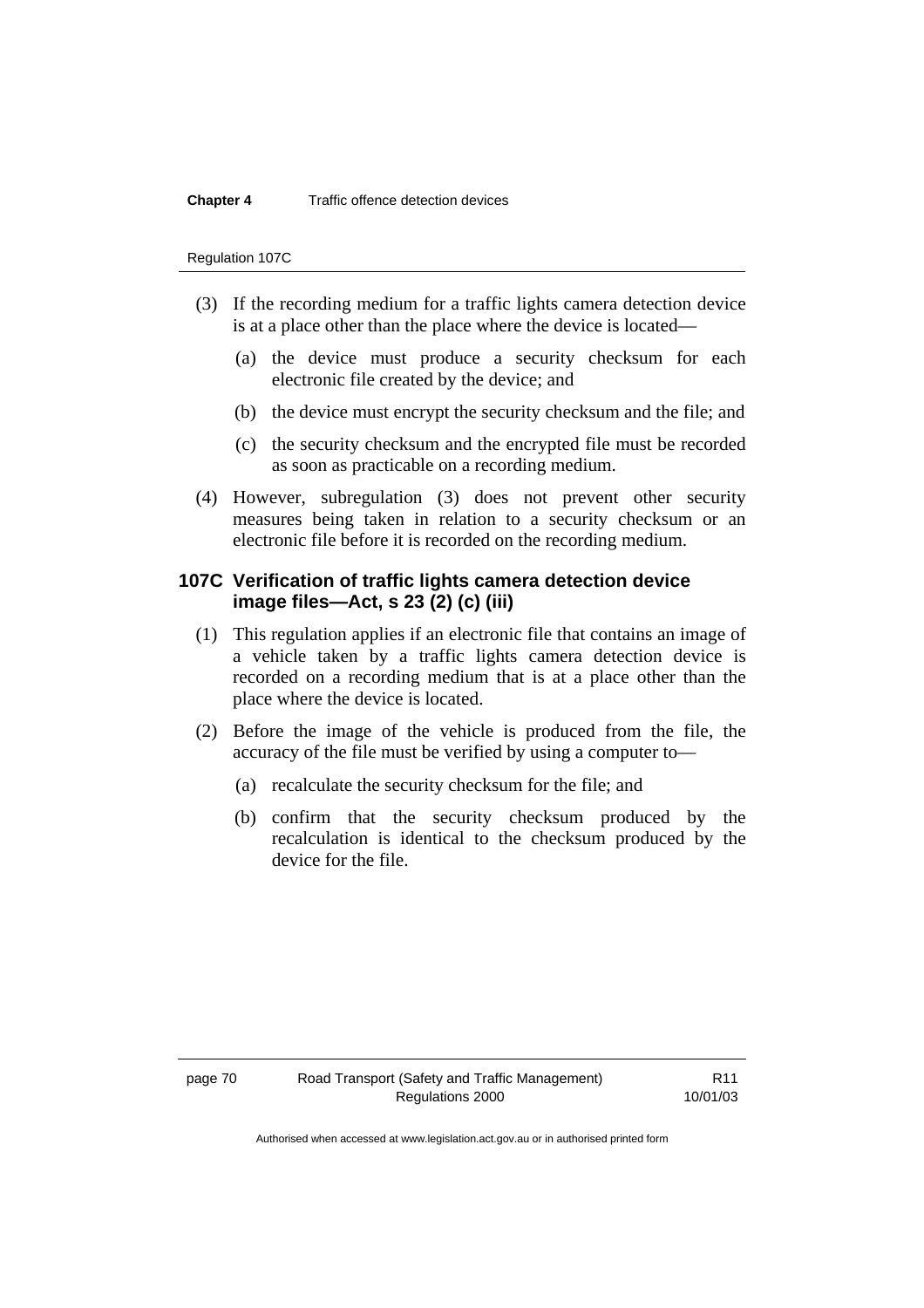Regulation 108

# **108 Meaning of vehicle image codes**

- (1) This regulation defines the meaning of codes and other information indicated on an image of a vehicle taken by an approved camera detection device.
	- *Note* Information etc that is indicated on an image includes information etc accompanying or reasonably associated with the image (see the Act, dict, def of *indicated on*).
- (2) It is not necessary that all the codes and other information mentioned in this regulation be indicated on an image but if they do appear they have the meaning given in this regulation.
- (3) The characters (whether numbers, letters or both) in the field immediately after 'Device' is the code for—
	- (a) the laser speed measuring device component of the digital camera detection device that took the image; or
	- (b) the piezo strip speed measuring device component of the traffic lights camera detection device that took the image.

#### **Example**

'Device: 012409' indicates that the code for the laser speed measuring device component of the digital camera detection device, or piezo strip speed measuring device component of the traffic lights camera detection device, that took the image is 012409.

 (4) The characters (whether numbers, letters or both) in the field immediately after 'Location' or 'Loc' is the code for the place where the image was taken (the *location code*).

#### **Example**

'Location: sls0015' indicates that the code for the place where the image was taken is 0015 (see sch 1, item 15).

(5) A location code has the meaning given by schedule 1.

# **Example**

The location code '0015' indicates that the image was taken at Kingsford Smith Drive between Kuringa Drive and Spalding Street (see sch 1, item 15).

| R <sub>11</sub> | Road Transport (Safety and Traffic Management) | page 71 |
|-----------------|------------------------------------------------|---------|
| 10/01/03        | Regulations 2000                               |         |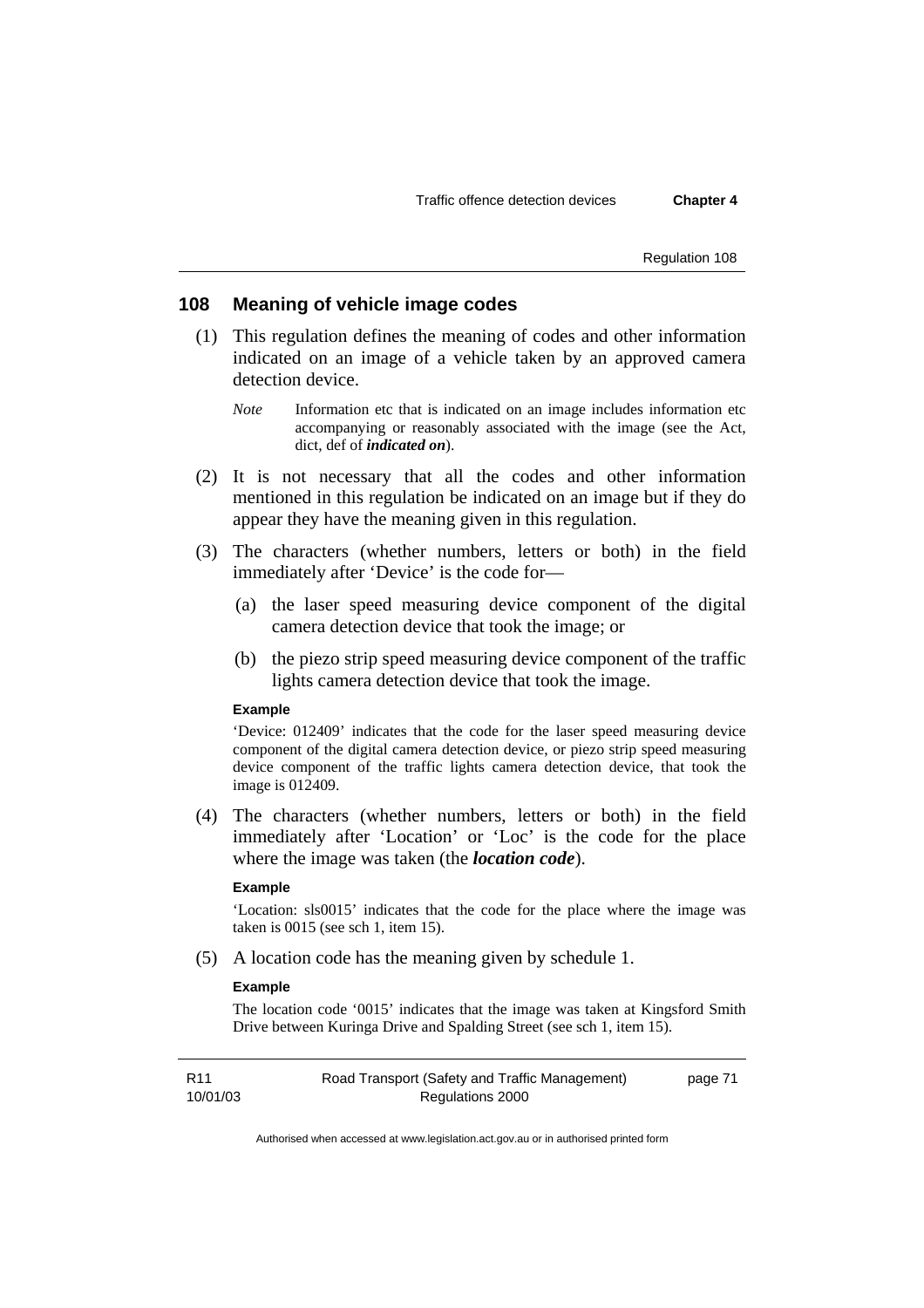#### **Chapter 4** Traffic offence detection devices

#### Regulation 108

 (6) For subregulation (5) and schedule 1, if a road (however described) mentioned in an item of schedule 1 intersects with another road (however described) more than once, the word '(north)' or '(south)' is included after the name of the road to indicate the intersection relevant to the meaning of the location code.

#### **Example**

The location code '0003' means that the image was taken on Athllon Drive between Beasley Street '(south)' and Sulwood Drive (see sch 1, item 3). As Beasley Street intersects Athllon Drive more than once, the word 'south' indicates that the southern intersection is the relevant intersection.

 (7) The characters in the field immediately after 'Date' is the date when the image was taken, with the first 2 numbers indicating the day of the month, followed by an abbreviation for the month and the year.

#### **Example**

'Date: 15/11/00' indicates that the image was taken on 15 November 2000.

 (8) The numbers in the field immediately after 'Time' is the time when the image was taken, stated in the 24-hour clock system.

#### **Examples**

- 1 'Time: 11.07.00.23' indicates that the image was taken at 0.23 seconds after 11.07 am.
- 2 'Time: 13:53:10:07' indicates that the image was taken at 10.07 seconds after 1.53 pm.
- (9) The letter in the field immediately after 'Direction' or 'Dir' indicates—
	- (a) for an image taken by a digital camera detection device whether the general direction in which the vehicle was travelling was away from or towards the device, with 'A' indicating away from the device and 'T' indicating towards the device; or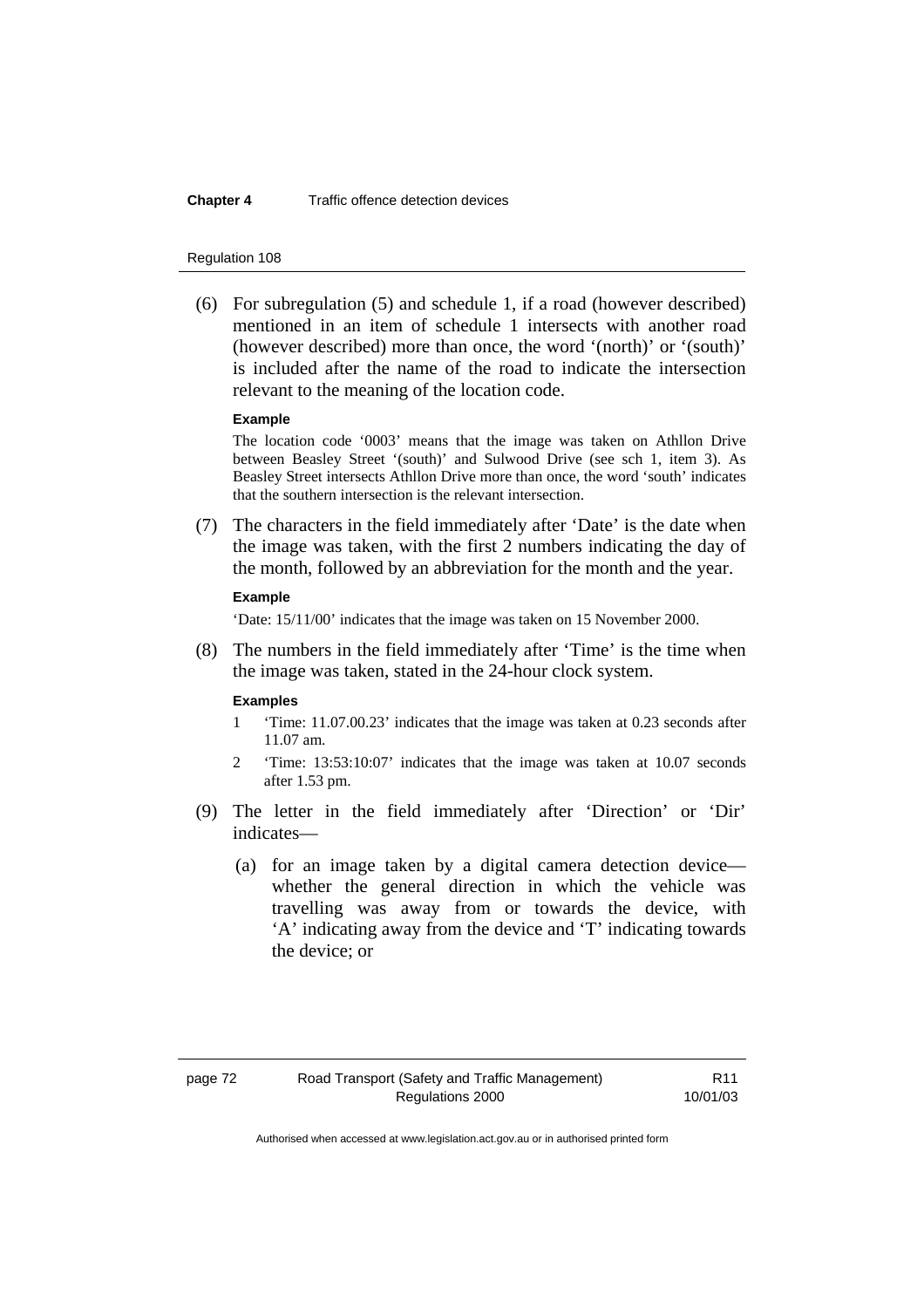Regulation 108

 (b) for an image taken by a traffic lights camera detection device—the general direction in which the vehicle was travelling when the image was taken, with 'N' indicating north, 's' indicating south, 'E' indicating east and 'W' indicating west.

## **Example for par (a)**

'Direction: A' indicates that when the image was taken the vehicle was generally travelling away from the digital camera detection device that took the image.

### **Example for par (b)**

'Direction: N' indicates that when the image was taken the vehicle was travelling in the general direction of north.

 (10) The characters in the field immediately after 'Lane' is the code for the lane in which the vehicle was travelling when the image was taken, with the following codes having the stated meaning:

'L1' means the lane next to the centre of the road

'L2' means the lane immediately to the left of L1

'L3' means the lane immediately to the left of L2

'L4' means the lane immediately to the left of L3.

#### **Example**

'Lane: L1' indicates that the vehicle was travelling in the lane next to the centre of the road when the image was taken.

 (11) The number in the field immediately after 'Red time' is the time in seconds and part seconds (stated as a fraction) that a red traffic light or red traffic arrow facing the driver of the vehicle had been showing before the driver entered the intersection concerned.

#### **Example**

'Red time: 1.50' indicates that the red traffic light or red traffic arrow facing the driver of the vehicle had been showing for 1.5 seconds before the driver entered the intersection concerned.

R11 10/01/03 page 73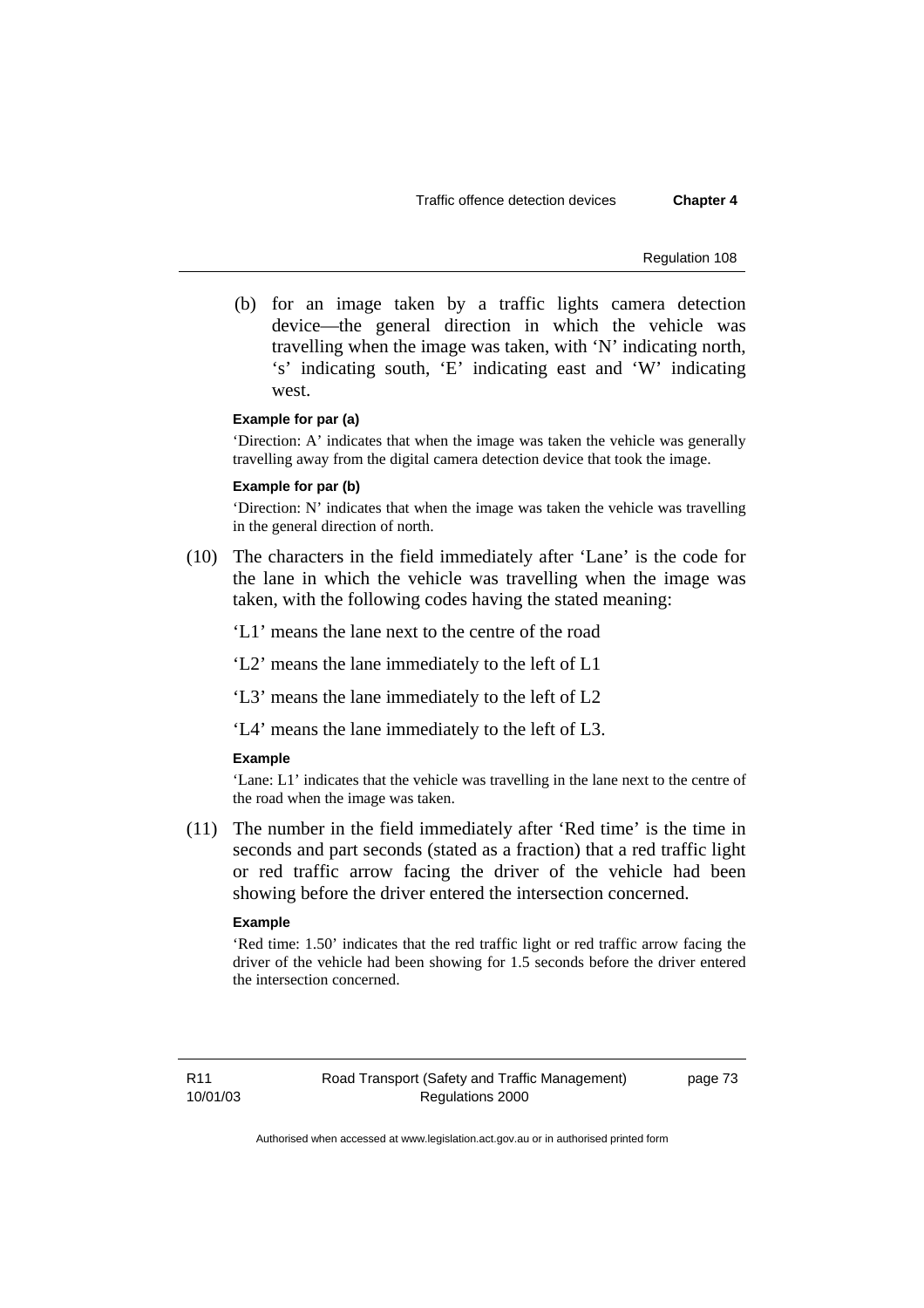#### **Chapter 4** Traffic offence detection devices

#### Regulation 108

 (12) The number in the field immediately after 'Speed li' is the speed limit applying to the driver of the vehicle for the length of road where the driver was driving when the image was taken.

#### **Example**

'Speed li: 60' indicates that the speed limit applying to the driver of the vehicle for the length of road where the driver was driving when the image was taken is 60 km/h.

 (13) The number in the field immediately after 'Speed' is the speed in kilometres per hour at which the driver of the vehicle was driving when the image was taken.

### **Example**

'Speed: 82' indicates that the driver of the vehicle was driving at 82 km/h when the image was taken.

 (14) The characters (whether numbers, letters or both) in the field immediately after 'Operator' is the code for the person responsible for the use of the device when the image was taken.

# **Example**

'Operator: op002' indicates that the code for the person responsible for the device when the image was taken is operator 002.

 (15) The characters (whether numbers, letters or both) in the field immediately after 'Disk' is the code for the recording medium used to record the image of the vehicle.

## **Example**

'Disk: WD0022' indicates that the code for the WORM disk used to record the image was WD0022.

*Note* An example is part of the Act, is not exhaustive and may extend, but does not limit, the meaning of the provision in which it appears (see *Legislation Act 2001*, s 126 and s 132).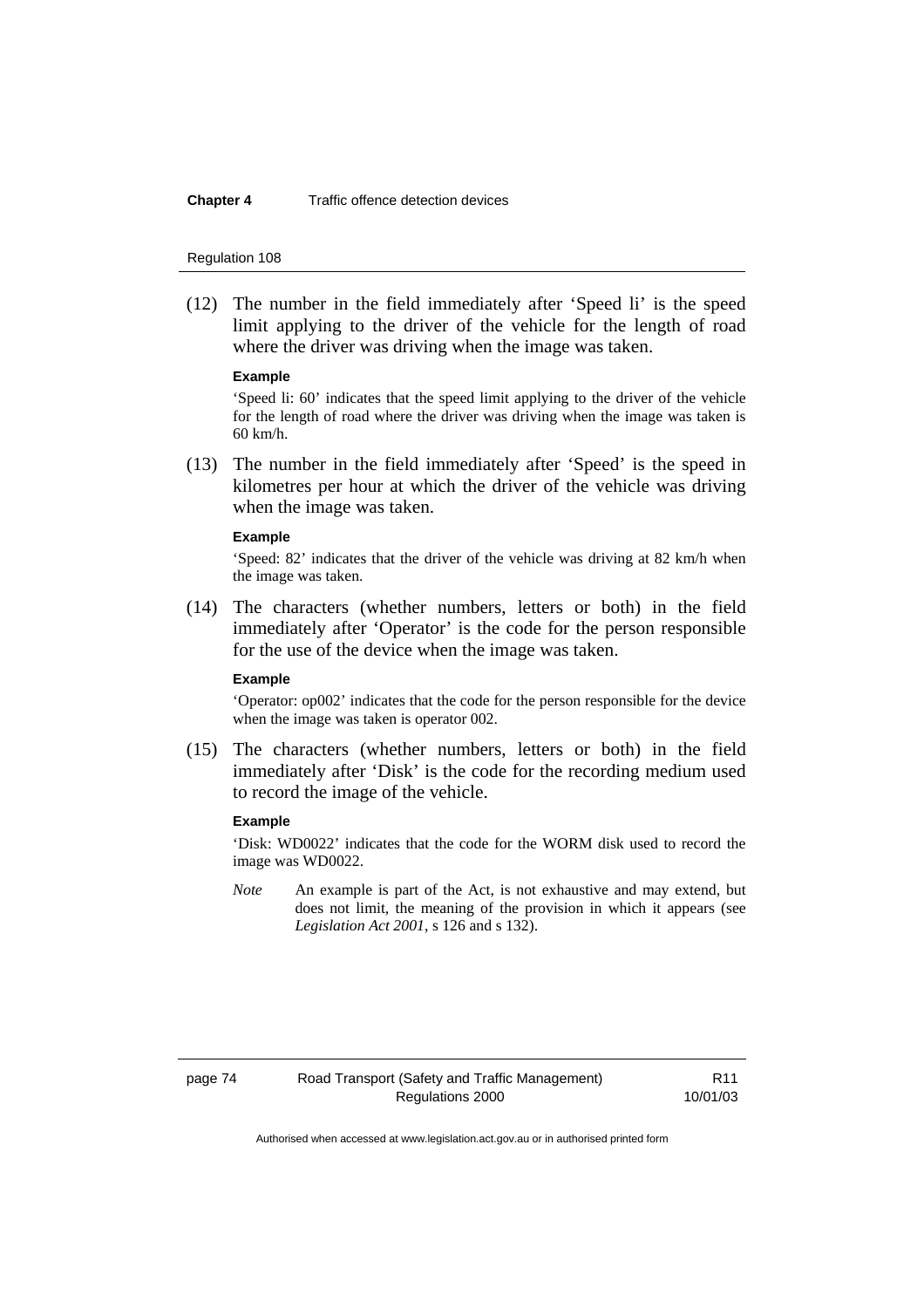Regulation 109

# **Chapter 5 Miscellaneous**

# **109 Additional powers of police**

- (1) A police officer may request or signal the driver of a vehicle to stop the vehicle.
- (2) A person must not, without reasonable excuse, fail to comply with a request or signal made or given by a police officer under subregulation (1).

Maximum penalty: 20 penalty units.

 (3) A police officer may, during a temporary obstruction or danger to traffic or in an emergency direct the responsible person for or driver of a vehicle parked in any part of a pay parking area to remove the vehicle or, if no one appears to be in charge of the vehicle, remove the vehicle.

# **110 Prohibition on car minding**

- (1) The chief police officer may, by written notice given to a person, prohibit the person from—
	- (a) parking, minding, caring for, or taking charge of any motor vehicle or trailer (other than a motor vehicle or trailer of which the person is the driver) on a road; or
	- (b) offering his or her services for any such purpose.
- (2) A person who is given a notice under subregulation (1) must comply with the notice.

Maximum penalty: 20 penalty units.

page 75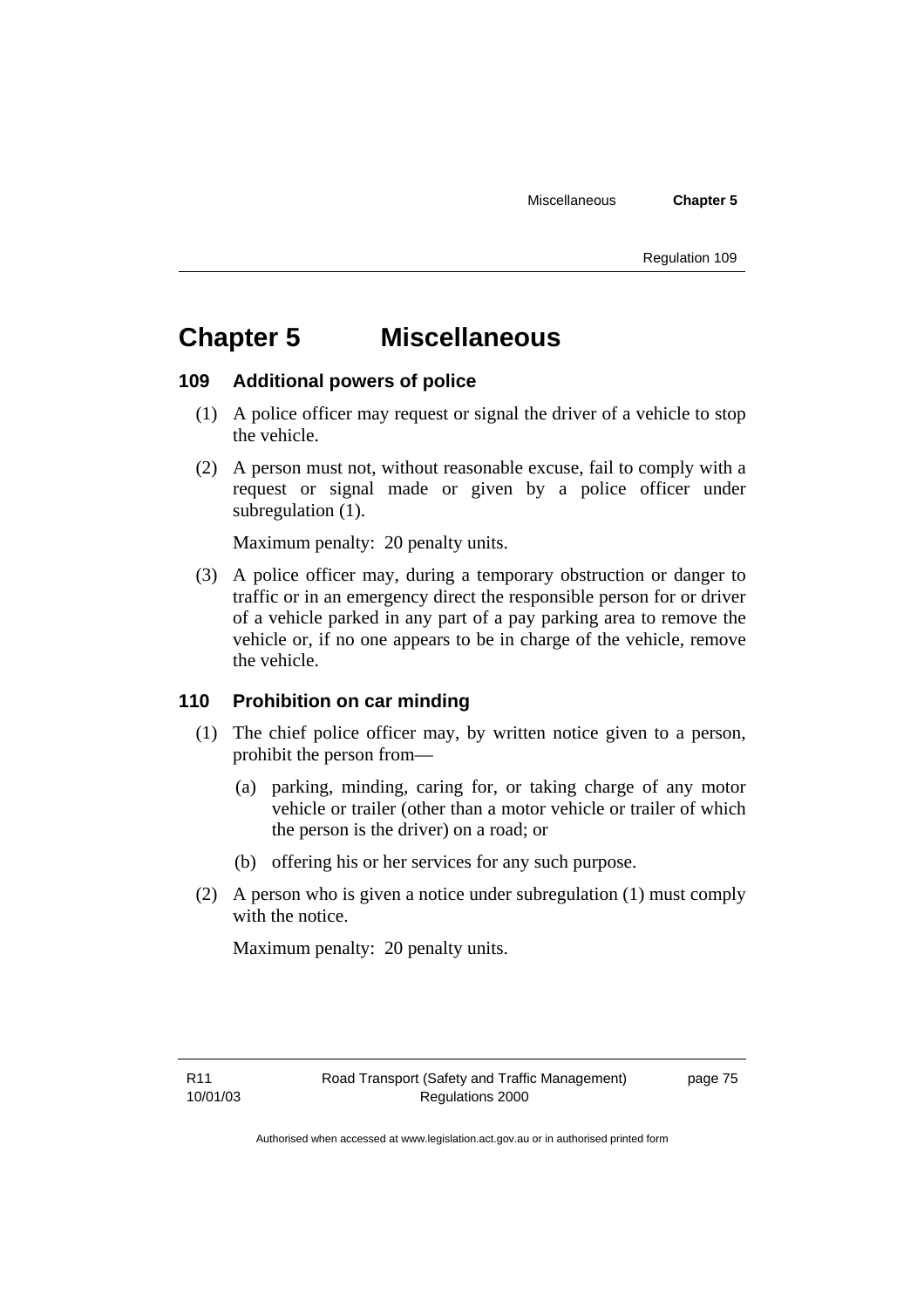## **Chapter 5** Miscellaneous

#### Regulation 111

- (3) This regulation does not authorise the chief police officer to prohibit the proprietor of a parking station or parking area—
	- (a) from parking, minding, caring for, or taking charge of a motor vehicle or trailer in or on the parking station or parking area; or
	- (b) from offering the proprietor's services for that purpose—
		- (i) whether by the display or publication of an advertisement in relation to the parking station or parking area or otherwise; and
		- (ii) whether the services are performed or offered to be performed by the proprietor or by an employee or agent of the proprietor.

# **111 Removal of unattended vehicles from certain places**

For the Act, section 32 (1) (c), a police officer or authorised person may move an unattended vehicle from a road or road related area to a retention area if the vehicle is in—

- (a) a bus lane; or
- (b) a length of road to which a *clearway sign* applies; or
- (c) a transit lane.

# **112 Disposal of impounded vehicles—Act, s 10J**

- (1) This regulation applies to a vehicle impounded under the following provisions of the Act:
	- (a) section 10AA (Impounding of vehicles used for menacing driving on court order before conviction etc);
	- (b) section 10A (Impounding or forfeiture of vehicles on conviction etc for certain offences);
	- (c) section 10B (Powers of police officers to seize and impound vehicles used in committing certain offences).

| page 76 | Road Transport (Safety and Traffic Management) | R <sub>11</sub> |
|---------|------------------------------------------------|-----------------|
|         | Regulations 2000                               | 10/01/03        |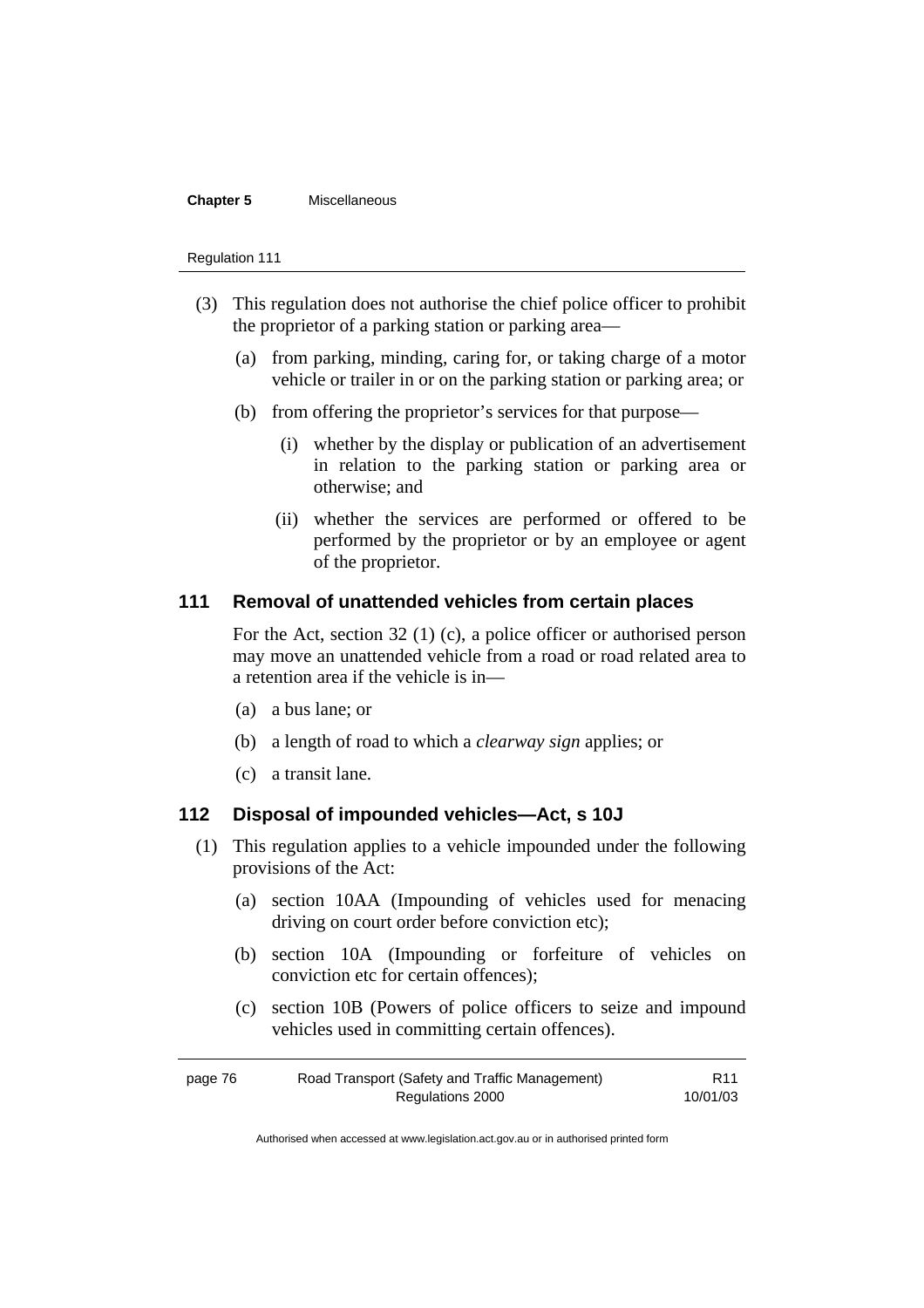Miscellaneous **Chapter 5** 

- (2) If a person has not applied to the chief police officer for the release of the vehicle at the end of the period of impoundment, the chief police officer must, by notice served on the registered operator of the vehicle and every person who has a registered interest in the vehicle, warn them that the vehicle may be offered for sale if the vehicle is not removed from the place of impoundment within 28 days after the day of service of the notice.
- (3) The vehicle may be offered for sale, by public auction or public tender, if the vehicle is not removed within 28 days after service of the notice or, if more than 1 notice is served under subregulation (2), the later of the notices.
- (4) A person may apply to the chief police officer for payment to the person of the balance of the proceeds of sale of a vehicle within 1 year after the vehicle is sold in accordance with subregulation (3).
- (5) The balance of the proceeds of sale may be paid to the person if the person satisfies the chief police officer that—
	- (a) the person was lawfully entitled to possession of the vehicle immediately before its sale; and
	- (b) there was a reasonable excuse for the person's failure to obtain release of the vehicle before it was sold.
- (6) In this regulation:

*balance of the proceeds of sale*, of a vehicle, means the proceeds of the sale of the vehicle less—

- (a) any fee or other amount payable under the *Road Transport (General) Act 1999* for the seizure, impounding and storage of the vehicle; and
- (b) the reasonable costs of or incidental to the sale.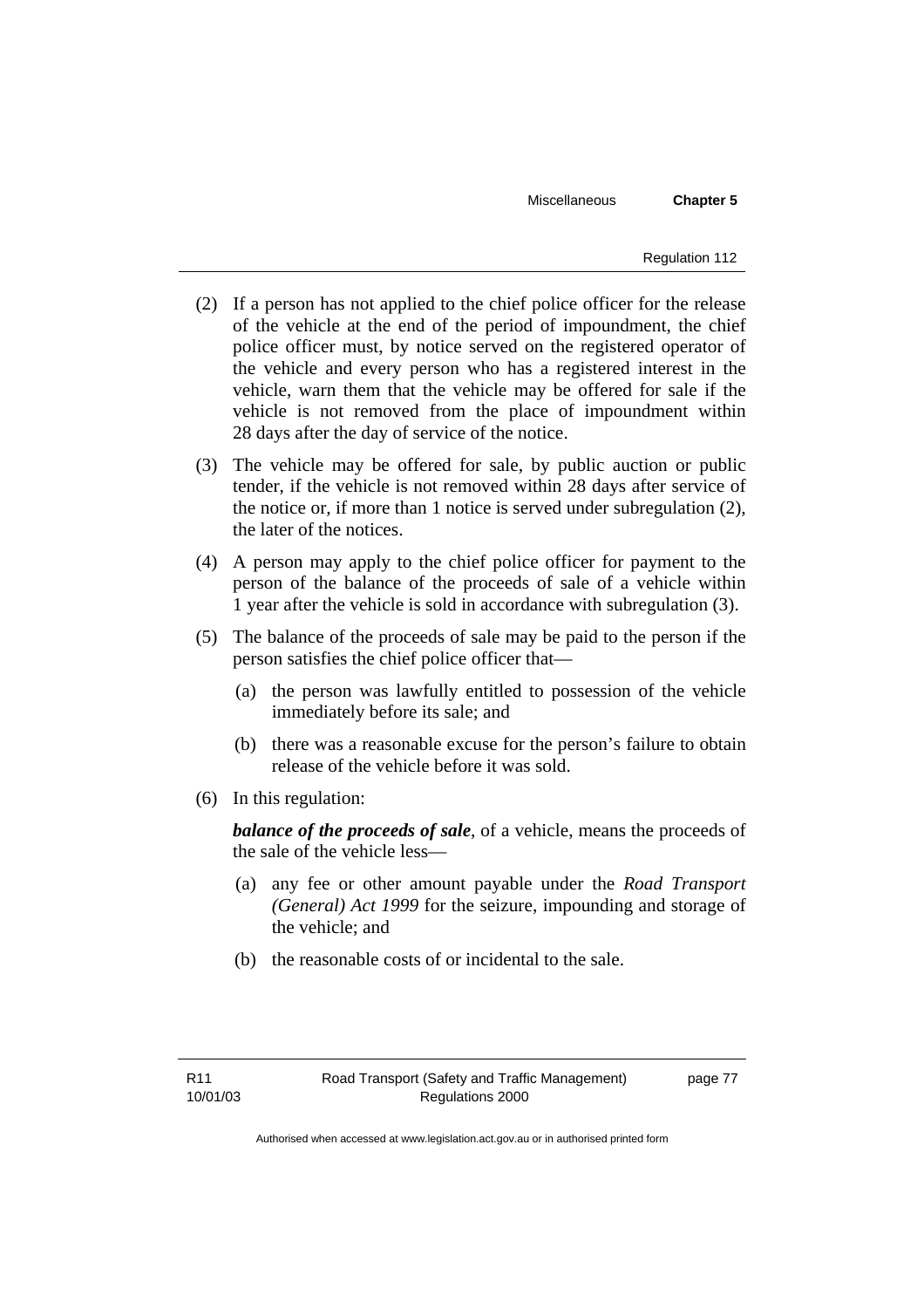#### **Chapter 5** Miscellaneous

Regulation 112A

# **112A Disposal of forfeited vehicles—Act, s 10J**

A vehicle that has been forfeited to the Territory under the Act, section 10A (Impounding or forfeiture of vehicles on conviction etc for certain offences) may be offered for sale by public auction or public tender.

# **113 Responsible person to inspect driver licence**

 (1) Before permitting someone else to drive a motor vehicle, the responsible person for, or the person in charge of, the vehicle must require the person to produce his or her Australian driver licence or external driver licence and must inspect the licence.

Maximum penalty: 20 penalty units.

 (2) It is a defence to a prosecution of a person for an offence against subregulation (1) if the person proves that the person had taken reasonable steps (other than those mentioned in the subregulation) to ensure the person permitted to drive the motor vehicle was the holder of a current Australian driver licence or external driver licence.

# **114 Responsible person's consent**

The person in charge of a motor vehicle or trailer on a road must not, without reasonable excuse, permit anyone to use the vehicle without the consent of the responsible person for the vehicle.

Maximum penalty: 20 penalty units.

R11 10/01/03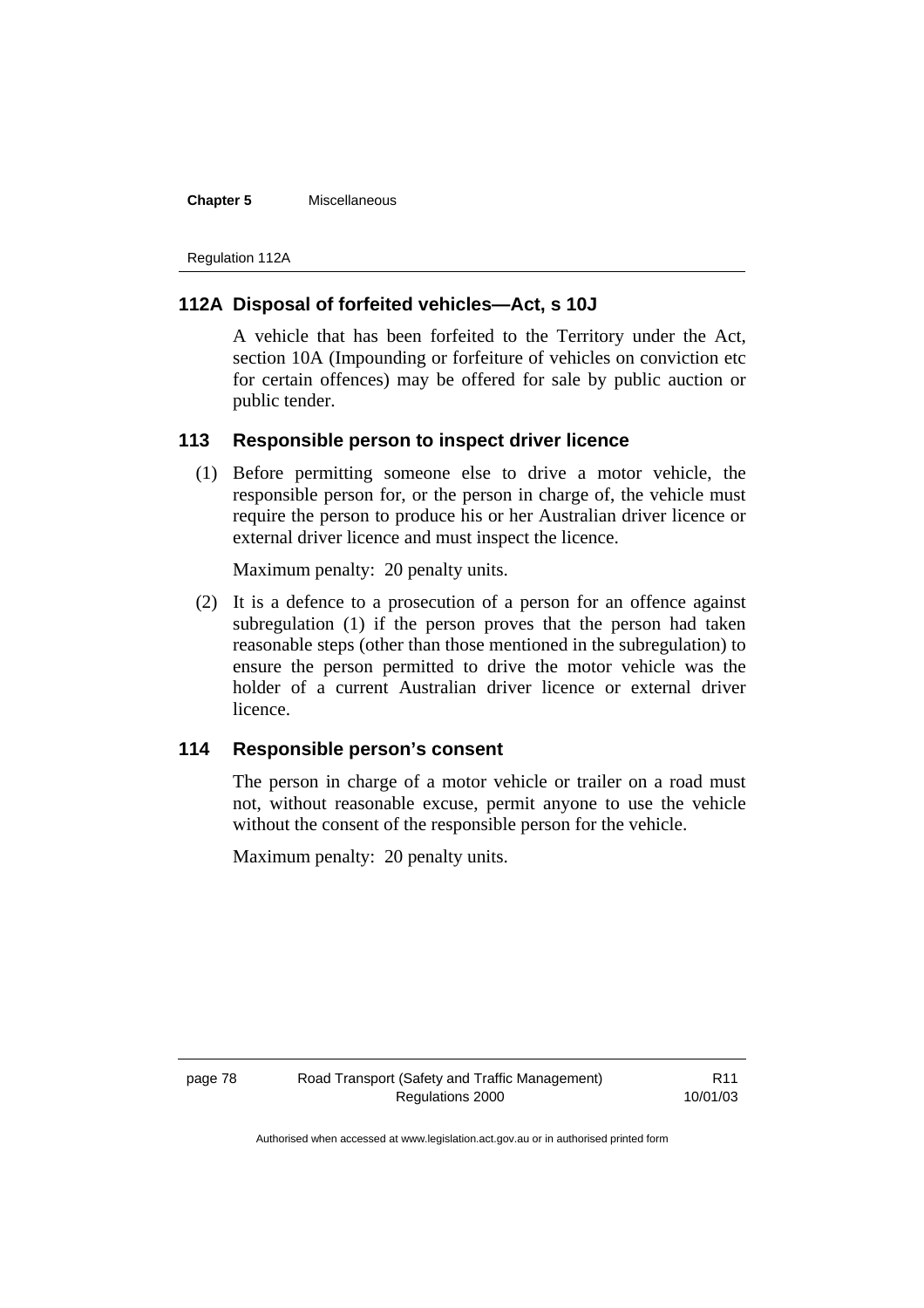# **Schedule 1 Meaning of location codes on images**

(see reg 108)

# **Part 1.1** Digital camera detection **devices**

| item                     | <b>location</b><br>code | place where image was taken                                         |
|--------------------------|-------------------------|---------------------------------------------------------------------|
| 1                        | 0001                    | Adelaide Avenue between Hopetoun Circuit and Kent Street            |
| 2                        | 0002                    | <b>Antill Street</b>                                                |
| 3                        | 0003                    | Athllon Drive between Beasley Street (south) and Sulwood Drive      |
| $\overline{\mathcal{A}}$ | 0004                    | Belconnen Way between Barry Drive and Coulter Drive                 |
| 5                        | 0005                    | Bowen Drive between Brisbane Avenue and Kings Avenue                |
| 6                        | 0006                    | Coppins Crossing Road between Uriarra Road and William Hovell Drive |
| 7                        | 0007                    | Drakeford Drive between Sulwood Drive and Athllon Drive             |
| 8                        | 0008                    | Erindale Drive between Sulwood Drive and Sternberg Crescent         |
| 9                        | 0009                    | Florey Drive between Southern Cross Drive and Ginninderra Drive     |
| 10                       | 0010                    | Ginninderra Drive between Tillyard Drive and Kingsford Smith Drive  |
| 11                       | 0011                    | Ginninderra Drive between Ellenborough Street and Tucker Street     |
| 12                       | 0012                    | Gungahlin Drive between Wells Station Drive and Gundaroo Drive      |
| 13                       | 0013                    | Hindmarsh Drive between Dalrymple Street and Jerrabomberra Avenue   |
| 14                       | 0014                    | Hindmarsh Drive between Athllon Drive and Melrose Drive             |
| 15                       | 0015                    | Kingsford Smith Drive between Kuringa Drive and Spalding Street     |
| 16                       | 0016                    | Lady Denman Drive between Cotter Road and Barrenjoey Drive          |
| 17                       | 0017                    | Long Gully Road                                                     |
| 18                       | 0018                    | Melrose Drive between Athllon Drive and Hindmarsh Drive             |
| 19                       | 0019                    | Monaro Highway between Canberra Avenue and Hindmarsh Drive          |

| R11      | Road Transport (Safety and Traffic Management) | page 79 |
|----------|------------------------------------------------|---------|
| 10/01/03 | Regulations 2000                               |         |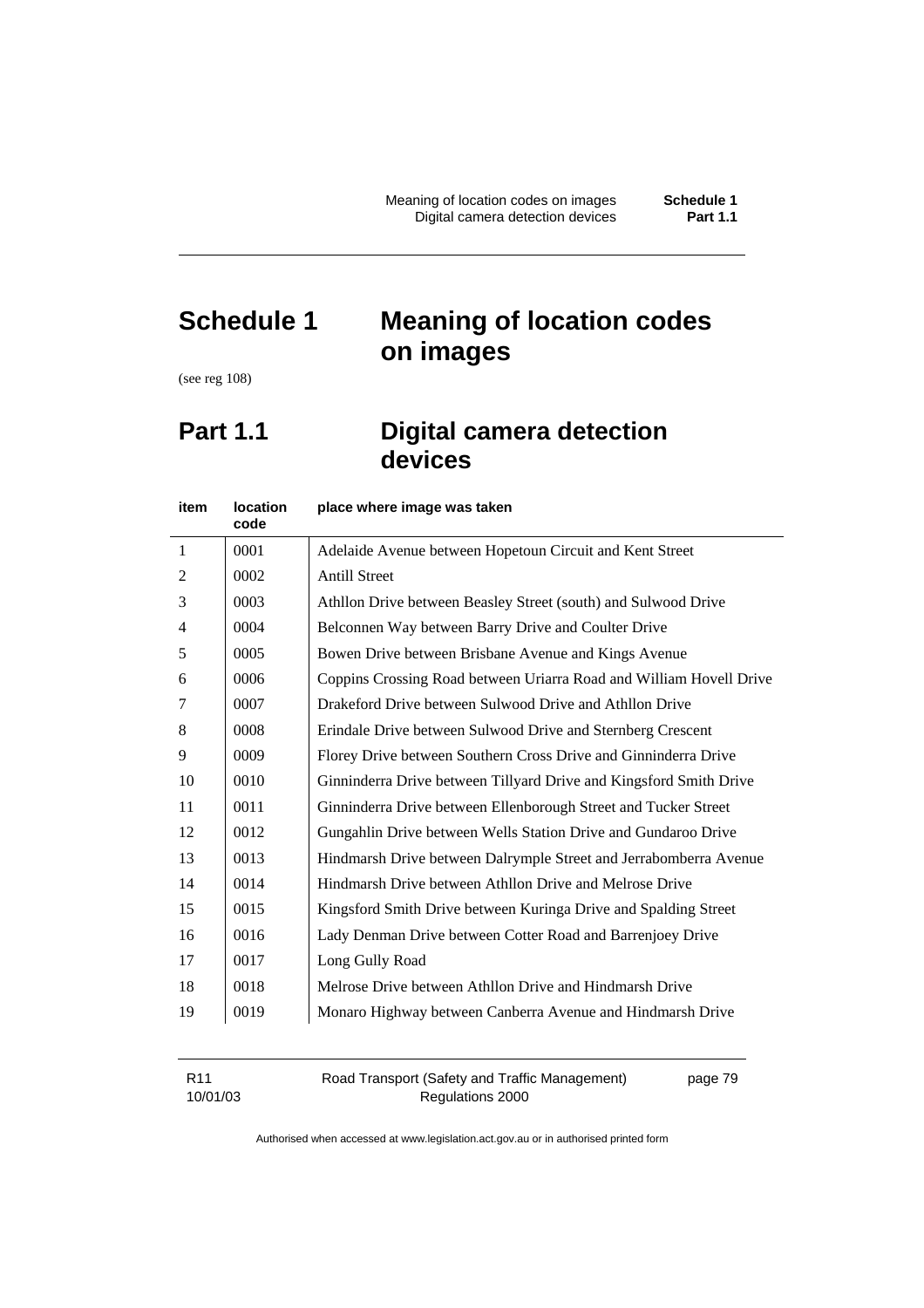| <b>Schedule 1</b> | Meaning of location codes on images |
|-------------------|-------------------------------------|
| <b>Part 1.1</b>   | Digital camera detection devices    |

| item | <b>location</b><br>code | place where image was taken                                        |
|------|-------------------------|--------------------------------------------------------------------|
| 20   | 0020                    | Monaro Highway between Hindmarsh Drive and Isabella Drive          |
| 21   | 0021                    | Mugga Lane between Narrabundah Lane and Long Gully Road            |
| 22   | 0022                    | Northbourne Avenue between Macarthur Avenue and Antill Street      |
| 23   | 0023                    | Parkes Way between Clunies Ross Street and Glenloch Interchange    |
| 24   | 0024                    | Tuggeranong Parkway between Lakeside Interchange and Cotter Road   |
| 25   | 0025                    | Tuggeranong Parkway between Hindmarsh Drive and Cotter Road        |
| 26   | 0026                    | Tuggeranong Parkway between Hindmarsh Drive and Sulwood Drive      |
| 27   | 0027                    | Yamba Drive between Mawson Drive and Beasley Street                |
| 28   | 0028                    | Pocket Avenue                                                      |
| 29   | 0029                    | Owen Dixon Drive (excluding residential service road of same name) |
| 30   | 0030                    | <b>Taverner Street</b>                                             |
| 31   | 0031                    | Springvale Drive                                                   |
| 32   | 0032                    | Kerrigan Street                                                    |
| 33   | 0033                    | Gladstone Street, Hall                                             |
| 34   | 0034                    | <b>Heysen Street</b>                                               |
| 35   | 0035                    | Mugga Way                                                          |
| 36   | 0036                    | <b>Badimara Street</b>                                             |
| 37   | 0037                    | Namatjira Drive                                                    |
| 38   | 0038                    | Empire Circuit between Grey Street and Canberra Avenue             |
| 39   | 0039                    | <b>Longmore Crescent</b>                                           |
| 40   | 0040                    | Maribyrnong Avenue                                                 |
| 41   | 0041                    | <b>Learmonth Drive</b>                                             |
| 42   | 0042                    | <b>Petterd Street</b>                                              |
| 43   | 0043                    | <b>Williamson Street</b>                                           |
| 44   | 0044                    | <b>Tillyard Drive</b>                                              |
| 45   | 0045                    | Dryandra Street between Fairfax Street and Archibald Street        |
| 46   | 0046                    | Newman Morris Circuit                                              |
| 47   | 0047                    | Chuculba Crescent                                                  |
|      |                         |                                                                    |

page 80 Road Transport (Safety and Traffic Management) Regulations 2000

R11 10/01/03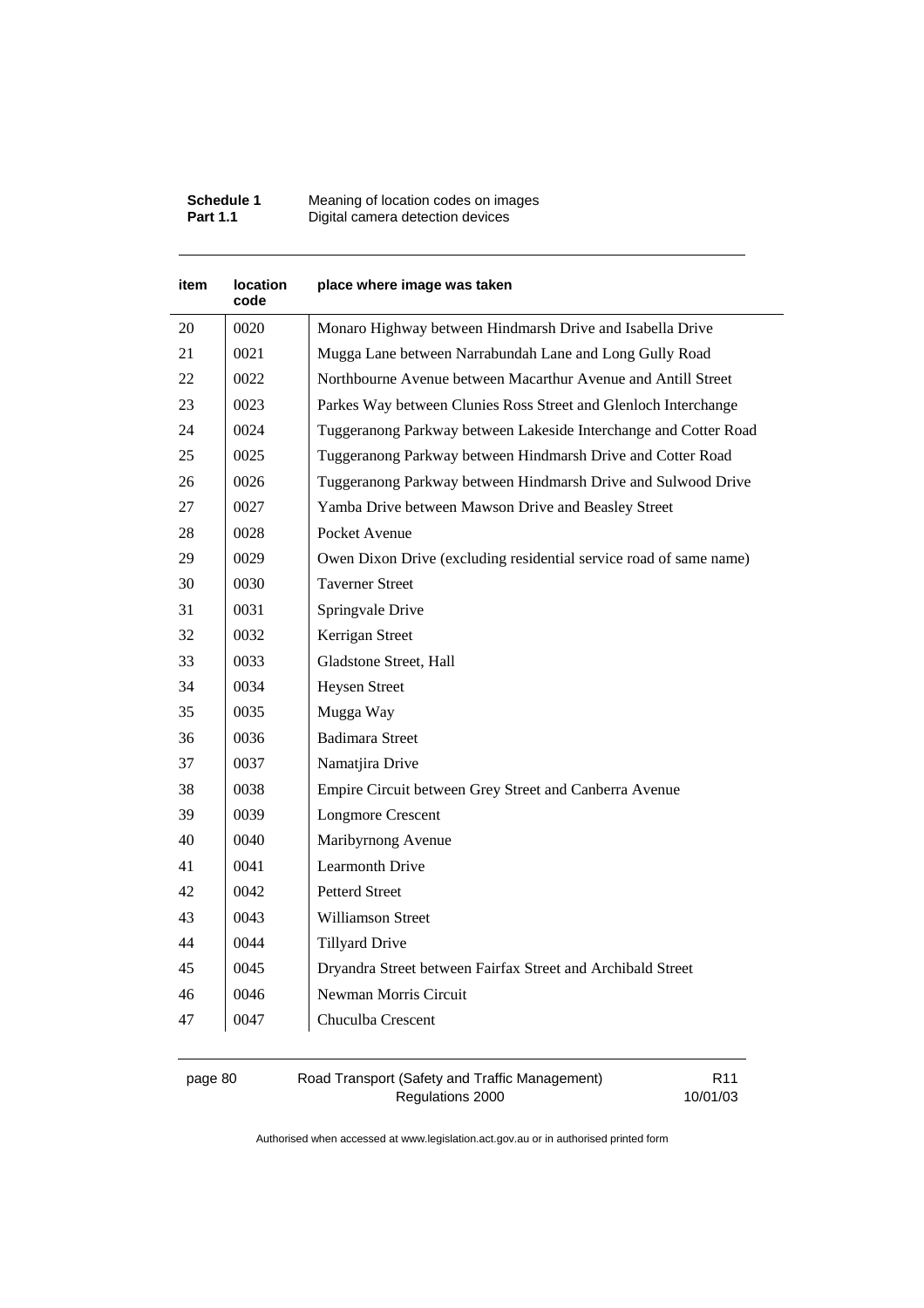#### Meaning of location codes on images **Schedule 1**  Digital camera detection devices **Part 1.1**

| item | <b>location</b><br>code | place where image was taken                                       |
|------|-------------------------|-------------------------------------------------------------------|
| 48   | 0048                    | Livingston Avenue                                                 |
| 49   | 0049                    | Clive Steele Avenue                                               |
| 50   | 0050                    | Darwinia Terrace                                                  |
| 51   | 0051                    | La Perouse Street                                                 |
| 52   | 0052                    | Novar Street                                                      |
| 53   | 0053                    | Goyder Street between Dalrymple Street and Jerrabomberra Avenue   |
| 54   | 0054                    | Launceston Street between Hindmarsh Drive and Melrose Drive       |
| 55   | 0055                    | Athllon Drive between Hindmarsh Drive and Beasley Street (south)  |
| 56   | 0056                    | Athllon Drive between Sulwood Drive and Anketell Street (north)   |
| 57   | 0057                    | Northbourne Avenue between Barry Drive and Macarthur Avenue       |
| 58   | 0058                    | Northbourne Avenue between Antill Street and Barton Highway       |
| 59   | 0059                    | Belconnen Way between Coulter Drive and Kingsford Smith Drive     |
| 60   | 0060                    | Phillip Avenue between Majura Avenue and Federal Highway          |
| 61   | 0061                    | Barton Highway between Federal Highway and Kuringa Drive          |
| 62   | 0062                    | Drakeford Drive between Athllon Drive and Isabella Drive          |
| 63   | 0063                    | Hindmarsh Drive between Athllon Drive and Dalrymple Street        |
| 64   | 0064                    | Hindmarsh Drive between Jerrabomberra Avenue and Canberra Avenue  |
| 65   | 0065                    | <b>Barry Drive</b>                                                |
| 66   | 0066                    | Ginninderra Drive between Tucker Street and Kingsford Smith Drive |
| 67   | 0067                    | Ginninderra Drive between Tillyard Drive and Florey Drive         |

R11 10/01/03 page 81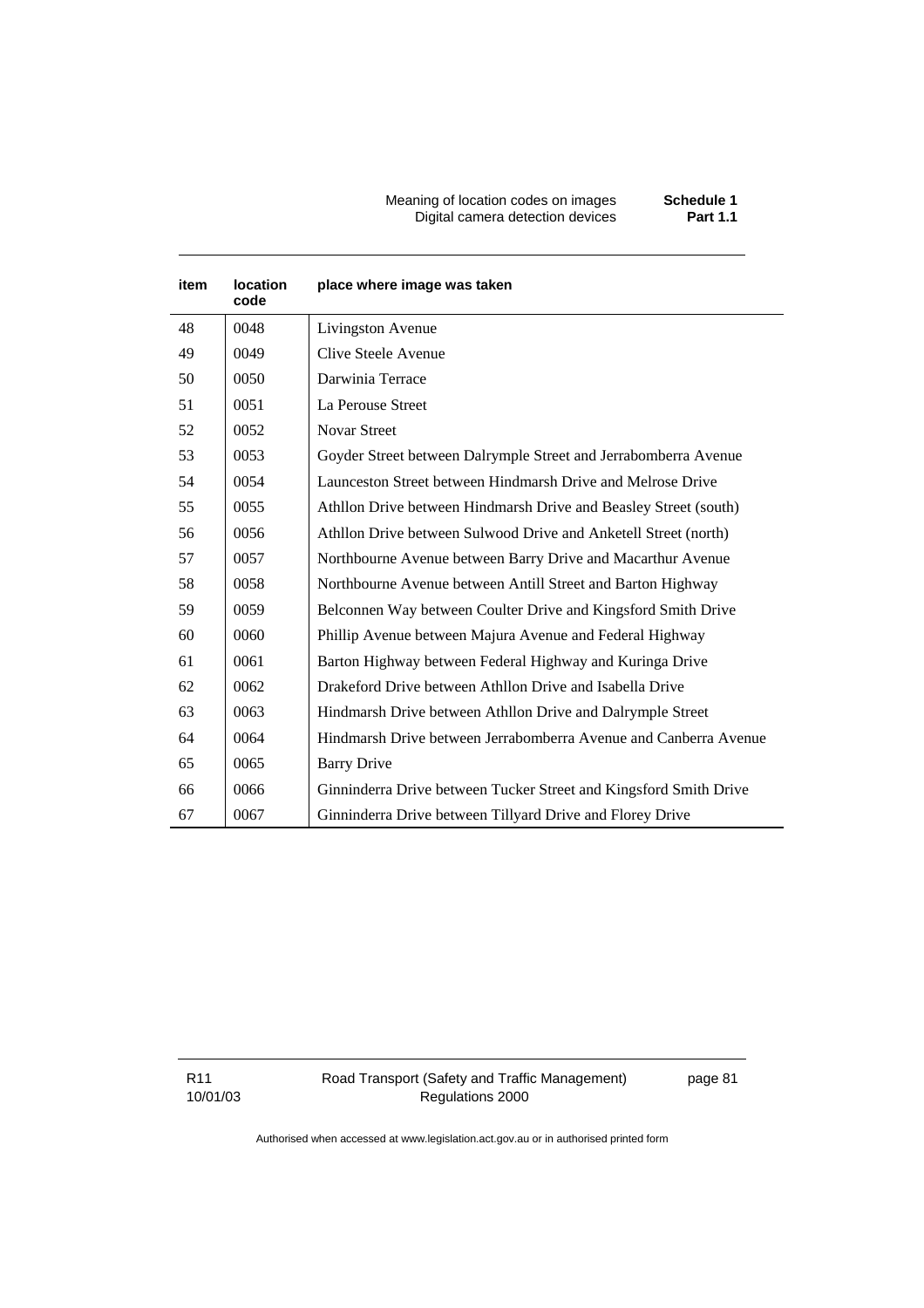# **Part 1.2 Traffic lights camera detection devices**

| item | <b>location</b><br>code | place where image was taken                           |
|------|-------------------------|-------------------------------------------------------|
| 68   | 1001                    | Northbourne Avenue/London Circuit                     |
| 69   | 1002                    | Northbourne Avenue/Barry Drive/Cooyong Street         |
| 70   | 1003                    | Coulter Drive/Southern Cross Drive/Luxton Street      |
| 71   | 1004                    | Drakeford Drive/Boddington Crescent/Marconi Crescent  |
| 72   | 1005                    | Benjamin Way/Chan Street/Cameron Avenue               |
| 73   | 1006                    | Northbourne Avenue/Antill Street/Mouat Street         |
| 74   | 1007                    | Ginninderra Drive/Aikman Drive                        |
| 75   | 1008                    | Hindmarsh Drive/Tuggeranong Parkway                   |
| 76   | 1009                    | Kingsford Smith Drive/Southern Cross Drive            |
| 77   | 1010                    | Belconnen Way/Bindubi Street/Eastern Valley Way       |
| 78   | 1011                    | Ginninderra Drive/Coulter Drive                       |
| 79   | 1012                    | Ginninderra Drive/Baldwin Drive/Haydon Drive          |
| 80   | 1013                    | Macarthur Avenue/David Street/Wattle Street           |
| 81   | 1014                    | Benjamin Way/College Street                           |
| 82   | 1015                    | Barry Drive/North Road/McCaughey Street               |
| 83   | 1016                    | Ginninderra Drive/Copland Drive/John Cleland Crescent |
| 84   | 1017                    | Hindmarsh Drive/Ainsworth Street                      |
| 85   | 1018                    | Monaro Highway/Newcastle Street/Dairy Road            |
| 86   | 1019                    | Belconnen Way/Caswell Drive                           |
| 87   | 1020                    | <b>Barry Drive/Marcus Clarke Street</b>               |

page 82 Road Transport (Safety and Traffic Management) Regulations 2000

R11 10/01/03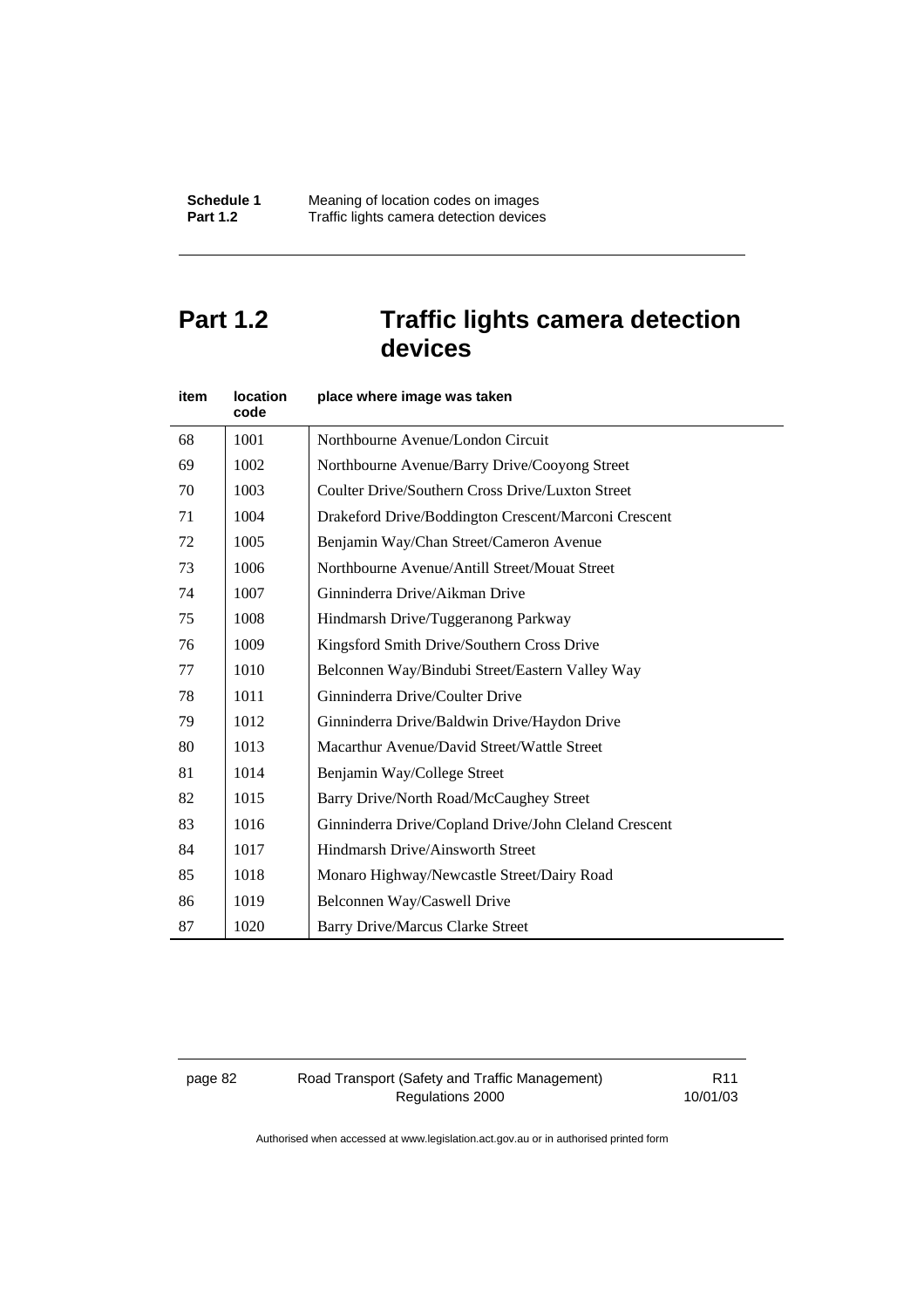# **Dictionary**

(see reg 3)

*approved child restraint* means a child restraint approved by the road transport authority under regulation 66 (1) (b) (Approvals etc by road transport authority).

*approved police speedometer*, for chapter 4 (Traffic offence detection devices)—see regulation 102 (Definitions for ch 4).

*area*—see the Australian Road Rules, dictionary.

*area of operations*, for a parking authority, means the area of operations declared for the parking authority under regulation 75A (Parking authorities).

*articulated vehicle* means a motor vehicle with—

- (a) 2 rigid sections, each of which has wheels; and
- (b) the rear section pivoted on, and part of the rear section (other than a pole, drawbar or similar device, or an accessory of the motor vehicle) superimposed on, the front section.

*Australian driver licence*—see the *Road Transport (Driver Licensing) Act 1999*, dictionary.

*Australian Road Rules*—see regulation 5.

*axle group*—see the *Road Transport (Vehicle Registration) Regulations 2000*, dictionary.

*B-double*—see the *Road Transport (Vehicle Registration) Regulations 2000*, dictionary.

*bicycle*—see the Australian Road Rules, dictionary.

**built-up area**, in relation to a length of road—see the Australian Road Rules, dictionary.

R11 10/01/03 page 83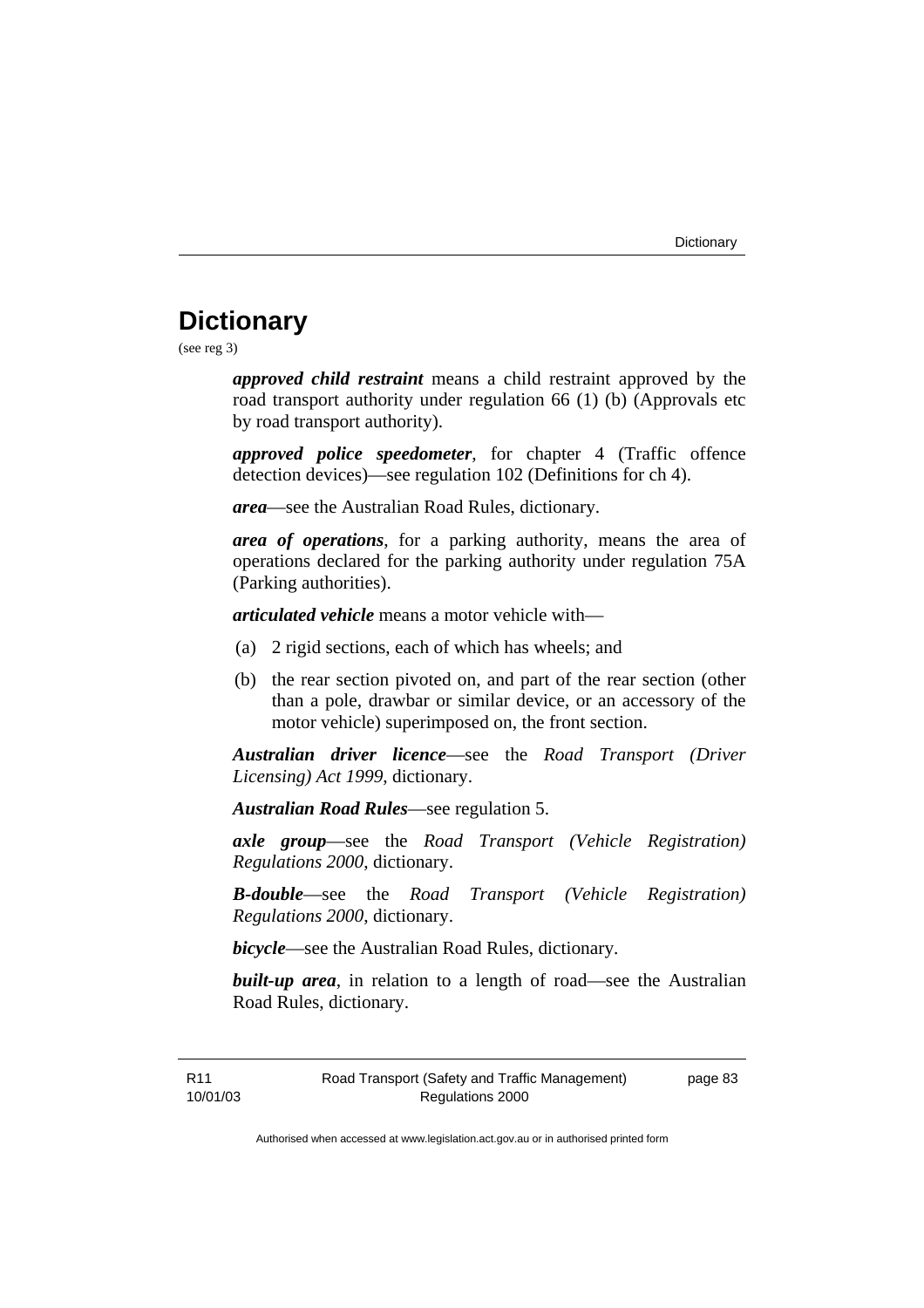*bus*—see the Australian Road Rules, dictionary.

*bus lane*—see the Australian Road Rules, rule 154.

*camera detection device*—see the Act, section 23 (1) (Use of camera detection devices).

*centre of the road*—see the Australian Road Rules, dictionary.

*clearway sign*—see the Australian Road Rules, schedule 2 and rules 314 to 316.

*code of practice*, for division 3.1.3 (Heavy vehicle parking)—see regulation 82.

*combination*—see the *Road Transport (Vehicle Registration) Regulations 2000*, dictionary.

*controlled parking hours*, in relation to a pay parking space, means the periods (as indicated by information on or with traffic signs applying to the space) when a vehicle may not be parked in the space unless the relevant parking fee has been paid.

*converter dolly*—see the *Road Transport (Vehicle Registration) Regulations 2000*, dictionary.

*crash*—see the Australian Road Rules, dictionary.

*digital camera detection device*, for chapter 4 (Traffic offence detection devices)—see regulation 102 (Definitions for ch 4).

*dog trailer*—see the *Road Transport (Vehicle Registration) Regulations 2000*, dictionary.

*do not overtake turning vehicle sign*—see the Australian Road Rules, schedule 4 and rules 319 to 320.

*drawbar*—see the *Road Transport (Vehicle Registration) Regulations 2000*, dictionary.

*driver's vehicle*, for a driver*—*see the Australian Road Rules, dictionary.

| page 84 | Road Transport (Safety and Traffic Management) | R <sub>11</sub> |
|---------|------------------------------------------------|-----------------|
|         | Regulations 2000                               | 10/01/03        |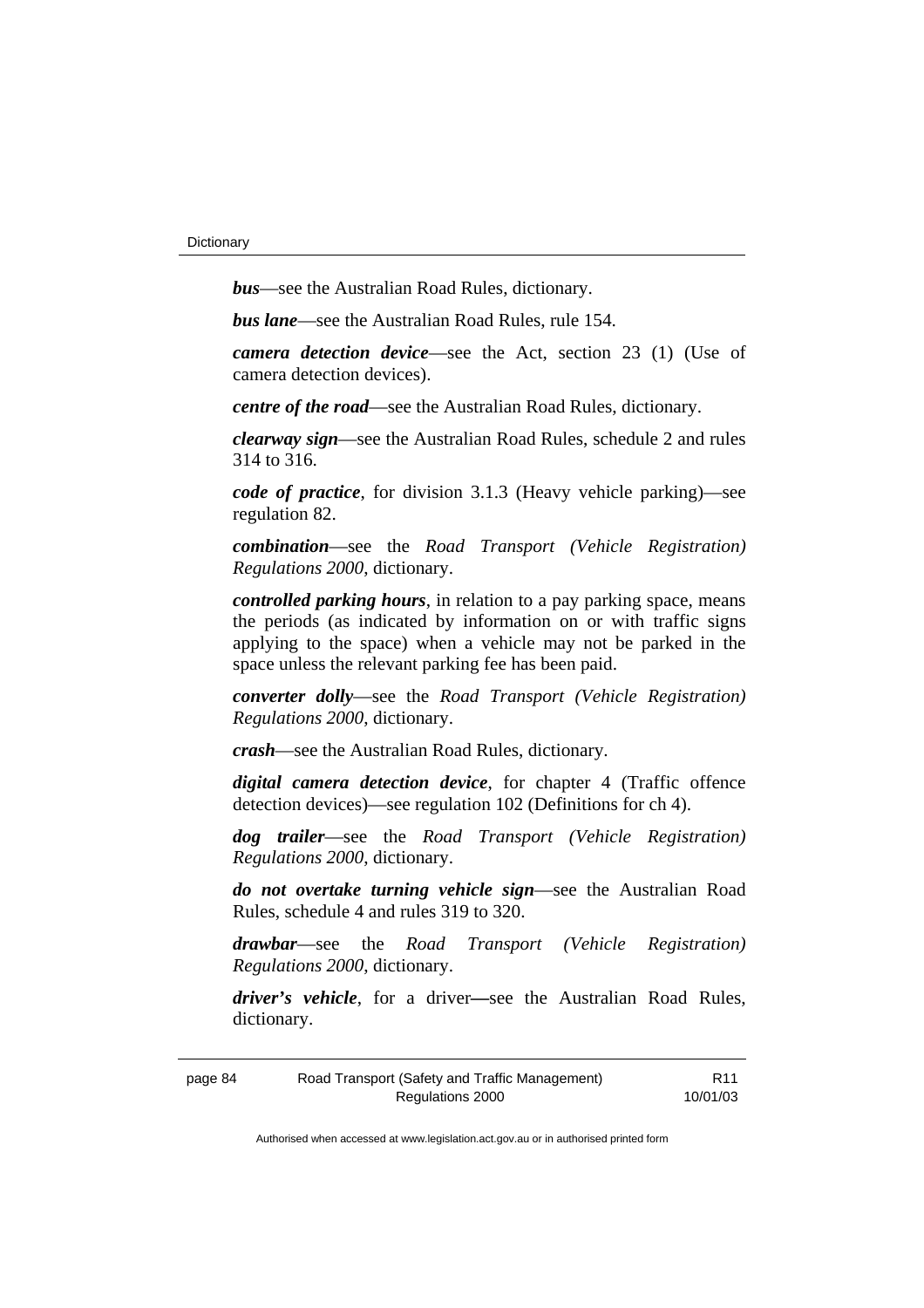*emergency stopping lane*—see the Australian Road Rules, rule 95.

*emergency vehicle* means any vehicle driven by a person who is—

- (a) an emergency worker; and
- (b) driving the vehicle in the course of his or her duties as an emergency worker.

*emergency worker* means—

- (a) a member of the ambulance service rendering or providing transport for sick or injured persons; or
- (b) a member of the fire brigade, the rural fire fighting service or the emergency service providing transport in the course of an emergency; or
- (c) a person who is declared by the road transport authority under regulation 66 (Approvals etc by road transport authority) to be an emergency worker.

*exemption*, for division 3.1.3 (Heavy vehicle parking)—see regulation 82.

*existing operator's certificate*, for division 3.1.3 (Heavy vehicle parking)—see regulation 82.

*external driver licence*—see the *Road Transport (Driver Licensing) Act 1999*, dictionary.

*footpath*—see the Australian Road Rules, dictionary.

*give way*—see the Australian Road Rules, dictionary.

*GVM*—see the *Road Transport (Vehicle Registration) Act 1999*, dictionary.

*heavy vehicle*, for division 3.1.3 (Heavy vehicle parking)—see regulation 82.

*implement*—see the *Road Transport (Vehicle Registration) Regulations 2000*, dictionary.

| R <sub>11</sub> | Road Transport (Safety and Traffic Management) | page 85 |
|-----------------|------------------------------------------------|---------|
| 10/01/03        | Regulations 2000                               |         |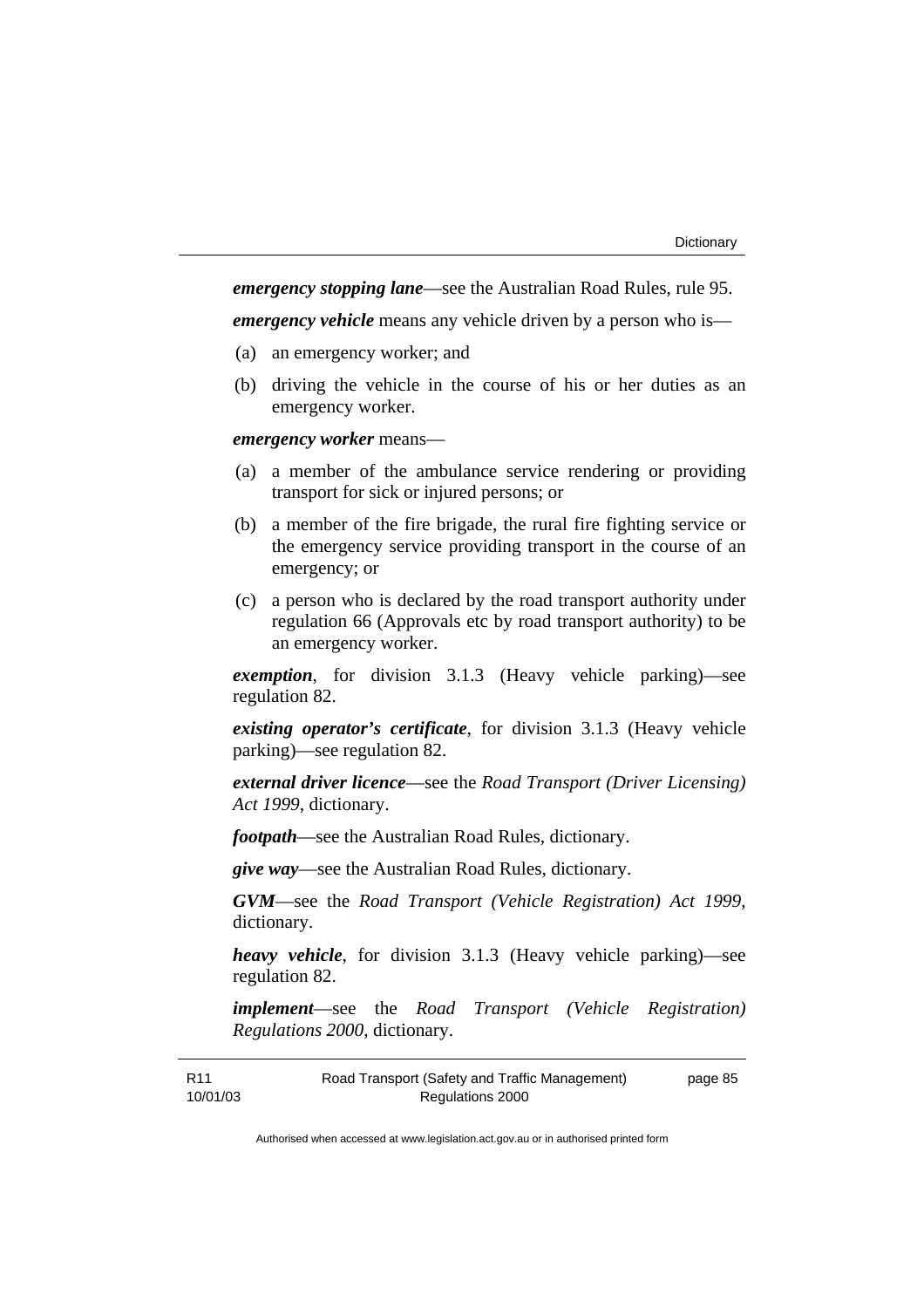*indicated on*, an image of a vehicle taken by an approved camera detection device—see the Act, dictionary.

*land adjoining residential land*, for division 3.1.3 (Heavy vehicle parking)—see regulation 82.

*laser speed measuring device*, for chapter 4 (Traffic offence detection devices)—see regulation 102 (Definitions for ch 4).

*length*, of road—see the Australian Road Rules, dictionary.

*lift and tow trailer* means a trailer consisting of an axle group and a drawbar designed to support 1 axle group of a vehicle under tow.

*loading zone*—see the Australian Road Rules, rule 179.

*loading zone permit* means a loading zone permit issued under regulation 100 (Parking permits).

*marked foot crossing*—see the Australian Road Rules, dictionary.

*metered parking area* means a length of road or area that is set aside as a metered parking area in accordance with regulation 73 (Metered parking areas).

*metered parking scheme* means a metered parking scheme under division 3.1.1.

*metered parking sign* means a *permissive parking sign* with the word 'meter' on or with the sign.

*metered parking space* means an area that is a metered parking space mentioned in regulation 75.

*mobility parking scheme authority* means an authority issued under regulation 101 (Mobility parking schemes and authorities).

*motorbike*—see the Australian Road Rules, dictionary, definition of *motor bike*.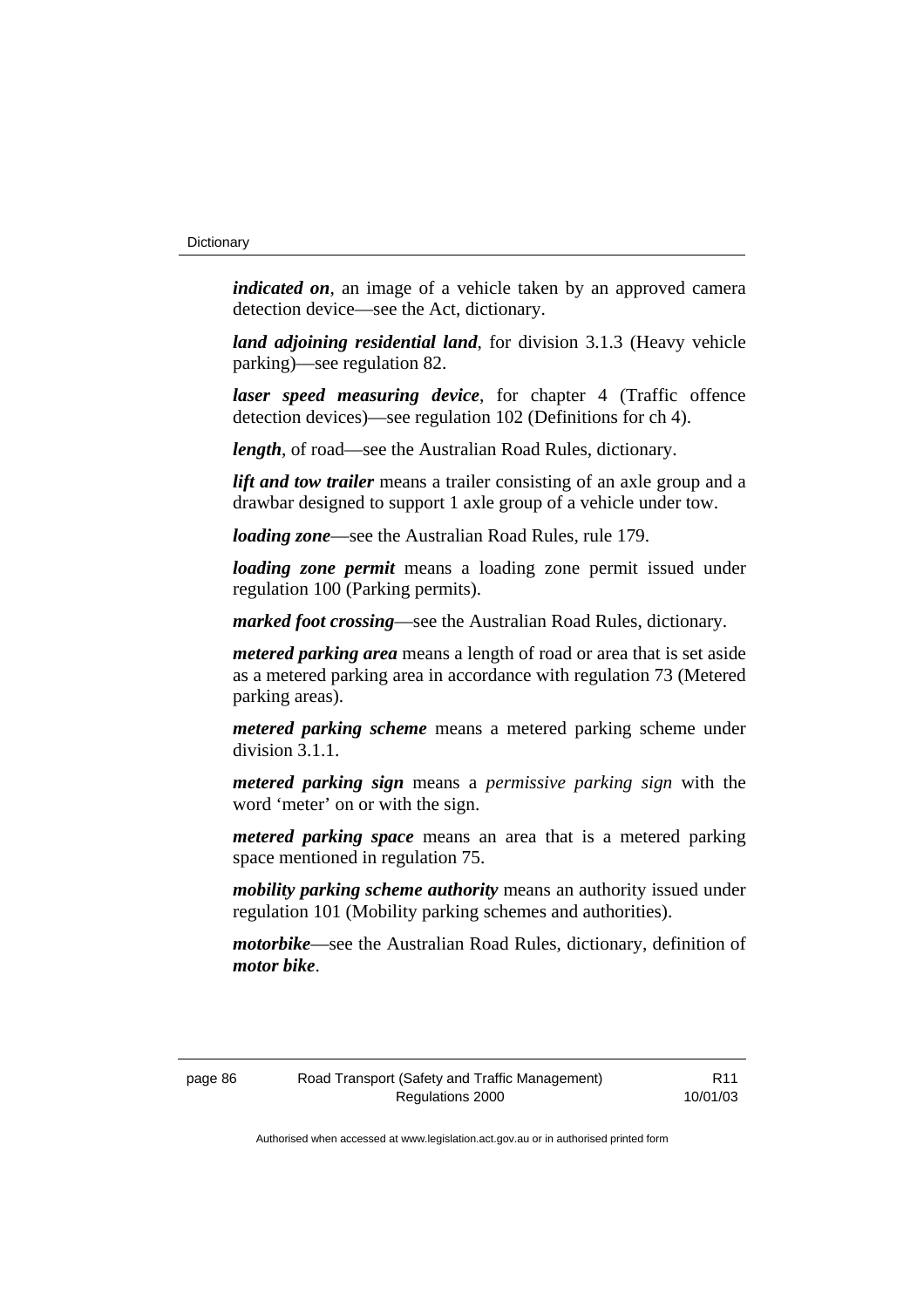*motor vehicle*—see the Act, dictionary.

*Note Motor vehicle* is defined in identical terms in the Australian Road Rules, dict.

*multi-space parking meter* means a parking meter that applies to 2 or more metered parking spaces.

*nature strip*—see the Australian Road Rules, dictionary.

*night*—see the Australian Road Rules, dictionary.

*no parking sign*—see the Australian Road Rules, schedules 2 and 3 and rules 314 to 316.

*no trucks sign*—see the Australian Road Rules, schedule 2 and rules 314 to 316.

*oncoming vehicle*, for a driver—see the Australian Road Rules, dictionary.

*park*, in relation to a driver, includes stop and allow the driver's vehicle to stay (whether or not the driver leaves the vehicle).

*parking authority* means a person declared to be a parking authority under regulation 75A (Parking authorities).

*parking authority guidelines*—see regulation 75B (1) (Parking authority guidelines).

*parking bay*—see the Australian Road Rules, dictionary.

*parking control sign*—see the Australian Road Rules, dictionary.

*parking meter* means a device designed to indicate, or capable of indicating, whether the fee fixed by the road transport authority for the parking of a vehicle in a metered parking space has been paid, and includes the stand on which such a device is erected.

*parking meter hood* means a hood or other cover designed to be fitted to a parking meter and to cover the part of the meter that would normally display a sign with the word 'expired' when the meter is not in operation.

| R11      | Road Transport (Safety and Traffic Management) | page 87 |
|----------|------------------------------------------------|---------|
| 10/01/03 | Regulations 2000                               |         |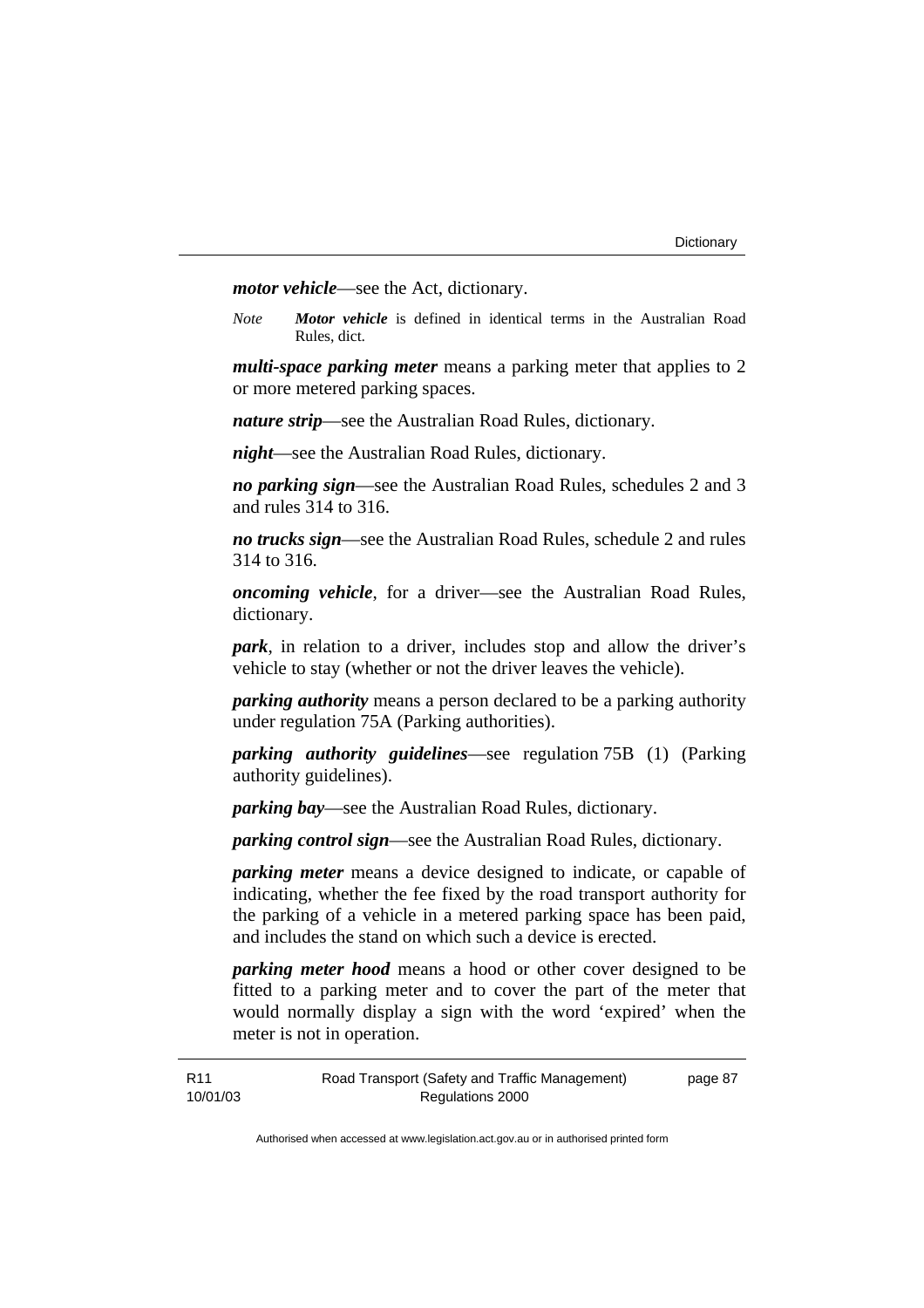#### **Dictionary**

*parking permit* means a permit issued under regulation 100 (Parking permits).

*parking ticket* means a ticket issued by the road transport authority or a parking authority (by means of a parking ticket machine) for display in or on a vehicle as evidence of the prepayment of a parking fee.

*parking ticket machine* means a device designed to issue parking tickets, and includes the stand on which such a device is erected.

*pay parking area* means a metered parking area or ticket parking area.

*pay parking device*—see regulation 76 (2) (Ticket parking schemes).

*pay parking scheme* means a metered parking scheme or ticket parking scheme.

*pay parking space* means a metered parking space or ticket parking space.

*pedestrian*—see the Australian Road Rules, rule 18.

*permissive parking sign*—the Australian Road Rules, schedules 2 and 3 and rules 314 to 316.

*person with a disability* means a person—

- (a) who cannot walk because of permanent or temporary loss of the use of 1 or both legs or another permanent medical or physical condition; or
- (b) whose physical condition is detrimentally affected by walking 100m; or
- (c) who needs to use a walking frame, crutches, callipers, a scooter, a wheelchair or a similar mobility aid.

*piezo strip speed measuring device*, for chapter 4 (Traffic offence detection devices)—see regulation 102 (Definitions for ch 4).

| page 88 | Road Transport (Safety and Traffic Management) | R <sub>11</sub> |
|---------|------------------------------------------------|-----------------|
|         | Regulations 2000                               | 10/01/03        |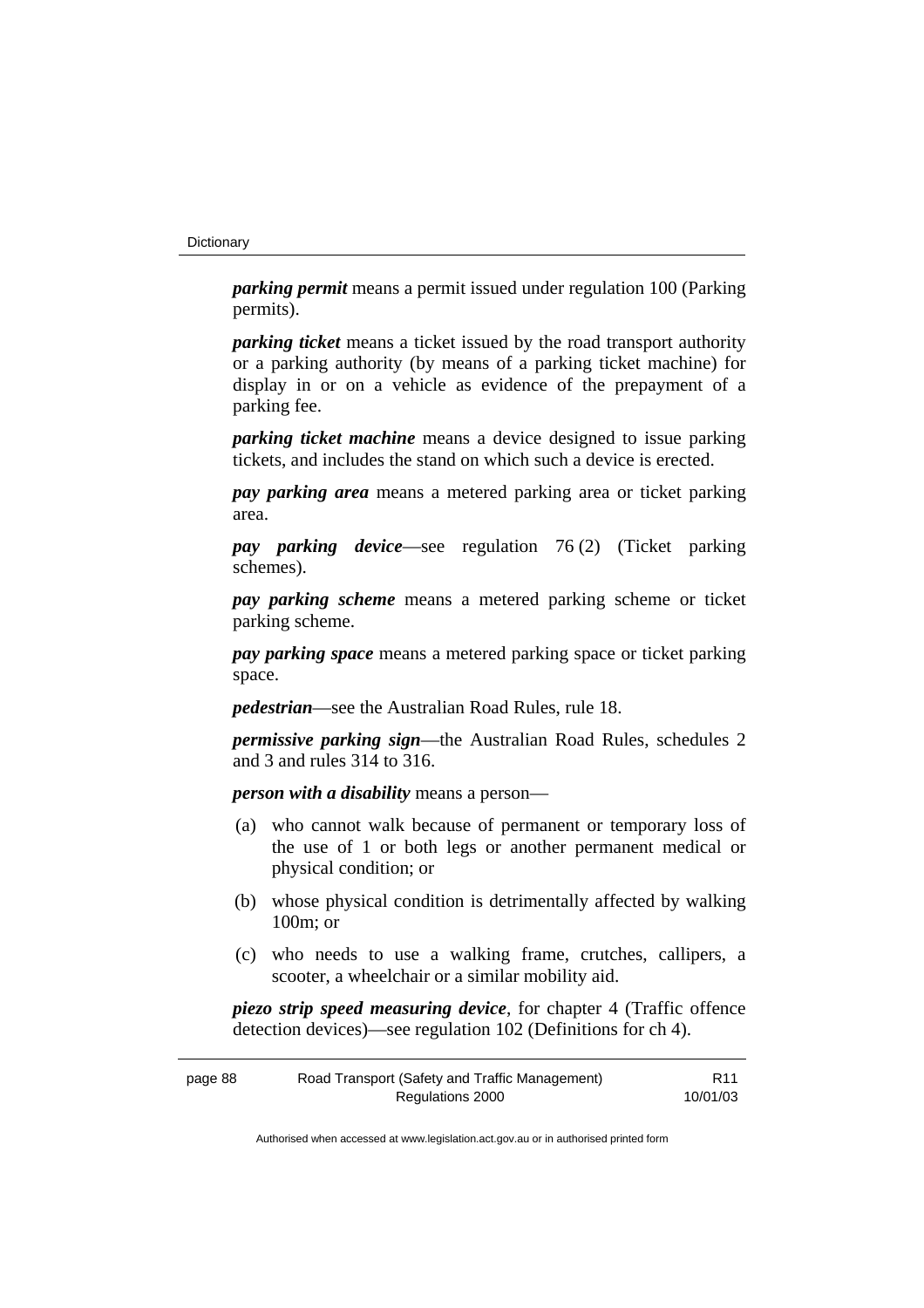*police vehicle* means any vehicle driven by a person who is—

- (a) a police officer; and
- (b) driving the vehicle in the course of his or her duties as a police officer.

*postal vehicle*—see the Australian Road Rules, dictionary.

*Note Postal worker* is defined in reg 32 for the Australian Road Rules.

*prime mover*—see the *Road Transport (Vehicle Registration) Regulations 2000*, dictionary.

*private hire car*—see the *Road Transport (General) Act 1999*, section 100.

*public bus*—see the *Road Transport (Public Passenger Services) Act 2001*, dictionary.

*radar speed measuring device*, for chapter 4 (Traffic offence detection devices)—see regulation 102 (Definitions for ch 4).

*recording medium*, for chapter 4 (Traffic offence detection devices)—see regulation 107B (1) (Recording of traffic lights camera detection device image files—Act, s 23 (2) (c) (ii)).

*red traffic arrow*—see the Australian Road Rules, dictionary.

*red traffic light*—see the Australian Road Rules, dictionary.

*registered interest*—see the Act, dictionary.

*registered operator*—see the *Road Transport (Vehicle Registration) Act 1999*, dictionary.

*relevant parking fee*, for the parking of a vehicle in a pay parking space, means the fee for parking a vehicle in the space, for the day and time when the vehicle is parked in the space, as indicated on the parking meter or ticket machine applying to the space.

*residential land*, for division 3.1.3 (Heavy vehicle parking)—see regulation 82.

| R <sub>11</sub> | Road Transport (Safety and Traffic Management) | page 89 |
|-----------------|------------------------------------------------|---------|
| 10/01/03        | Regulations 2000                               |         |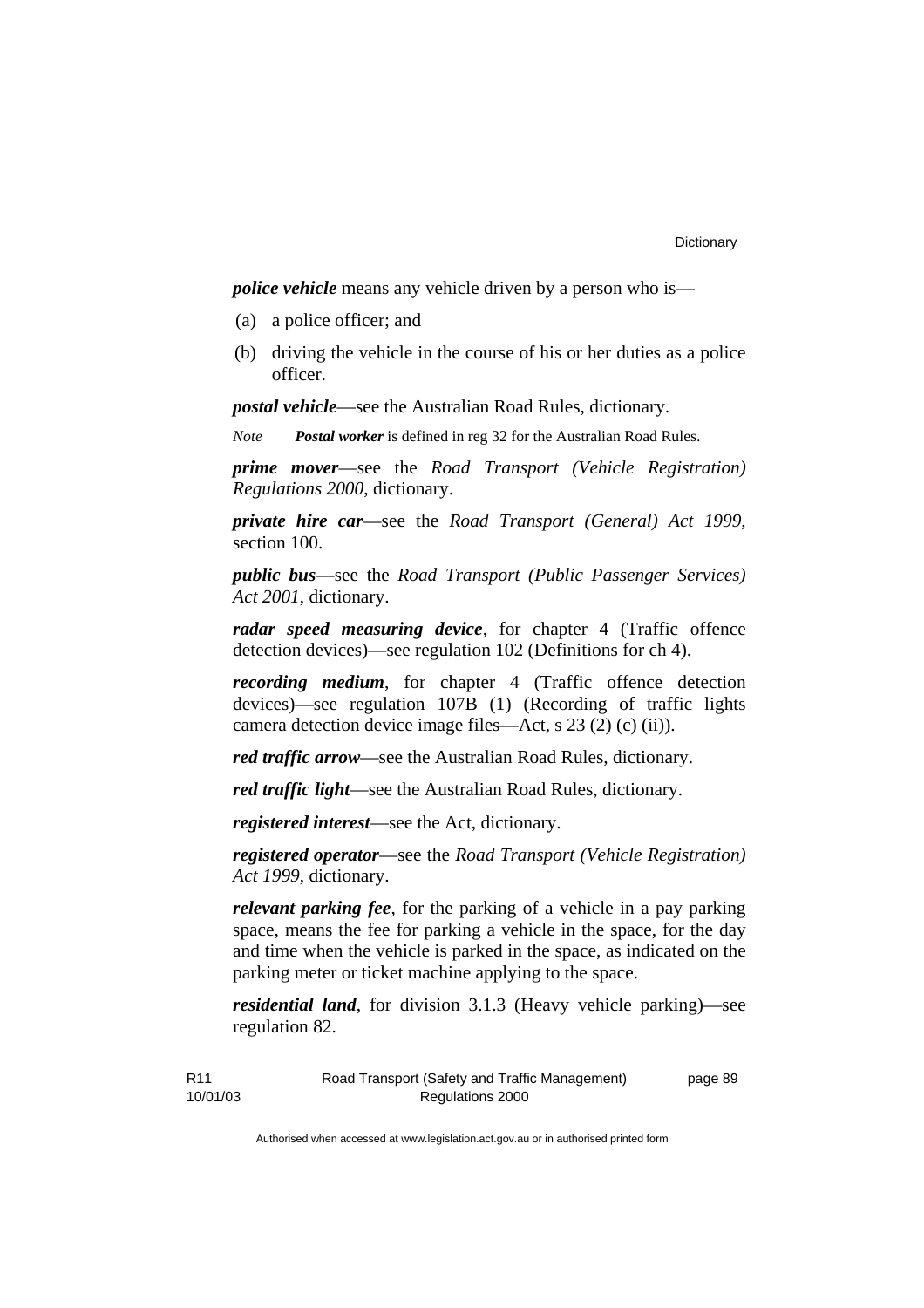*restricted hire vehicle*—see the *Road Transport (General) Act 1999*, section 100.

*ride*—see the Australian Road Rules, dictionary.

*rider*—see the Australian Road Rules, rule 17.

*road*—see the Act, dictionary, and includes a road related area.

*road marking*—see the Australian Road Rules, dictionary.

*road related area*—see the Act, dictionary.

*road train*—see the *Road Transport (Vehicle Registration) Regulations 2000*, dictionary.

*road user*—see the Australian Road Rules, rule 14.

*security checksum*, for chapter 4 (Traffic offence detection devices)—see regulation 102 (Definitions for ch 4).

*semitrailer*—see the *Road Transport (Vehicle Registration) Regulations 2000*, dictionary.

*speed measuring device*—see the Act, dictionary.

*stock truck*, for division 3.1.3 (Heavy vehicle parking)—see regulation 82.

*stop*, for a driver, includes park, but does not include stop to reverse the driver's vehicle into a parking bay or other parking space.

*taxi*—see the *Road Transport (Public Passenger Services) Act 2001*, section 45 (Meaning of *taxi*).

*testing authority*, for chapter 4 (Traffic offence detection devices) see regulation 102 (Definitions for ch 4).

*ticket parking area* means a length of road or area that is set aside as a ticket parking area in accordance with regulation 77 (Ticket parking areas).

R11 10/01/03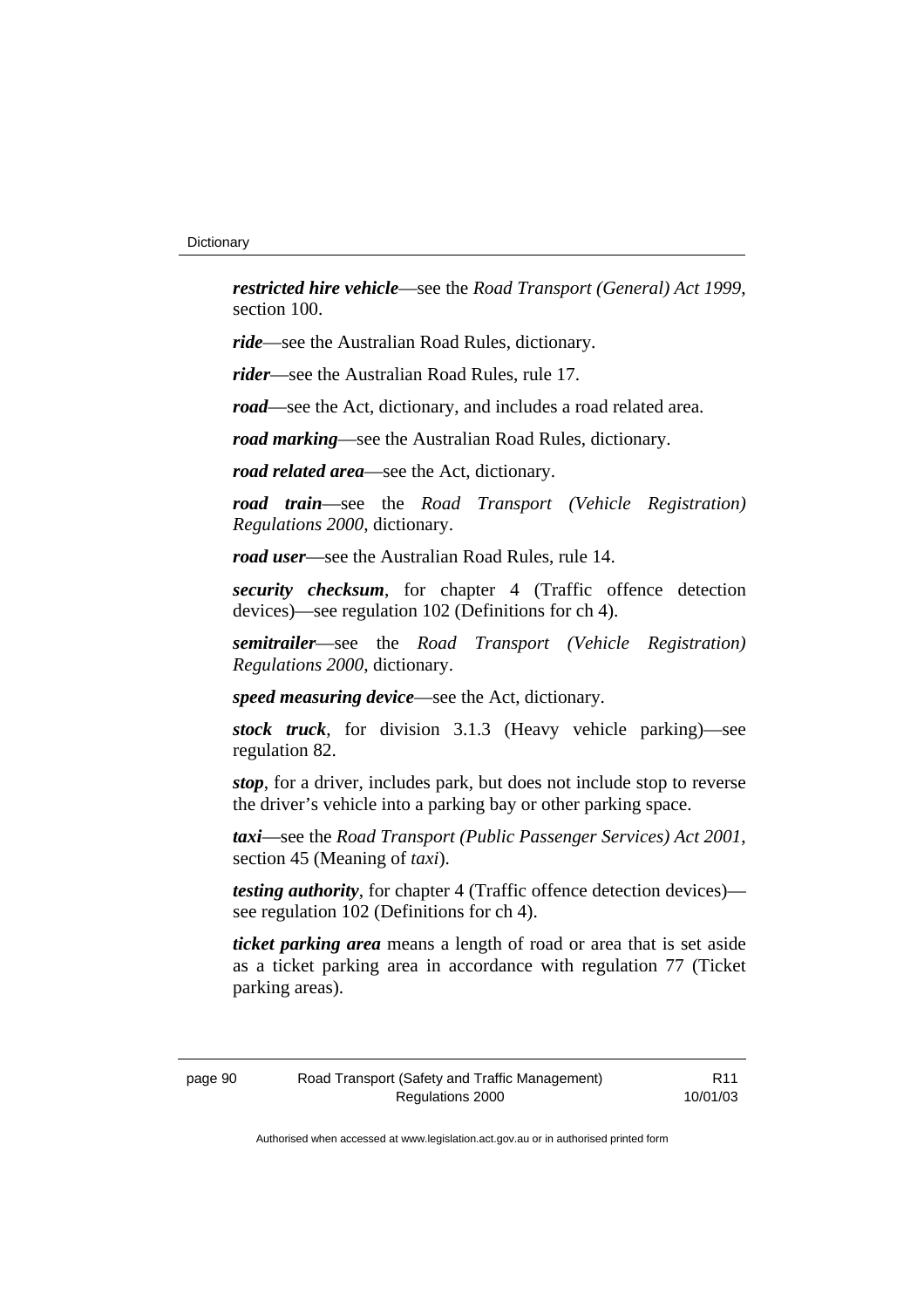*ticket parking scheme* means a ticket parking scheme under division 3.1.2.

*ticket parking sign* means a *permissive parking sign* with the word 'ticket' on or with the sign.

*ticket parking space* means an area that is a ticket parking space mentioned in regulation 78 (Ticket parking spaces).

*tow truck*—see the *Road Transport (Vehicle Registration) Regulations 2000*, dictionary.

*towing attachment* means a device fitted to a vehicle to which the drawbar of a trailer may be attached.

*tractor*—see the *Road Transport (Vehicle Registration) Regulations 2000*, dictionary.

*traffic control device*—see the Australian Road Rules, dictionary.

*traffic lights camera detection device*, for chapter 4 (Traffic offence detection devices)—see regulation 102 (Definitions for ch 4).

*traffic-related item*—see the Australian Road Rules, dictionary.

*traffic sign*—see the Australian Road Rules, dictionary.

*traffic signals*—see the Australian Road Rules, dictionary.

*trailer*—see the Act, dict.

*Note Trailer* is defined in identical terms in the Australian Road Rules, dict.

*transit lane*—see the Australian Road Rules, rule 156.

*truck lane*—see the Australian Road Rules, rule 157.

*use* a vehicle includes drive, park or stop the vehicle.

*vehicle*—see the Australian Road Rules, rule 15.

*with*, for information about the application of a traffic control device—see the Australian Road Rules, dictionary.

R11 10/01/03 page 91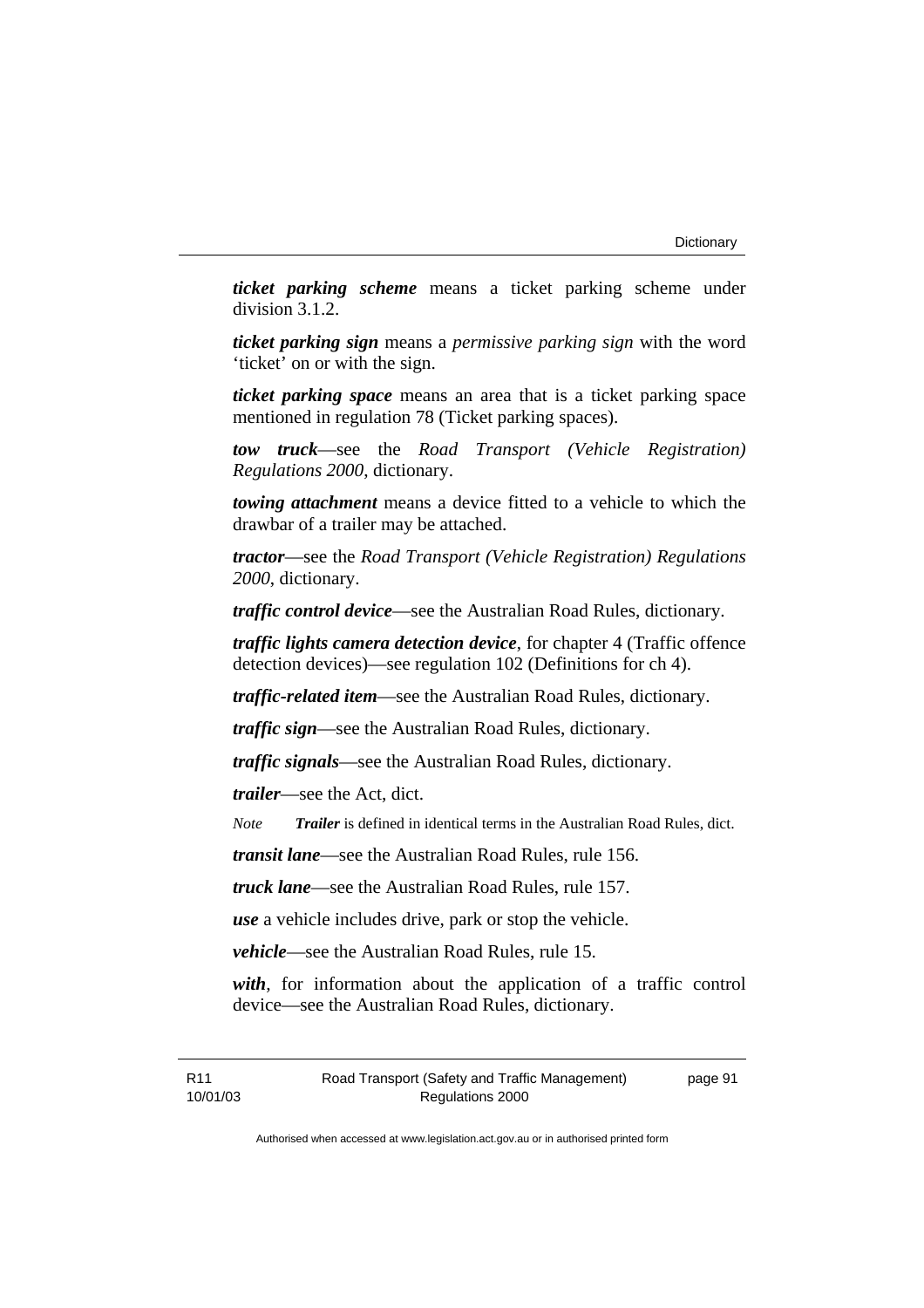#### Dictionary

*wheeled recreational device*—see the Australian Road Rules, dictionary.

*wheeled toy*—see the Australian Road Rules, dictionary.

*WORM disk*, for chapter 4 (Traffic offence detection devices)—see regulation 107A (Recording of digital camera detection device image files—Act, s  $23(2)(c)(ii)$ ).

page 92 Road Transport (Safety and Traffic Management) Regulations 2000

R11 10/01/03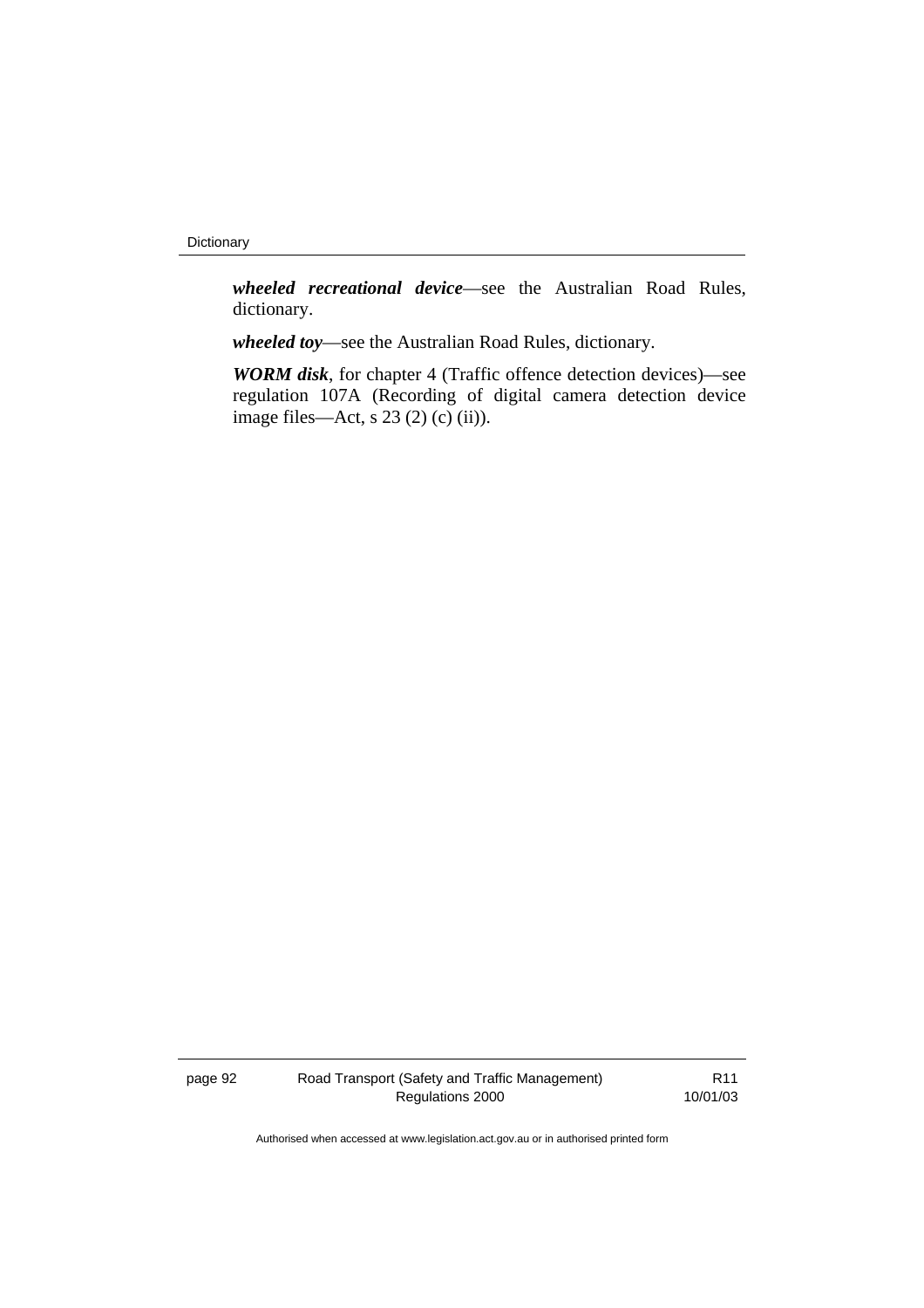# **Endnotes**

```
1 About the endnotes
```
Amending and modifying laws are annotated in the legislation history and the amendment history. Current modifications are not included in the republished law but are set out in the endnotes.

Not all editorial amendments made under the *Legislation Act 2001*, part 11.3 are annotated in the amendment history. Full details of any amendments can be obtained from the Parliamentary Counsel's Office.

Uncommenced amending laws and expiries are listed in the legislation history and the amendment history. These details are underlined. Uncommenced provisions and amendments are not included in the republished law but are set out in the last endnote.

If all the provisions of the law have been renumbered, a table of renumbered provisions gives details of previous and current numbering.

The endnotes also include a table of earlier republications.

If the republished law includes penalties, current information about penalty unit values appears on the republication inside front cover.

# **2 Abbreviation key**

| $am = amended$                               | $ord = ordinance$                         |
|----------------------------------------------|-------------------------------------------|
| $amdt = amendment$                           | $orig = original$                         |
| $ch = chapter$                               | $p = page$                                |
| $cl = clause$                                | par = paragraph                           |
| $def = definition$                           | $pres = present$                          |
| $dict = dictionary$                          | $prev = previous$                         |
| $disallowed = disallowed by the Legislative$ | $(\text{prev}) = \text{previously}$       |
| Assembly                                     | $prov = provision$                        |
| $div =$ division                             | $pt = part$                               |
| $exp = expires/expired$                      | $r = rule/subrule$                        |
| $Gaz = Gazette$                              | $reg = regulation/subregulation$          |
| $hdg =$ heading                              | $renum = renumbered$                      |
| $IA = Interpretation Act 1967$               | $reloc = relocated$                       |
| ins = inserted/added                         | $R[X]$ = Republication No                 |
| $LA =$ Legislation Act 2001                  | $RI = reissue$                            |
| $LR =$ legislation register                  | $s = section/subsection$                  |
| $LRA =$ Legislation (Republication) Act 1996 | $sch = schedule$                          |
| $mod = modified / modified$                  | $sdiv = subdivision$                      |
| $No = number$                                | $sub =$ substituted                       |
| $num = numbered$                             | $SL = Subordinate$ Law                    |
| $o = order$                                  | underlining = whole or part not commenced |
| $om = omitted/repealed$                      | or to be expired                          |
|                                              |                                           |

#### R11 10/01/03

Road Transport (Safety and Traffic Management) Regulations 2000

page 93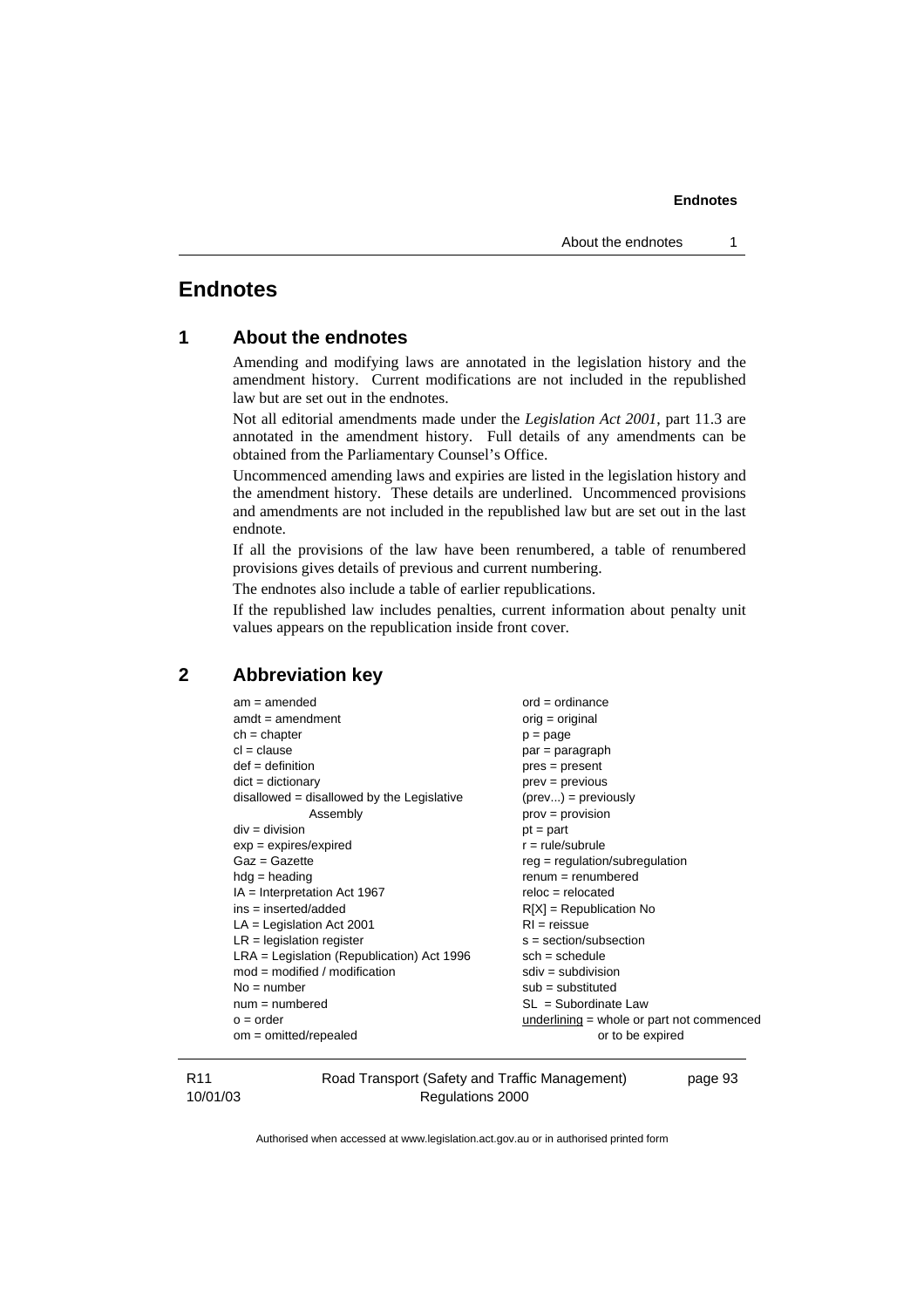3 Legislation history

# **3 Legislation history**

# **Road Transport (Safety and Traffic Management) Regulations SL 2000 No 10**

notified 29 February 2000 (Gaz 2000 No S6) reg 1, reg 2 commenced 29 February 2000 (IA 10B) remainder commenced 1 March 2000 (reg 2 and Gaz 2000 No S5)

as amended by

## **Legislative Assembly**

notified 18 May 2000 (Gaz 2000 No 20 p 505) commenced 18 May 2000 (SLA s 6 (13))

# **Road Transport (Safety and Traffic Management) Regulations**

**Amendment SL 2000 No 21 pt 2** 

notified 18 May 2000 (Gaz 2000 No 20) commenced 18 May 2000 (reg 1)

# **Road Transport Legislation Regulations Amendment SL 2000 No 33 pt 2**

notified 2 August 2000 (Gaz 2000 No S41) commenced 2 August 2000 (reg 1)

# **Road Transport Legislation Regulations Amendment SL 2000 No 52 pt 2**

notified 14 December 2000 (Gaz 2000 No 50) commenced 14 December 2000 (reg 1)

## **Road Transport Legislation Amendment Act 2001 No 27 sch 4**

notified 24 May 2001 (Gaz 2001 No 21) s 1, s 2 commenced 24 May 2001 (IA s 10B) sch 4 commenced 24 May 2001 (s 2)

# **Road Transport (Safety and Traffic Management) Amendment Act 2001 No 29 pt 3**

notified 24 May 2001 (Gaz 2001 No 21) commenced 24 May 2001 (s 2)

R11 10/01/03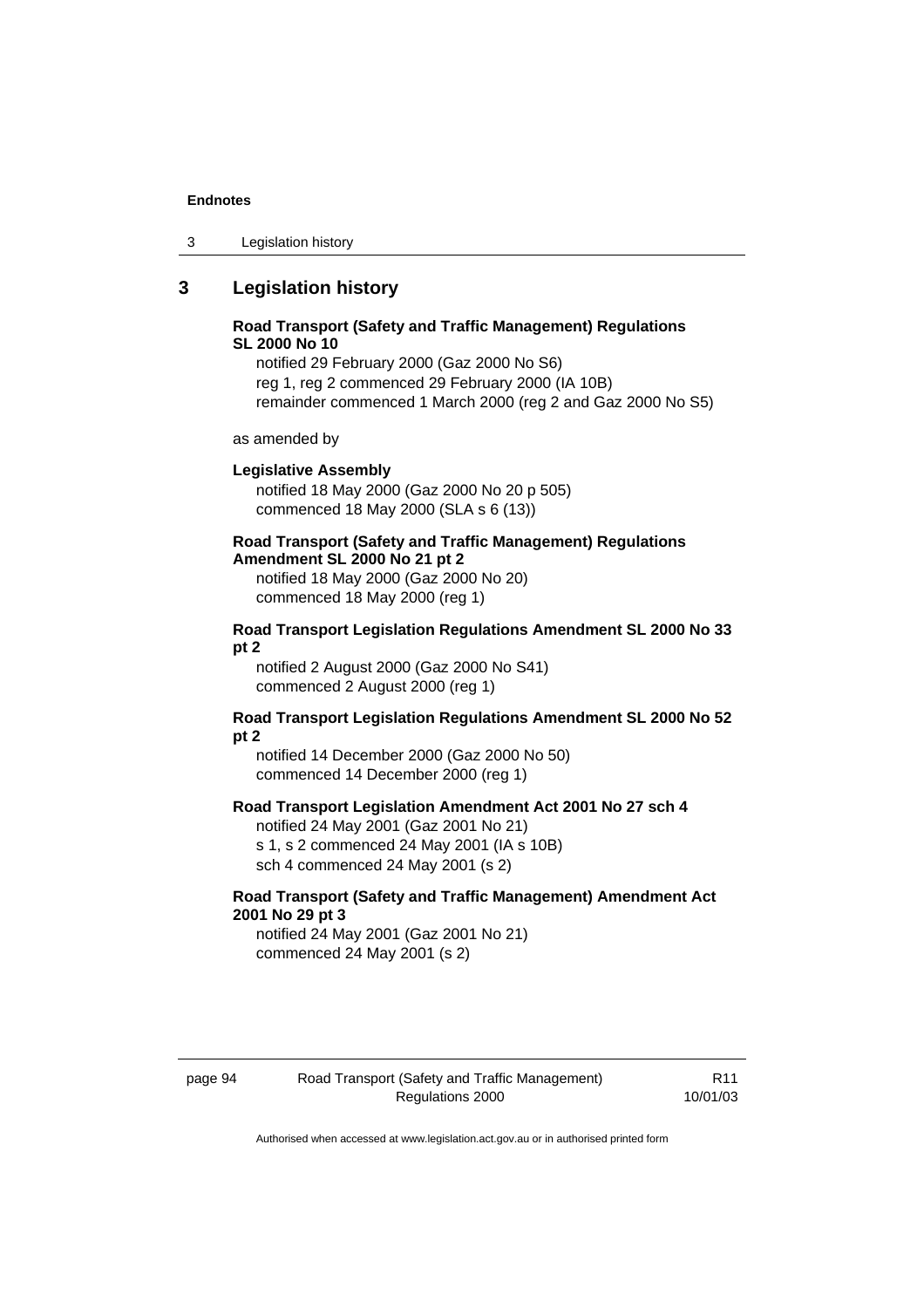# **Legislation (Consequential Amendments) Act 2001 No 44 pt 348**  notified 26 July 2001 (Gaz 2001 No 30) s 1, s 2 commenced 26 July 2001 (IA s 10B) pt 348 commenced 12 September 2001 (s 2 and see Gaz 2001 No S65) **Statute Law Amendment Act 2001 No 56 pt 3.46**  notified 5 September 2001 (Gaz 2001 No S 65) s 1, s 2 commenced 5 September 2001 (IA s 10B) pt 3.46 commenced 12 September 2001 (amdt 3.475) **Road Transport (Safety and Traffic Management) Regulations Amendment 2001 SL 2001 No 32**  notified 11 September 2001 (Gaz 2001 No S69) commenced 11 September 2001 (reg 1) **Road Transport (Public Passenger Services) Act 2001 No 62 pt 1.12**  notified 10 September 2001 (Gaz 2001 No S66) s 1, s 2 commenced 10 September 2001 (IA s 10B) pt 1.12 commenced 1 December 2001 (s 2 and CN 2001 No 2) **Road Transport Legislation Amendment Regulations 2002 SL No 2 pt 5**  notified LR 27 February 2002 reg 1, reg 2 commenced 27 February 2002 (LA s 75) pt 5 commenced 1 March 2002 (reg 2 and see CN 2002 No 2) **Road Transport (Safety and Traffic Management) Amendment Regulations 2002 SL No 7**  notified LR 15 April 2002 commenced 16 April 2002 (reg 2) **Statute Law Amendment Act 2002 No 30 pt 3.73**  notified LR 16 September 2002 s 1, s 2 taken to have commenced 19 May 1997 (LA s 75 (2)) pt 3.73 commenced 17 September 2002 (s 2 (1)) **Road Transport Legislation Amendment Regulations 2002 (No 2) SL2002-31 pt 5**  notified LR 31 October 2002 reg 1, reg 2 commenced 31 October 2002 (LA s 75 (1)) pt 5 commenced 1 November 2002 (reg 2 (1))

| R11      | Road Transport (Safety and Traffic Management) | page 95 |
|----------|------------------------------------------------|---------|
| 10/01/03 | Regulations 2000                               |         |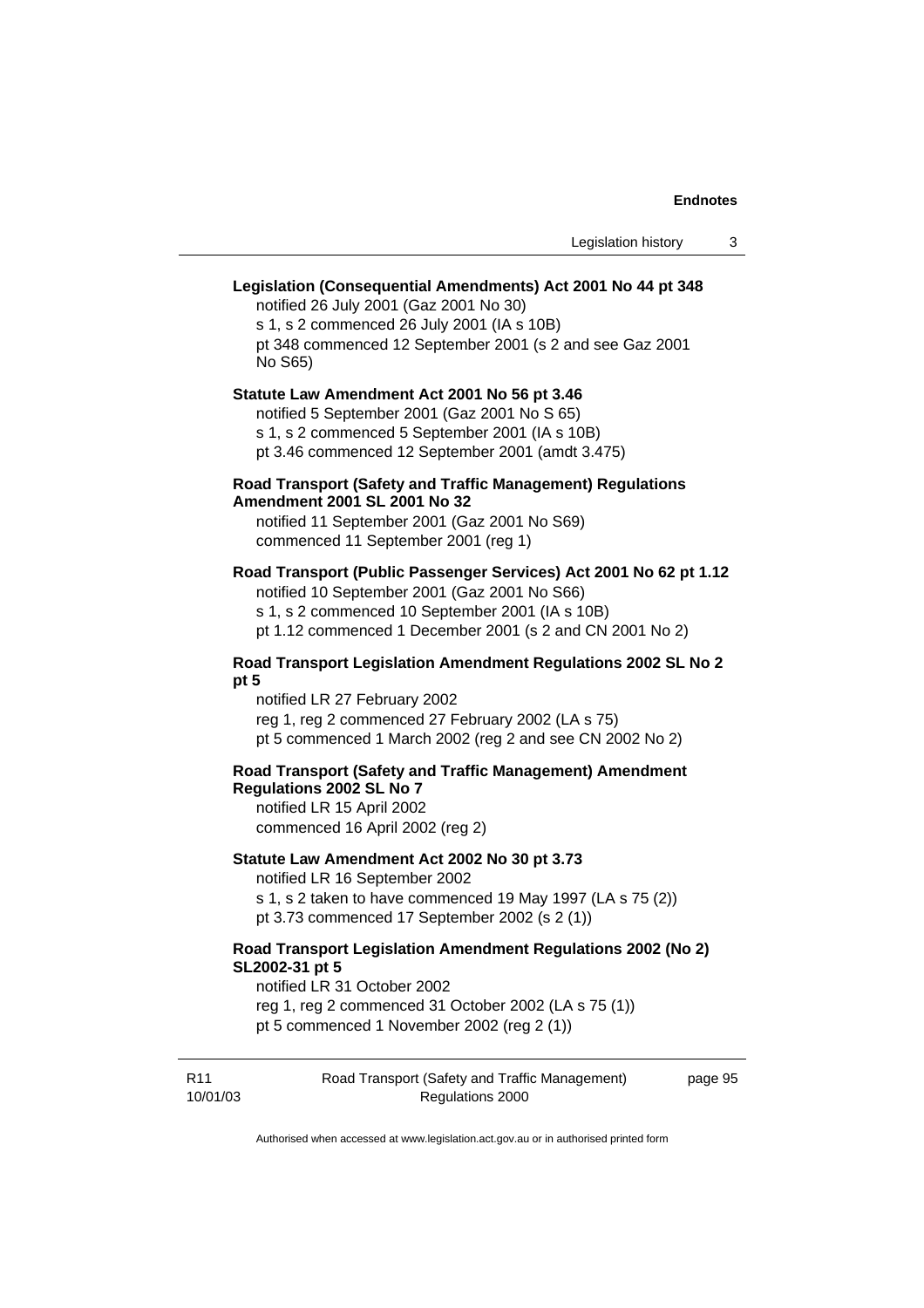4 Amendment history

# **Criminal Code 2002 No 51 pt 1.20**

notified LR 20 December 2002 s 1, s 2 commenced 20 December 2002 (LA s 75) pt 1.20 commenced 1 January 2003 (s 2 (1))

# **Urban Services (Application of Criminal Code) Amendment Regulations 2002 SL2003-1 pt 4**

notified LR 9 January 2003 reg 1, reg 2 commenced 9 January 2003 (LA s 75 (1)) pt 4 commenced 10 January 2003 (reg 2 (3) and see LA s 73 (3) (b))

# **4 Amendment history**

| Commencement<br>reg 2                            | om Act 2001 No 27 amdt 4.24                                                                                                                                 |
|--------------------------------------------------|-------------------------------------------------------------------------------------------------------------------------------------------------------------|
| Definitions-the dictionary<br>reg 3 hdg<br>reg 3 | bracketed note exp 17 September 2002 (reg 4 (3))<br>am Act 2001 No 44 amdt 1.3793                                                                           |
| <b>Notes</b><br>reg 4 hdg<br>reg 4               | bracketed note exp 17 September 2002 (reg 4 (3))<br>am Act 2001 No 44 amdt 1.3794; Act 2002 No 30 amdt 3.769<br>(2), (3) exp 17 September 2002 (reg (4 (3)) |
| reg 4A                                           | Offences against regulations-application of Criminal Code etc<br>ins SL2003-1 reg 16                                                                        |
| reg 4B                                           | Offences against regulations are strict liability offences<br>ins SL2003-1 reg 16                                                                           |
| reg 4C                                           | General defence of accident or reasonable effort<br>ins SL2003-1 reg 16                                                                                     |
| reg 5 hdg                                        | What are the Australian Road Rules<br>bracketed note exp 17 September 2002 (reg 4 (3))                                                                      |
| reg 6 hdg                                        | Incorporation of Australian Road Rules into ACT law<br>bracketed note exp 17 September 2002 (reg 4 (3))                                                     |
| General                                          | div 2.2.1 note 2 am 2000 No 52 reg 3; 2001 No 32 reg 3; 2002 No 31 reg 22                                                                                   |
| reg 7 hdg<br>reg 7                               | References to another law of this jurisdiction etc<br>bracketed note exp 17 September 2002 (reg 4 (3))<br>am Act 2001 No 44 amdt 1.3795, amdt 1.3796        |
| reg 8 hdg                                        | ARR r 10 (2)-penalties for offences<br>bracketed note exp 17 September 2002 (reg 4 (3))                                                                     |
|                                                  | $\sim$ $\sim$ $\sim$ $\sim$ $\sim$ $\sim$ $\sim$ $\sim$                                                                                                     |

| page 96 | Road Transport (Safety and Traffic Management) |          |
|---------|------------------------------------------------|----------|
|         | Regulations 2000                               | 10/01/03 |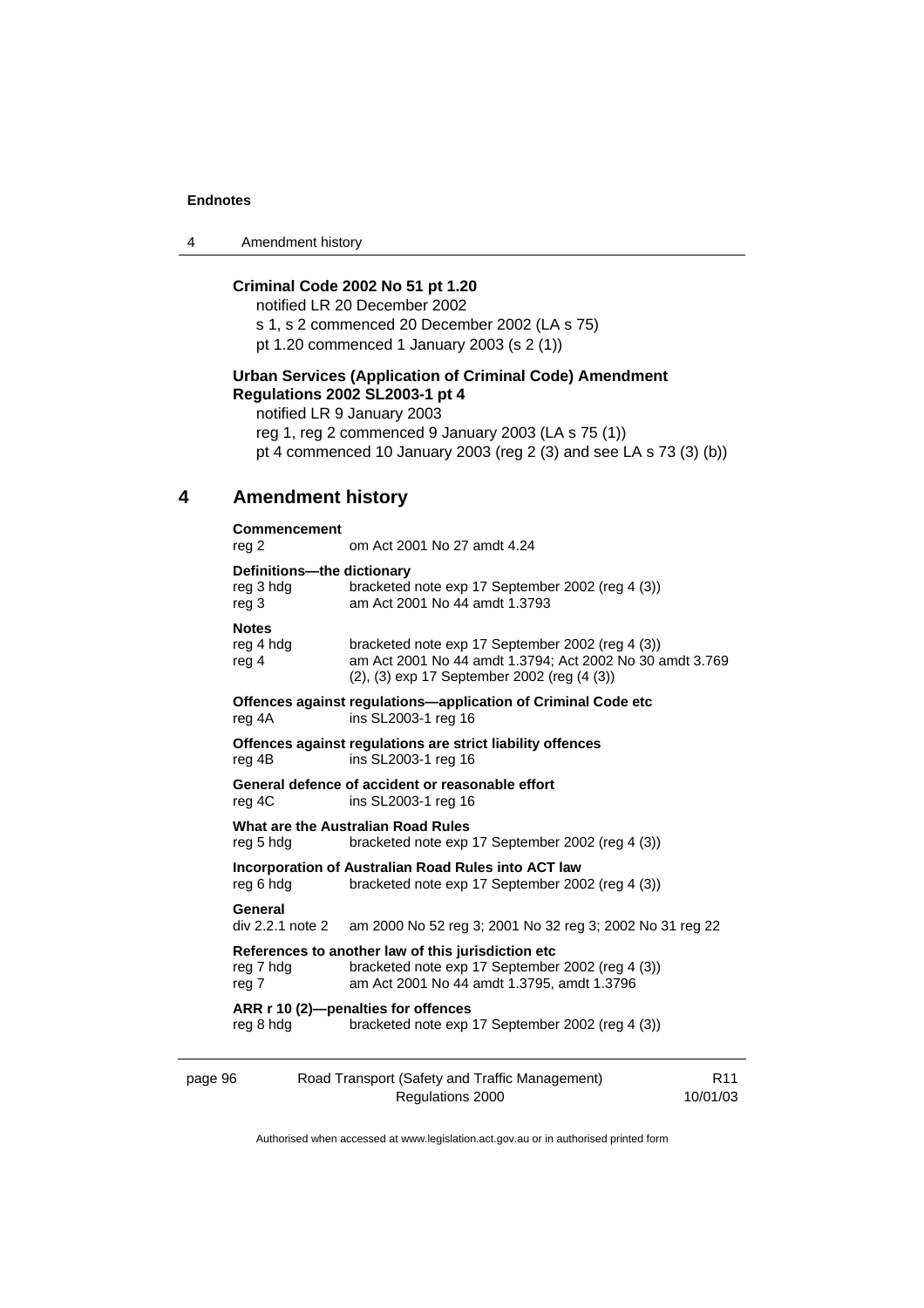page 97

**ARR r 95—emergency stopping lane only signs**  reg 9 hdg bracketed note exp 17 September 2002 (reg 4 (3)) **ARR r 104—no truck signs**  reg 10 hdg bracketed note exp 17 September 2002 (reg 4 (3)) **ARR r 158 (2) (c)—other vehicles permitted to travel in bus lanes**  reg 12 hdg bracketed note exp 17 September 2002 (reg 4 (3)) reg 12 sub 2002 No 31 reg 23 **ARR r 179 (1) (c)—stopping in a loading zone**  reg 13 hdg bracketed note exp 17 September 2002 (reg 4 (3)) **ARR r 199 (2)—stopping near a postbox**  reg 14 hdg bracketed note exp 17 September 2002 (reg 4 (3)) **ARR r 206 (2) (b), (c)—parking by people with disabilities permit holders**  reg 15 hdg bracketed note exp 17 September 2002 (reg 4 (3)) **ARR r 207 (2) (a)—fees for parking in pay parking spaces**  reg 16 hdg bracketed note exp 17 September 2002 (reg 4 (3)) **ARR r 213—non-application in ACT**  reg 16A ins Legislative Assembly (see Gaz 2000 No 20) **ARR r 216 (3)—towing a vehicle at night or in hazardous weather conditions**  reg 18 hdg bracketed note exp 17 September 2002 (reg 4 (3)) **ARR r 225—use of radar detectors**  reg 22 hdg bracketed note exp 17 September 2002 (reg 4 (3)) **ARR r 240 (2)—wheeled recreational devices and toys not to be used on certain roads**  reg 23 hdg bracketed note exp 17 September 2002 (reg 4 (3)) **ARR r 248—bicycle rider may ride across marked foot crossing if authorised**  reg 23A ins 2000 No 21 reg 3 **ARR r 266 (3) (b)—wearing of seatbelts by passengers under 16 years old**  reg 23B ins 2001 No 32 reg 4 am 2002 No 2 reg 28; Act 2002 No 51 amdt 1.38 **ARR r 266 (7)—wearing of seatbelts by passengers under 16 years old**  reg 24 hdg bracketed note exp 17 September 2002 (reg 4 (3)) **ARR r 267 (3)—certificates of exemption from wearing seatbelts**  reg 25 hdg bracketed note exp 17 September 2002 (reg 4 (3)) **ARR r 270 (3)—wearing motorbike helmets**  reg 26 hdg bracketed note exp 17 September 2002 (reg 4 (3)) **ARR r 271 (6)—riding on motorbikes**  reg 27 hdg bracketed note exp 17 September 2002 (reg 4 (3))

10/01/03 Regulations 2000

Road Transport (Safety and Traffic Management)

R11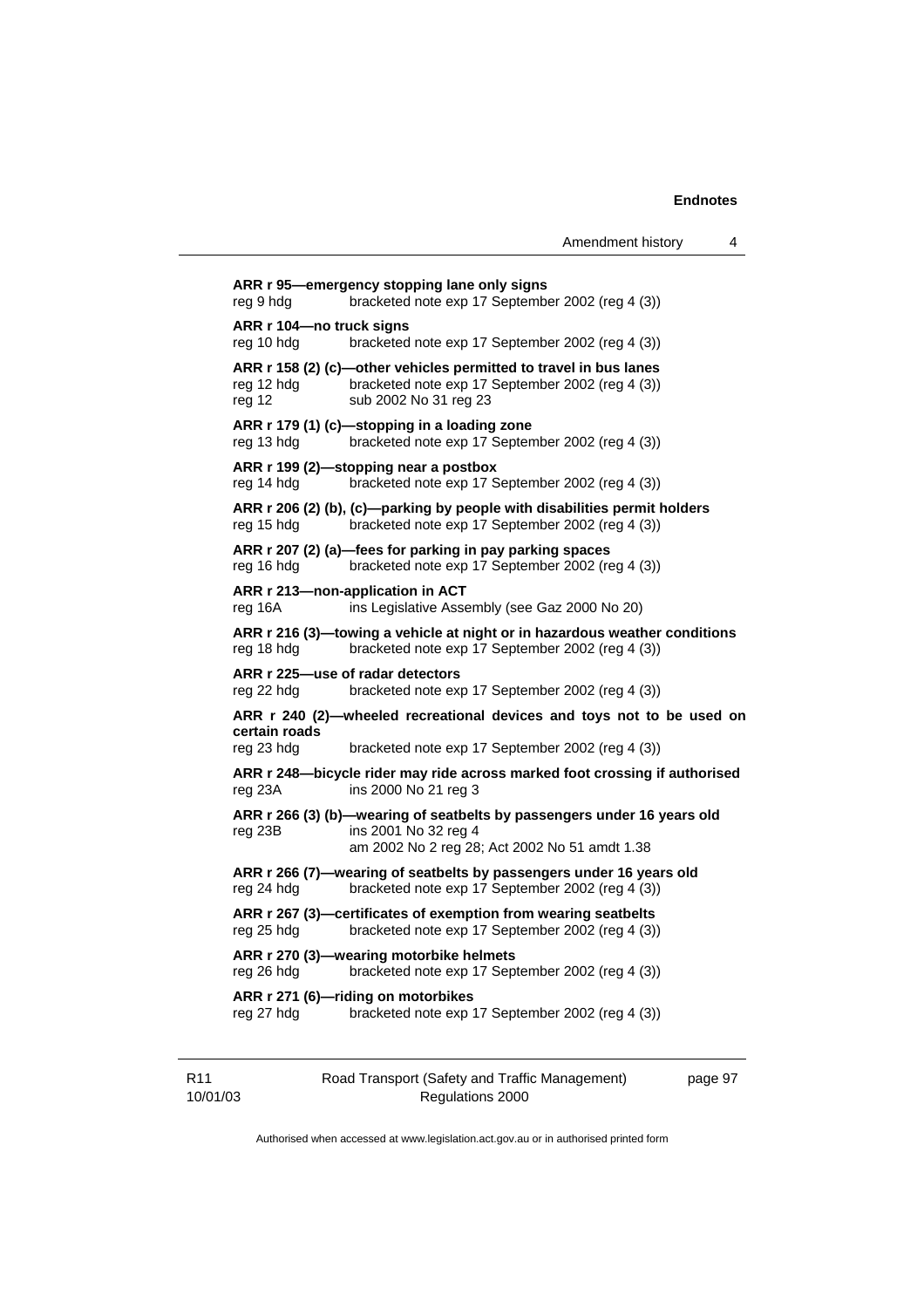| 4       | Amendment history                                           |                                                                                                                                                                                                                                           |
|---------|-------------------------------------------------------------|-------------------------------------------------------------------------------------------------------------------------------------------------------------------------------------------------------------------------------------------|
|         | reg 27A                                                     | ARR r 280 (2) (a)-other vehicles to which B light rules apply<br>ins 2002 No 31 reg 24                                                                                                                                                    |
|         | reg 28 hdg                                                  | ARR r 287 (3) (e), (4)-duties of participants in crashes<br>bracketed note exp 17 September 2002 (reg 4 (3))                                                                                                                              |
|         | reg 29 hdg                                                  | ARR r 289 (1) (g)-driving on a nature strip<br>bracketed note exp 17 September 2002 (reg 4 (3))                                                                                                                                           |
|         | ARR r 313-postal workers<br>reg 32 hdg                      | bracketed note exp 17 September 2002 (reg 4 (3))                                                                                                                                                                                          |
|         | reg 33 hdg<br>reg 33                                        | ARR dict-definitions for dictionary<br>bracketed note exp 17 September 2002 (reg 4 (3))<br>def <i>police officer</i> sub Act 2001 No 56 amdt 3.475<br>def <i>public bus</i> sub Act 2001 No 62 amdt 1.38<br>def taxi sub 2002 No 2 reg 29 |
|         | div 2.2.3 hdg                                               | <b>Offences against the Australian Road Rules</b><br>om SL2003-1 reg 17                                                                                                                                                                   |
|         | <b>Application of Criminal Code</b><br>reg 34 hdg<br>reg 34 | bracketed note exp 17 September 2002 (reg 4 (3))<br>sub Act 2002 No 51 amdt 1.39<br>om SL2003-1 reg 17                                                                                                                                    |
|         | reg 35 hdg<br>reg 35                                        | Offences are strict liability offences<br>bracketed note exp 17 September 2002 (reg 4 (3))<br>am Act 2002 No 51 amdt 1.40<br>om SL2003-1 reg 17                                                                                           |
|         | reg 36 hdg<br>reg 36                                        | General defence of accident or reasonable effort<br>bracketed note exp 17 September 2002 (reg 4 (3))<br>am Act 2002 No 51 amdt 1.41<br>om SL2003-1 reg 17                                                                                 |
|         | reg 37 hdg                                                  | Making unnecessary engine noise<br>bracketed note exp 17 September 2002 (reg 4 (3))                                                                                                                                                       |
|         | Emission of waste oil or grease<br>reg 38 hdg               | bracketed note exp 17 September 2002 (reg 4 (3))                                                                                                                                                                                          |
|         | Safety of persons on trailers<br>reg 39 hdg                 | bracketed note exp 17 September 2002 (reg 4 (3))                                                                                                                                                                                          |
|         | reg 40 hdg                                                  | Passengers in sidecars to be seated<br>bracketed note exp 17 September 2002 (reg 4 (3))                                                                                                                                                   |
|         | reg 41 hdg                                                  | Number of vehicles that may be drawn<br>bracketed note exp 17 September 2002 (reg 4 (3))                                                                                                                                                  |
|         | Towing by vehicles under 4.5t<br>reg 42 hdg                 | bracketed note exp 17 September 2002 (reg 4 (3))                                                                                                                                                                                          |
| page 98 |                                                             | Road Transport (Safety and Traffic Management)                                                                                                                                                                                            |

Authorised when accessed at www.legislation.act.gov.au or in authorised printed form

R11 10/01/03

Regulations 2000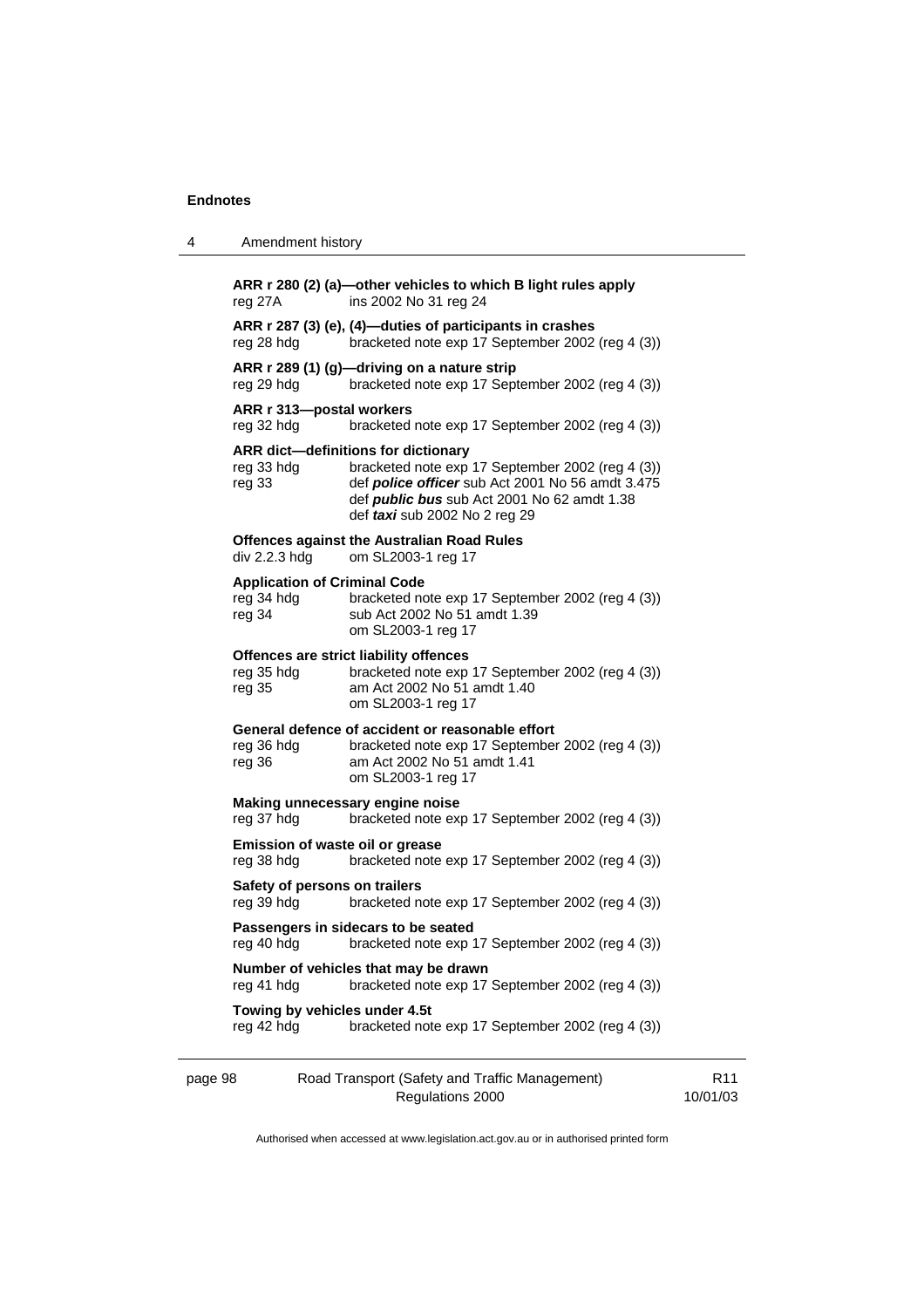|                                                   |                                                                                                                                                                                  | Amendment history | 4       |
|---------------------------------------------------|----------------------------------------------------------------------------------------------------------------------------------------------------------------------------------|-------------------|---------|
| reg 43 hdg                                        | Lights on motor vehicles generally<br>bracketed note exp 17 September 2002 (reg 4 (3))                                                                                           |                   |         |
| reg 44 hdg                                        | Use of meters in metered parking areas<br>bracketed note exp 17 September 2002 (reg 4 (3))                                                                                       |                   |         |
| reg 45 hdg                                        | Parking in metered parking spaces<br>bracketed note exp 17 September 2002 (reg 4 (3))                                                                                            |                   |         |
| reg 46 hdg                                        | Temporary closure of metered parking spaces<br>bracketed note exp 17 September 2002 (reg 4 (3))                                                                                  |                   |         |
| <b>Misuse of parking meters</b><br>reg 47 hdg     | bracketed note exp 17 September 2002 (reg 4 (3))                                                                                                                                 |                   |         |
| reg 48 hdg                                        | Interfering with parking meters etc<br>bracketed note exp 17 September 2002 (reg 4 (3))                                                                                          |                   |         |
| reg 49 hdg                                        | Use of tickets in ticket parking areas<br>bracketed note exp 17 September 2002 (reg 4 (3))                                                                                       |                   |         |
| Parking in ticket parking spaces<br>reg 50 hdg    | bracketed note exp 17 September 2002 (reg 4 (3))                                                                                                                                 |                   |         |
| reg 51 hdg<br>reg 51                              | Temporary closure of ticket parking spaces<br>bracketed note exp 17 September 2002 (reg 4 (3))<br>am 2002 No 7 reg 4, reg 5; regs renum R6 LA (see 2002 No 7<br>reg <sub>6</sub> |                   |         |
| reg 52 hdg                                        | Use of false or damaged parking tickets etc<br>bracketed note exp 17 September 2002 (reg 4 (3))                                                                                  |                   |         |
| Misuse of ticket machines<br>reg 53 hdg           | bracketed note exp 17 September 2002 (reg 4 (3))                                                                                                                                 |                   |         |
| reg 54 hdg                                        | Interfering with parking ticket machines etc<br>bracketed note exp 17 September 2002 (reg 4 (3))                                                                                 |                   |         |
| <b>Removing parking tickets etc</b><br>reg 55 hdg | bracketed note exp 17 September 2002 (reg 4 (3))                                                                                                                                 |                   |         |
| reg 56 hdg<br>reg 56                              | Unauthorised use and revocation of mobility parking scheme authorities<br>bracketed note exp 17 September 2002 (reg 4 (3))<br>am Act 2002 No 30 amdt 3.770                       |                   |         |
| reg 57                                            | No stopping on a road with a red kerb<br>am 2001 No 32 reg 5<br>exp 1 December 2002 (reg 57 (2))                                                                                 |                   |         |
| reg 57A hdg<br>reg 57A                            | Stopping public buses in bus zones and at bus stops<br>bracketed note exp 17 September 2002 (reg 4 (3))<br>ins 2000 No 33 reg 3<br>am 2001 Act No 62 amdts 1.39-1.41             |                   |         |
|                                                   | Road Transport (Safety and Traffic Management)                                                                                                                                   |                   | page 99 |

Authorised when accessed at www.legislation.act.gov.au or in authorised printed form

Regulations 2000

R11 10/01/03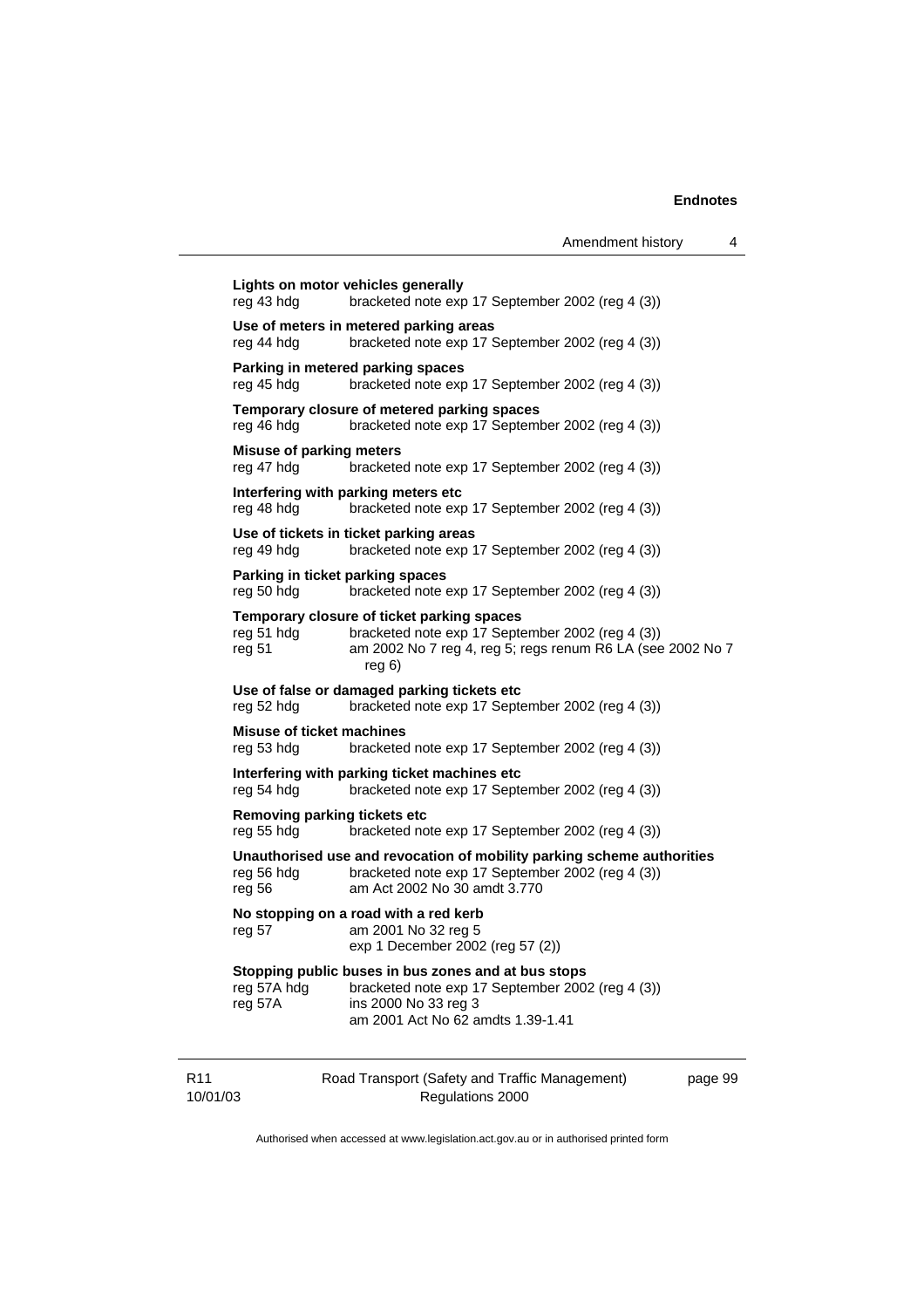## 4 Amendment history

| reg 58 hdg                                                                                     | Stopping in an emergency etc or to comply with another law<br>bracketed note exp 17 September 2002 (reg 4 (3))                 |  |  |  |
|------------------------------------------------------------------------------------------------|--------------------------------------------------------------------------------------------------------------------------------|--|--|--|
| Carriage of dangerous goods<br>reg 59 hdg                                                      | bracketed note exp 17 September 2002 (reg 4 (3))                                                                               |  |  |  |
| reg 60 hdg                                                                                     | Interrupting funeral processions etc<br>bracketed note exp 17 September 2002 (reg 4 (3))                                       |  |  |  |
| Driving on roads closed to traffic<br>reg 61 hdg                                               | bracketed note exp 17 September 2002 (reg 4 (3))                                                                               |  |  |  |
| reg 62 hdg                                                                                     | Use of wheeled recreational devices and wheeled toys on roads<br>bracketed note exp 17 September 2002 (reg 4 (3))              |  |  |  |
| reg 63 hdg                                                                                     | Devices that are prescribed traffic control devices<br>bracketed note exp 17 September 2002 (reg 4 (3))                        |  |  |  |
| reg 64 hdg                                                                                     | Preventing prescribed traffic control devices being clearly visible<br>bracketed note exp 17 September 2002 (reg 4 (3))        |  |  |  |
| reg 65 hdg                                                                                     | Use of do not overtake turning vehicle sign<br>bracketed note exp 17 September 2002 (reg 4 (3))                                |  |  |  |
| reg 66                                                                                         | Approvals etc by road transport authority<br>am Act 2001 No 44 amdt 1.3797, amdt 1.3798                                        |  |  |  |
| reg 68 hdg                                                                                     | Defence of complying with direction of police officer or authorised person<br>bracketed note exp 17 September 2002 (reg 4 (3)) |  |  |  |
| reg 69 hdg                                                                                     | <b>Exemption for driver of police vehicles</b><br>bracketed note exp 17 September 2002 (reg 4 (3))                             |  |  |  |
| reg 70 hdg                                                                                     | Exemption for driver of emergency vehicles<br>bracketed note exp 17 September 2002 (reg 4 (3))                                 |  |  |  |
| authorised people                                                                              | Stopping and parking exemption for police and emergency vehicles and                                                           |  |  |  |
| reg 71 hdg<br>reg 71                                                                           | bracketed note exp 17 September 2002 (reg 4 (3))<br>sub 2002 No 7 reg 7                                                        |  |  |  |
| <b>Parking</b><br>ch 3 hdg                                                                     | ins 2001 No 32 reg 6                                                                                                           |  |  |  |
| <b>Metered parking schemes</b><br>reg 72 hdg                                                   | bracketed note exp 17 September 2002 (reg 4 (3))                                                                               |  |  |  |
| <b>Metered parking areas</b><br>bracketed note exp 17 September 2002 (reg 4 (3))<br>reg 73 hdg |                                                                                                                                |  |  |  |
| <b>Parking meters</b><br>reg 74 hdg                                                            | bracketed note exp 17 September 2002 (reg 4 (3))                                                                               |  |  |  |

| page 100 | R <sub>11</sub>  |          |
|----------|------------------|----------|
|          | Regulations 2000 | 10/01/03 |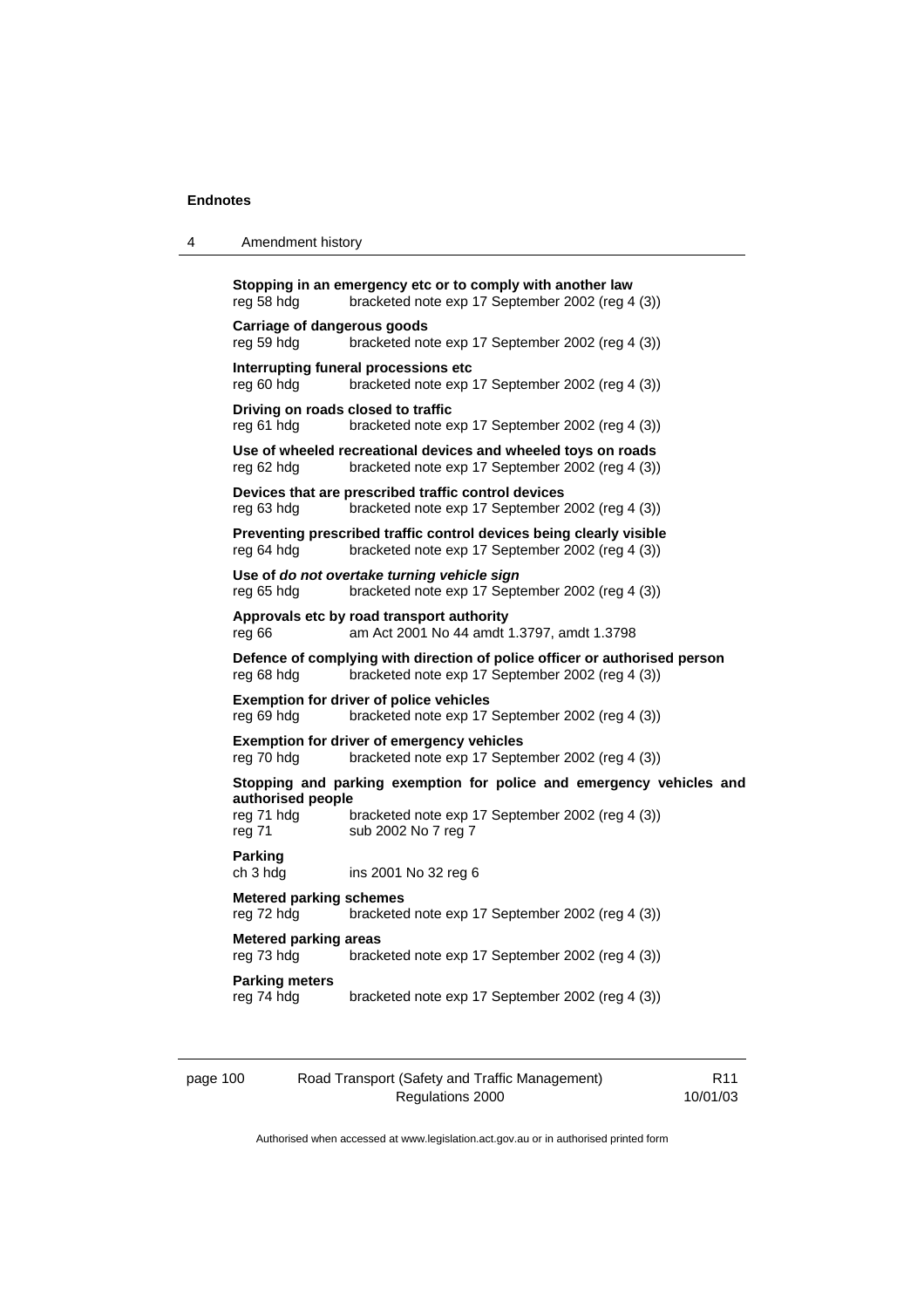|                             | <b>Metered parking spaces</b><br>reg 75 hdg                  | bracketed note exp 17 September 2002 (reg 4 (3))                                                                                                                |          |  |
|-----------------------------|--------------------------------------------------------------|-----------------------------------------------------------------------------------------------------------------------------------------------------------------|----------|--|
|                             | <b>Parking authorities</b><br>reg 75A<br>ins 2002 No 7 reg 8 |                                                                                                                                                                 |          |  |
|                             | Parking authority guidelines<br>reg 75B hdg<br>reg 75B       | bracketed note exp 17 September 2002 (reg 4 (3))<br>ins 2002 No 7 reg 8                                                                                         |          |  |
|                             | reg 76 hdg                                                   | Ticket parking schemes-road transport authority<br>sub 2002 No 7 reg 9<br>bracketed note exp 17 September 2002 (reg 4 (3))                                      |          |  |
|                             | reg 76A hdg<br>reg 76A                                       | Ticket parking schemes-parking authority<br>bracketed note exp 17 September 2002 (reg 4 (3))<br>ins 2002 No 7 reg 10                                            |          |  |
|                             | <b>Ticket parking areas</b><br>reg 77 hdg<br>reg 77          | bracketed note exp 17 September 2002 (reg 4 (3))<br>$(3)$ , $(4)$ exp 1 December 2006 (reg 77 $(4)$ )                                                           |          |  |
|                             | <b>Ticket parking spaces</b><br>reg 78 hdg                   | bracketed note exp 17 September 2002 (reg 4 (3))                                                                                                                |          |  |
|                             | <b>Ticket machines</b><br>reg 79 hdg                         | bracketed note exp 17 September 2002 (reg 4 (3))                                                                                                                |          |  |
|                             | <b>Parking tickets</b><br>reg 80 hdg<br>reg 80               | bracketed note exp 17 September 2002 (reg 4 (3))<br>am 2002 No 7 reg 11                                                                                         |          |  |
|                             | <b>Duration of parking tickets</b><br>reg 81 hdg             | bracketed note exp 17 September 2002 (reg 4 (3))                                                                                                                |          |  |
|                             | Definitions for div 3.1.3<br>reg 82 hdg                      | bracketed note exp 17 September 2002 (reg 4 (3))                                                                                                                |          |  |
|                             | reg 83 hdg                                                   | References in div to land adjoining residential land<br>bracketed note exp 17 September 2002 (reg 4 (3))                                                        |          |  |
|                             | reg 84 hdg                                                   | Vehicle parked partly on residential land<br>bracketed note exp 17 September 2002 (reg 4 (3))                                                                   |          |  |
|                             | reg 85 hdg                                                   | Parking of certain vehicles on residential land prohibited<br>bracketed note exp 17 September 2002 (reg 4 (3))                                                  |          |  |
|                             | reg 86 hdg                                                   | Parking of certain vehicles on land adjoining residential land prohibited<br>bracketed note exp 17 September 2002 (reg 4 (3))                                   |          |  |
|                             | reg 87 hdg<br>reg 87                                         | Parking of certain commercial vehicles on land with multi-unit developments<br>bracketed note exp 17 September 2002 (reg 4 (3))<br>am Act 2002 No 30 amdt 3.771 |          |  |
| R <sub>11</sub><br>10/01/03 |                                                              | Road Transport (Safety and Traffic Management)<br>Regulations 2000                                                                                              | page 101 |  |

Authorised when accessed at www.legislation.act.gov.au or in authorised printed form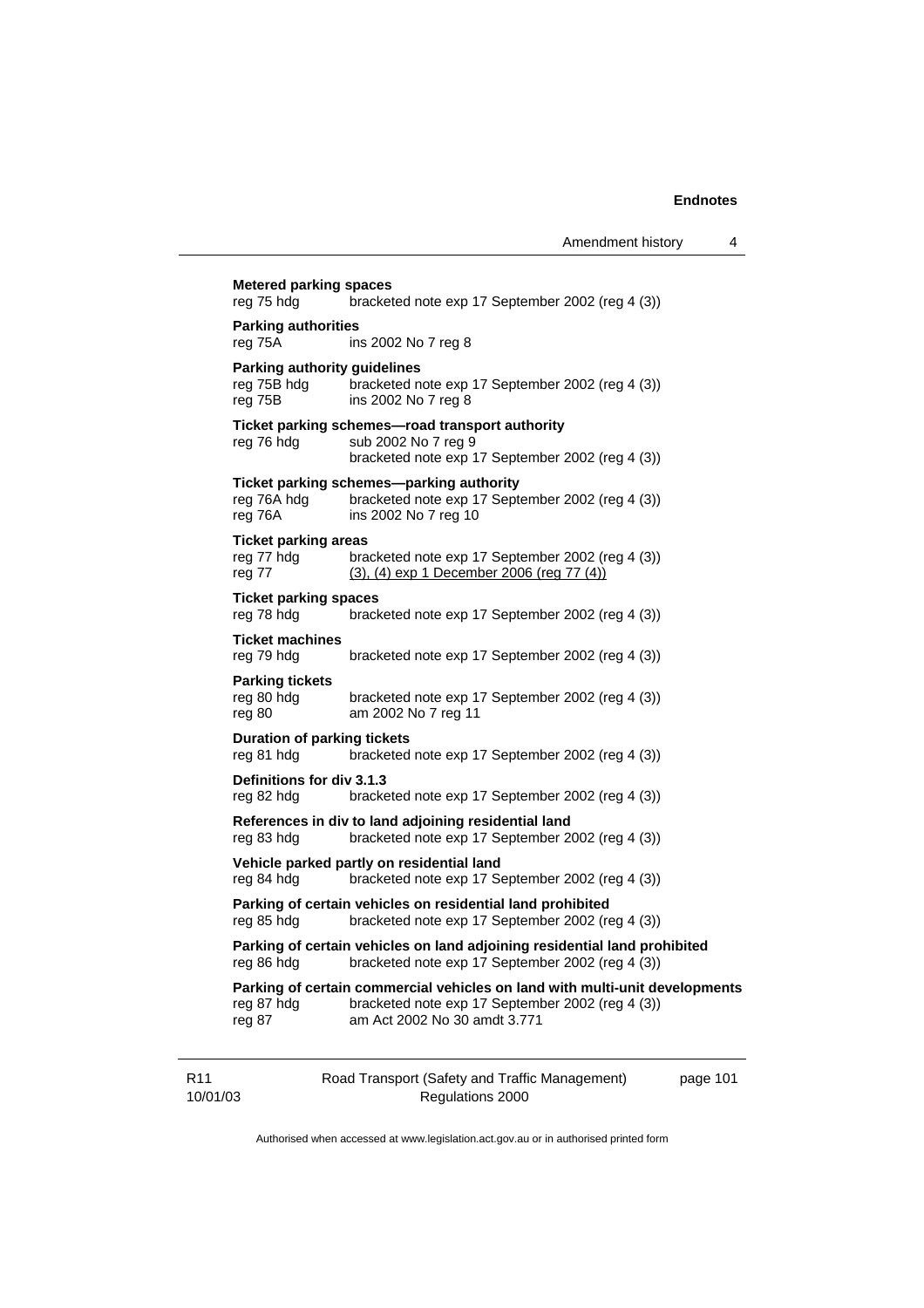| 4 | Amendment history                                                                                  |                                                                                                                                                     |  |  |  |
|---|----------------------------------------------------------------------------------------------------|-----------------------------------------------------------------------------------------------------------------------------------------------------|--|--|--|
|   | Daily infringement<br>reg 88 hdg<br>bracketed note exp 17 September 2002 (reg 4 (3))               |                                                                                                                                                     |  |  |  |
|   | <b>Codes of practice</b><br>reg 89 hdg<br>reg 89                                                   | bracketed note exp 17 September 2002 (reg 4 (3))<br>am Act 2001 No 44 amdt 1.3799, amdt 1.3800                                                      |  |  |  |
|   | Notice of codes of practice etc<br>reg 90 hdg<br>reg 90                                            | bracketed note exp 17 September 2002 (reg 4 (3))<br>am Act 2001 No 44 amdts 1.3801-1.3803<br>def the code of practice om Act 2001 No 44 amdt 1.3803 |  |  |  |
|   | <b>Application for exemption</b><br>bracketed note exp 17 September 2002 (reg 4 (3))<br>reg 91 hdg |                                                                                                                                                     |  |  |  |
|   | reg 92 hdg                                                                                         | Decision on application for exemption<br>bracketed note exp 17 September 2002 (reg 4 (3))                                                           |  |  |  |
|   | <b>Endorsement of certificates</b><br>reg 93 hdg                                                   | bracketed note exp 17 September 2002 (reg 4 (3))                                                                                                    |  |  |  |
|   | reg 94 hdg                                                                                         | Variation of conditions of exemptions<br>bracketed note exp 17 September 2002 (reg 4 (3))                                                           |  |  |  |
|   | reg 95 hdg                                                                                         | Additional information by applicant<br>bracketed note exp 17 September 2002 (reg 4 (3))                                                             |  |  |  |
|   | reg 96 hdg                                                                                         | Loss etc of existing operator's certificate<br>bracketed note exp 17 September 2002 (reg 4 (3))                                                     |  |  |  |
|   | reg 97 hdg<br>reg 97                                                                               | Cancellation of existing operator's certificate etc<br>bracketed note exp 17 September 2002 (reg 4 (3))<br>am Act 2002 No 30 amdt 3.772             |  |  |  |
|   | reg 97A hdg<br>reg 97A                                                                             | Other powers to provide pay parking<br>bracketed note exp 17 September 2002 (reg 4 (3))<br>ins 2002 No 7 reg 12                                     |  |  |  |
|   | <b>Overlapping schemes</b><br>reg 98 hdg<br>reg 98                                                 | bracketed note exp 17 September 2002 (reg 4 (3))<br>am 2002 No 7 reg 13                                                                             |  |  |  |
|   | reg 98A hdg<br>reg 98A                                                                             | Income from ticket parking scheme<br>bracketed note exp 17 September 2002 (reg 4 (3))<br>ins 2002 No 7 reg 14                                       |  |  |  |
|   | <b>Costs of ticket parking scheme</b><br>reg 98B hdg<br>reg 98B                                    | bracketed note exp 17 September 2002 (reg 4 (3))<br>ins 2002 No 7 reg 14                                                                            |  |  |  |
|   | reg 99 hdg                                                                                         | Trailers not separately chargeable<br>bracketed note exp 17 September 2002 (reg 4 (3))                                                              |  |  |  |
|   |                                                                                                    |                                                                                                                                                     |  |  |  |

| page 102 | Road Transport (Safety and Traffic Management) | R11      |
|----------|------------------------------------------------|----------|
|          | Regulations 2000                               | 10/01/03 |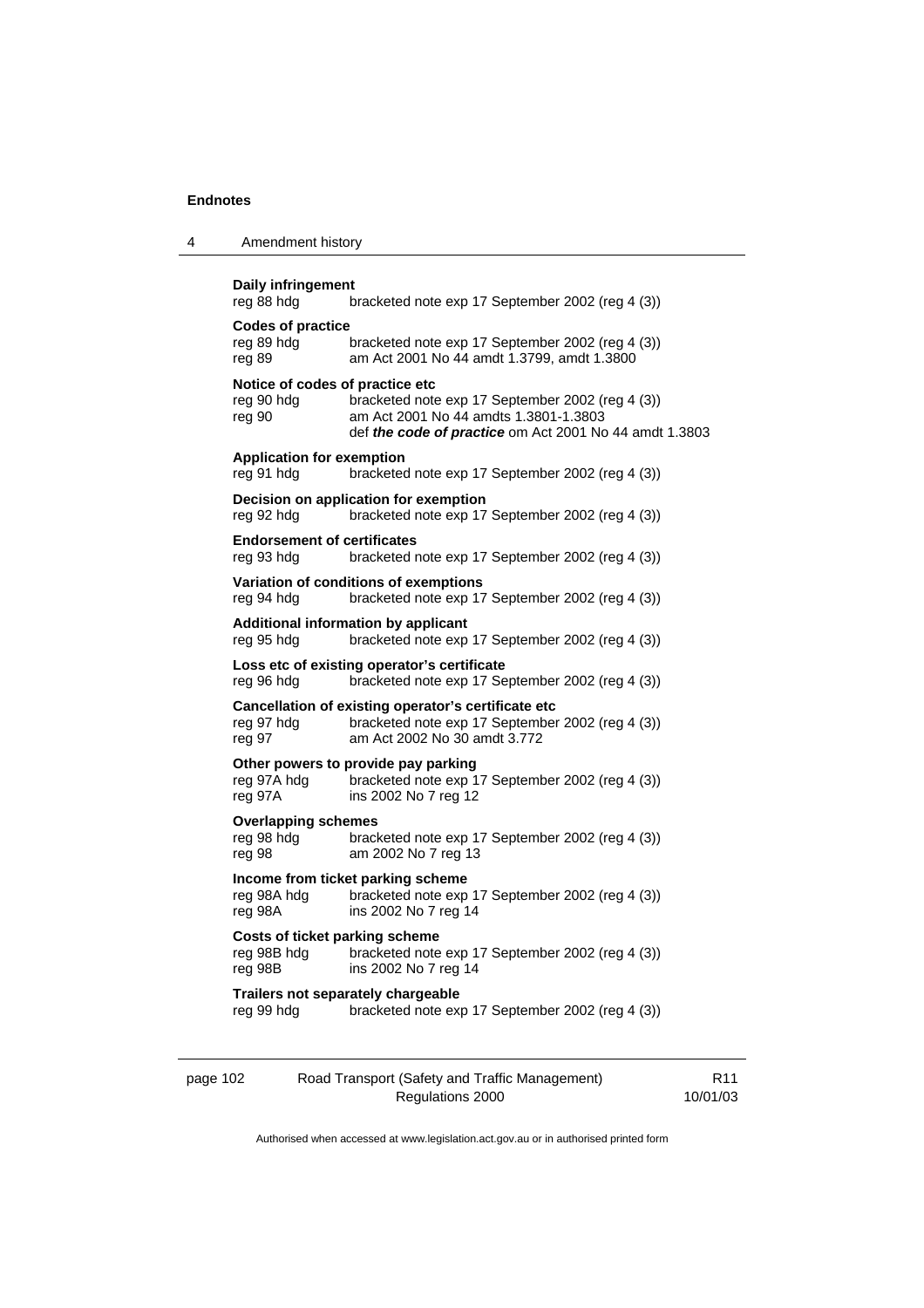## **Parking permits**  reg 100 hdg bracketed note exp 17 September 2002 (reg 4 (3)) **Mobility parking scheme authorities**  reg 101 hdg bracketed note exp 17 September 2002 (reg 4 (3)) **Definitions for ch 4**  reg 102 hdg bracketed note exp 17 September 2002 (reg 4 (3)) reg 102 am 2000 No 33 reg 4; 2000 No 52 reg 4 def *approved police speedometer* ins 2001 No 32 reg 7 def *digital camera detection device* sub 2001 No 32 reg 8 def *security checksum* ins 2001 No 32 reg 9 def *testing authority* am 2001 No 32 reg 10 **Approved traffic offence detection devices**  reg 103 hdg bracketed note exp 17 September 2002 (reg 4 (3)) reg 103 sub 2000 No 52 reg 5 am 2001 No 32 reg 11 **Approval of police vehicle speedometers**  reg 103A ins 2001 No 32 reg 12 **Major testing of traffic offence detection devices**  reg 104 hdg bracketed note exp 17 September 2002 (reg 4 (3))<br>reg 104 am 2000 No 33 reg 5 am 2000 No 33 reg 5 sub 2000 No 52 reg 5 am 2001 No 32 regs 13-17 **Use of digital camera detection devices**  reg 105 hdg bracketed note exp 17 September 2002 (reg 4 (3)) reg 105 sub 2001 No 32 reg 18 **Use of laser speed measuring devices**  reg 105A hdg bracketed note exp 17 September 2002 (reg 4 (3)) reg 105A ins 2001 No 32 reg 18 **Use of radar speed measuring devices**  reg 105B hdg bracketed note exp 17 September 2002 (reg 4 (3)) reg 105B ins 2001 No 32 reg 18 **Approved people—testing and sealing**  reg 106 hdg bracketed note exp 17 September 2002 (reg 4 (3)) **Approved people—use**  reg 107 hdg bracketed note exp 17 September 2002 (reg 4 (3)) reg 107 am 2000 No 52 reg 6 **Recording of digital camera detection device image files—Act, s 23 (2) (c) (ii)**  reg 107A ins 2001 No 32 reg 19

Road Transport (Safety and Traffic Management) Regulations 2000

page 103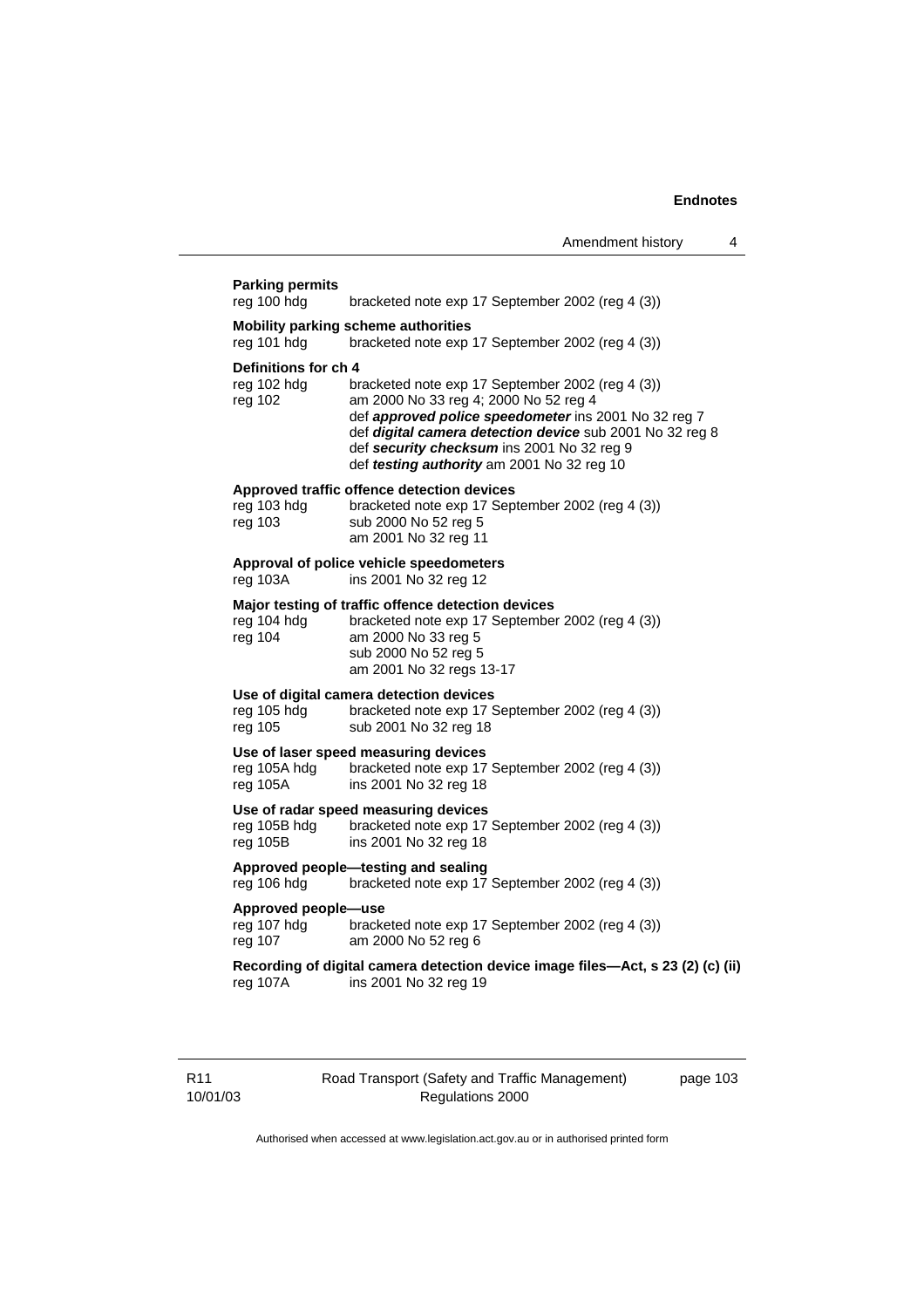| 4        | Amendment history                                                                                                                                                                  |                    |                              |                                                  |  |  |                 |
|----------|------------------------------------------------------------------------------------------------------------------------------------------------------------------------------------|--------------------|------------------------------|--------------------------------------------------|--|--|-----------------|
|          | Recording of traffic lights camera detection device image files-Act,<br>s 23 (2) (c) (ii)<br>$reg$ 107B                                                                            |                    | ins 2001 No 32 reg 19        |                                                  |  |  |                 |
|          | Verification of traffic lights camera detection device image files-Act,<br>s 23 (2) (c) (iii)<br>reg 107C                                                                          |                    | ins 2001 No 32 reg 19        |                                                  |  |  |                 |
|          | Meaning of vehicle image codes<br>reg 108 hdg<br>bracketed note exp 17 September 2002 (reg 4 (3))<br>reg 108<br>sub 2000 No 33 reg 6; 2000 No 52 reg 7<br>am 2001 No 32 regs 20-22 |                    |                              |                                                  |  |  |                 |
|          | <b>Additional powers of police</b><br>reg 109 hdg                                                                                                                                  |                    |                              | bracketed note exp 17 September 2002 (reg 4 (3)) |  |  |                 |
|          | Prohibition on car minding<br>reg 110 hdg                                                                                                                                          |                    |                              | bracketed note exp 17 September 2002 (reg 4 (3)) |  |  |                 |
|          | Removal of unattended vehicles from certain places<br>reg 111 hdg                                                                                                                  |                    |                              | bracketed note exp 17 September 2002 (reg 4 (3)) |  |  |                 |
|          | Disposal of impounded or forfeited vehicles<br>reg 112 hdg<br>bracketed note exp 17 September 2002 (reg 4 (3))<br>am Act 2001 No 29 s 14<br>reg 112<br>sub 2001 No 32 reg 23       |                    |                              |                                                  |  |  |                 |
|          | Disposal of forfeited vehicles-Act, s 10J<br>reg 112A hdg<br>reg 112A                                                                                                              |                    | ins 2001 No 32 reg 23        | bracketed note exp 17 September 2002 (reg 4 (3)) |  |  |                 |
|          | Responsible person to inspect driver licence<br>reg 113 hdg<br>bracketed note exp 17 September 2002 (reg 4 (3))                                                                    |                    |                              |                                                  |  |  |                 |
|          | Responsible person's consent<br>reg 114 hdg                                                                                                                                        |                    |                              | bracketed note exp 17 September 2002 (reg 4 (3)) |  |  |                 |
|          | <b>Application of Criminal Code to regulations</b><br>reg 115 hdg<br>reg 115                                                                                                       | om SL2003-1 reg 18 | sub Act 2002 No 51 amdt 1.42 | bracketed note exp 17 September 2002 (reg 4 (3)) |  |  |                 |
|          | Offences against regulations are strict liability offences<br>reg 116 hdg<br>reg 116                                                                                               | om SL2003-1 reg 18 | am Act 2002 No 51 amdt 1.43  | bracketed note exp 17 September 2002 (reg 4 (3)) |  |  |                 |
|          | General defence of accident or reasonable effort<br>reg 117 hdg<br>reg 117                                                                                                         | om SL2003-1 reg 18 | am Act 2002 No 51 amdt 1.44  | bracketed note exp 17 September 2002 (reg 4 (3)) |  |  |                 |
| page 104 |                                                                                                                                                                                    |                    |                              | Road Transport (Safety and Traffic Management)   |  |  | R <sub>11</sub> |

Authorised when accessed at www.legislation.act.gov.au or in authorised printed form

R11 10/01/03

Regulations 2000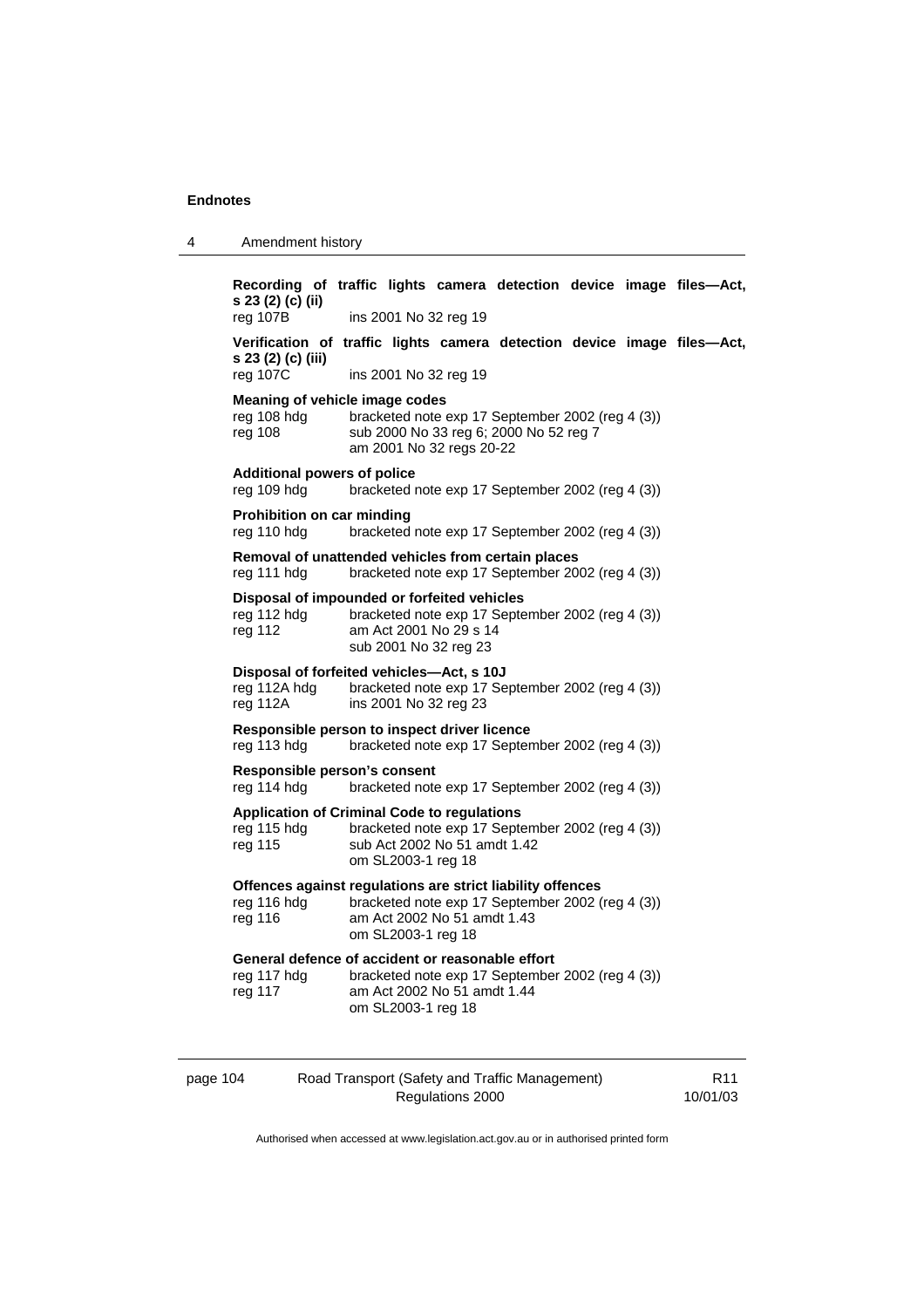# 10/01/03 Road Transport (Safety and Traffic Management) Regulations 2000 page 105 **Transitional**  exp 1 March 2002 (reg 128) **Parking**  pt 6.1 hdg exp 1 March 2002 (reg 128) **Existing Class A and Class B parking spaces**  reg 118 exp 1 March 2002 (reg 128) **Existing parking labels**  reg 119 exp 1 March 2002 (reg 128) **Existing disability labels**  reg 120 exp 1 June 2000 (reg 120) **Existing codes of practice**  reg 121 exp 1 March 2002 (reg 128) **Existing exemptions**  reg 122 exp 1 March 2002 (reg 128) **Existing applications for exemptions and variation of conditions**  reg 123 exp 1 March 2002 (reg 128) **Existing notices to show cause**  reg 124 exp 1 March 2002 (reg 128) **Traffic offence detection devices**  pt 6.2 hdg exp 1 March 2002 (reg 128) **Existing tests and certificates**  reg 125 am 2001 No 32 reg 24 exp 1 March 2002 (reg 128) **Existing approved people—use**  reg 126 exp 1 March 2002 (reg 128) **Other transitional provisions**  pt 6.3 hdg exp 1 March 2002 (reg 128) **Existing medical certificate about seatbelts**  reg 127 exp 1 March 2002 (reg 128) **Expiry of ch 6**  reg 128 am Act 2001 No 27 amdt 4.25 am Act 2001 No 44 amdt 1.3804 exp 1 March 2002 (reg 128) **Meaning of location codes on images**  sch 1 sub 2000 No 33 reg 8 am 2000 No 52 reg 8; pts renum R4 LA **Dictionary**  dict def *approved police speedometer* ins 2001 No 32 reg 26

Authorised when accessed at www.legislation.act.gov.au or in authorised printed form

R11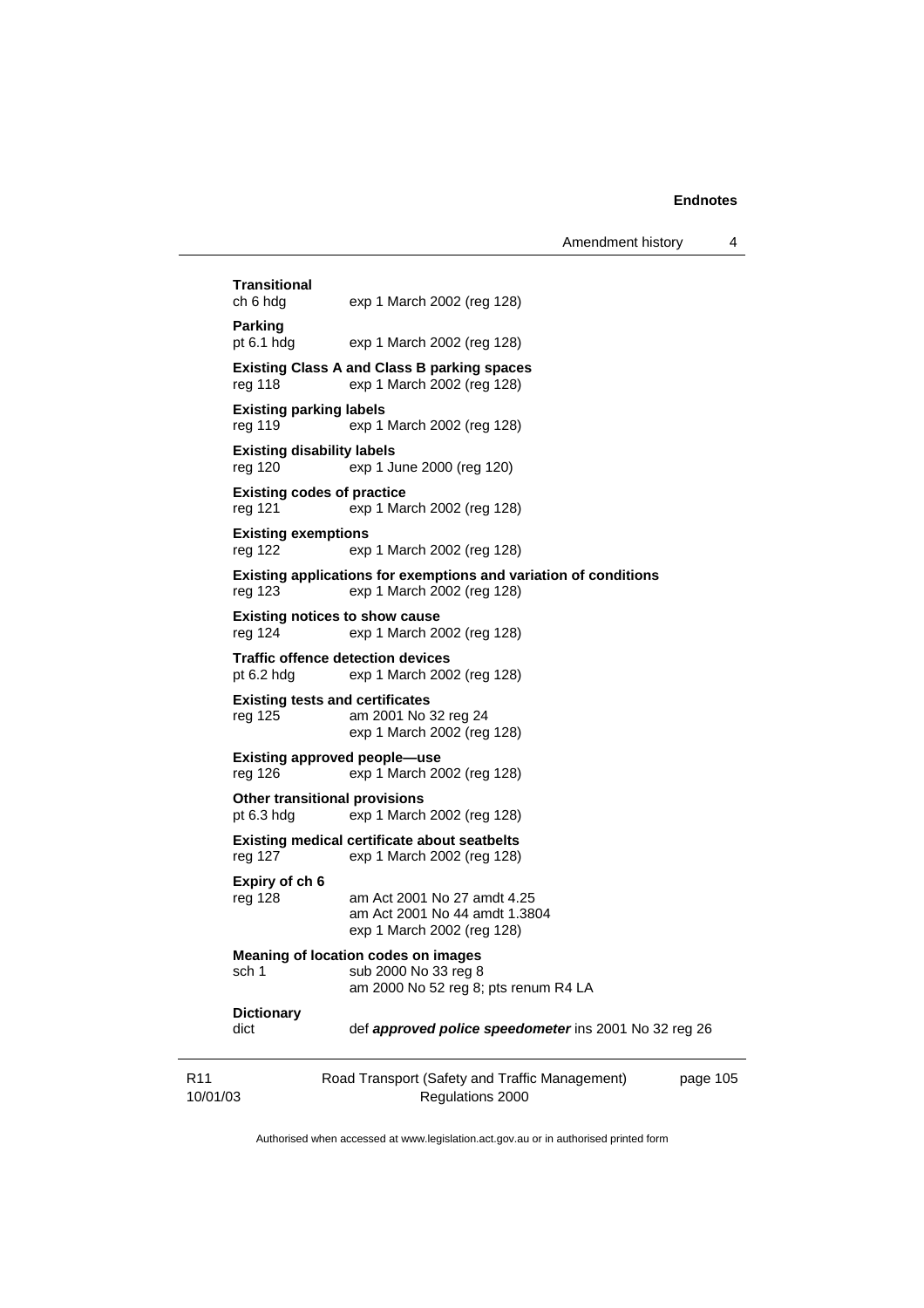4 Amendment history

 def *area of operations* ins 2002 No 7 reg 15 def *camera detection device* ins 2000 No 52 reg 9 sub 2001 No 32 reg 25 def *centre of the road* ins 2000 No 52 reg 9 def *digital camera detection device* ins 2000 No 52 reg 9 def *indicated* on ins 2001 No 32 reg 26 def *laser speed measuring device* ins 2000 No 52 reg 9 def *give way* ins 2000 No 21 reg 4 def *length* ins 2000 No 52 reg 9 def *length of road* om 2000 No 52 reg 9 def *marked foot crossing* ins 2000 No 21 reg 4 def *motor vehicle* ins 2000 No 52 reg 9 def *parking authority* ins 2002 No 7 reg 15 def *parking authority guidelines* ins 2002 No 7 reg 15 def *parking ticket* am 2002 No 7 reg 16 def *pedestrian* ins 2000 No 21 reg 4 def *piezo strip speed measuring device* ins 2000 No 52 reg 9 def *public bus* sub Act 2001 No 62 amdt 1.42 def *radar speed measuring device* ins 2000 No 52 reg 9 def *recording medium* ins 2001 No 32 reg 26 def *red traffic arrow* ins 2000 No 52 reg 9 def *red traffic light* ins 2000 No 52 reg 9 def *restricted taxi* om 2002 No 2 reg 30 def *ride* ins 2000 No 21 reg 4 def *rider* ins 2000 No 21 reg 4 def *road* sub Act 2002 No 30 amdt 3.773 def *road related area* ins Act 2002 No 30 amdt 3.774 def *security checksum* ins 2001 No 32 reg 26 def *speed measuring device* ins 2000 No 52 reg 9 def *taxi* sub 2002 No 2 reg 31 def *testing authority* ins 2000 No 52 reg 9 def *the Act* om Act 2001 No 44 amdt 1.3805 def *traffic lights camera detection* ins 2000 No 52 reg 9 def *trailer* ins 2000 No 52 reg 9 def *vehicle* ins 2000 No 52 reg 9 def *WORM disk* ins 2001 No 32 reg 26

page 106 Road Transport (Safety and Traffic Management) Regulations 2000

R11 10/01/03